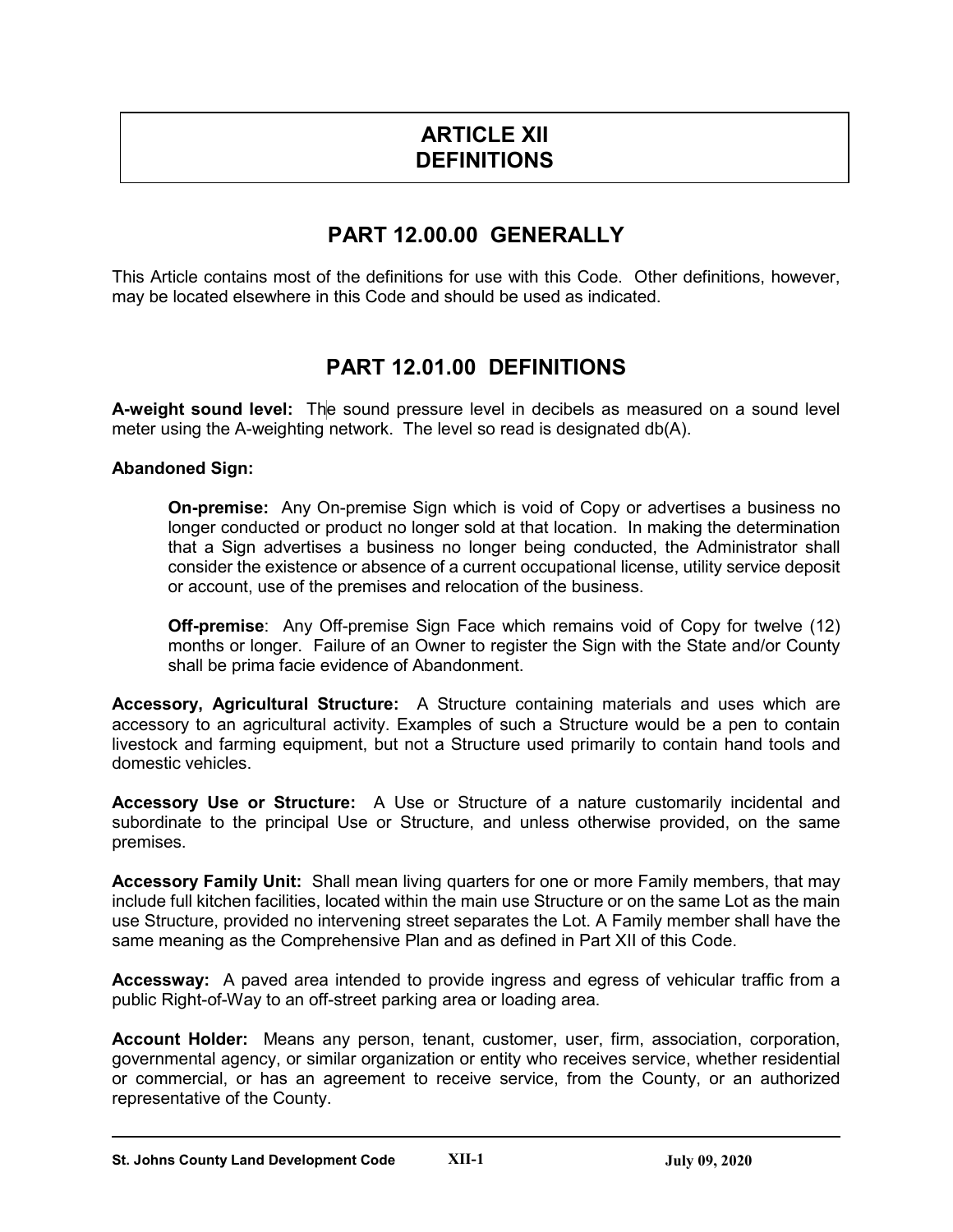**Addition (to an existing building):** Means any walled and roofed expansion to the perimeter of a Building in which the addition is connected by a common load-bearing wall other than a firewall. Any walled and roofed addition which is connected by a fire wall or is separated by independent perimeter load-bearing walls is new construction.

**Address:** A number and roadway name assigned to properties, buildings and/or structures located on, or with access from, officially named public and private roadways.

**Adjacent:** For purposes of determining notice requirements for certain limited use, adjacent properties shall be those directly abutting the subject property, or those which would abut by excluding:

- A. public Right-of-Way; or
- B. Publicly owned property fifty (50) feet or less in width.

**Administrator:** Shall mean the County Administrator of St. Johns County, Florida and/or his designee.

**Adopted Level of Service:** Means the Level of Service (LOS) Policies adopted in the St. Johns County Comprehensive Plan, as may be amended from time to time. All Development Order applications shall be evaluated for the purposes set forth in this Code in accordance with these adopted Levels of Service.

**Adult Arcade Amusement Center**: A business (a) that is located on the "premises" of a facility that is licensed by the State of Florida pursuant to Ch. 550, Florida Statutes, and (b) that operates Adult Arcade Amusement Machines that complies with section 849.161(1)(a)1., Florida Statutes. Adult Arcade Amusement Centers do not include Family Amusement Arcades.

**Adult Arcade Amusement Machine**: An electronic, mechanical, computer, or other device which operates by the insertion of coin and may also operate by the use or insertion of other type of monetary consideration, ticket, token, or card that activates the play of a game or multiple games which by application of skill may entitle the person operating the machine to receive (i) points representing a unit of game play on the machine or (ii) coupons which may be exchanged for merchandise available for sale to the general public on the premises of the Adult Arcade Amusement Center or via catalogs or kiosks produced by an Adult Arcade Amusement Center, other than alcoholic beverages and cash, provided the value of the merchandise does not exceed the amount set forth in section 849.l61(1)(a) I. Florida Statutes. The "application of skill" shall mean the ability of a player, with knowledge of the game, and by use of probability based strategies, manual dexterity and/or decision making to improve his or her level of theoretical success in the game offered by the machine by decreasing the game's advantage by at least 25% over a completely random strategy of play, as certified by an independent laboratory licensed under Chapter 551, Florida Statutes. The presence of a device as described above that requires the payment of monetary consideration for its operation shall result in the presumption that such machine is an Adult Arcade Amusement Machine as defined herein.

**Adult Bookstore:** Establishment having as a substantial or significant portion of its stock in trade, books, magazines, films, newspapers, photographs, paintings, drawings, videos, video disk, laser discs, or other publications or graphic media, which are distinguished or characterized by their emphasis on matter depicting, describing, or relating to pornographic material. A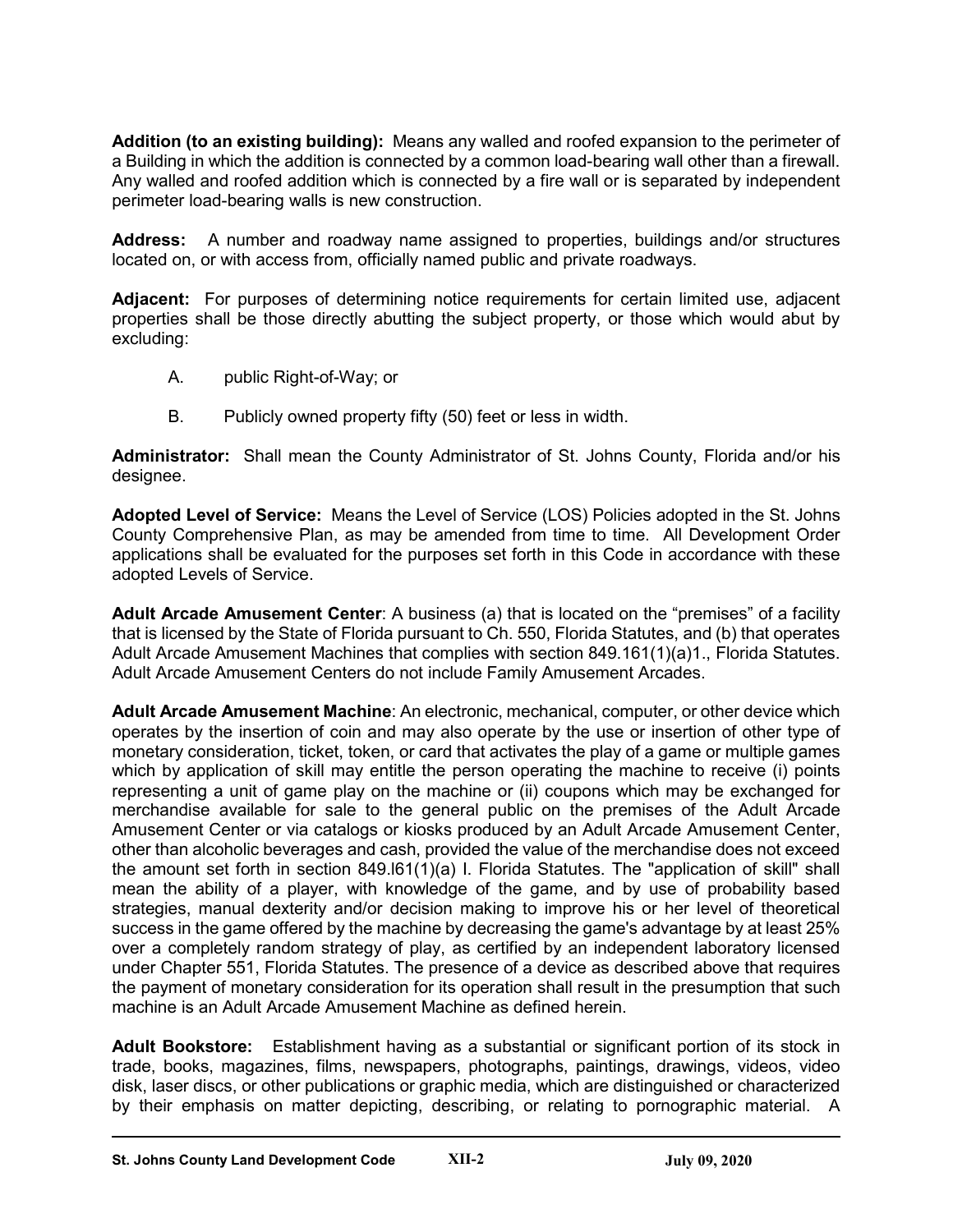substantial or significant portion of its stock and trade shall be deemed to occur when twenty percent (20%) or five hundred (500) square feet (whichever is less) of the floor area of the establishment contains the items listed above.

**Adult Care Center:** Establishment that provides, on a regular basis, assistance or care for five (5) or more unrelated adults for a period of less than twenty-four (24) hours a day and which receive a payment, fee or grant for the adults attending the facility, whether or not operated at a profit.

**Adult Photographic or Modeling Studio:** Establishment which offers or advertises the use of its premises for the purpose of photographing or exhibiting specified sexual activities or specified anatomical areas or the modeling of apparel that exhibits specified anatomical areas.

**Adult Use:** An adult Use as defined herein. Adult Uses include adult bookstores, adult theaters, special cabarets, physical culture establishments, and adult photographic studios.

**Advertising Display Area:** The advertising display surface area encompassed within any geometric figure which would enclose all parts of the Sign display, excluding the structural supports for a Sign, whether they be columns, pylons, or a building or part thereof. In computing area, standard mathematical formulas for known common shapes will be used. Common shapes shall include squares, rectangles, cones, spheres, trapezoids, triangles, circles, ovals, cylinders and other simple forms for which surface area formulas are established. The Administrator may break down complex forms into component simple forms; however, all pertinent area shall be included.

**Affordable Housing:** As defined in the St. Johns County Comprehensive Plan.

**Agent:** Means any person with valid authority provided by the Owner, as evidenced by a notarized document authorizing the Agent to represent the Owner, and acting on behalf of the Owner of land seeking a land Use change, rezoning, Appeal or any other activity set forth in this Code.

**Agricultural Use:** The use of land for bona fide agricultural purposes as determined by Enforcing Official taking the following factors into consideration:

- A. The length of time the land has been so utilized.
- B. Whether the Use has been continuous.
- C. Whether an indicated effort has been made to use the land in accordance with acceptable agricultural practices.

**Airport:** Any area of land or water designed and set aside for the landing and taking off of aircraft and utilized in the interest of the public for such purpose.

**Airport Elevation:** The highest point of an Airport's usable landing area measured in feet from mean sea level.

**Airport Hazard:** Any Structure or Tree or use of land which would exceed the federal obstruction standards as contained in 14 C.F.R. ss. 77.21, 77.23, 77.25, 77.28, and 77.29 and which obstructs the airspace required for the flight of aircraft in taking off, maneuvering, or landing or is otherwise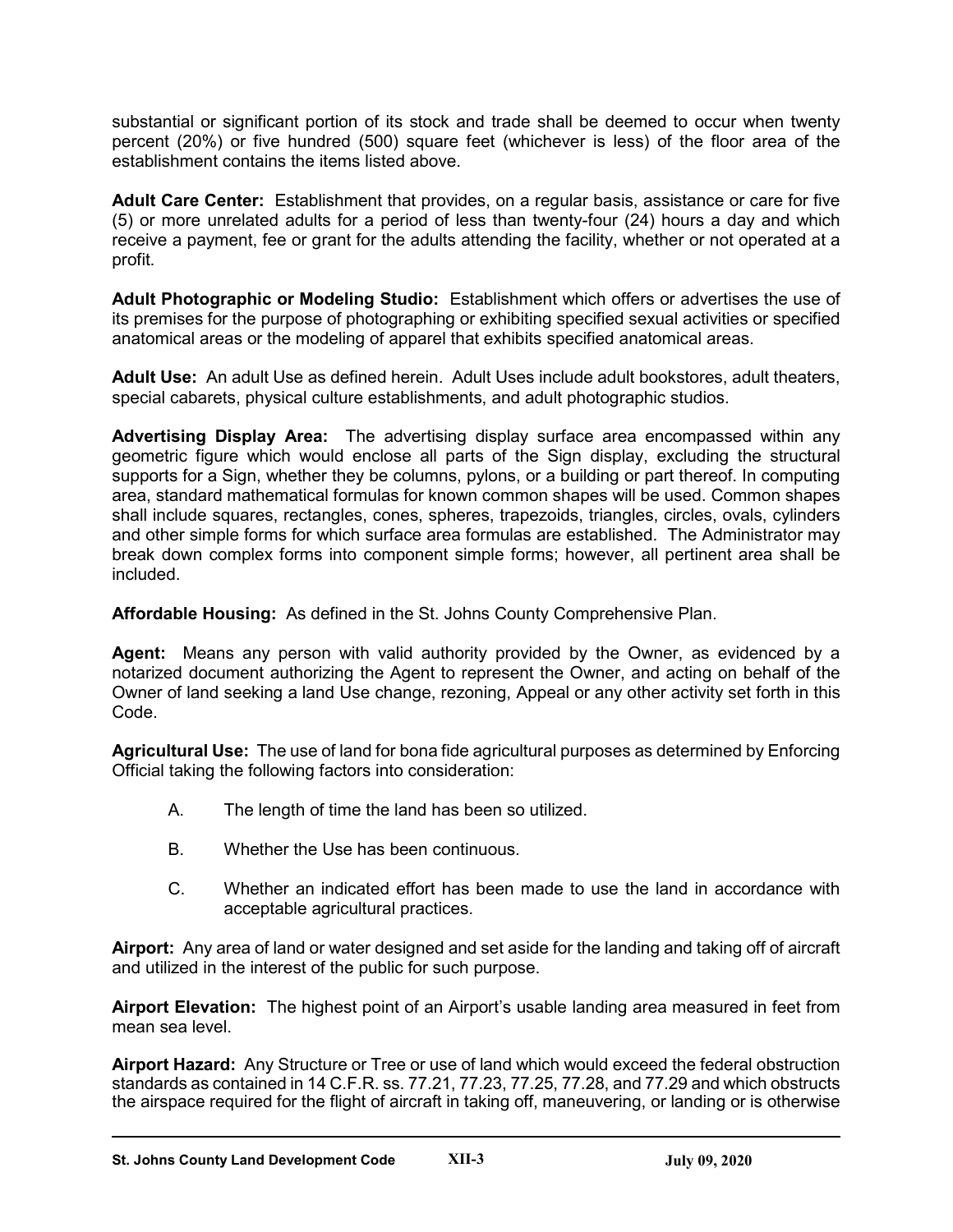hazardous to such taking off, maneuvering, or landing of aircraft and for which no person has previously obtained a Permit or Variance.

**Airport Hazard Area:** Any area of land or water upon which an Airport hazard might be established if not prevented as provided in this Code.

**Airside Activities:** Airside activities include, but are not limited to, runways, taxiways, taxilanes, aircraft aprons, storage hangers, terminal Buildings, aircraft maintenance facilities, and other similar airside activities and Structures.

**Airspace Height:** For the purpose of determining the height limits in all zones set forth in this Code, the datum shall be mean sea level elevation (AMSL) unless otherwise specified. All height regulations are located in Part 77 of the Federal Aviation Regulations.

**Alley:** A public or private way which affords only a secondary means of access to property abutting thereon.

**Alcohol Beverage Establishment:** Any establishment holding a valid license from the state beverage department where an alcohol vendor sell or offers for sale alcoholic beverages for offpremise or on-premise consumption. The definition includes establishments serving an alcoholic beverage by a club licensed under the state beverage law. *See* **Bar, Brewpub, Drinking Establishment, Microbrewery.**

**Alteration:** Alter or alteration shall mean any change in size, shape, character, or use of a Building or Structure.

**Alternative Tower Structure:** Alternative-design mounting Structures including but not limited to man-made Trees, clock towers, bell steeples, light poles, etc.

**Alteration of a watercourse.** A dam, impoundment, channel relocation, change in channel alignment, channelization, or change in cross-sectional area of the channel or the channel capacity, or any other form of modification which may alter, impede, retard or change the direction and/or velocity of the riverine flow of water during conditions of the base flood capacity, or any other form of modification which may alter, impede, retard or change the direction and/or velocity of the riverine flow of water during conditions of the base flood.

**Amateur Radio:** A private radio service defined in Part 97 of the FCC rules.

**Anchored Balloon:** A Balloon that may have various shapes, forms and sizes, that when inflated through any means and must remain secured to and have contact with the ground at all times.

**Animal:** A living organism other than a plant or bacterium. As used in this Code, the term animal excludes humans.

**Animal Care Facility:** An establishment where domestic animals owned by another person are temporarily boarded for a period not to exceed fourteen (14) hours for remuneration of any sort. Animal Care Facility is distinguished from a "kennel" as pets are typically boarded for the day and may offer accessory services such as retail sales of pet care supplies, and services such as dog walking and animal grooming.

**Animated Sign:** Any Sign or part of a Sign which changes physical position or Copy by movement, electronically or rotation, excluding Automatic Changeable Message Device.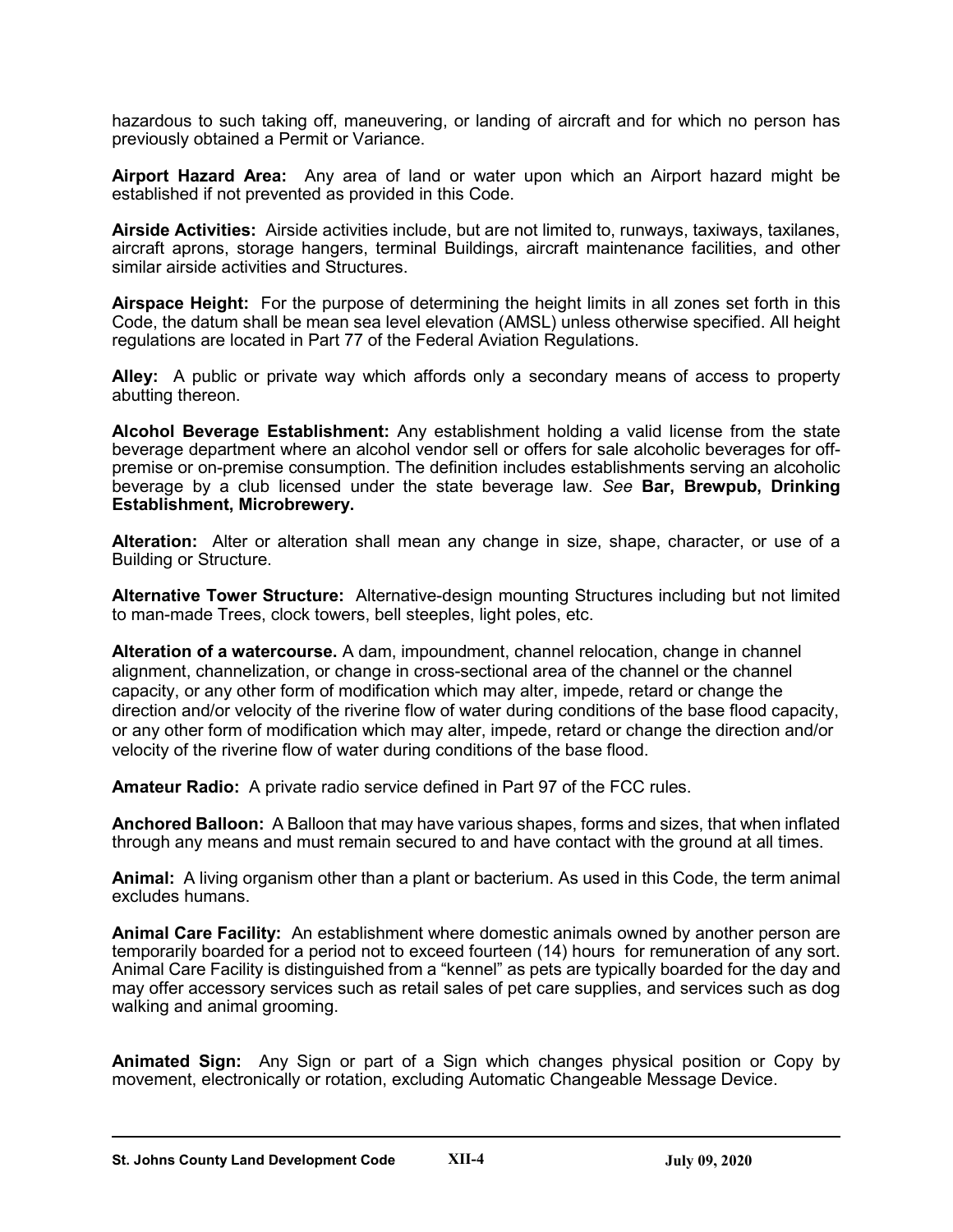**Antenna:** An apparatus designed for the transmitting and/or receiving of electromagnetic waves. As used herein the term Antenna includes all antennas integrated and used a single unit, such as an antenna array. For purposes of this Code, the following shall not be considered Antennas and shall not be regulated by this Code: antennas that are designed to receive direct broadcast satellite service, including direct-to-home satellite service, that are one meter or less in diameter or, antennas that are designed to receive video programming services via multipoint distribution services, instructional television fixed services, and local multipoint distribution services, and that are one meter or less in diameter or diagonal measurement; and, satellite earth station antennas in commercial or industrial zoning districts.

**Antenna Tower**: A facility that is constructed and designed primarily for the support of Antennas, which include the following types:

**Guyed Tower**: A tower that is supported in whole or in part by guy wires and ground anchors or other means of support in addition to the superstructure of the tower itself.

**Lattice Tower**: A tower that consists of vertical and horizontal supports and crossed metal braces, which is usually triangular or square in a cross section.

**Monopole:** A tower of a single pole design.

**Self Supporting Tower**: A tower that has no structurally supportive attachments other than at its foundation.

**Camouflaged Structure:** A Structure designed to support Antennas and designed to blend into the existing surroundings*.* 

Unless otherwise stated in this Code the term "Antenna Tower" shall not include towers used exclusively to support Ham/CB/TV antennas and antennas that are designed to receive direct broadcast satellite service, including direct-to-home satellite service, that are one meter or less in diameter or, antennas that are designed to receive video programming services via multipoint distribution services, instructional TV fixed services, and local multipoint distribution services, and that are one meter or less in diameter or diagonal measurement; and, satellite earth station antennas in commercial or industrial areas.

**Appeal:** Means a request for a review of the Administrator's interpretation of any provision of this Code or a request for a Variance.

**Appeal. For the purpose of part 3.03.00 "Flood Damage Control Regulations"** Appeal means a request for a review of the Floodplain Administrator's interpretation of any provision of this ordinance or a request for a variance.

**Applicant:** Means any person or the person's duly authorized agent who submits plans or other required submittals to any County Department or agency to obtain a Development Permit as defined herein.

**Application, Complete:** Means an application that includes all of the information required by this Code, the application form, or by the County, but does not mean that said information is sufficient in comprehensiveness of data or in quality of information provided.

**Application, Sufficient:** Means the application contains the information required by the County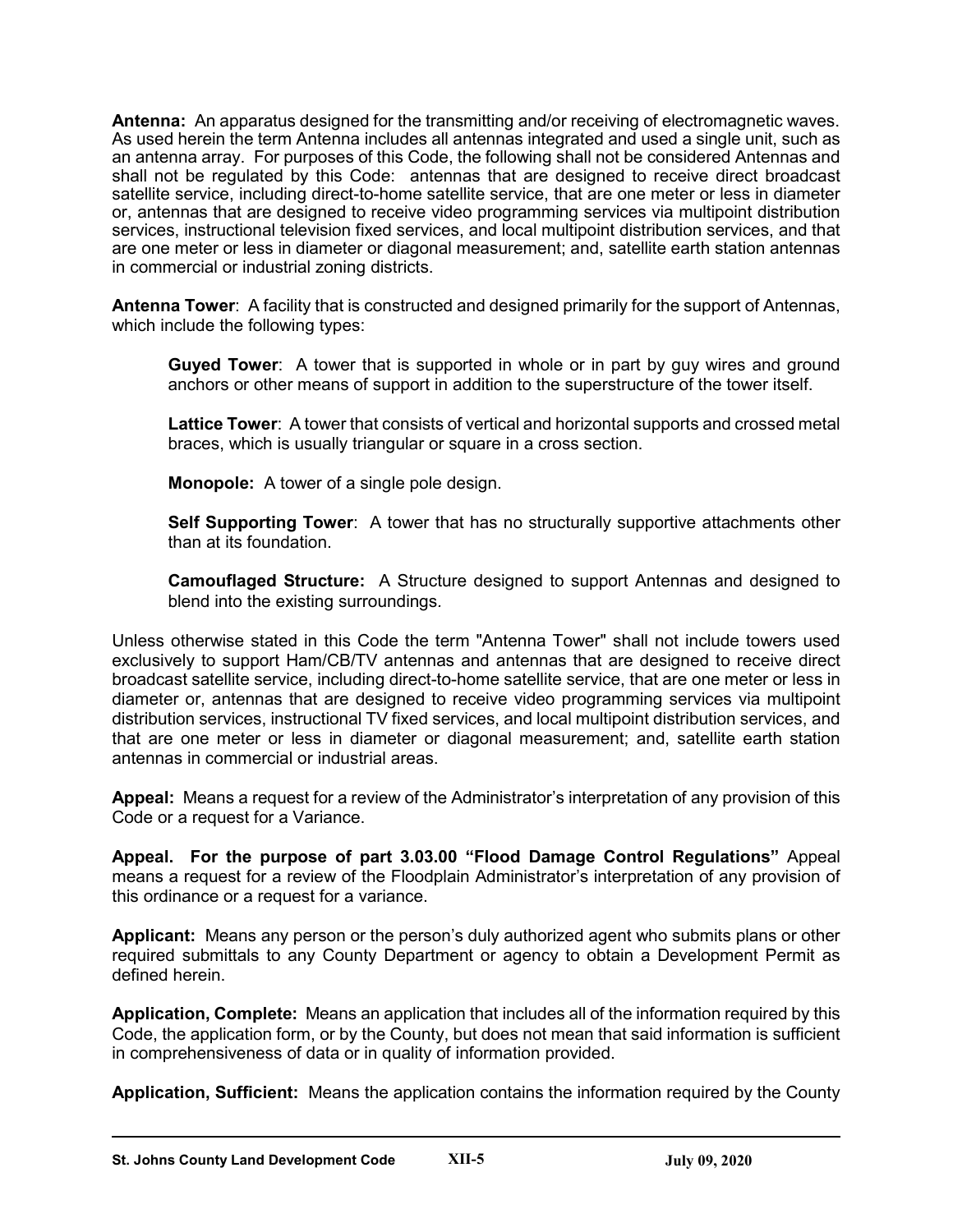for the technical evaluation of the Project and is adequate in comprehensiveness of data and in the quality of information provided.

**Archaeological Site:** An area which contains significant material remains of past life or activities and which meets one (1) or more criteria for designation.

**Area of Copy:** See Advertising Display Area.

**Area of Sign:** See Advertising Display Area.

**Area of Shallow Flooding:** Means a designated AO or VO Zone on a community's Flood Insurance Rate Map (FIRM) with base Flood depths from one to three feet where a clearly defined channel does not exist, where the path of Flooding is unpredictable and indeterminate, and where velocity flow may be evident.

**Area of Special Flood Hazard:** Is the land in the floodplain within a community subject to a one percent (1%) or greater chance of Flooding in any given year. This term is synonymous with the phrase "special flood hazard area."

**Arterial Road:** See Roadway Classifications.

**Artificial Light or Artificial Lighting:** The light emanating from any human made device.

**Assessed Value:** Shall mean the value to an improvement or property as determined by the St. Johns County Property Appraiser in the manner provided by law.

**ASCE 24.** A standard titled *Flood Resistant Design and Construction* that is referenced by the *Florida Building Code*. ASCE 24 is developed and published by the American Society of Civil Engineers, Reston, VA

**ASTM:** Means American Society for Testing Materials.

**Auditorium:** The room, hall, Building, or part of a Building used for public gatherings.

#### **Authorized Representative of the User:** means:

- A. If the user is a corporation:
	- 1. The president, secretary, treasurer, or a vice-president of the corporation in charge of a principal business function, or any other person who performs similar policy or decision-making functions for the corporation; or
	- 2. The manager of one or more manufacturing, production, or operation facilities employing more than two hundred fifty (250) persons or having gross annual sales or expenditures exceeding twenty-five (25) million dollars (in second-quarter 1980 dollars), if authority to Sign documents has been assigned or delegated to the manager in accordance with corporate procedures.
- B. If the user is a partnership or sole proprietorship; a general partner or proprietor, respectively.
- C. If the user is a Federal, State, or local governmental facility: a director or highest official appointed or designated to oversee the operation and performance of the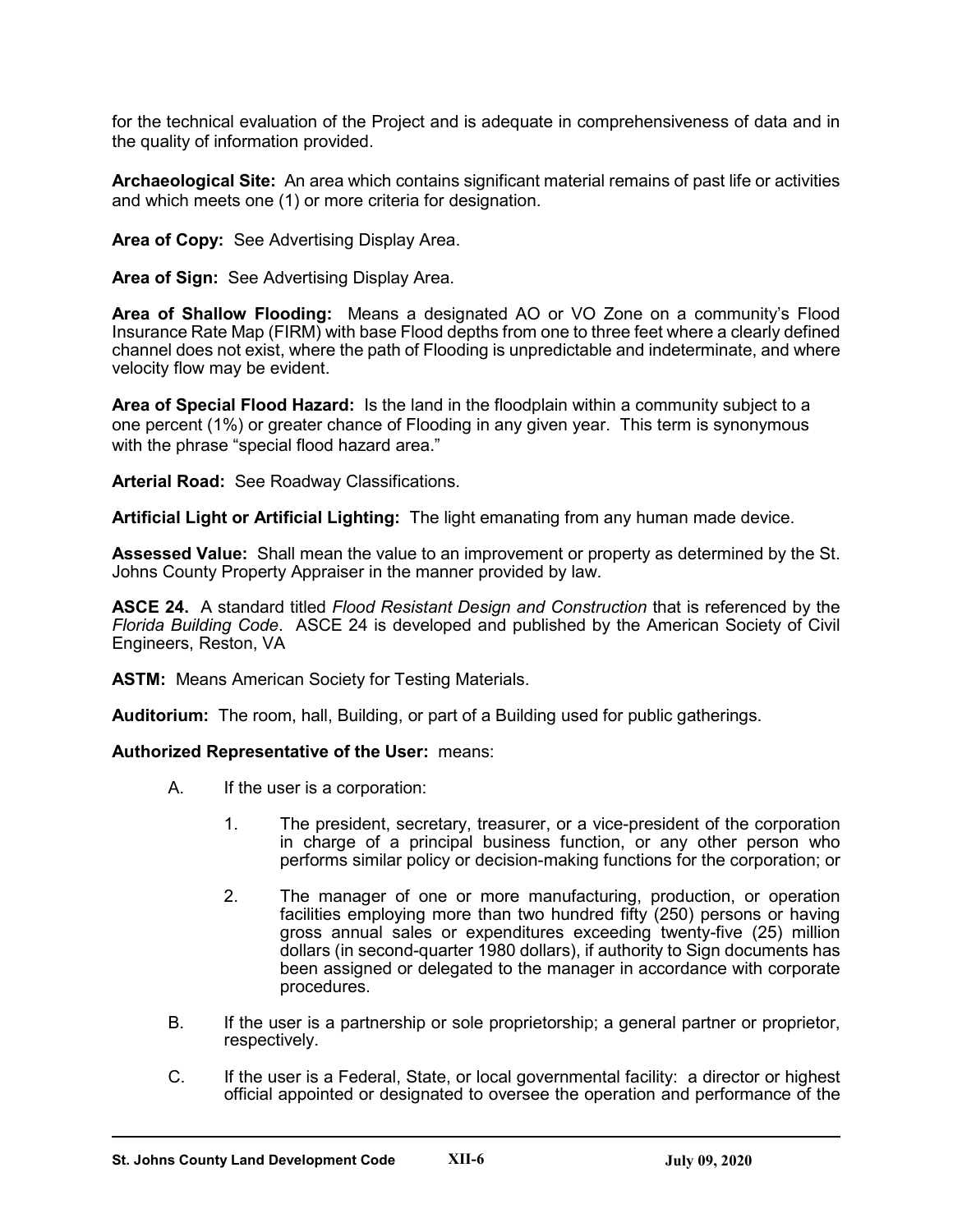activities of the government facility, or their designee.

D. The individuals described in paragraphs 1 through 3, above, may designate another authorized representative if the authorization is in writing, the authorization specifies the individual or position responsible for the overall operation of the facility from which the discharge originates or having overall responsibility for environmental matters for the company, and the written authorization is submitted to the County.

**Automatic Changeable Message Device:** Any Sign which through a mechanical, electrical, solar, or other power source is capable of delivering messages which do or appear to rotate, change or move at any time in any way, including Tri-Vision or any Multi-Prism Sign faces. (Also see **Flashing Signs**).

**Automobile Service or Filling Station:** See Service Station.

**Automobile-Wrecking or Storage Yard:** The dismantling or disassembling of used motor vehicles or trailers, or the storage, sale, or dumping of dismantled, partially dismantled, obsolete, or wrecked motor vehicles, trailers, or their parts.

**Awning:** A shelter supported entirely from the exterior wall of a Building that projects from a perimeter wall of a Building, including a building Canopy.

**Awning Sign:** Any Sign which is suspended from, attached to, painted on, supported from or forms a part of an Awning.

**AWWA:** Means American Water Works Association. Any reference to AWWA standards shall be taken to mean the most recently published revision unless otherwise specified.

**Background Area:** The entire area of a Sign on which Copy could be placed, as opposed to Copy area, when referred to in connection with Fascia or Wall Signs, computed in the same manner as Copy area.

**Background Traffic:** Means the estimated traffic for existing and approved but unbuilt Development within the County. Background Traffic may include projected traffic growth rates for Categorically Exempt Developments or Developments with a Concurrency Exemption Determination as determined by the County.

**Backlogged Segments:** Backlogged Segments means those roadways operating below the Adopted Level of Service which do not have prohibitive financial or environmental constraints, but which are not scheduled for major capacity improvement within the first three years of the adopted Florida Department of Transportation's Five-Year Work Program or the County's Five-Year Schedule of Capital Improvements.

**Balloon:** Gas filled, air filled or otherwise inflated items.

**Banner Sign:** A Special Event Sign composed of lightweight material either enclosed or not enclosed in a rigid frame, secured or mounted, so as to allow movement of the Sign.

**Bar, Cocktail Lounge, Saloon, or Tavern:** Any establishment devoted primarily to the retailing and on-premises drinking of malt, vinous, or other alcoholic beverages where the serving of food, if any, is merely incidental to the consumption of any such beverage. The premise is not located within, and does not share any common entryway or common indoor area with, any other enclosed indoor workplace, including any business for which the sale of food or any other product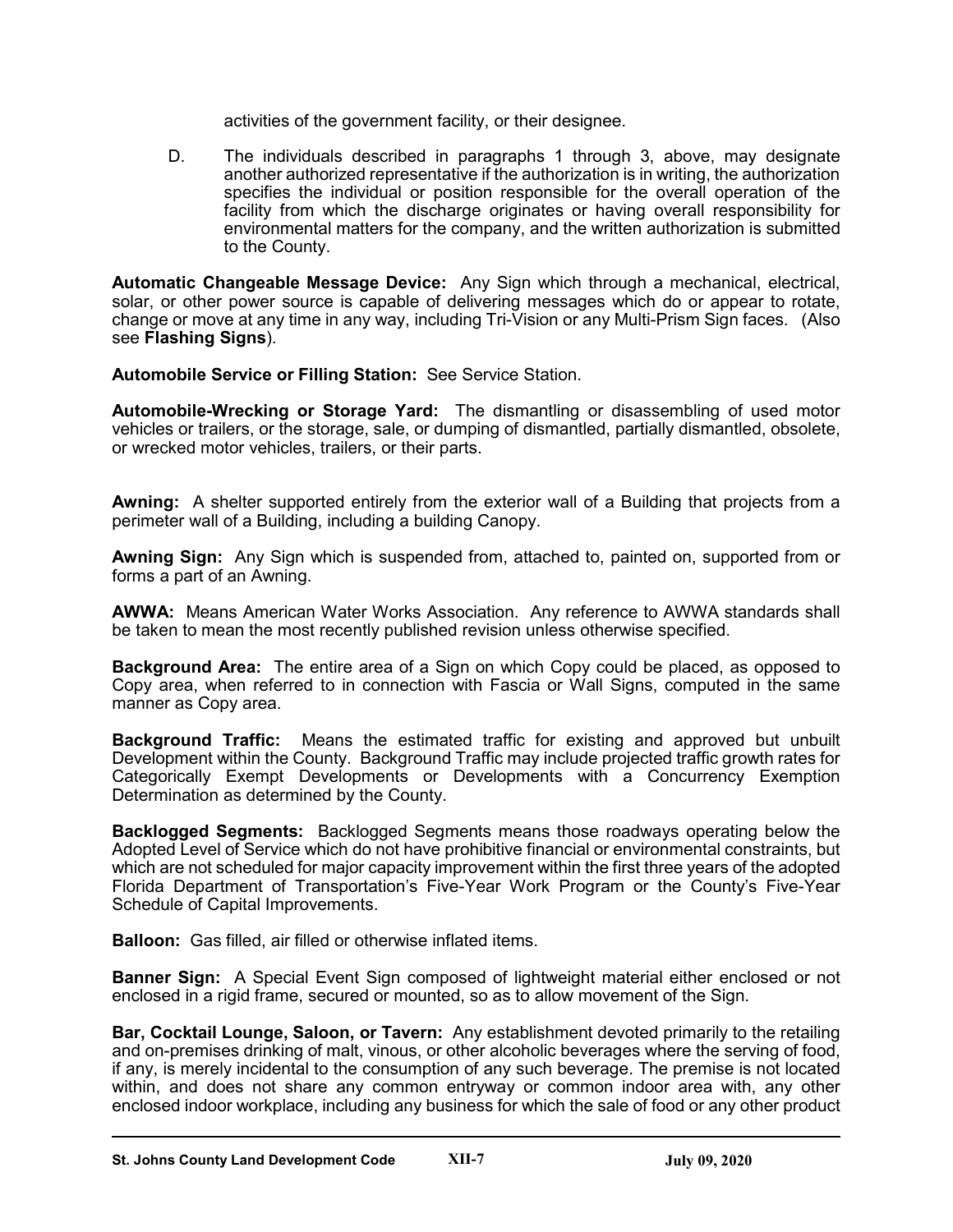or service is more than an incidental source of gross revenue. This definition is not applicable to Microbreweries where the consumption of malt beverages within a tasting room, restaurant, or retail component is accessory to the primary use of manufacturing.

**Base Flood:** Means the Flood having a one percent (1%) chance of being equaled or exceeded in any given year. The base Flood is commonly referred to as the "100 year flood"

**Base Flood Elevation:** The elevation of the base flood, including wave height, relative to the National Geodetic Vertical Datum (NGVD), North American Vertical Datum (NAVD) or other datum specified on the Flood Insurance Rate Map (FIRM).

**Base:** A layer of selected, processed, or treated aggregate material of specified thickness and quality placed immediately below the pavement and above the subgrade to support the asphalt or concrete surface, and may include asphalt stabilized aggregate laid in advance of future paving.

**Basement:** For the purpose of part 3.03.00 "Flood Damage Control Regulations, Basement means that portion of a Building having its floor subgrade (below ground level) on all sides.

**Beach:** The zone of unconsolidated material facing the Atlantic Ocean that extends landward from the mean low water line to the place where there is a marked change in material or physiographic form, or to the line of permanent vegetation (usually the effective limit of storm waves), as is defined in Chapter 62B-33.002 (4), F.A.C. At the Matanzas Inlet in St. Johns County, the beach shall not extend landward of the centerline of the Matanzas Inlet Bridge; and at the St. Augustine Beach Inlet in St. Johns County, the beach shall not extend landward of the extreme westward points of said inlet.

**Beach Dune:** See Significant Natural Communities Habitat.

**Beacon Light:** Any light with one or more beams, capable of being directed in any direction or directions, or capable of being revolved automatically or manually.

**Bed and Breakfast:** A Building, often of historical significance, containing a number of lodging units intended primarily for rental to provide overnight accommodations with board. No personal care services shall be provided at this facility.

**Best Management Practices (As it applies to Wellhead Protection):** Practices that are technologically and economically practicable and most beneficial in preventing or reducing adverse impacts to the quality of groundwater in Wellhead Resource Protection Areas. This includes acceptable methods for handling, use, transportation, and storage of a hazardous waste. This includes identification of proper methods for handling, use, transportation and storage, safely and accident prevention measures, data and records for hazardous wastes, and disposal in a proper manner as required by law.

**Billboard:** Any Sign, over thirty-two (32) square feet in size that is used for Off-premise outdoor advertising and display whether leased or not leased.

**Biochemical Oxygen Demand or "BOD":** Means the quantity of oxygen utilized in the biochemical oxidation of organic matter expressed in terms of milligrams per liter.

**Board:** Means the Board of County Commissioners of St. Johns County, Florida.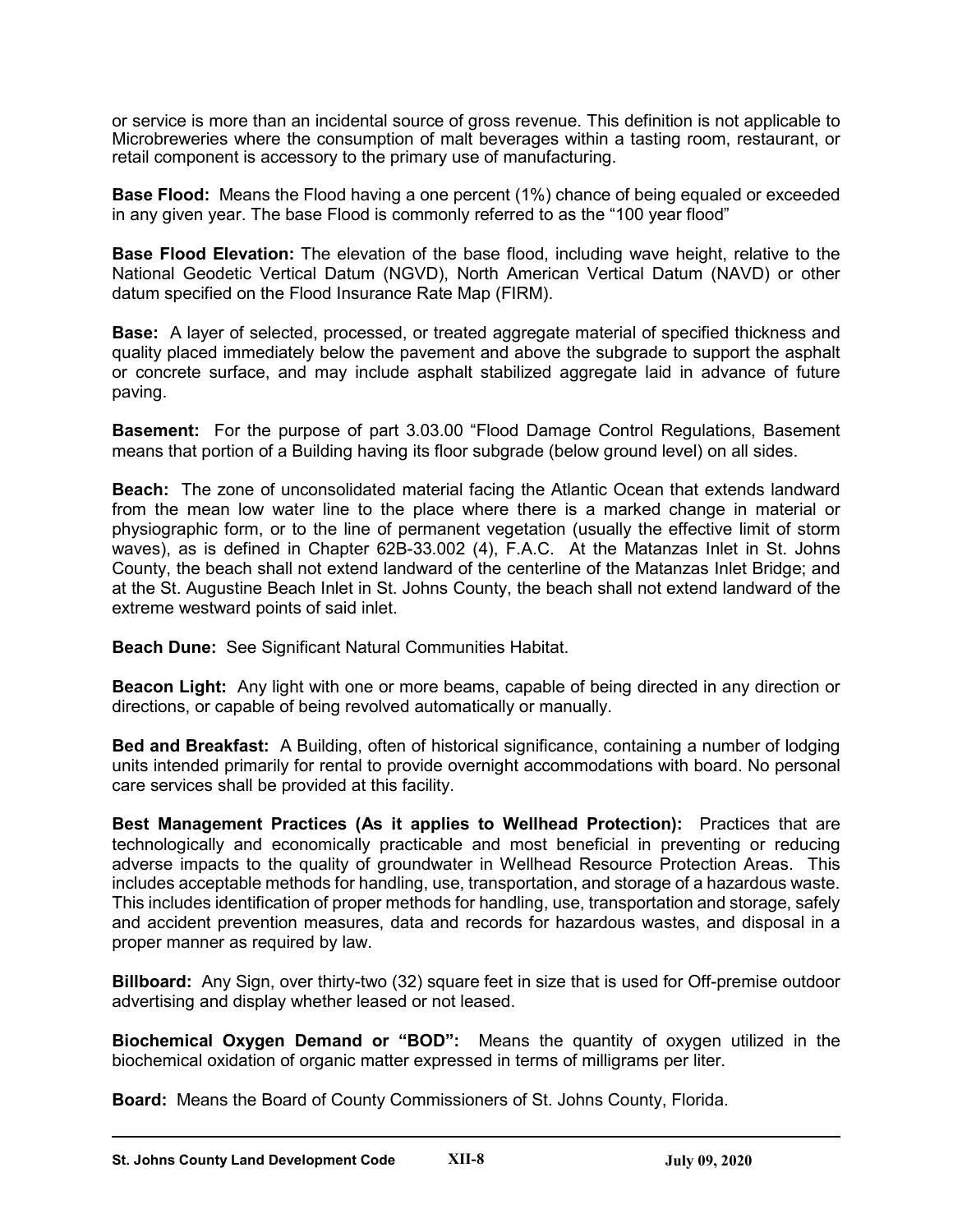**Boarding or Rooming House:** An establishment with lodging for three (3) or more persons, where meals are regularly prepared and served for compensation and where food is placed upon the table family style, without service or ordering of individual portions from a menu. In addition, Single Family Dwellings in which sleeping accommodations are offered to three (3) or more unrelated persons for rentals of one week or more, and occupancy is generally by residents rather than transients, shall be considered a Boarding or Rooming House. Boarding or Rooming Houses shall be allowed in those zoning districts designated for Special Care Housing.

**Boat Dock, Boathouse, Boat Shelter, and structure (s) on docks:** Shall mean a structure where Private Pleasure Craft are stored, or a structure that extends over water or land to allow direct access to water and shall include boat houses, boat davits, viewing platforms or any other structure built upon the dock.

**Boat Dock, Neighborhood:** Establishments intended to serve the immediate residential community where boat slips or storage are limited for the use of the residences of the Development, are no more than 30 slips and are not for rental or sale. Watercraft may not be leased, rented or otherwise let for money or other valuable consideration or used for commercial purposes. Prohibited activities include, but not limited to, watercraft cleaning services, watercraft repair services, fueling and all retail activities. (Also see **Boat Dock, Single Family)**.

**Boat Dock, Single Family:** A private Residential floating or fixed platform that serves without charge only watercraft owned or leased by the Single Family residence owner or lessee of the residence and used for pleasure purposes only. (Also see **Boat Dock, Neighborhood)**.

**Bona Fide Agricultural Operations:** Bona fide agricultural operations activities normal and necessary for good faith commercial Agricultural Use of the land. Such Agricultural Uses include horticulture, floriculture, viticulture, forestry, dairy, livestock, poultry, bee, aquaculture, piscaculture and all forms of farm products and farm production. Bona fide agricultural activities might include but are not limited to the following activities: transplanting, tilling; plowing; planting; harvesting; contouring to prevent erosion; fencing; construction of internal roads, bridges or culverts to facilitate these operations; construction or maintenance of irrigation and drainage ditches; control structures or dikes; and construction, operation or maintenance of Agricultural Use ponds. In determining whether the activity is normal and necessary for good faith commercial Agricultural Use of the land.

**Borrow Area**: Borrow area is an area within a Parcel of land where the spoils from an excavation are removed from that Parcel to be placed on another Parcel of land, or are sold, except for the spoils from a swimming pool or Building site. Borrow area excavation includes the leveling, scraping, or reducing of a hill or rise of land, as well as the digging of a pit, hole, depression or valley.

**Bracket Sign:** Any single or double Faced Sign mounted on brackets, poles or beams projecting at right angles from the front or side of any Building and supported solely by brackets, poles or beams.

**Breakaway Wall:** Means a wall that is not part of the structural support of the Building and is intended through its design and construction to collapse under specific lateral loading forces without causing damage to the elevated portion of the Building or the supporting foundation system.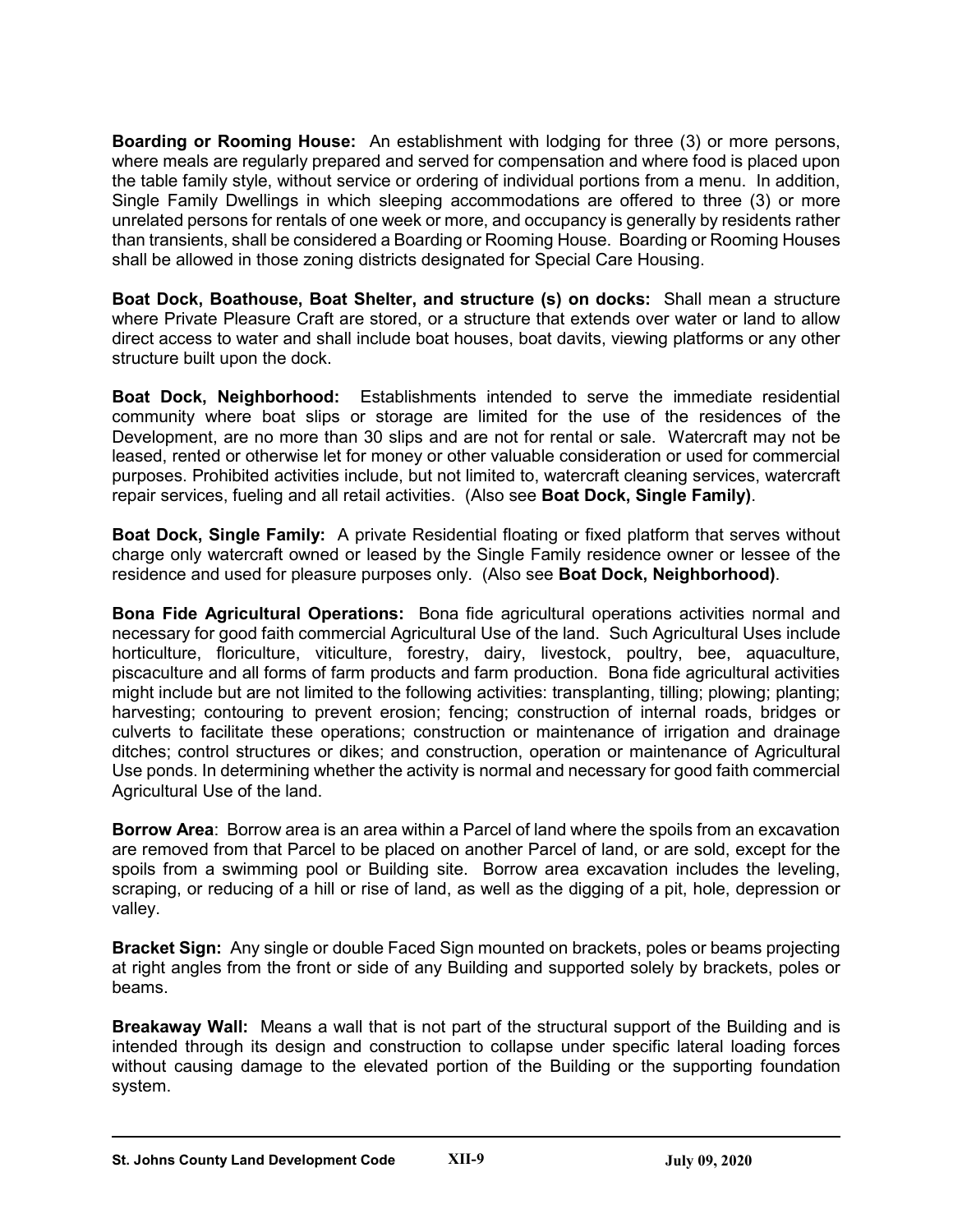**Brewpub:** An establishment where one of the primary activities is the limited manufacturing of alcoholic malted beverages for onsite consumption, that produces less than 10,000 kegs (155,000 U.S. gallons) per year with no distribution component. Brewpubs are often associated with a tasting room, service area, restaurant, and/or retail component for patrons' onsite.

**Bug Light:** Any light that is marketed as being specifically treated in such a way as to reduce the attraction of insects to the light.

**Buildable Area:** That portion of a Parcel of property intended to be developed or site planned as a single Lot, tract, or Building site, exclusive of any setbacks, easement, jurisdictional wetland line or Yard areas required by any applicable Land Development Regulation; that is, all of the area upon which a Building, or other structure governed by setback, easement or jurisdictional wetland limitations, could be erected by right and without respect to any possible or desired Variance, and without respect to other limiting factors such as maximum Lot coverage or minimum open space requirements.

**Building:** Any Structure, either temporary or permanent having a roof impervious to weather and used or built for the shelter or enclosure of persons, animals, chattels, or property of any kind. This definition shall include tents, awnings, cabanas, or vehicles situated on private property and serving in any way the function of a Building but does not include screened enclosures not having a roof impervious to weather.

**Building Footprint:** That land area that is, or is proposed to be, covered by a Building or Structure.

**Building Frontage:** See Frontage, Building.

**Building, Principal:** See Principal Building.

# **Building or Structure Sides**:

**Front of Building or Structure:** The front of a Building or Structure shall be that face of a Building that is adjacent to a required Front Yard or faces the rear of a required Front Yard.

**Side of Building or Structure:** The side of a Building or Structure shall be that face of the Building that is adjacent to or faces a required Side Yard.

**Rear of Building or Structure:** The rear of a Building or Structure shall be that face of a Building that is adjacent to or faces a required Rear Yard.

**Building Pad:** The horizontal limits of the area defined by the Building foundation and up to five (5) feet outside of the Building foundation.

**Building Permit:** Means any Permit issued by the Building Official for vertical construction for any Buildings for occupancy or use.

**Building Sewer:** Means the conduit or pipe which conveys Wastewater from the plumbing drain system of a Building to a public Sewer or other place of disposal.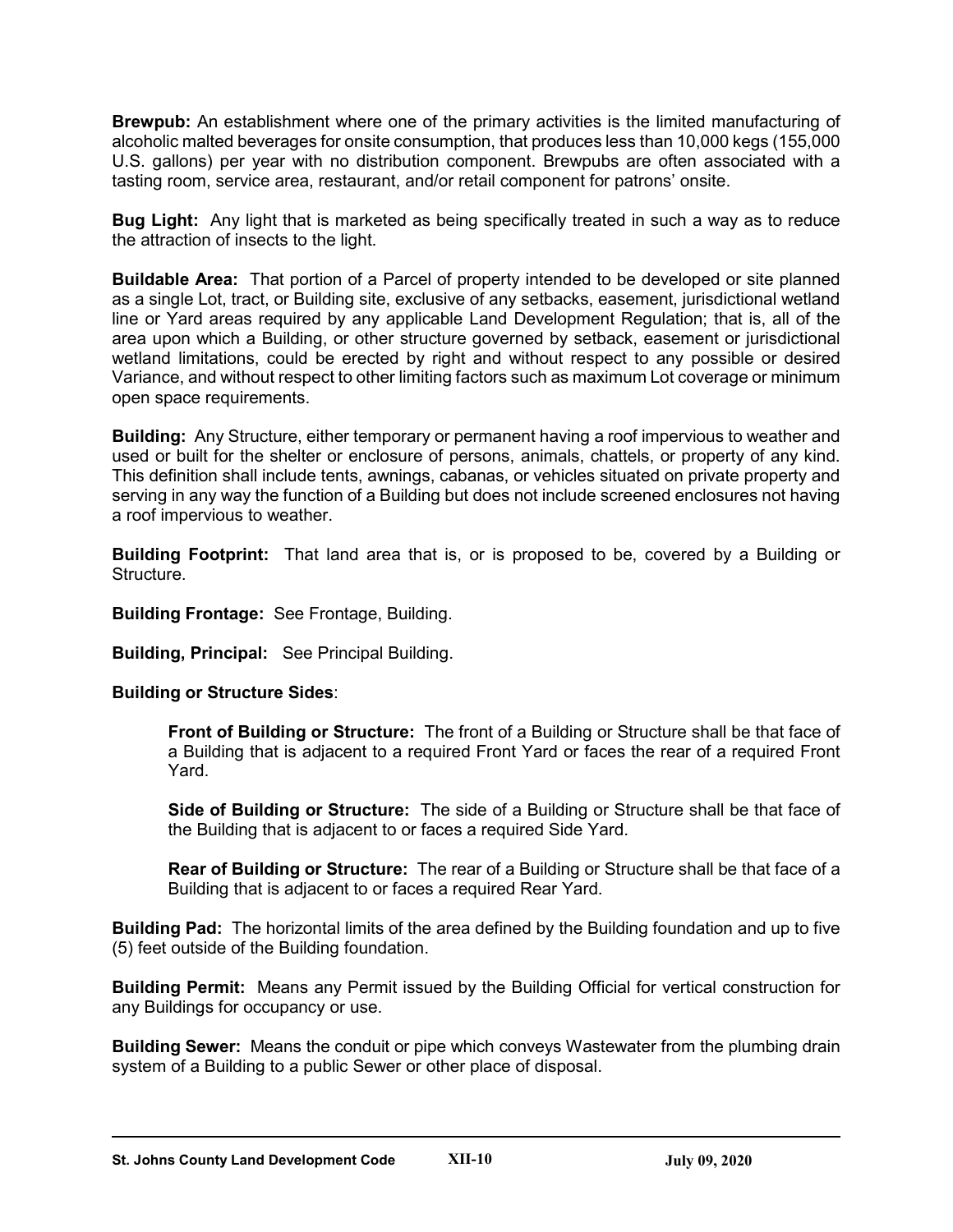**Bulk Water Utility:** Any Person or business entity of any kind whatsoever, lessee, trustee, or receiver owning, operating, managing, or controlling a System or proposing Construction of a System to provide untreated or treated water to a Utility, bulk user or distributor of water for compensation.

**Bus Terminal:** An area and Building where buses stop to load and unload passengers and luggage or packages and the sale of bus tickets may occur. A bus terminal is not a bus stop.

**Business Site:** See Lot.

**Business Site Frontage:** See Lot Frontage.

**Calendar Year:** January 1 through December 31.

**Caliper:** The trunk diameter of a nursery grown Tree measured six (6) inches from the ground on Trees up to and including four (4) inches in Caliper, and twelve (12) inches above the ground for larger Trees.

**Canal:** a manmade trench created by excavation, the bottom of which is normally covered by water with the upper edges of its sides normally above water.

**Canopy Tree:** Any Tree that normally grows to an over-all height of at least thirty-five feet (35) and develops an average mature crown spread greater than thirty feet (30) as referenced in ST Fact Sheets, a series of the Environmental Horticulture Department, Florida Cooperative Extension Service, Institute of Food and Agricultural Sciences, University of Florida, as amended, and *Trees for Urban and Suburban Landscapes* by Edward F. Gilman, 1997.

**Canopy Sign:** Any Sign attached to or constructed in or on a Canopy or Marquee.

**Canopy:** See Awning.

**Capacity Commitment:** Means any agreement, commitment, and/or temporary Permit which guarantees the availability of a specific number of ERCs of County Water and/or Wastewater Treatment Capacity pursuant to an application for a designed Development.

**Capacity:** Means the maximum demand that can be accommodated by a public facility or service without exceeding the Adopted Level of Service. For roadways, "capacity" means the maximum number of vehicles that can be accommodated by a given roadway during a specified time period under prevailing roadway, traffic and control conditions at that roadway's Adopted Level of Service.

**Capital Improvement:** Shall have the same meaning as the same term in the Comprehensive Plan.

**Carport:** An Accessory Structure or portion of a principal Structure, consisting of a roof and supporting members such as columns or beams unenclosed from the ground to the roof on at least two sides, and designed or used for the storage of motor driven vehicles owned and used by the occupants of the Building to which it is accessory.

**Category 1 Criteria:** Means the minimum requirements for Wastewater, solid waste, drainage and potable water facilities, consistent with policies of the Comprehensive Plan.

**Category 2 Criteria:** Means the minimum requirements for parks and open space acreage, consistent with policies of the Comprehensive Plan.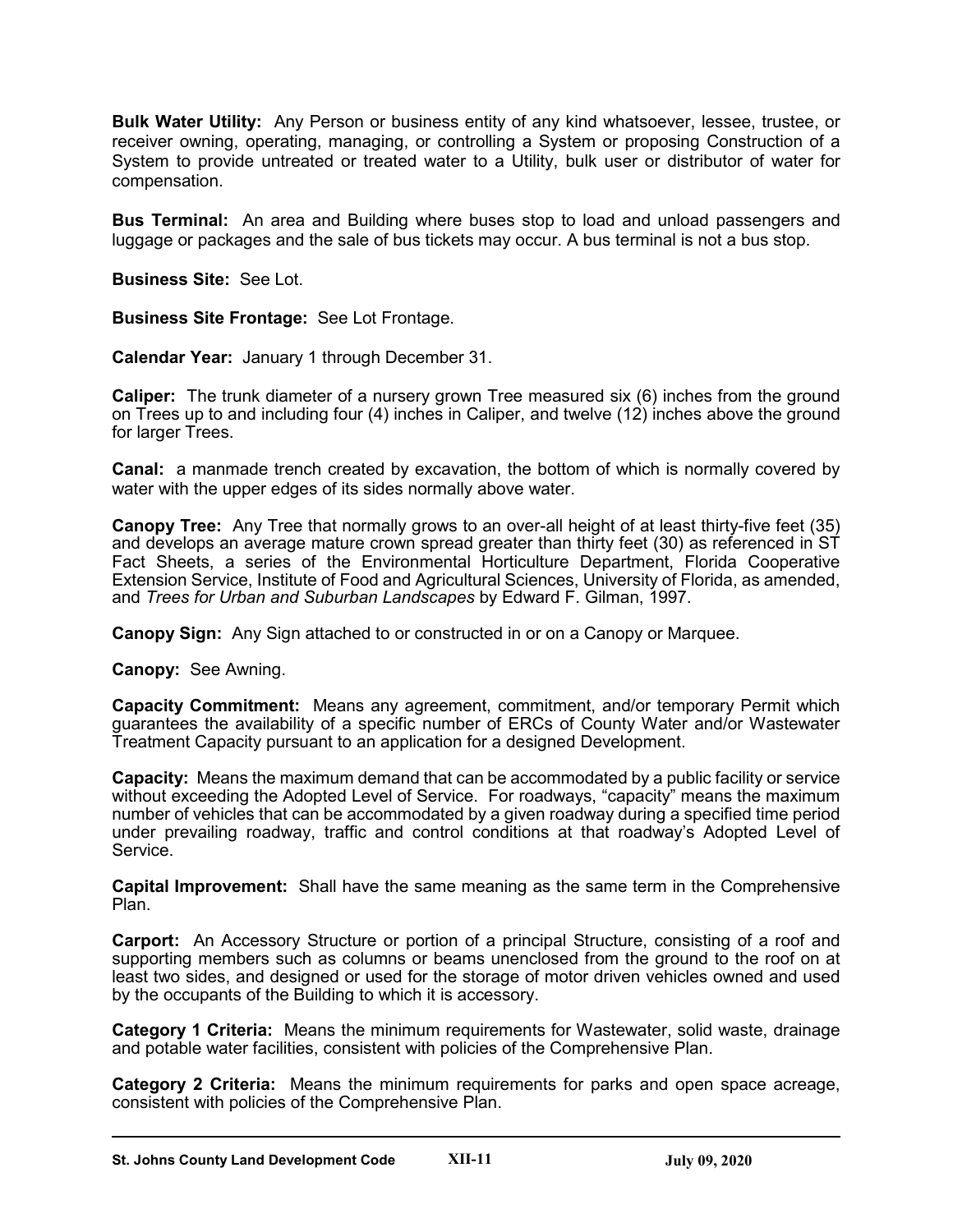**Category 3 Criteria:** Means the minimum requirements for roadways, roadway intersections and mass transit facilities, consistent with policies of the Comprehensive Plan.

**Central Water or Wastewater System:** A water or Wastewater utility or system providing community utility services.

**Certificate of Completion:** Means the official certification of satisfactory completion of a Building, structure, electrical, gas, mechanical or plumbing system. The Certificate of Completion is proof that a Structure or system is complete and for certain types of Permits is released for use and may be connected to a utility system. The Certificate of Completion does not grant authority to occupy or connect a Building, such as a shell Building, prior to the issuance of a Certificate of Occupancy.

**Certificate of Concurrency, Informational:** Means a Concurrency Determination which establishes that the Public Facilities and Services are available at the time of issuance of the Informational Concurrency Determination but may not be available at the time of any subsequent concurrency determination review.

**Certificate of Concurrency, Final:** Means a Concurrency Determination which establishes that adequate Public Facilities and Services are available at the time the Final Certificate is issued and will be available at all subsequent stages of the Development approval process up to the date of expiration of the Final Certificate of Concurrency.

**Certificate of Occupancy:** (CO) means the official certification that a premise conforms to the provisions of the St. Johns County Land Development Regulations, and Building Codes, and may be used or occupied.

**Certified Arborist:** Means a Professional who maintains current credentials from the International Society of Arboriculture.

**CFR:** Means the Code of Federal Regulations.

**Changeable Copy:** See Automatic Changeable Message Device or Manual Changeable Copy Sign.

**Chemical Oxygen Demand or "COD":** Means a measure of the oxygen equivalent of that portion of the organic matter in a water sample that is susceptible to oxidation by a strong chemical oxidant expressed in terms of milligrams per liter.

**Chlorine Requirement:** Means the amount of chlorine, in milligrams per liter (mg/l), which must be added to Wastewater to produce a specified residual chlorine content, or to meet some other governmental regulatory standard.

**Child Care Center:** Any establishment that provides, on a regular basis, supervision and care for more than five (5) children unrelated to the operator for a period of less than twenty-four (24) hours a day and which receives payment, fee or grant for any of the children receiving care, wherever operated, and whether or not operated for profit, except that the following are not included: public school and non-public schools which are in compliance with the compulsory school attendance law, Chapter 232, F.S.; summer camps having children in full-time residence; summer day camps; and Bible schools normally conducted during vacation periods. The term includes kindergartens, nurseries, nursery schools, day care centers and day nurseries.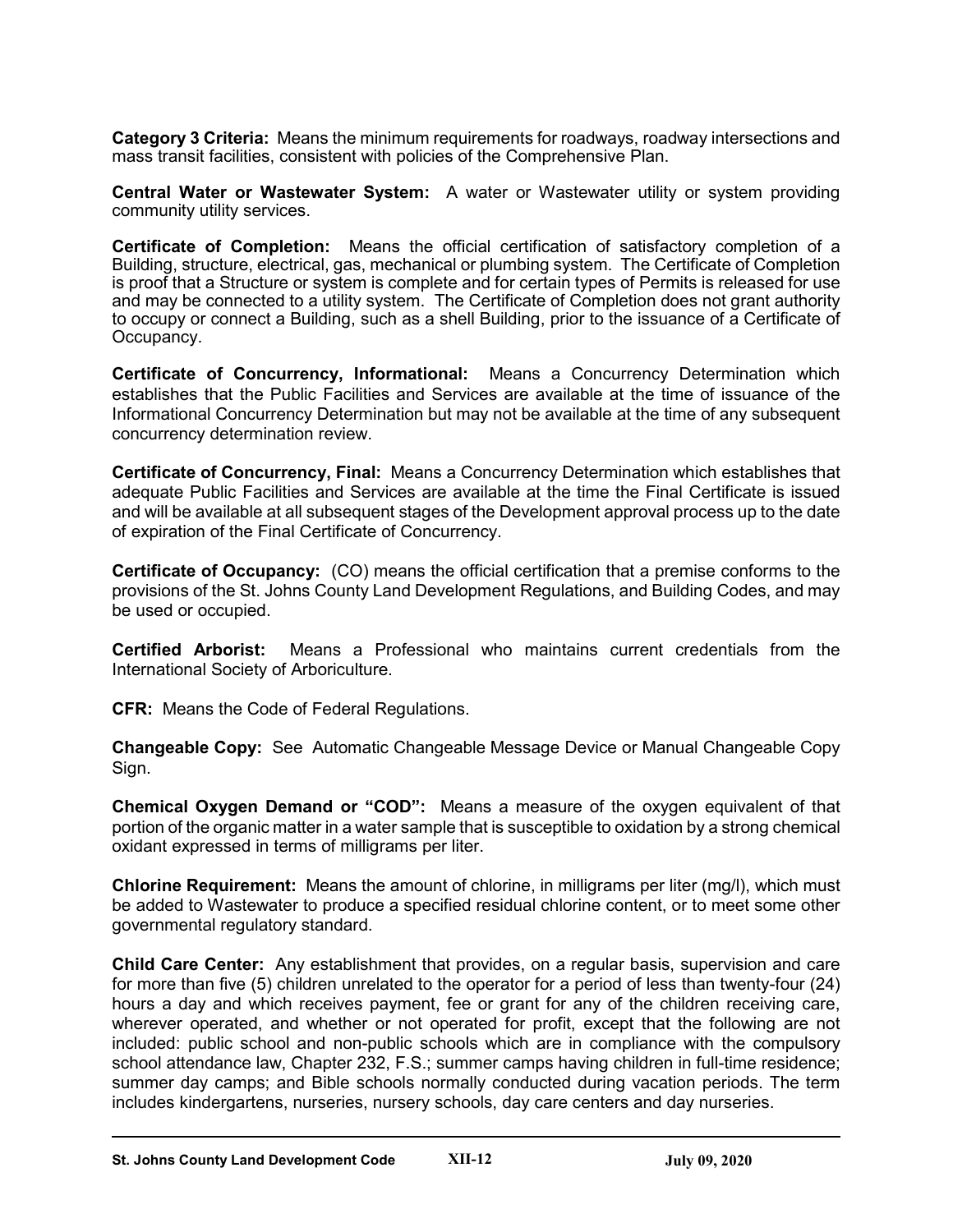**Church/Synagogue:** Tax exempt Buildings used for non-profit purposes by a recognized and legally established sect for purpose of worship, including educational buildings when operated by such church/synagogue.

**Circus:** The temporary Use of land offering entertainment such as thrill rides, games of chance and skill, educational exhibits, display of oddities and the like. The term also includes carnivals and fairs.

**Citizens Band Radio (CB):** A radio service defined in Part 95 of the FCC rules.

**City:** Shall mean the City of St. Augustine, Florida.

**Clean Water Act:** Means the United States Clean Water Act also known as the Federal Water Pollution Control Act, as amended, 33 United States Code 1251 et. seq.

**Clear Zone:** Area clear of obstructions as referenced in FDOT Manual of Standards.

**Clearance Guide Sheet:** Means the appropriate pre-Construction Permit data sheet incorporating departmental approvals prior to issuance of a Building Permit.

**Clerk of the Board:** The Clerk of the Circuit Court serving as the clerk and accountant of the Board.

**Clerk:** Means the Clerk of the Circuit Court of St. Johns County, Florida, or designee.

**Club, Night:** A restaurant or dining room serving alcoholic beverages wherein paid floor shows or other forms of paid entertainment are provided for customers as a part of the commercial enterprise.

**Club, Private:** An association or organization of a fraternal or social character, not operated or maintained for profit. The term private club shall not include casinos, nightclubs, bottle clubs, or other establishments operated or maintained for profit.

**Coastal Area:** The unincorporated area of St. Johns County lying easterly of the mean high water line of the west shoreline of the Intracoastal Waterway.

**Coastal Construction Control Line (CCCL):** The line established by the State of Florida pursuant to section 161.053, F.S., and recorded in the official records of the community, which defines that portion of the beach-dune system subject to severe fluctuations based on a 100-year storm surge, storm waves or other predictable weather conditions.

**Coastal Grassland:** See Significant Natural Communities Habitat.

**Coastal High Hazard Area:** A special flood hazard area extending from offshore to the inland limit of a primary frontal dune along an open coast and any other area suhject to high velocity wave action from storms or seismic sources. Coastal high hazard areas are also referred to as "high hazard areas subject to high velocity wave action" or "V Zones" and are designated on Flood Insurance Rate Maps (FIRM) as Zone V1-V30, VE or V. [Note: The FBC, B defines and uses the term "flood hazard areas subject to high velocity wave action" and the FBC, R uses the term "coast high hazard areas."]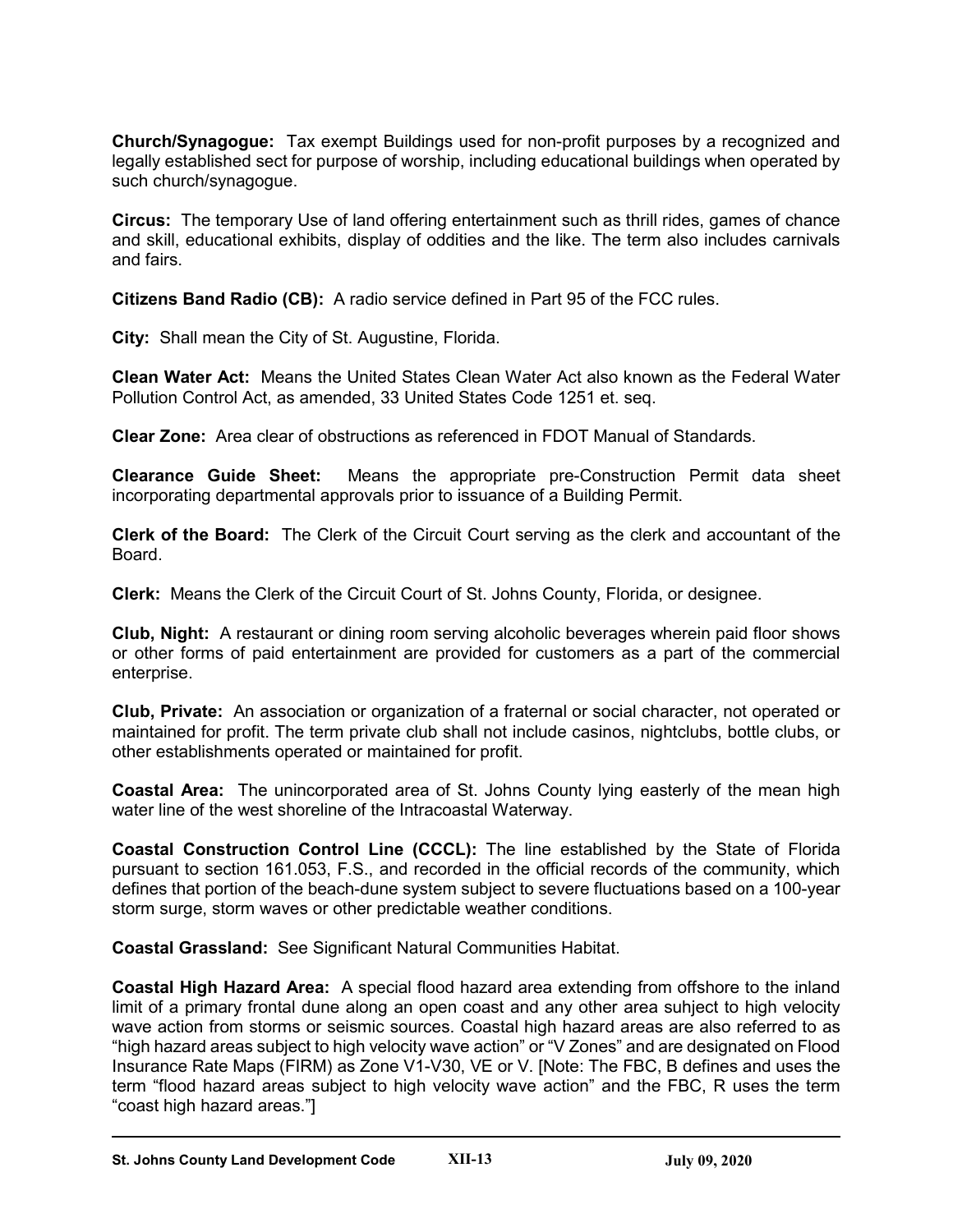**Coastal Strand:** See Significant Natural Communities Habitat.

**Code Enforcement Official or Code Enforcement Officer:** The Code Enforcement Official of St. Johns County, Florida or such other person or office designated by the County Administrator of St. Johns County.

**Collapse Zone:** The area on the ground within a designed prescribed radius from the base of an Antenna Tower within which, in a catastrophic failure, the tower is designed to fall or collapse, as certified by a licensed engineer.

**Collocation:** When more than one provider uses an Antenna Tower to attach Antennas or; use of a Structure whose primary purpose is other than to support Antennas, such as a utility pole*.*

**Combined Notice:** A notice of any public hearing before the Board of County Commissioners which is combined with a notice of public hearing before any other committee, agency or advisory Board to the Board of County Commissioners.

**Commercial Message:** Sign Copy that directly or indirectly names, advertises, or calls attention to a product, service, commodity, sale, sales event, activity, entertainment, real or personal property, or other commercial activity.

**Common Room:** A room or enclosed floor space used or intended to be used for living or sleeping purposes, excluding Sleeping Rooms, kitchens, bathrooms, shower rooms, water closet compartments, laundries, pantries, foyers, connecting corridors, closets, and storage space.

**Community Center:** A Building in which members of a community gather for social, educational, or cultural activities.

**Compensatory storage***.* The excavation within a free-flowing, riverine (non-tidal) flood hazard area of hydraulically equivalent volume as proposed fill for the purpose of balancing the effect of proposed fill on the floodplain, provided the excavated area is not below the normal water line of a pond or other body of water and it drains freely to the watercourse.

**Complete Application:** See Application, Complete.

**Completely Enclosed Building:** A Building separated on all sides from adjacent open space, or from other Buildings or other Structures, by a permanent roof and by exterior walls or party walls which are pierced only by windows and normal entrance or exit doors.

**Comprehensive Design Plan:** An architectural plan depicting complete Building, structural and electrical requirements, which integrates any Sign or part thereof.

**Comprehensive Plan:** Means the St. Johns County Comprehensive Plan adopted by the St. Johns County Board of County Commissioners, as may be amended from time to time.

**Concurrency Exemption Determination:** Means a decision by the County Administrator, or the Board of County Commissioners by which a Parcel is granted a Determination of Concurrency Exemption and is therefore exempt from the requirements of Part 11.00.00 through Part 11.07.00 of this Code.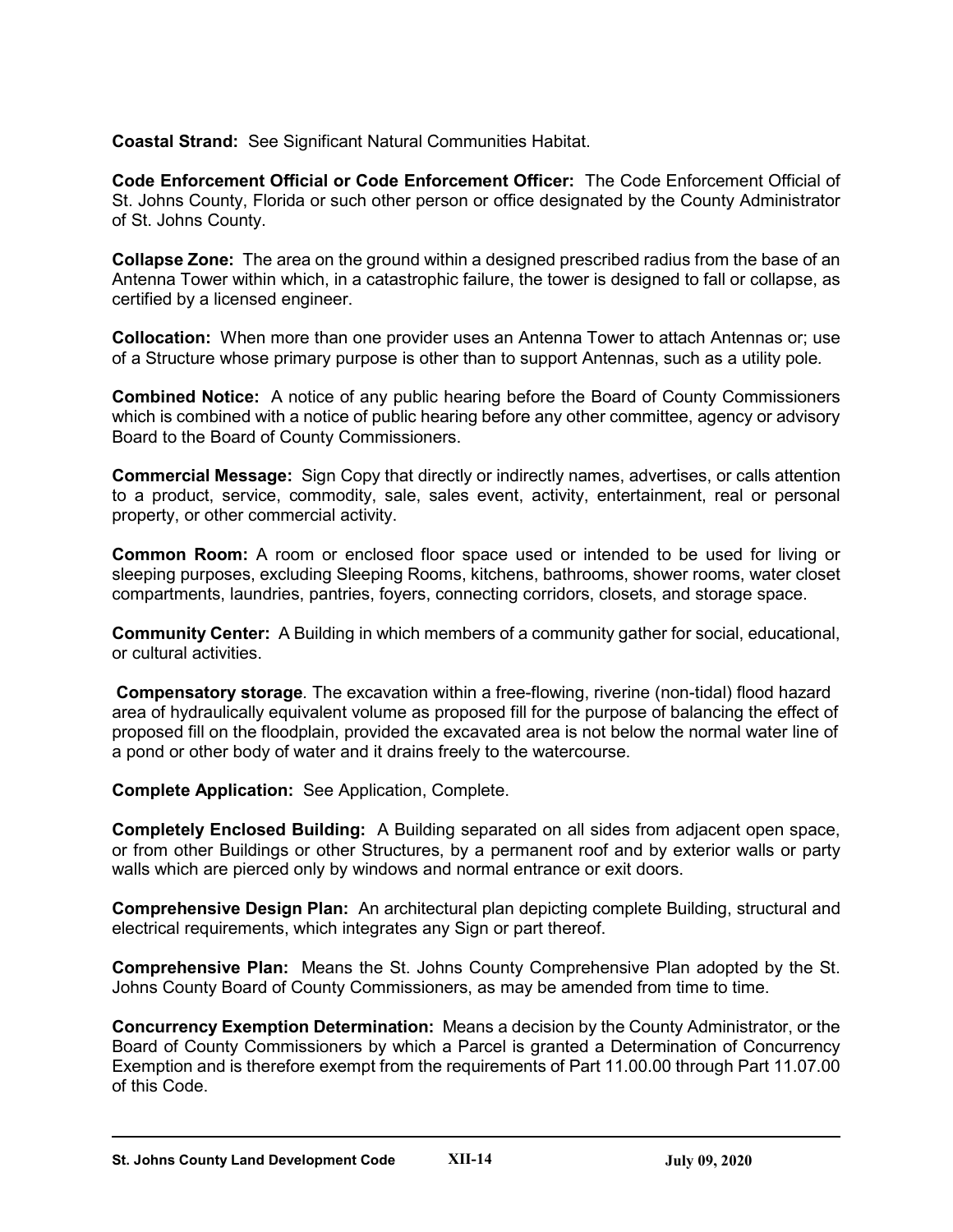**Concurrency Review Committee:** Means a committee as designated by the County Administrator.

**Concurrency Review Process:** The procedures, review time frames, and Appeals process defined by this Code.

**Concurrency Requirements:** Means the provisions of the Comprehensive Plan requiring that public facilities for traffic, mass transit, Wastewater, potable water, recreation/open space, solid waste, and drainage are available at the Adopted Levels of Service concurrent with the impact of Development.

**Confusing Sign:** See Hazardous Sign.

**Connected System:** Means a publicly-owned or privately-owned Wastewater collection system that connects to and discharges into the a Wastewater System for purposes of treatment and disposal.

**Connection, Vehicle Access:** Driveways, streets, turnouts or other means of providing for the right of access to or from Public or Private Roadways.

**Connection, Utility:** Means the installation of a utility service connection to water or Wastewater infrastructure of a central utility system owned by any Utility Provider.

**Conservation:** To minimize or limit the impact of Development to the resource sought to be conserved. Conservation of the resource shall not require that the resource remain completely undisturbed.

**Constrained Facility:** A roadway segment on the Major Road Network that cannot feasibly be widened by at least two (2) through lanes due to physical, environmental, or policy reasons.

**Construction Bond:** An obligation to complete Construction improvements as depicted on the approved Development Permit by a money forfeit.

**Construction Plans:** Means those properly detailed and dimensioned construction drawings, plans, specifications and calculations prepared by an Engineer or other Registered Professional, as defined herein and as prepared in accordance with County and other applicable regulations, codes and standards, submitted to the County for approval of a Development Plan or Final Subdivision Plat, which sets forth the specific improvements to be made in conjunction with Development as they affect the existing site, its boundary conditions, topography, drainage, access, and associated road and other Rights-of-Way and Easements.

**Construction Sign:** Any Sign located on Premises upon which Construction is commencing or has commenced pursuant to a valid Construction Permit.

**Construction:** Any activity which results in the modification of surface features, including but not limited to grading, land clearing, or the placement or alteration of Buildings, Structures or utilities, unless specifically exempted by this or any other applicable St. Johns County Ordinance. Hand clearing as necessary for land surveying shall not constitute Construction.

**Contiguous Wetland:** A Wetland that has a direct hydrologic connection to waters of the state.

**Contribution-In-Aid-Of-Construction:** Any amount or item of money, services, or property received by a Utility, from any Person or Governmental Authority, any portion of which is provided at no cost to the Utility which represents a donation or contribution to the capital of the Utility, and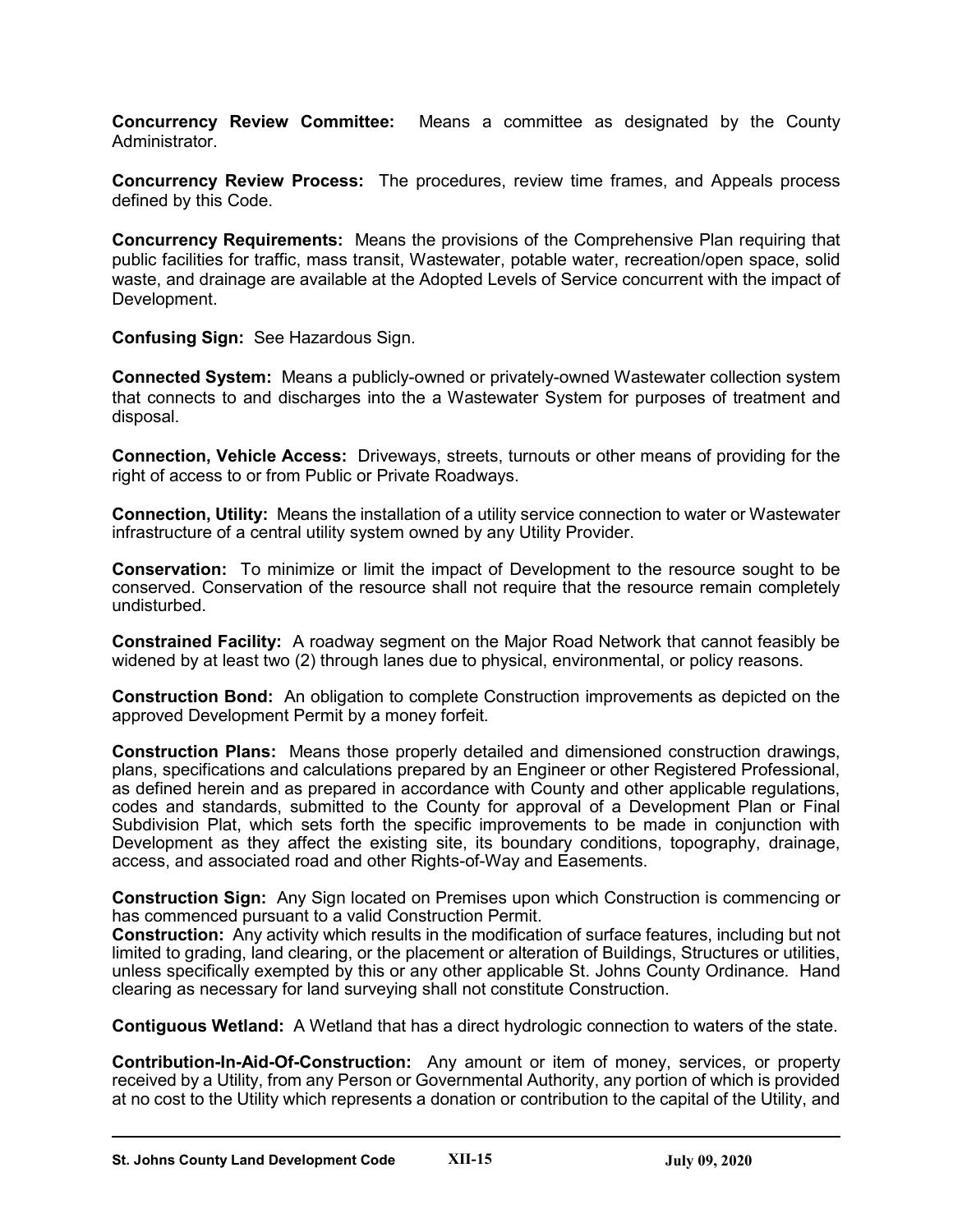which is used to offset the acquisition, improvement or Construction costs of the Utility property, facilities, or equipment used to provide Utility services.

**Control Zone:** Airspace extending upward from the surface of the earth which may include one or more Airports and is normally a circular area of five (5) statute miles in radius, with extensions where necessary to include instrument approach and departure paths.

**Convenience Store:** Any retail establishment offering for sale prepackaged food products, delicatessen, household items, and other convenience goods commonly associated with the same. Convenience stores may include the retail sale of motor fuel where permitted.

**Cooking Facilities:** Kitchen equipment which includes any method for enclosed cooking, including an oven or microwave or toaster oven for enclosed cooking and flat heated surfaces designed for open cooking, including a hotplate. For the purpose of determining a Dwelling Unit, any combination that includes both enclosed cooking and open cooking would constitute a separate independent living unit.

**Copy:** Any permanent or temporary text, graphics, logo or other representation or image depicted on a Sign Face.

**Corporate Undertaking:** The unqualified guarantee of a Utility to pay a refund and any interest connected therewith which may be ordered by the Board of County Commissioners at such time as the obligation becomes fixed and final.

**Correctional Facility:** A facility for the housing of persons convicted of or being held for a crime.

**Correctional Facility, Major:** A prison facility regulated by the Florida Department of Corrections designed for maximum security to house persons convicted of a crime.

**Community Facility:** A facility designed to house persons convicted of a crime, or for the custody of persons arrested for a crime and awaiting adjudication. Such facilities shall include community correctional centers, probation and restitution center, vocational training centers and forestry camps (all as defined by the State of Florida Department of Corrections), or local government jails or detention centers.

**County:** The unincorporated areas of St. Johns County, Florida.

**County Administrator:** Means the Office of the County Administrator of St. Johns County, Florida, or the County Administrator's designee.

**County Attorney:** Means the Office of the County Attorney of St. Johns County.

**County GIS:** Geographic Information System maintained by GIS Addressing.

**Covered Patio:** A solid roofed Structure attached to the primary Structure which does not contain conditioned space, and which all sides not formed by the walls of the primary Structure are at least fifty percent opened or composed of screening or vinyl panel windows.

**Coverage of a Lot by Buildings:** That percentage of Lot area that is or may be covered or occupied by Buildings.

**Critical Transportation Link:** Any location where the existing or projected peak hour traffic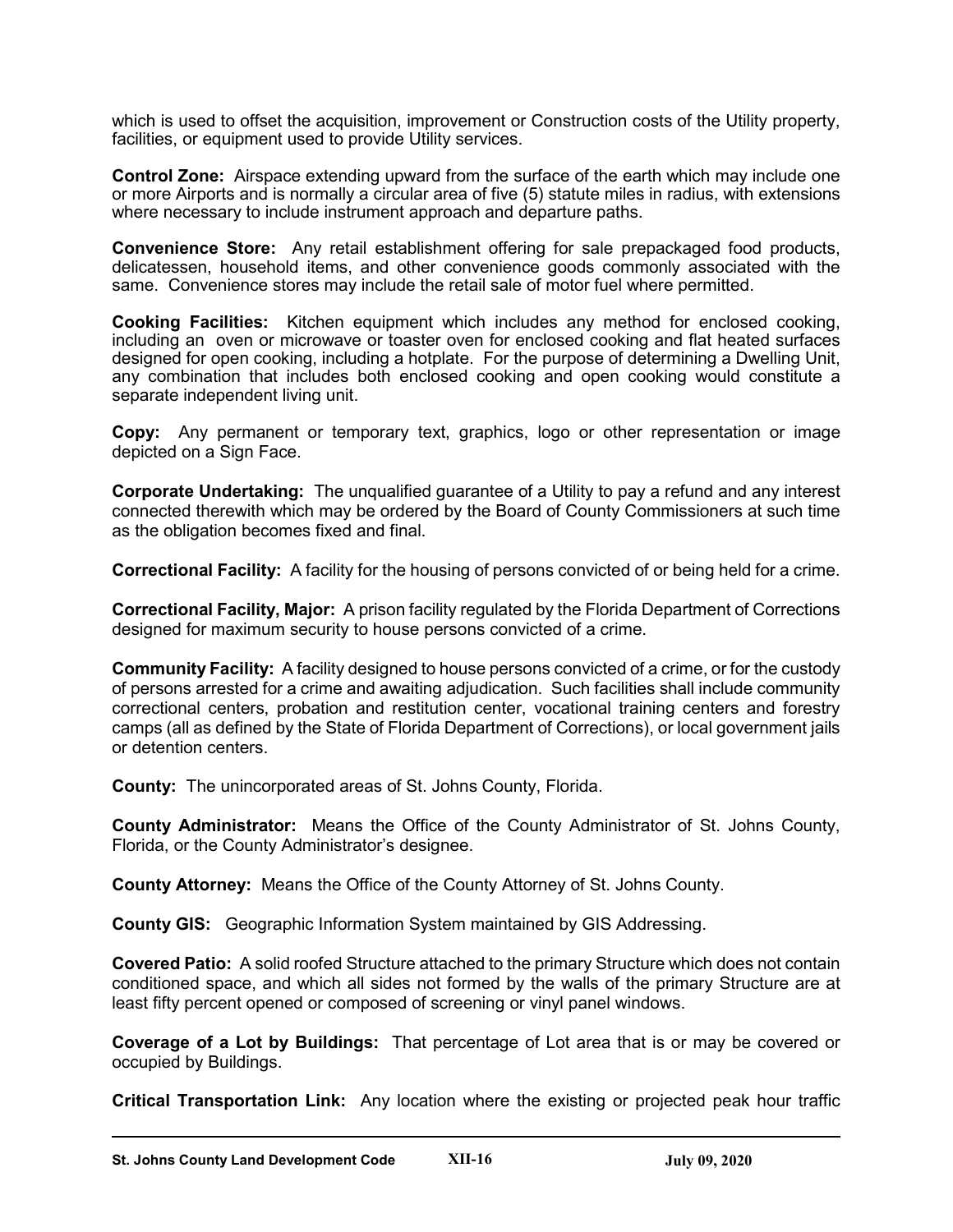volume (existing traffic plus vested development traffic plus reserved Development traffic plus project traffic) equals or exceeds ninety percent (90%) of the maximum service volume of the adopted Level of Service standard, or other calculated segment capacity as approved by the County.

**Cultural Resource:** Any prehistoric or historic site, Building, object, district or other real or personal property of historical, architectural, or archaeological value. These properties or resources may include, but are not limited to, monuments, memorials, Indian habitations, ceremonial sites, abandoned settlements, engineering works, architectural interiors, artifacts, or other objects with intrinsic historical or archaeological value, or any part thereof, relating to the history, government, and culture of the County. A Cultural Resource may also be determined to be a Significant Cultural Resource as provided in Article III.

**Cultural Resources Inventory:** Shall mean the list of known or potential Cultural Resources within unincorporated St. Johns County which shall be mapped and periodically updated and shall note those resources designated as Significant Cultural Resources, Landmarks or Landmark Districts, and National Register properties or districts.

**Cultural Resource Management Plan:** A plan prepared to address preservation and management of a Cultural Resource or group thereof, which is approved by the County in accordance with Article III of this Code.

**Cultural Resource Review Board:** Shall mean the advisory board of unincorporated St. Johns County, which shall advise the Board of County Commissioners in the establishment of policy, priorities and procedures for the protection of Cultural Resources and conduct other functions assigned by the Board of County Commissioners with respect to Cultural Resources.

**Cumulative Beach Illumination:** Artificial Light source that, as a group illuminate any portion of the surface of the beach.

**Day Nurseries and Kindergartens:** Any service which during all or part of the day regularly gives care to six (6) or more children, not of common parentage, who are under six (6) years of age, whether or not it has a stated educational purpose, and whether the service is known as a day care service, day nursery, day care agency, nursery school, kindergarten, play school, progressive school, or by any other name. The total number of children receiving care shall be counted including children or foster children of the owner or persons in charge, in determining the applicability of this definition.

**Days:** Shall mean consecutive calendar days.

**Decibel (db):** A unit for describing the amplitude of sound, equal to twenty (20) times the logarithm to the base ten (10) of the ration of the pressure of the sound measured to the reference pressure, which is twenty (20) micronewtons per square meter.

**Decision Height:** The height at which a decision must be made, during an ILS instrument approach, to either continue the approach or to execute a missed approach.

**Declaration of Land Restriction (Nonconversion Agreement).** A form provided by the Floodplain Administrator to be signed by the owner and recorded on the property deed in Official Records of the Clerk of Courts, for the owner to agree not to convert or modify in any manner that is inconsistent with the terms of the building permit and these regulations, enclosures below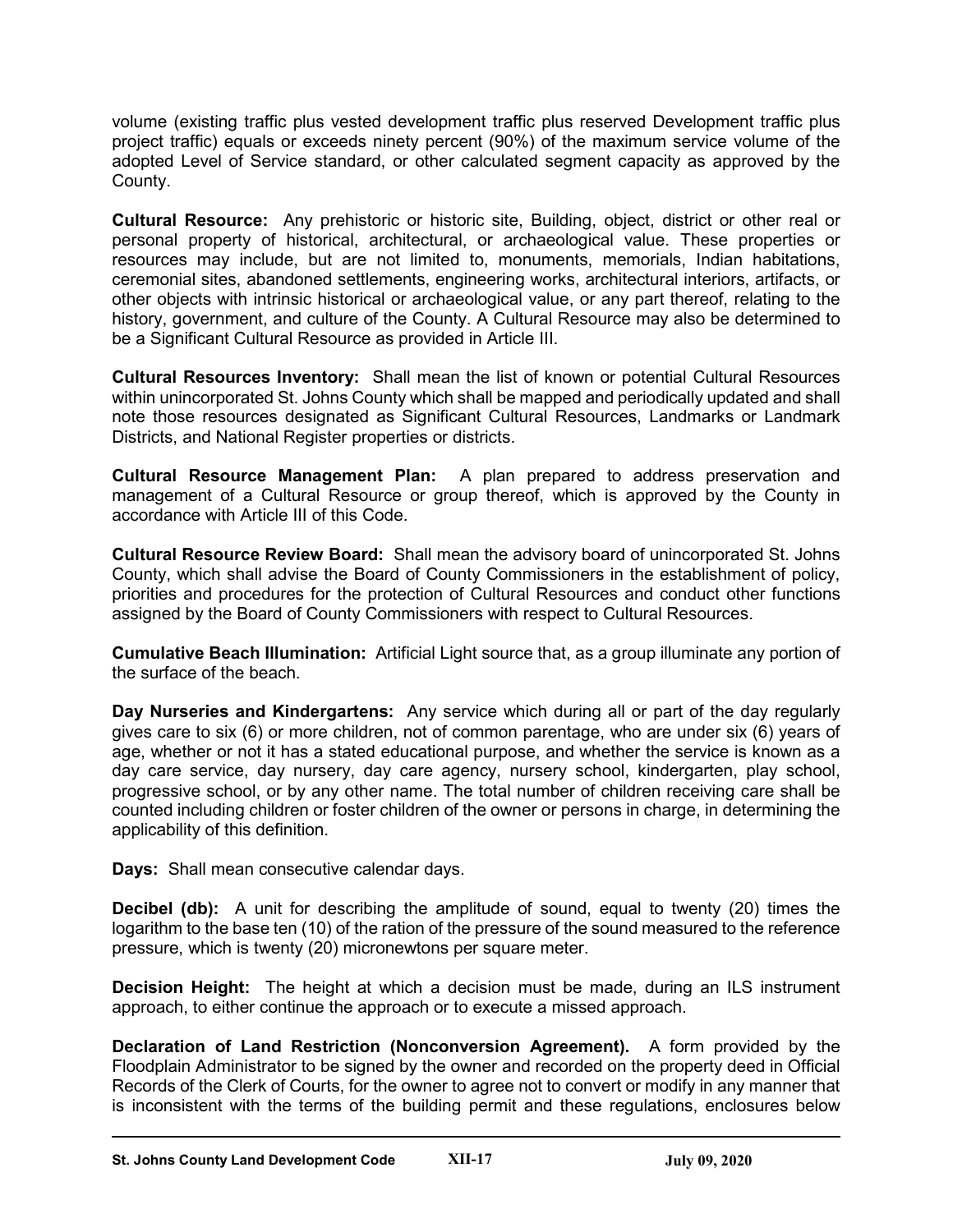#### elevated Dwellings

**Decoration:** Any decoration visible from a public area that does not include lettering or text and is not displayed for commercial advertising.

**Dedication:** For purposes in this Code other than Platting under Part 5.01.00, dedication is the setting apart of land for public use or the transfer of title and possession of private property by an owner or developer to public ownership for public use. An owner may receive some form of consideration, such as impact fee credits, concurrency credits, waivers, and/or density bonuses for the dedication.

**Deficient Transportation Link:** Any location where the existing or projected peak hour traffic volume (existing traffic plus vested Development traffic plus reserved Development traffic plus project traffic) exceeds one hundred percent (100%) of the maximum service volume of the adopted Level of Service standard, or other calculated segment capacity as approved by the County.

**De Minimis Activity Facility** means a facility operated by an organization exempt from federal taxation under Section 501(c) of the Internal Revenue Code and with five (5) or fewer electronic or mechanical devices that are used to conduct a drawing by chance, sweepstakes or game promotion utilizing those electronic or mechanical devices.

**Demonstration of Compliance or "DOC":** Means data, reports, drawings, or other information provided in suitable format to demonstrate that compliance with a 90-day or other governmental regulatory compliance schedule has been achieved.

**Density:** Means the number of Dwelling Units per acre with respect to residential land Uses as determined by the calculation methodology in the St. Johns County Comprehensive Plan as amended.

**Design Flood:** The flood associated with the greater of the flowing two areas:

- (1) Area with a floodplain subject to a 1-percent or greater chance of flooding in any year; or
- (2) Area designated as a flood hazard area on the community's flood hazard map, or otherwise legally designated.

**Design Flood Elevation:** The elevation of the "design flood," including wave height, relative to the datum specified on the community's legally designated flood hazard map. In areas designated as Zone AO, the design flood elevation shall be the elevation of the highest existing grade of the building's perimeter plus the water surface depth number (in feet) specified on the flood hazard map plus 1 foot of freeboard. In areas designated as Zone AO where the depth number is not specified on the map, the depth number of the water surface shall be taken as being equal to 2 feet. The design elevation shall include an additional 1 foot of freeboard equaling 3 feet total.

# **Detached Sign:** See Ground Sign.

**Detention:** A process for collecting, temporarily storing, and releasing through a controlled outlet a defined amount of stormwater runoff generated from a runoff contributing area to downstream and lower lying area for the purpose of providing for Flood protection through attenuation of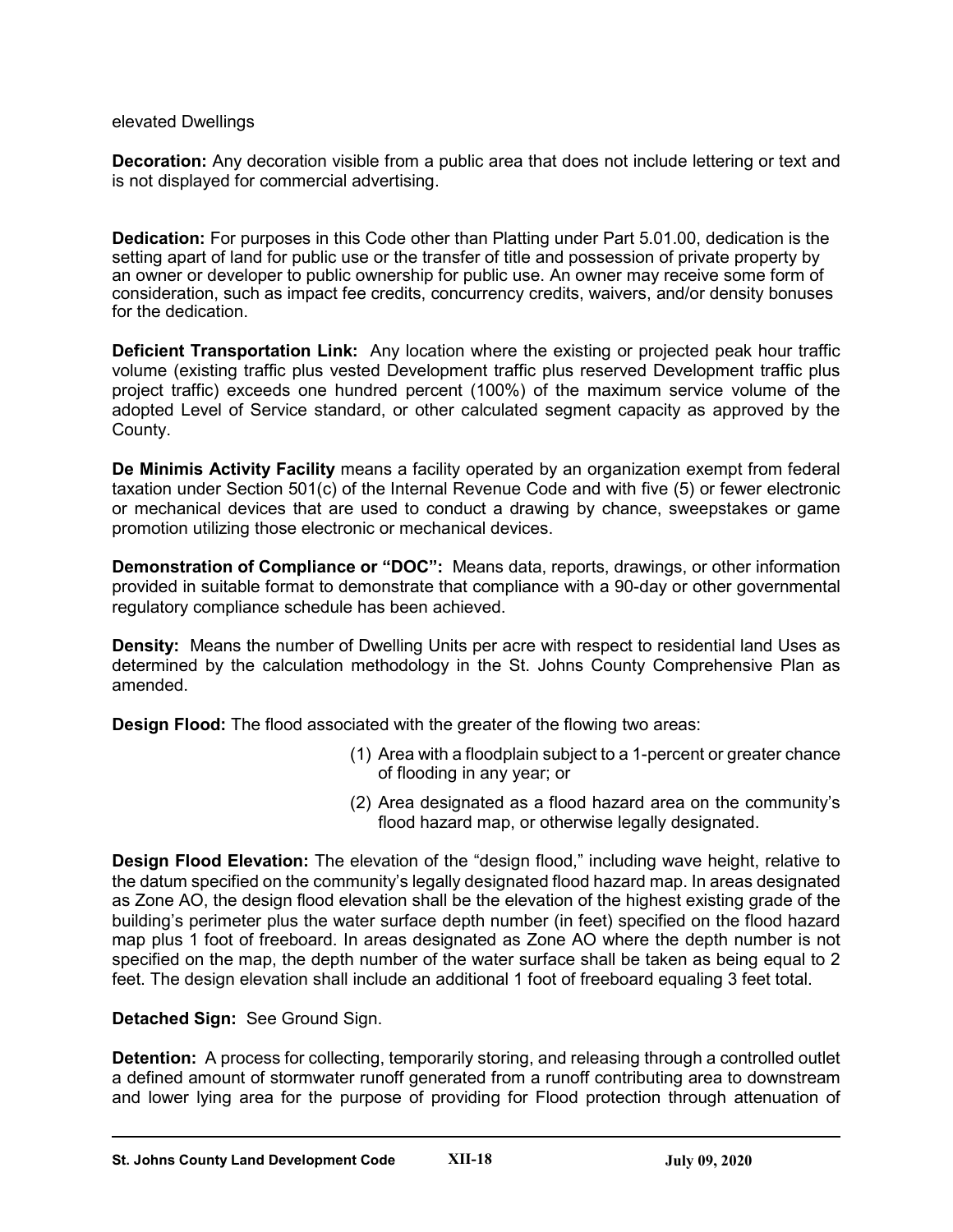discharge rate and Flood volumes as well as detention of state regulated water quality discharges. Also, the collection and temporary storage of storm water in such a manner as to provide for treatment through physical, chemical, or biological processes with subsequent gradual release of the stormwater.

**Developable Land:** All of a Parcel of land except:

- A. Lands lying within proposed public Rights-of-Way.
- B. Lands lying within established coastal setback lines.
- C. Marshlands, swamps, floodplains, and other Environmentally Sensitive Lands where local, state or federal regulations otherwise prohibit Development.
- D. Bodies of water such as ponds, lakes, streams either natural or manmade.

**Developed Area:** That portion of a plot or Parcel upon which a Building, Structure, paved ground surface area, gravel landscaping or other Improvements have been placed.

**Developer's Engineer:** Means an engineer or engineering firm registered with the State of Florida Department of Professional Regulation, retained by the developer to provide professional engineering services for a Project.

**Developer:** Means any person, individual, partnership, association, syndicate, firm, corporation, trust or legal entity engaged in developing or subdividing land under the terms of the St. Johns County Land Development Code. The term "developer" is intended to include the term "subdivider," even though the persons involved in successive stages of a Development Project may vary.

**Development: :** Any man-made change to improved or unimproved structure and/or real estate, including but not limited to, buildings or other structures, tanks, temporary structures, temporary or permanent storage of equipment or materials. The following activities or uses shall be taken as to involve "development" as defined in this section:

- A. Mining, dredging, filling, grading, paving, excavations, drilling operations or any other land disturbing activities.
- B. A change in the intensity of use of land, such as an increase in the number of dwelling units in a structure, or on land or a material increase in the number of dwelling units in a structure or on land.
- C. Alteration of a shore or bank of a seacoast, river, stream, lake, pond, or canal.
- D. Demolition of a structure.
- E. Clearing of land as an adjunct of construction.
- F. Any other activities referenced in Section 380.04, F.S.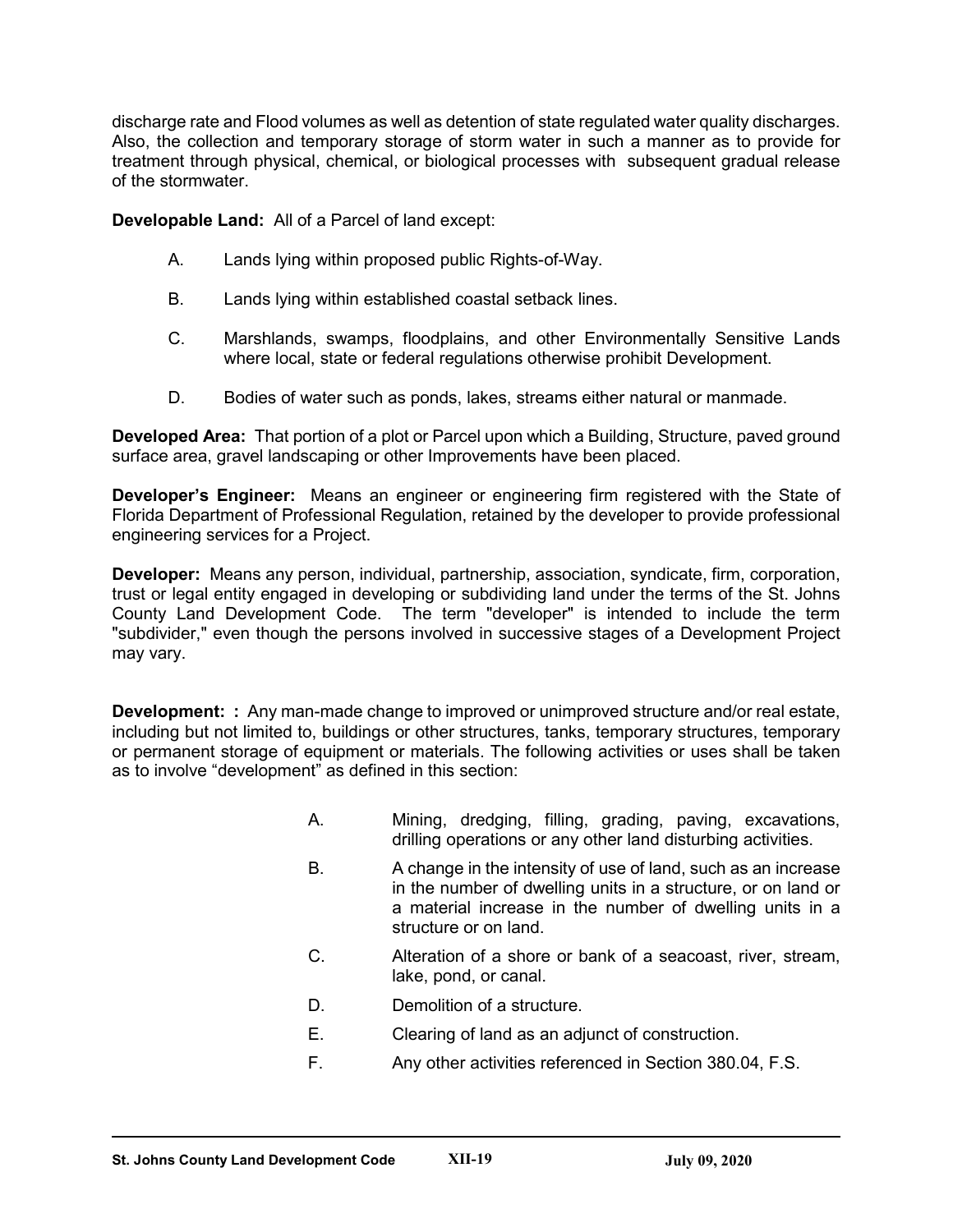For those operations or uses that shall not be taken to involve "development" as defined in this section, please reference Section 380.04, F.S.

**Development Agreement:** Means any agreement entered into by the County with any person having a legal or equitable interest in real property located within its jurisdiction as provided for by Sections 163.3220 and 163.3243, F.S., as may be amended from time to time.

**Development Area:** Means those areas depicted on the Future Land Use Map of the St. Johns County Comprehensive Plan which depict the overall growth areas for the County during the Comprehensive Plan's planning horizon time period.

**Development Order:** Means any Order granting, denying, or granting with conditions, an application for a Development Permit.

**Development Permit:** Means any Building Permit, subdivision approval, rezoning, Special Use, Variance, or any other official action of the County having the effect of permitting the Development of land.

**Development Permit, Final (As it applies to Article XI of this Code):** Means County approval which authorizes physical Construction for a Project which has a specific plan of Development in terms of the density, intensity, use and timing of the project. A Final Development Permit is approval of: engineered Construction Plans, a Final Subdivision Plat; approval of a Special Use when the approval authorizes commencement of Construction; or a Building Permit for Projects not requiring platting or engineered Construction Plan approval.

**Development Permit, No Impact (As it applies to Article XI of this Code):** Means a Development Permit authorizing Development or other activities that do not create a demand for public facilities and services. "No Impact Development Permits" include, but are not limited to: a textual amendment to the Land Use Element of the County Comprehensive Plan; conceptual or sketch plan approval; a Tree Removal Permit; Land Clearing Permit; Sign permit or any Building Permit issued solely for the erection, modification or relocation of a Sign; any Site Plan approval issued solely for the purpose of authorizing the landscaping of a paved surface area; or any Variance or Special Use approved solely for the purpose of allowing Tree removal; land clearing; the erection, modification, or relocation of a Sign; or the landscaping of a paved surface; or accessory Buildings or Structure which do not create additional impacts.

**Development Permit, Preliminary (As it applies to Article XI of this Code):** Means approval which does not authorize actual Construction, alterations to land or Structures or other Development. A Preliminary Development Permit may authorize a change in the allowable Use of land or a Building, and may include conceptual approvals where a series of approvals are required before authorization to commence land alteration or Construction may be given. A Preliminary Development Permit shall include, but not be limited to: an amendment to the Future Land Use Map or Land Use Element of the County Comprehensive Plan which affects land Use or Development standards; submission of preliminary sketch plans; a subdivision master plan; preliminary subdivision plan; preliminary Development Plan; Zoning Variance or Special Use when approval does not authorize commencement of Construction; a written determination of consistency with the Comprehensive Plan.

**Development Review Process:** The review and permitting process enacted by St. Johns County for the purpose of assessing the impacts of new Development or alterations to existing Development and ensuring that the Development has met applicable Federal, State and local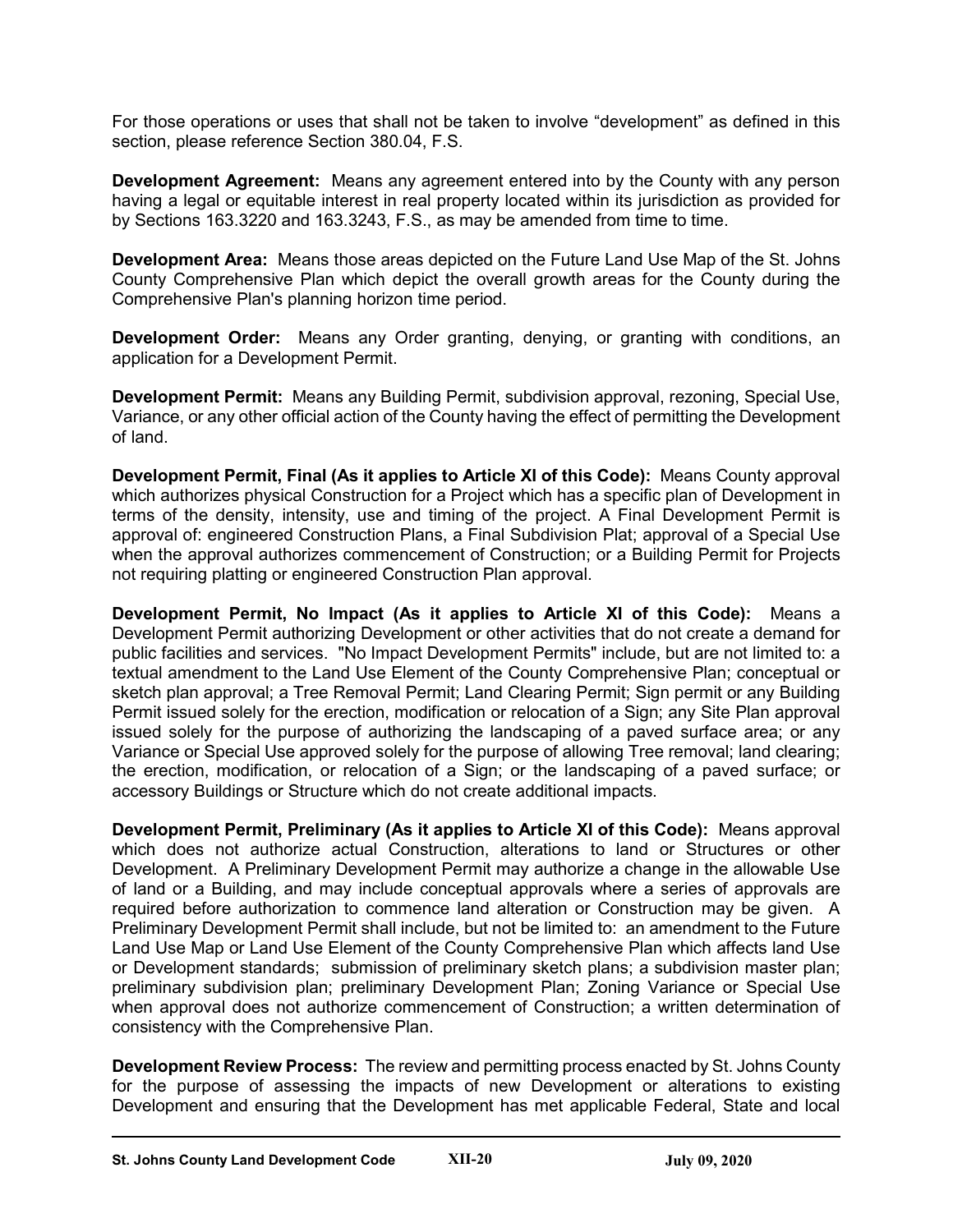regulations and permitting requirements.

**Diameter at Breast Height (DBH):** The standard diameter measure of a single-trunked Tree at four and one-half (4.5) feet above grade. When a Tree is Multi-Trunked, DBH shall be equal to the aggregate diameters of the individual trunks measured at four and one-half (4.5) feet above grade. Where the individual stems are less than eight (8) inches in diameter, the largest three (3) trunks will be used.

**Direct Beach Illumination:** Illumination of the beach, or any portion thereof, by Artificial Light or reflectors, in which the light source or reflector is visible from the surface of the beach.

**Directional Sign:** Any Sign which solely serves to designate the location of or provides direction to any place or area.

**Directly Accessed Segment:** The first road segment on the Major Road Network on which traffic from the Project's site is expected to travel. If a Development has more than one (1) access point, it may be possible for two (2) or more Directly Accessed Segments to exist.

**Discharge:** Means to dispose, deposit, place, emit, unload, release, or cause or allow to be disposed, deposited, placed, emitted, unloaded, released or otherwise introduce pollutants into Wastewater facilities including the collection and transmission system, the treatment plant and the reuse or disposal system, also known as the St. Johns County Wastewater System or SJCWS.

**Diverted Linked Project Trips:** Project trips attracted from the traffic volume on roadways within the vicinity of the Project but that require a diversion from that roadway to the project's Directly Accessed Segment(s) to gain access to the Project. Diverted Linked Project Trips add traffic to the Project's Directly Accessed Segment(s), but may not add traffic to the roadways in the vicinity of the Project on which they were originally traveling.

**Division of Real Property:** As used in the definition of subdivision shall include division by sale or transfer of land, it shall include division by survey and it shall include division by use of a drawing, map or plat.

**Documented Onsite:** The providing of a creditable occurrence record for a species at a location within a Development Project's boundaries, based upon the provision of such evidence from the developer, local, regional, state or federal agencies, or other reliable sources, including, but not limited to, scientific publications and surveys.

**Domestic Waste:** Means any viscous liquid, or gaseous material derived principally from the use of sanitary conveniences of residences (including apartments and hotels), office buildings, industrial plants, institutions, or commercial establishments.

**Donation:** For purposes of this Code, the voluntary transfer of title to private property by an owner or developer for public ownership for public use without any consideration or expectation of consideration.

**Door Sign:** See Window Sign.

**Double-faced Sign:** A Sign with two (2) Faces that are usually but not necessarily parallel.

**Drainage/Utility Easement:** A nonpossessing interest held by one person in land of another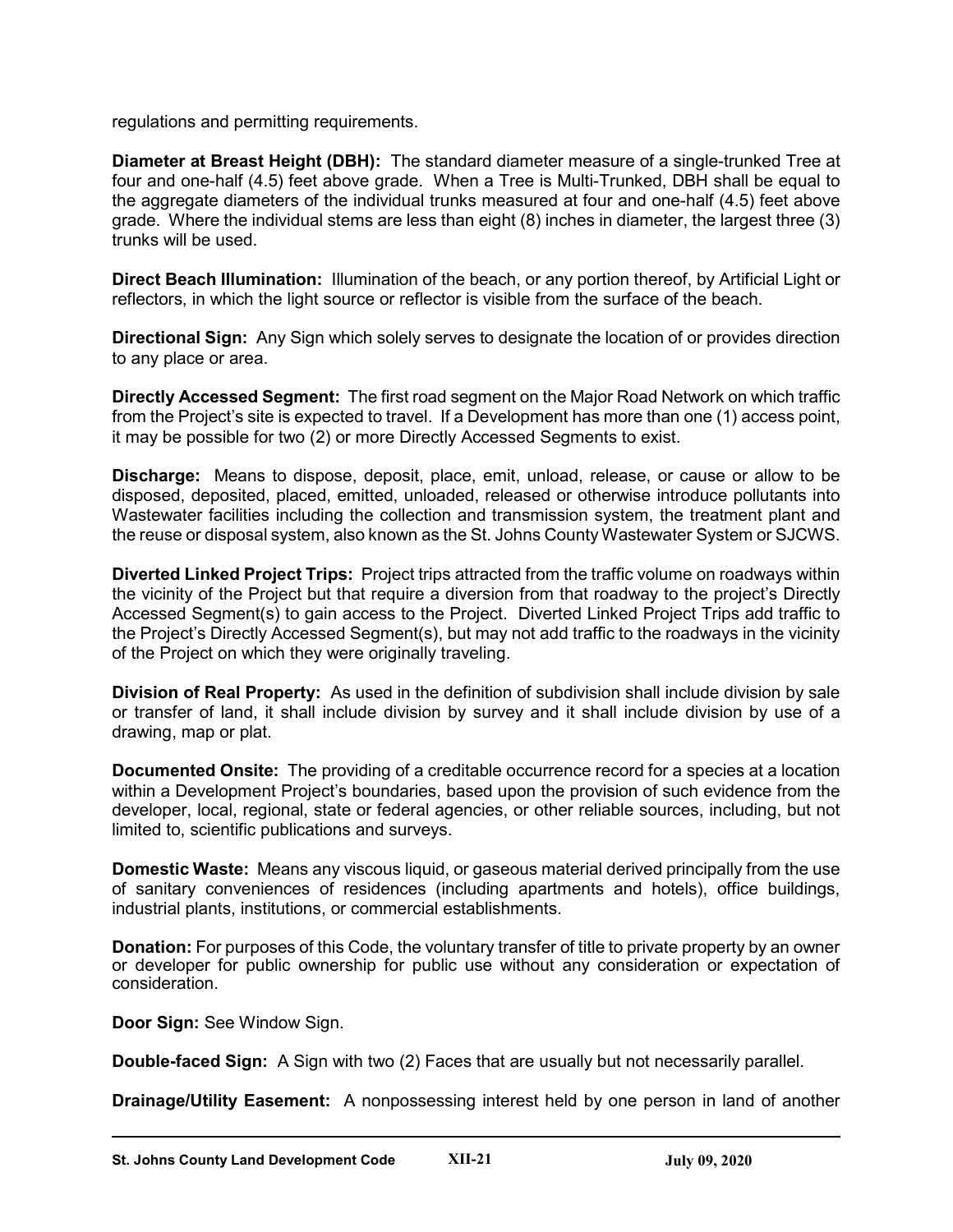whereby the first person is accorded partial use of such land for a specific purpose. An Easement restricts but does not abridge the rights of the fee owner to the use and enjoyment of his land.

**Drinking Establishment:** An establishment where alcoholic beverages are obtained within or thereon and where such beverages are consumed on the premises. If the facility also sells food, and the sale of food products represents more than fifty percent (50%) of the facility's total sales, the facility shall be considered an Eating Establishment.

**Drip Line:** The area directly under the canopy of a Tree enclosed in an curvilinear line projected to the ground, the Drip Line, equal to the crown spread of a Tree.

**Drive-in Facility:** Any portion of a Building or Structure from which business is transacted, or is capable of being transacted, directly with customers located in a motor vehicle during such business transactions.

**Drive-In Restaurant or Refreshment Stand:** Any place or premises where provision is made on the premises for the selling, dispensing, or serving of food, refreshments, or beverages in automobiles on the premises or in other than a completely enclosed Building on the premises. A restaurant which provides drive-in facilities of any kind in connection with regular restaurant activities shall be deemed a drive-in restaurant. A barbecue stand or pit having the characteristics noted in this definition shall be deemed a drive-in restaurant.

**Dry Detention System:** A normally dry stormwater storage area which meets the herein defined function of "Detention". Dry detention systems are similar in function to retention systems; however, due to soil and hydrological conditions full recovery of the facility within the regulatory time period cannot be accomplished through ground infiltration alone and additional measures must be implemented through secondary controlled outlets or bleed-down devices to assure these type systems will function as designed. The secondary outlet also provides for gradual release of a defined flood protection volume if applicable.

**Dry Land Excavation:** A land excavation that does not extend below the water table.

**Dry Storage of Pleasure Watercraft:** A commercial facility for removing from the water, watercraft used for recreation and pleasure purposes and storing such craft on land or above land or water on boat lifts.

**Dune:** A mound or ridge of loose sediments, usually sand-sized sediments, lying landward of the beach and deposited by any natural or artificial mechanism.

**Durable Surface:** The surface course of a pavement constructed of concrete or bituminous material.

**Dwelling:** Any Building, or part thereof, occupied in whole or in part, as the residence or living quarters of one (1) or more persons, permanently or temporarily, continuously, or transiently, with Cooking Facilities.

**Dwelling, Accessory:** A Dwelling Unit which is clearly incidental to the primary Use of a Lot and contains no Cooking Facilities.

**Dwelling Unit:** A room or rooms connected together, constituting a separate, independent housekeeping establishment for a family, for owner occupancy or rental or lease on a weekly,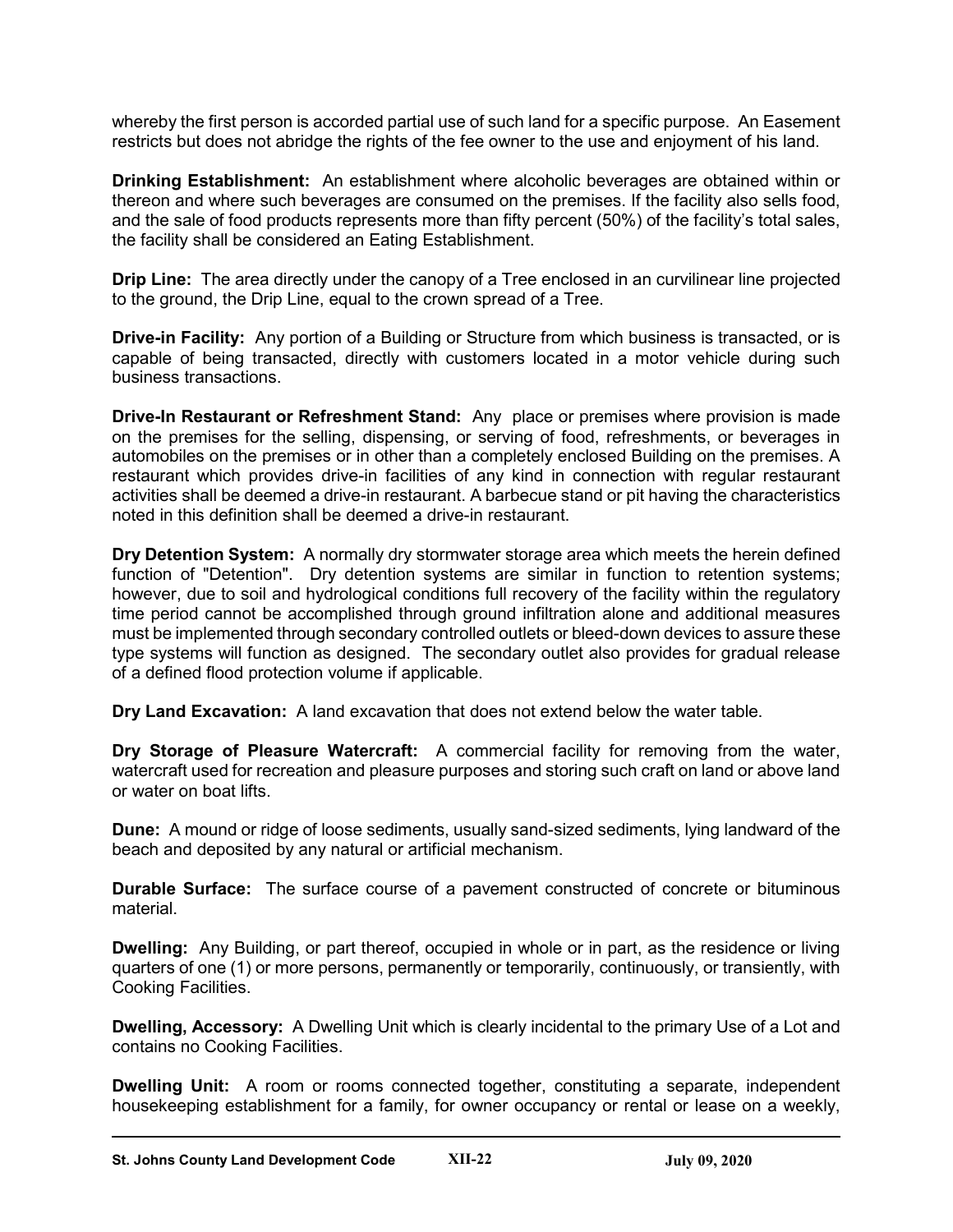monthly, or longer basis, and physically separated from any other rooms or Dwelling Units which may be in the same Structure, and containing sleeping facilities and Cooking Facilities.

**Dwelling, Multiple Family or Multi-Family:** For purposes of determining whether a Lot is in multiple dwelling Use, the following considerations shall apply:

- A. Multiple dwelling Uses shall include those in which individual Dwelling Units are intended to be rented and maintained under central ownership and management; those which are under collective ownership and management including cooperative apartments, condominiums, and the like; rowhouses or townhouses in individual ownership; and all other forms of multiple dwellings, regardless of ownership, management taxation or other considerations, where such form does not meet the requirements of this Code for a Single Family Dwelling.
- B. Where an undivided Lot contains more than one (1) Building and the Buildings are not so located that the Lots and Yards conforming to requirements for Single Family Dwellings in the district could be provided, the Lot shall be considered to be in multiple dwelling Use if there is more than one (1) Dwelling Unit on the Lot, even though the individual Buildings may each contain only one (1) Dwelling Unit.
- C. Guest Houses and household employee's quarters shall not be considered as Dwelling Units in the computation of (B) above.
- D. Any multiple dwelling in which Dwelling Units are available for periods of less than one (1) week shall be considered a tourist home, a motel, or hotel as the case may be.

**Dwelling, One Family or Single Family:** A Building containing only one (1) Dwelling Unit. The term is not to be construed as including mobile homes, travel trailers, housing mounted on self propelled or drawn vehicles, tents, houseboats, or other forms of temporary or portable housing. For the purpose of this Code, rowhouses, townhouses, condominiums, cooperative apartments or any other form of Dwelling Units which are not in individual detached Buildings meeting all the requirements of a Single Family Dwelling shall not be construed to be Single Family Dwellings.

**Dwelling, Two Family:** A duplex or other attached Dwelling Unit providing two (2) Dwellings.

**Easement:** A nonpossessing interest held by one (1) person in land of another whereby the first person is accorded partial use of such land for a specific purpose. An Easement restricts but does not abridge the rights of the fee owner to the use and enjoyment of his land.

**Easement, Drainage/Utility:** See Drainage/Utility Easement.

**Eating Establishment:** An establishment whose principal business is the sale of food, frozen desserts or beverages to the customer in a ready to consume state.

**Eaves:** The lowest horizontal line of a sloping roof.

**Egress Sign:** A Sign at the exit from a parcel necessary to provide directions for vehicular traffic and provide a warning for pedestrian and/or vehicular traffic safety. See also Directional Sign.

**Electrical Sign:** Any Sign containing electrical wiring which is attached or intended to be attached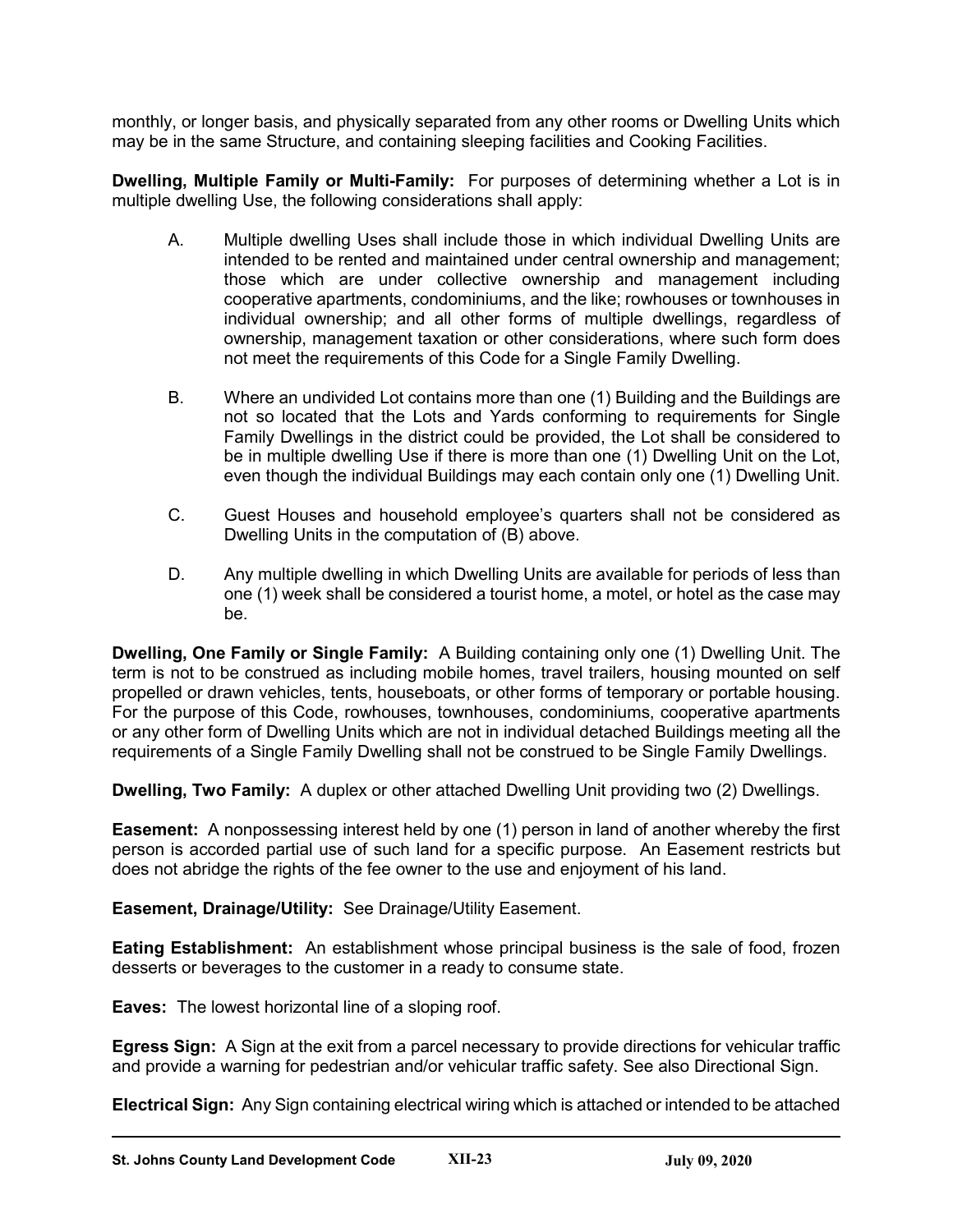to an electrical source.

**Electronic Equipment**: Any electronic or mechanical device provided by or on behalf of the operator of an Electronic Game Promotion that is used or adapted for use to conduct and/or reveal the results of a drawing by chance conducted in connection with the sale of a consumer product or service, sweepstakes or game promotions that display results by simulating a game or games ordinarily played on a slot machine.

**Electronic Game Promotion**: A sweepstakes or other game promotion which utilizes Electronic Equipment and a drawing by chance conducted in connection with the sale of a consumer product or service which utilizes Electronic Equipment.

**Elevated Building:** Means a non-basement Building built to have the lowest floor elevated above the ground level by means of fill, solid foundation perimeter walls, pilings, columns (posts and piers), shear walls, or breakaway walls.

**Embellishment:** Any letters, figures, characters, or other representations in cut-outs, irregular forms, or similar designs which contain a portion of the Advertising Message and is attached or superimposed upon the Sign and extends beyond the Sign's border.

**Emergency Work:** Any work performed for the purpose of preventing or alleviating physical trauma or property damage threatened or caused by an existing or imminent peril.

**Encroachment:** An advancement beyond proper or legal limits. Some forms of encroachment may include, but are not limited to the following:

- a) The protrusion of a structure or building into a required setback, landscaped area or easement.
- b) The protrusion of a vehicle into a vehicular accessway, pedestrian way, or landscaped area.
- c) The placement of fill, excavation, buildings, permanent structures or other development into a flood hazard area which may impede or alter the flow capacity of riverine flood hazard areas.

**Endangered or Threatened Species:** See Threatened or Endangered Species.

**Enforcement Actions:** Means those actions taken by St. Johns County in response to violations of this Code.

**Enforcing Official:** The individual designated by the County Administrator of St. Johns County who shall be responsible for the administration of the provisions of this Code. The duties of the Enforcement Official may also be performed by the St. Johns County employees who work under the Enforcement Official's direction and supervision.

**Engineer:** A Professional Engineer registered in Florida, or other person exempted pursuant to the provisions of chapter 471, Florida Statutes, who is competent in the field of civil engineering.

**Environmental Protection Agency or "EPA":** Means the United States Environmental Protection Agency or where appropriate the term may also be used as a designation for the Administrator or other duly authorized official of said agency.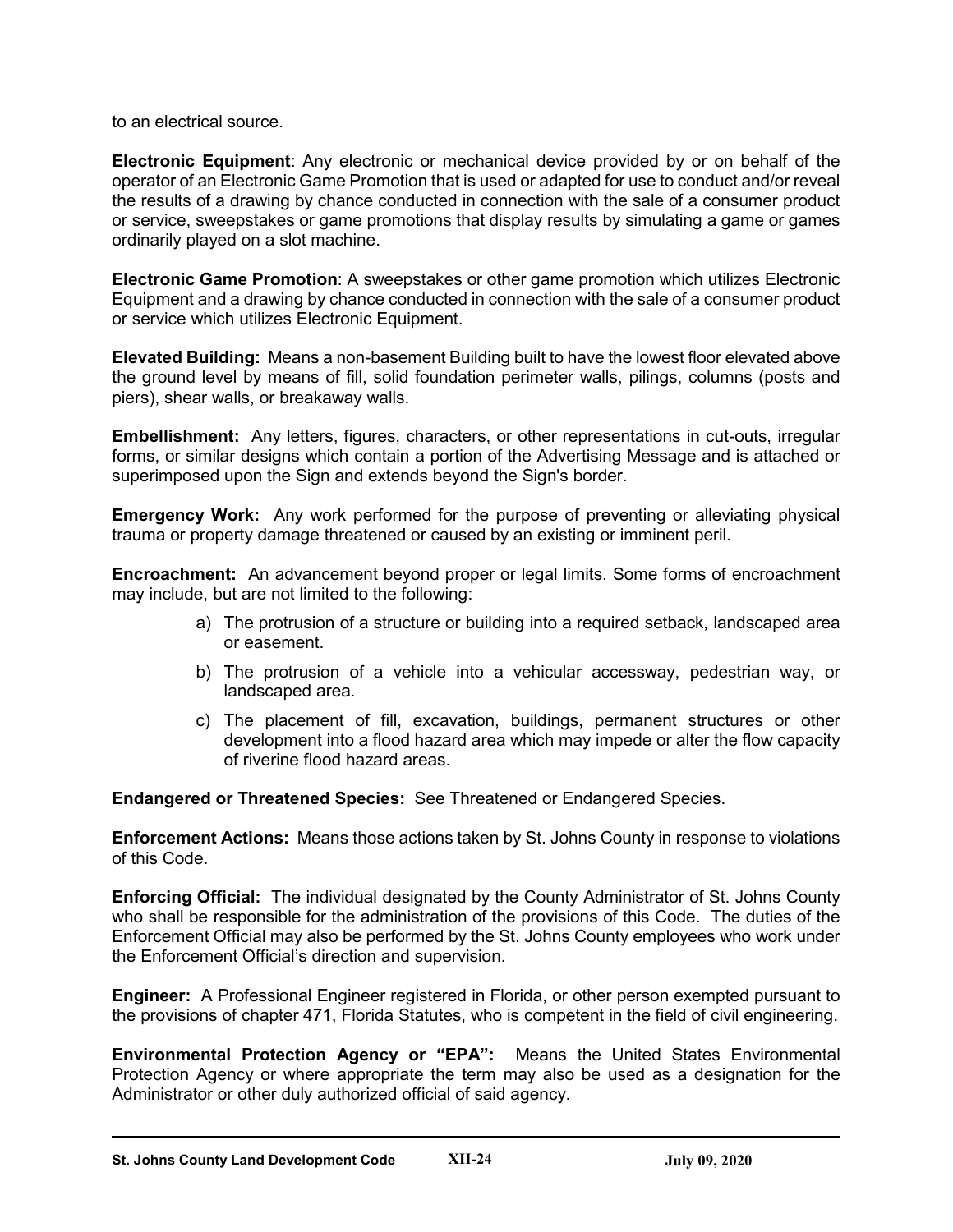**Environmentally Sensitive Areas:** When used in this Code shall mean lands, waters or areas within the County which meet any of the following criteria:

- A. Are Wetlands determined to be jurisdictional, and which are regulated by the FDEP and the SJRWMD;
- B. Are Estuaries, or estuarine systems;
- C. Are Outstanding Florida Waters & Natural Water Bodies;
- D. Are areas designated pursuant to the Federal Coastal Barrier Resource Act (PL 97-348), and those beach and dune areas seaward of the Coastal Construction Control Line;
- E. Are areas designated as Conservation or Preservation;
- F. Are Essential Habitat to Listed Species as determined by approved methodologies of the Florida Fish and Wildlife Conservation Commission, the Department of Agriculture and Consumer Services, and the U.S. Fish & Wildlife Service;
- G. Are areas which, because of their unique ecological or environmental nature, or their diversity of significant potential for conservation and preservation due to ownership patterns, Development status, or other factors, are designated as Environmentally Sensitive Areas by action of the Board of County Commissioners.

**ERC:** Means Equivalent Residential Connection, consisting of three hundred-fifty (350) gallons per day of water or Wastewater capacity.

**Erect:** To build, construct, reconstruct, alter, convert, move, attach, hang, place, suspend, or affix a Sign. Erect shall not include the changing of moveable copy.

**Erected:** The word erected includes built, constructed, reconstructed, moved upon, or any physical operation on the premises required for building: Excavations, fill, drainage, demolition of an existing Structure, and the like.

**Essential Habitat:** Habitat which if lost would result in elimination of Endangered or Threatened Species or Species of Special Concern from the area in question. Essential Habitat typically provides functions for the Endangered or Threatened Species during restricted portions of that species' life cycle. Habitat includes the place or type of site where a species naturally or normally nests, feeds, resides, or migrates, including for example, characteristic topography, soils, and vegetative cover.

**Estuary:** A semi-enclosed, naturally existing coastal body of water which has a free connection with the open sea and within which seawater is measurably diluted with fresh water derived from riverine systems.

**Evaluating Departments:** Means the departments assigned to review the effect of the issuance of Development Orders on various public facilities and services, as described in this Code. **Excavating:** Lowering the elevation of land to create a basin below natural land surface by digging or dredging with mechanical equipment.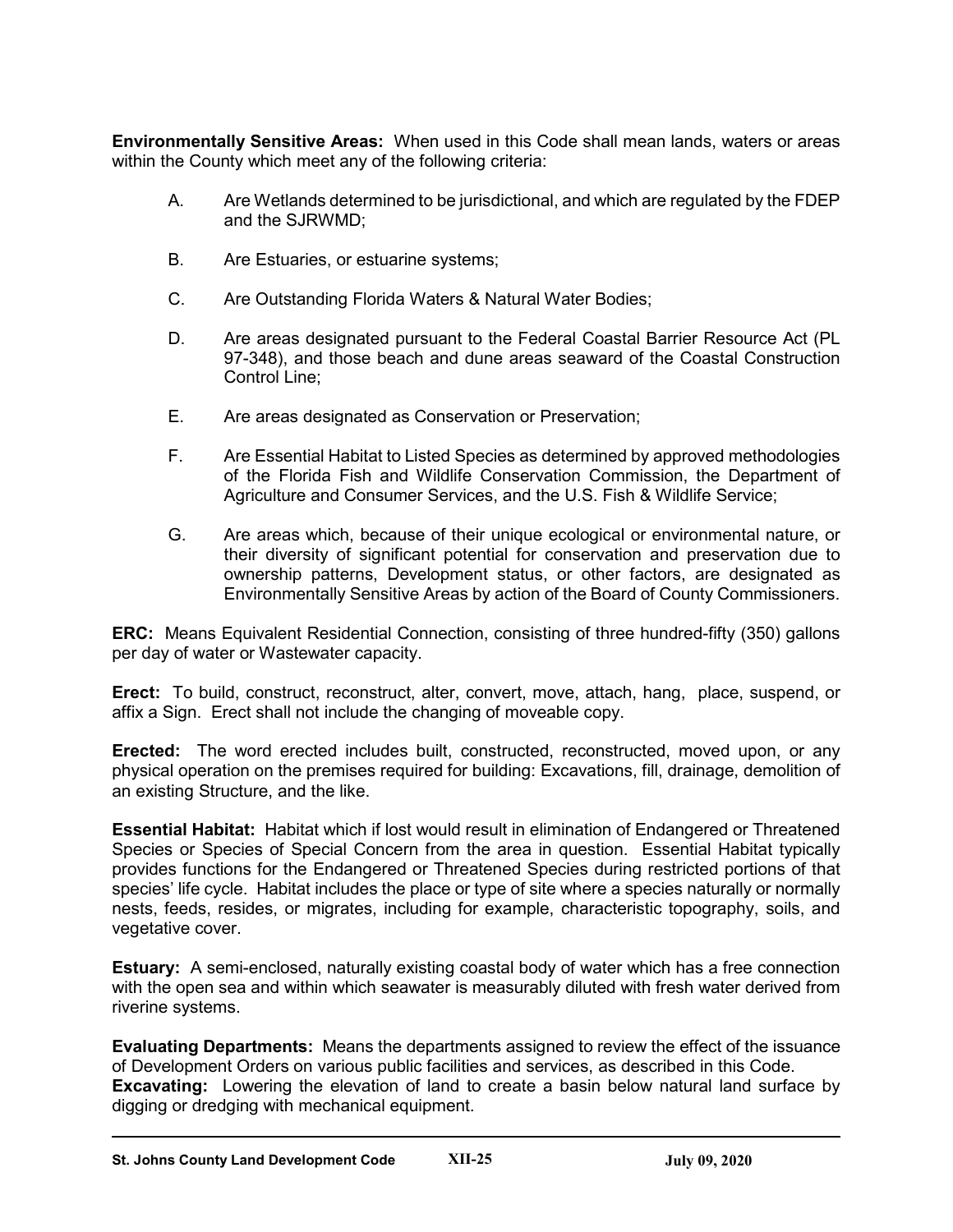**Excessive Amounts:** Means volumes or concentrations of materials which would create a physical hazard to a Wastewater System.

**Exempt Sign:** Any Sign exempted from Sign Permit requirements as described in this Code.

**Exempt Trees:** Means species listed by the Florida Exotic Pest Plant Council, Florida Administrative Code section 5B-57.007 "State Noxious Weed List," and all pine species. Exempt Trees may not be used for Tree inch value.

**Existing Construction:** For the purpose of part 3.03.00 "Flood Damage Control Regulations", any Building or Structure for which the "start of Construction" commenced before July  $6<sup>th</sup>$ , 1973 the effective date of the first Floodplain Management Ordinance

**Existing Manufactured Home Park or Subdivision:** Means a manufactured home park or subdivision for which the construction of facilities for servicing the Lots on which the manufactured homes are to be affixed (including at a minimum the installation of utilities, the construction of streets, and either final site grading or the pouring of concrete pads) is completed before July  $6<sup>th</sup>$ , 1973 the effective date of the first Floodplain Management Ordinance, or standard based upon specific technical base Flood elevation data which established the Area of Special Flood Hazard.

**Existing Source:** Means any source of discharge, the Construction or operation of which commenced prior to the publication by EPA of proposed categorical pretreatment standards, which will be applicable to such source if the standard is thereafter promulgated in accordance with Section 307 of the Clean Water Act.

**Expansion to an Existing Manufactured Home Park or Subdivision:** Means the preparation of additional sites by the Construction of facilities for servicing the Lots on which the manufactured homes are to be affixed (including the installation of utilities, the Construction of streets, and either final site grading or the pouring of concrete pads).

**Extended Stay Lodging Facility:** A Building or group of Buildings containing self-sufficient lodging units designed for rental or lease by the day or week. Common areas associated with the facility such as recreation facilities, business meeting rooms, lobby/registration areas and parking areas, are to be utilized by guests only. A common eating area for residents only may be provided. No additional services such as restaurants and convention facilities shall be provided. No retail establishments or personal services shall be permitted.

**External Trip Factor:** The inverse (calculated as [1-(internal capture/gross trip ends generated by the Project land Uses)]) of the Internal Capture Factor which is multiplied by the Gross Project Trip Ends to calculate the Net Project Trip Ends. The External Trip Factor is applied to mixed-Use Projects.

**Face:** The part of the Sign, including trim and background, which contains the Message or informative contents.

**Facing:** All portions of the Sign Face and Automatic Changeable Faces displayed at the same location and facing the same direction.

**Family Amusement Arcade**: A business which, in addition to a food and beverage business for which it possesses state and local licenses and permits, also operates an integrated arcade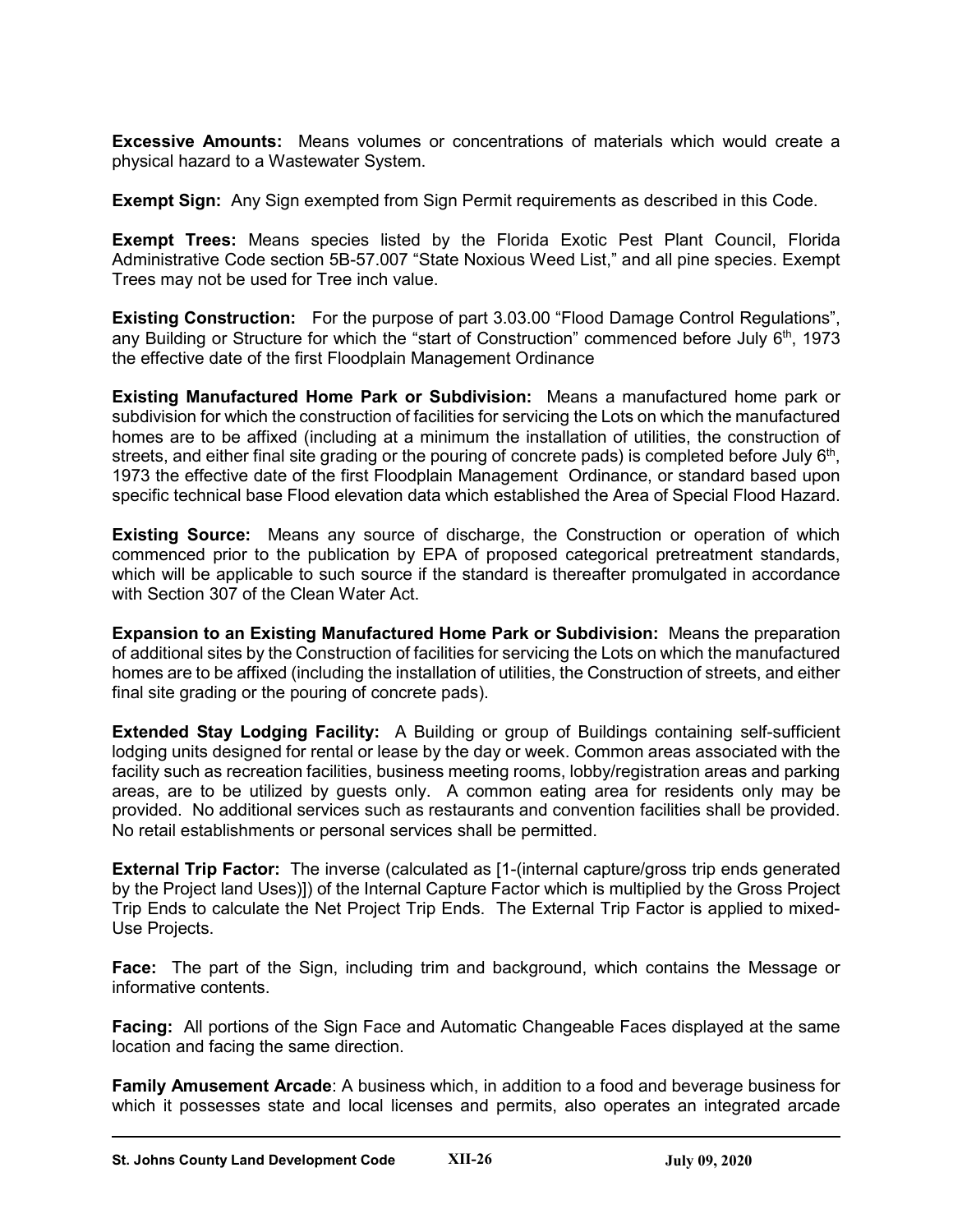business that complies with section 849.161(1)(a)l., Florida Statutes, catering primarily to families and minors.

**Family Day Care Home:** Means an occupied residence in which child care is regularly provided for children from at least two (2) unrelated families and which receives a payment, fee, or grant for any of the children receiving care, whether or not operated for profit. A family day care home shall be allowed to provide care for one of the following groups of children, which includes those children under thirteen (13) years of age who are related to the care giver:

- A. A maximum of four children birth (0) to twelve (12) months of age.
- B. A maximum of three (3) children from birth (0) to twelve (12) months of age, and other children, for a maximum total of six (6) children.
- C. A maximum of six (6) preschool children if all are older than twelve (12) months of age.
- D. A maximum of ten (10) children if no more than five (5) are preschool age and of those five (5), no more than two (2) are under twelve (12) months of age.

**Family Unit:** Shall include the land owner's spouse, lineal ascendants, lineal descendants, brothers and sisters and the descendants of deceased brothers and sisters.

**Family:** One (1) or more persons related by blood, marriage, adoption, legal guardianship, or similar formal care giving relationship recognized by Florida law, allowing for an additional group not to exceed three (3) unrelated persons; but further provided that domestic servants employed on the premises may be housed on the premises without being counted as a separate or additional family or families. The term family shall not be construed to mean a fraternity, sorority, club, monastery, or convent, or institutional group.

**Farm Animal:** Animal commonly associated with farm use including but not limited to domestic hoofed mammals and domestic fowl.

**Farm Worker Housing:** Living accommodations for farm workers or for families in which the head of household is a farm worker, including residential migrant housing and migrant labor camps as defined in Chapter 10D-25, F.A.C.

**Fascia Sign:** Any Sign attached to or Erected against a wall of a Building, with the parallel plane to the Building wall. Fascia Sign includes Wall Signs and Signs located on the fascia of a roof or canopy, or affixed to a roof plane.

**Feather Sign:** Any sign extending in a sleeve-like fashion down a telescoping or fixed pole that is mounted in the ground or on a building or stand. A Feather Sign is usually shaped like a sail or feather, and attached to the pole support on one vertical side.

**Federal Aviation Administration (FAA)**: the federal agency charged with regulating civilian aviation and safety standards.

**Federal Communications Commission (FCC)**: the federal agency charged with licensing and regulating wireless communications at the national level.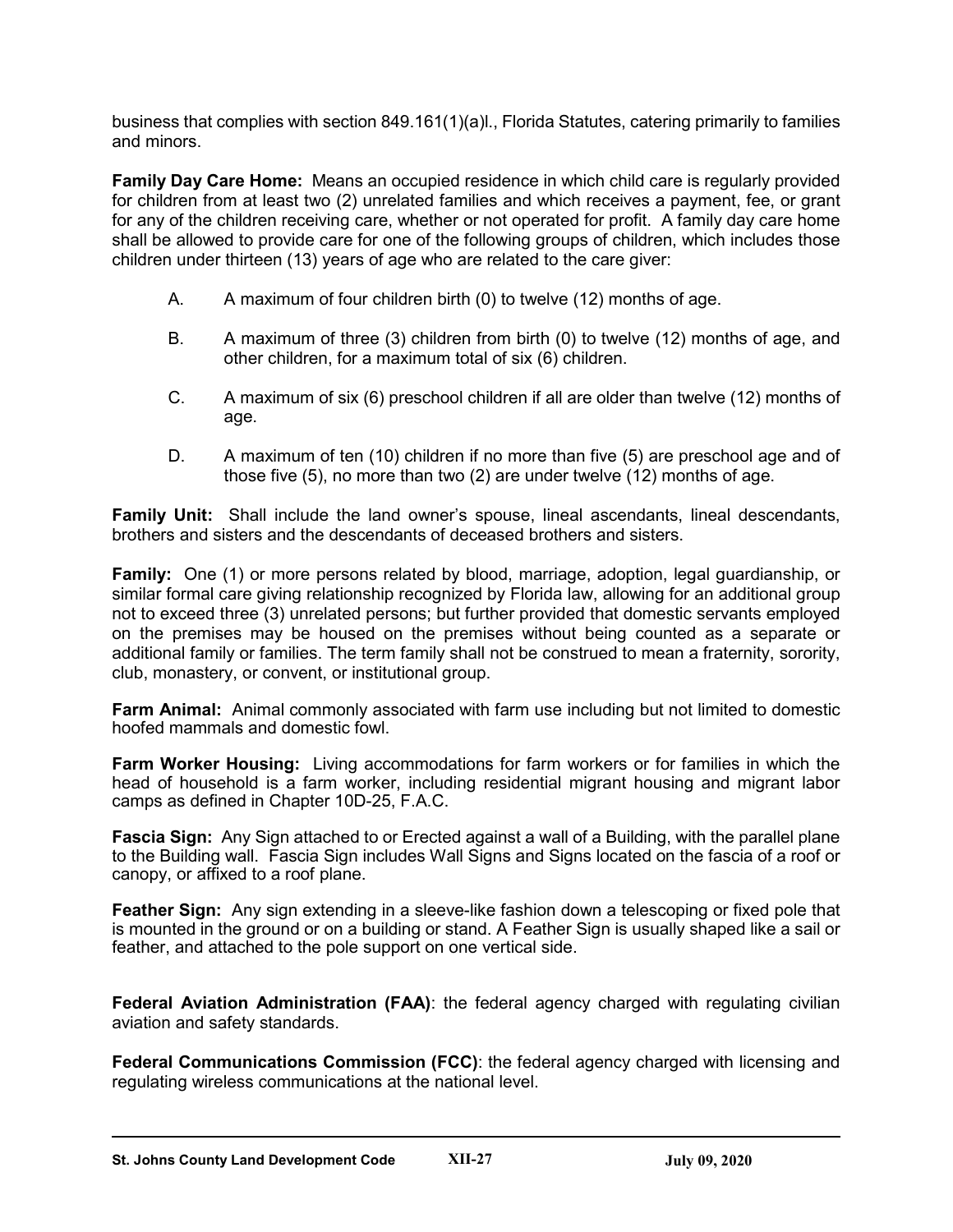**Federal Emergency Management Agency (FEMA).** The federal agency that, in addition to carrying out other functions, administers the National Flood Insurance Program.

**Fence Sign:** Any Sign placed on or attached to an enclosing or dividing barrier. Fence Signs include Wall Signs.

**Fiber Optics:** A system of thin transparent fibers of glass or plastic that are enclosed by material of a lower index of refraction and that transmit light throughout their length by internal reflections.

**Filling Station:** See Service Station.

**Final Decision:** Means the final decision of the Board of County Commissioners on an application for Appeal.

**Final Inspection:** The last required inspection upon which a Certificate of Occupancy is issued.

**Fire Protection Break:** A natural or constructed barrier of limited fuels used to provide a control line from which to work during an active or future prescribed fire or wildfire.

**Fish Camp:** Places designed for passive and active recreational activities that directly involve water related and boating activities. Fish Camps normally have direct access to water and may have boat docks, boat launching facilities, and individual boat slips for transient use. Fish Camps may also include supporting facilities, such as refueling, restaurants, bait and tackle shops and retail sales of similar boating needs and specialty items, and may also include the sale of beer and wine for on or off premise consumption. Fish Camps shall not include boat repair facilities and boat storage (wet or dry) exceeding one week in length.

**Five Year Schedule of Capital Improvements (or Schedule):** Shall have the same meaning as the same term in the St. Johns County Comprehensive Plan, as amended from time to time.

**Flag:** A Sign consisting of a piece of cloth, fabric, or other non-rigid material. Any Flag and pole or attachment that frequently holds a Flag shall be deemed a permanent Flag.

**Flashing Sign:** Any Sign which utilizes an externally-mounted or internally designed intermittent flashing, in which the message changes more than once every two (2) hours, or electronic light source and devices which result in changing light intensity (including on-off-on), brightness or color or which is constructed and operated so as to create an appearance of illusion of motion or creates movement by any means. Flashing Signs include Running Lights and scrolling digital text. (also see **Automatic Changeable Message Devise)**.

**Flea Market:** An open air market offering hand-crafted merchandise, second hand merchandise, produce, farm products, and similar items for sale in other than a completely enclosed Building.

**Flood damage-resistant materials:** Any construction material capable of withstanding direct and prolonged contact with floodwaters without sustaining any damage that requires more than cosmetic repair. [Also defined in FBC-B, Section 1612.2 and FBC-R Section R322.1.8.]

**Flood Hazard Area:** The greater of the following two areas:

- 1) The area within a floodplain subject to a 1-percent or greater chance of flooding in any year.
- 2) The area designated as a flood hazard area on the community's flood hazard map, or otherwise legally designated.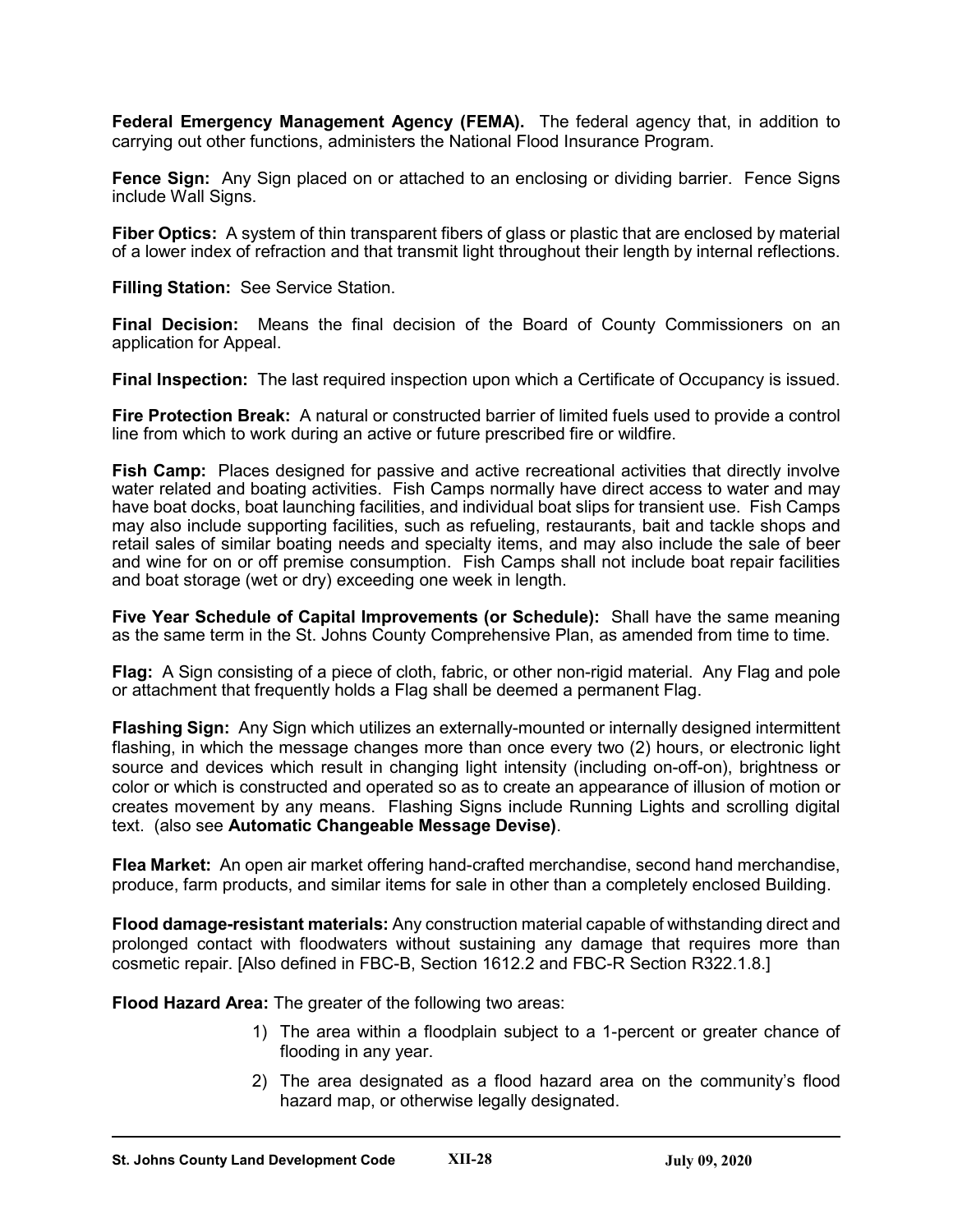**Flood Hazard Boundary Map (FHBM):** Means an official map of a community, issued by the Federal Emergency Management Agency, where the boundaries of the Areas of Special Flood Hazard have been defined as only Approximate Zone A.

**Flood Insurance Rate Map (FIRM):** Means an official map of a community, issued by the Federal Emergency Management Agency, which delineated both the Areas of Special Flood Hazard and the risk premium zones applicable to the community.

**Flood Insurance Study (FIS):** Means the official hydrology and hydraulics report provided by FEMA. The study contains an examination, evaluation, and determination of flood hazards, and, if appropriate, corresponding water surface elevations, or an examination, evaluation, and determination of mudslide (i.e., mudflow) and other flood-related erosion hazards. The study may also contain flood profiles, as well as the FIRM, FHBM (where applicable), and other related data and information.

**Floodplain Administrator:** The office or position designated and charged with the administration and enforcement of this ordinance (May be referred to as the Floodplain Manager).

**Floodplain Development Permit or Approval:** An official document or certificate issued by the community, or other evidence of approval or concurrence, which authorizes performance of specific development activities that are located in flood hazard areas and that are determined to be compliant with this ordinance.

**Flood Prone:** Areas shown on FEMA FIRM Maps as A or V zones.

**Floodproofing**: means any combination of structural and non-structural additions, changes, or adjustments to structures, which reduce or eliminate flood damage to real estate or improved real property, water and sanitary facilities, structures and their contents.

**Flood or Flooding:** Means a general and temporary condition of partial or complete inundation of normally dry land areas from:

- A. The overflow of inland or tidal waters.
- B. The unusual and rapid accumulation or runoff of surface waters from any source.

**Floodway:** The channel of a river or other riverine watercourse and the adjacent land areas that must be reserved in order to discharge the base flood without cumulatively increasing the water surface elevation more than one (1) foot.

**Floodway encroachment analysis**: An engineering analysis of the impact that a proposed encroachment into a floodway is expected to have on the floodway boundaries and base flood elevations; the evaluation shall be prepared by a qualified Florida licensed engineer using standard engineering methods and models.

**Floor Area:** Except as may be otherwise specifically indicated in relation to particular districts and Uses, floor area shall be construed as the sum of the gross horizontal areas of the several floors of a building measured from the exterior faces of the exterior walls or from the centerline of walls separating two (2) Buildings, excluding attic areas with a headroom of less than seven (7)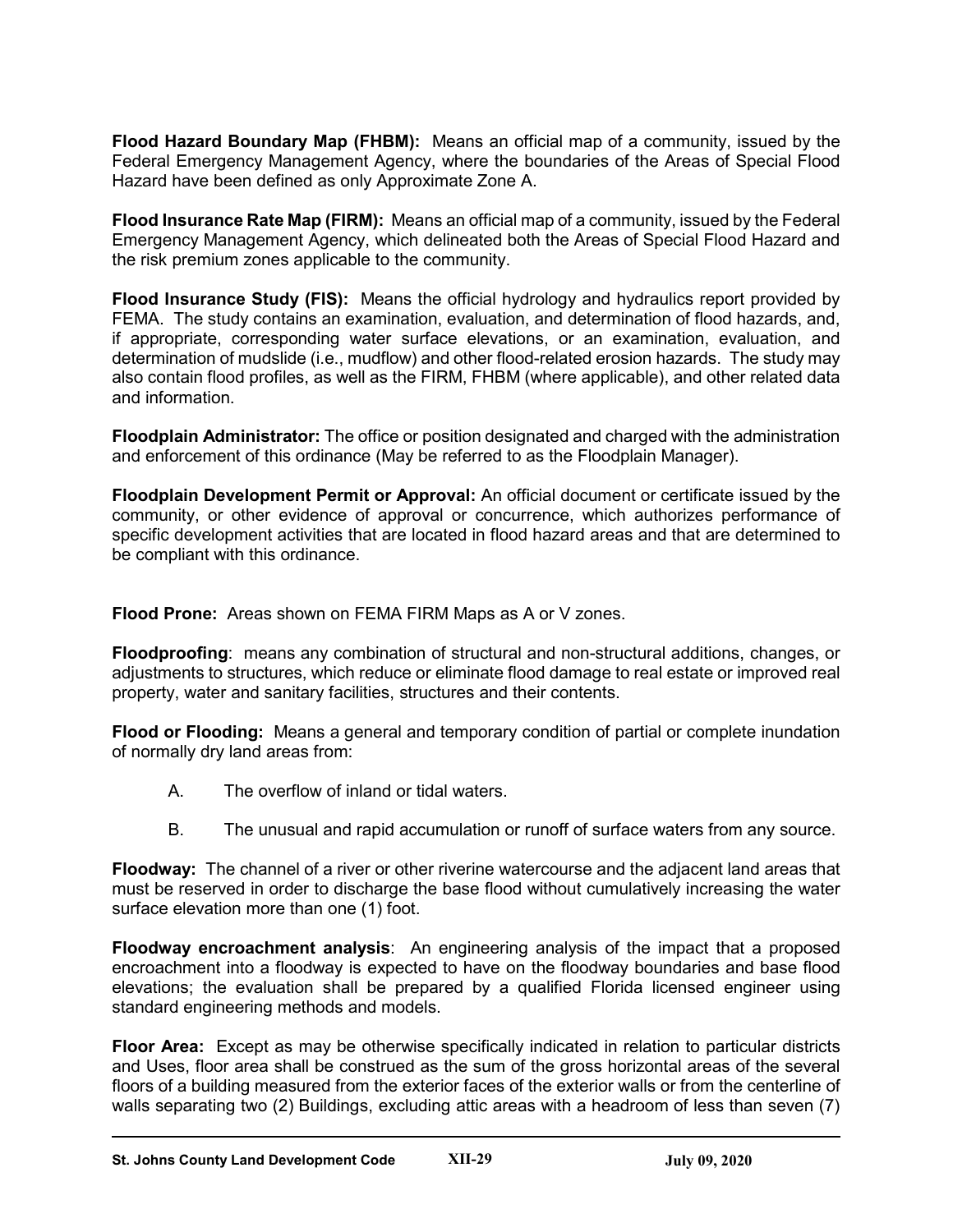feet, unenclosed stairs or fire escapes, elevator structures, cooling towers, areas devoted to air conditioning, ventilating or heating or other Building machinery and equipment, parking Structures, and basement space where the ceiling is not more than an average of forty-eight (48) inches above the general finished and graded level of the adjacent portion of the Lot.

**Floor:** Means the top surface of an enclosed area in a Building (including basement), i.e., top of slab in concrete slab Construction or top of wood flooring in wood frame construction. The term does not include the floor of a garage used solely for parking vehicles.

**Floor, Lowest**: The lowest floor of the lowest enclosed area of a building or structure, including basement, but excluding any unfinished or flood-resistant enclosure, other than a basement, usable solely for vehicle parking, building access or limited storage provided that such enclosure is not built so as to render the structure in violation of the non-elevation requirements of the *Florida Building Code* or ASCE 24.

**Florida Building** *Code***.** The family of codes adopted by the Florida Building Commission, including: *Florida Building Code, Building; Florida Building Code, Residential; Florida Building Code, Existing Building; Florida Building Code, Mechanical; Florida Building Code, Plumbing; Florida Building Code, Fuel Gas*.

# **Florida Friendly:** See Xeriscape

**Floridan Aquifer:** The potable water zone located in the Ocala and Avon Park geological formations generally associated with the Eocene Age which are overlain by the Hawthorne Formation of Myocene Age which varies in thickness and depth.

**Fluorescent:** The property of some materials to glow or to appear to glow when excited by a stimulus, such as light or an electron beam.

**Flutter Sign:** See Feather Sign.

**Food Waste:** Means any superfluous solid material produced either from the domestic or commercial preparation, cooking, consumption, or dispensing of food, or from the handling, storage, or sale of produce.

**Footcandle (fc):** a measure of light falling on a surface. A footcandle is equal to the lumens of light incident on an area divided by the total area (i.e., lumens per square foot).

**Force Main:** Means a conduit (pipe) that transports Wastewater under pressure.

**Foundation:** Structural support for exterior walls of a Building, as described in the St. Johns County Building Code.

**Fragmentation:** The division of a large piece of habitat into a number of smaller, isolated patches or the physical separation of like habitat by more intensive land uses.

**Franchise Certificate:** A privilege granted by the Board of County Commissioners authorizing a Utility to provide service in a specific Territory pursuant to this Code, and rules and regulations promulgated pursuant to this Code.

**Franchised Wastewater Utility:** Means a Wastewater utility providing Wastewater service to a designated service area under a Certificate of Authority issued by the St. Johns County Water and Sewer Authority or the Florida Public Service Commission.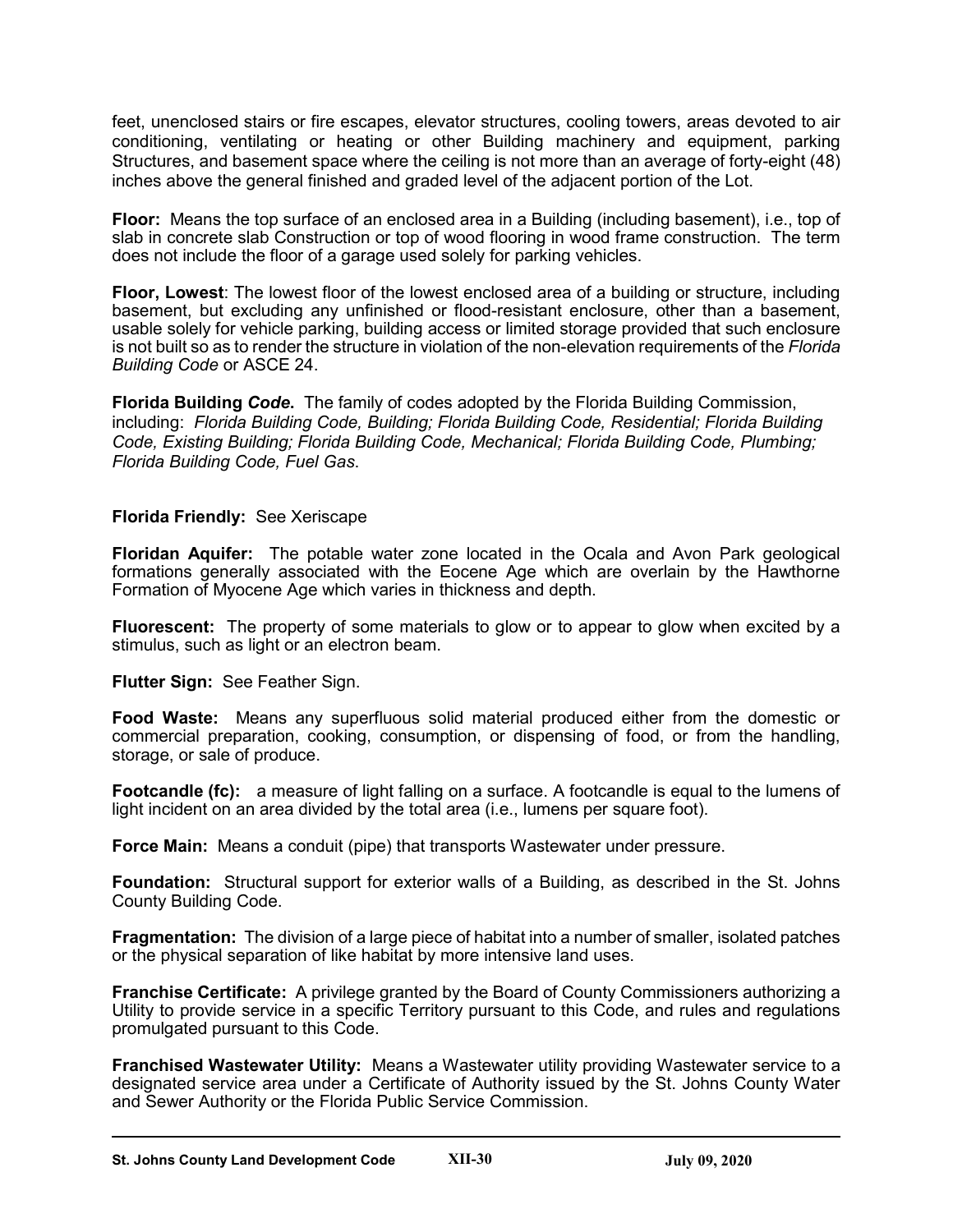**Franchised Water Utility:** Means a community Water System providing water service to a designated service area under a Certificate of Authority issued by the St. Johns County Water and Sewer Authority or the Florida Public Service Commission.

**Free-Standing Sign:** Any Sign not structurally secured to the ground or to any other Structure, such as, an "A Frame" Sign.

**Freeway:** See Roadway Classifications.

**Frontage:** Linear distance measured along all abutting street Rights-of-Way.

**Frontage (As it applies to Article VII of this Code):** For purposes of Sign placement under Article VII, frontage shall mean the length of the property line of any one premise, for which a Sign is permitted, parallel to and along each Right-of-Way it borders.

**Frontage, Building:** The length of a Building facing (1) the Right-of-Way, or (2) adjacent public or private travel lanes which house the main customer entrance to the business.

#### **Frontage of a Lot:** See Lot Frontage.

**Functionally dependent use**. A use which cannot perform its intended purpose unless it is located or carried out in close proximity to water, including only docking facilities, port facilities that are necessary for the loading and unloading of cargo or passengers, and ship building and ship repair facilities; the term does not include long-term storage or related manufacturing facilities.

**Garage, Parking:** A Building or portion thereof designed or used for temporary parking of motor vehicles, and within which gasoline and oils may be sold only to parking patrons of the garage.

**Garage, Private:** An Accessory Structure designed or used for inside parking of private passenger vehicles by the occupants of the main building. A private garage attached to or a part of the main Structure is to be considered part of the main building. An unattached private garage is to be considered as an accessory Building.

**Garage, Repair:** A Building or portion thereof, other than a private storage, or parking garage or service station, designed or used for repairing, equipping, or servicing of motor vehicles. Such garages may also be used for hiring, renting, storing, or selling of motor vehicles.

**Garage, Storage:** A Building or portion thereof designed and used exclusively for the storage of motor vehicles, and within which temporary parking may also be permitted.

**General Store:** A retail establishment engaged in the selling of groceries and convenience goods to the residents of a predominantly rural or agricultural area.

**Generalized Planning Maximum Service Volumes:** The generalized daily, peak hour or peak hour/peak directional service volumes as defined in the Florida Department of Transportation publication entitled Level of Service Handbook, as updated from time to time, and/or as supplemented by St. Johns County.

**GIS Addressing:** The St. Johns County Board of County Commissioners GIS Division.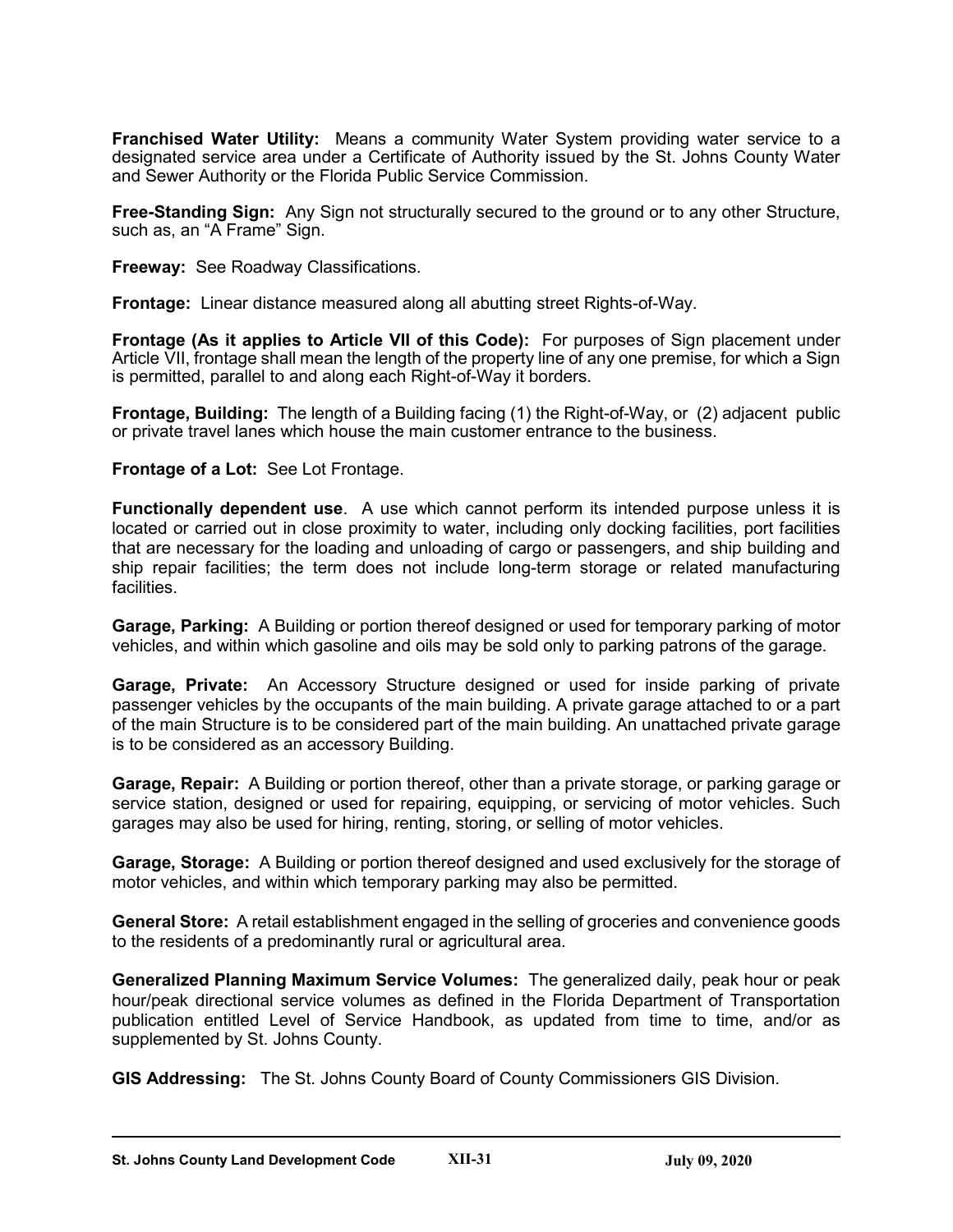**Government or Non-Profit Use:** Shall mean that the occupant or user of at least sixty-five percent (65%) of the Usable Space of a site is an agency of the Federal, State or local government, or a non-profit corporation certified by the Department of State under Section 617.0128, F.S.

**Governmental Authority:** A political subdivision as defined in Section 1.01, F.S., authorized to provide water or Wastewater service.

**Governmental Body:** Shall mean any agency of the County, State, or Federal Government.

**Grab Sample:** Means a sample which is taken from a waste stream without regard to the flow in the waste stream and over a period of time not to exceed fifteen (15) minutes.

**Gross Project Trip Ends:** The sum of the proposed Project trips as calculated by applying the appropriate trip end estimation method as indicated in the St. Johns County P.M. Peak Hour Trip Rate and Percent New Trips Data Table or the most recent edition of the Institute of Transportation Engineers *Trip Generation Informational Report* for each Project land Use. In the case of an existing land Use on the Parcel to be replaced or modified by the proposed Project, the Project trip ends for the proposed Project are subtracted from the existing land Use(s) trip ends to determine the Gross Project Trip Ends.

**Gross vehicle weight rating (GVWR):** The value specified by the manufacturer as the recommended maximum loaded weight of a single motor vehicle. In cases where trailers and tractors are separable, the gross combination weight rating (GCWR), which is the value specified by the manufacturer as the recommended maximum loaded weight of the combination vehicle, shall be used.

**Ground Cover:** Low growing plants planted in such a manner as to form a continuous cover over the ground.

**Ground Level:** The grade at the crown of road perpendicular to the location of a Sign.

**Ground Level Barrier:** Any vegetation, natural feature or artificial Structure rising from the ground which prevents Artificial Lighting from shining directly onto the beach/dune system.

**Ground Sign:** Any Sign which is incorporated into or supported by Structures or supports in or upon the ground and independent of support from any Building. Includes Pole Sign.

**Grubbing:** The removal or destruction of any living rooted vegetation; the denuding of a Parcel by digging, raking, or dragging, or bulldozing activities which disturb the roots of such vegetation or the soil in which such roots are located in a manner which is calculated to result, or likely to result, in the death, destruction or removal of such vegetation.

**Guest House, Guest Quarters, or Cottage:** A unit in a Building separate from and Accessory in Use and size to the main residential Building on a Lot, intended and used only for intermittent or temporary occupancy by a non-paying guest or family member. A Guest House may contain limited kitchen facilities such as microwave oven, bar sink, less than 10 cubic foot refrigerator/freezer, provided the unit is not occupied by the same tenant in excess of thirty (30) days within the same calendar year, and the unit shall not be rented. A Guest House shall not be considered a separate Dwelling Unit provided such conditions are met. A Guest House shall also meet the same required yards as the principal Building or Structure.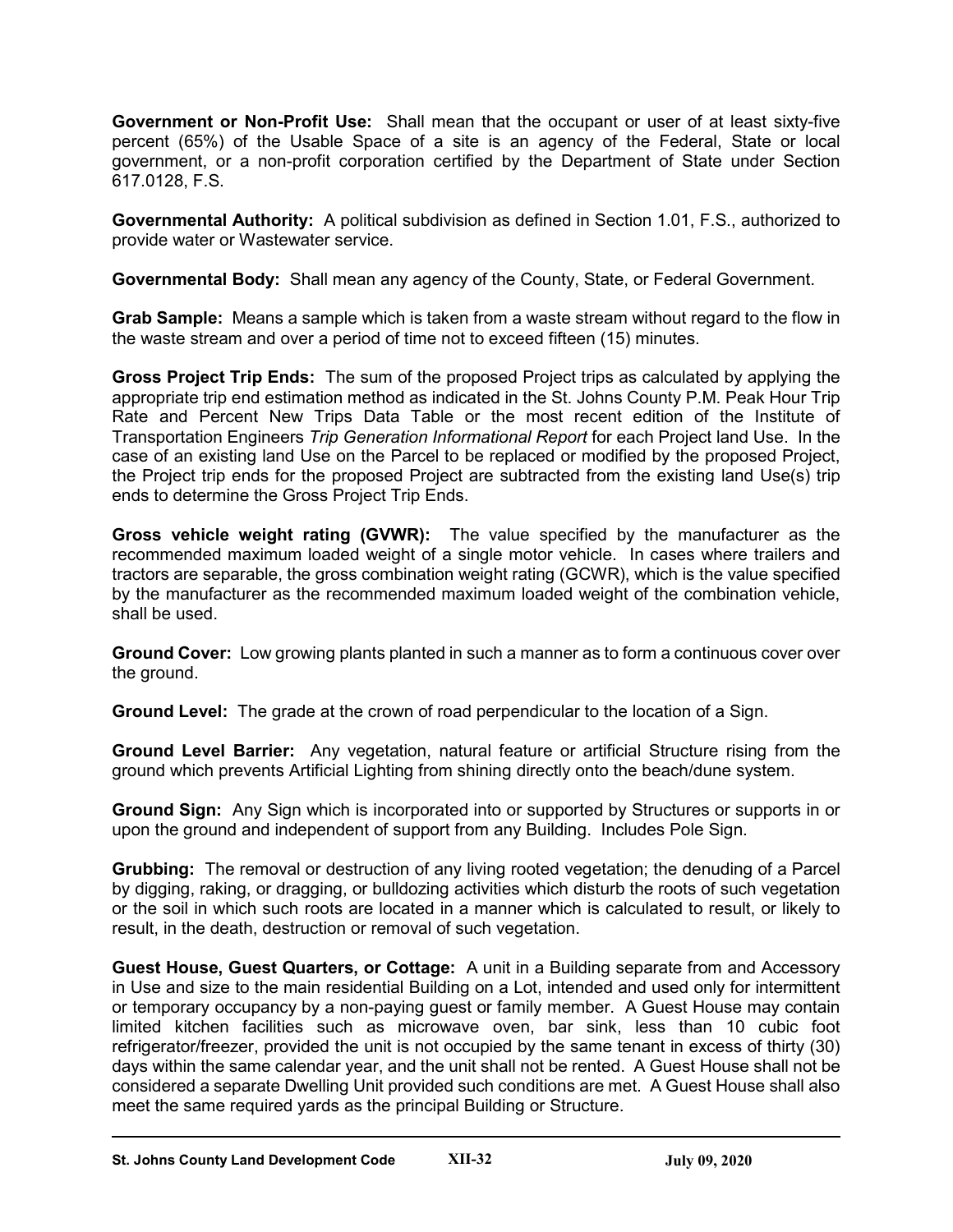**Ham/CB/TV Antenna:** Non-commercial amateur radio or citizens band antennas, or antennas that are designed to receive television broadcast signals.

**Hatchling(s):** Any species of Marine Turtle, within or outside of a nest, that has recently hatched from an egg.

**Hazardous Sign:** Any Sign displaying a Copy that in any way simulates emergency vehicles, traffic-control Signs, or devices, or directional, informational and warning Signs that are Erected or Maintained by the State of Florida, St. Johns County, railroad, public entity or similar agency involved with the protection of the public health, safety and welfare.

**Height of a Building:** The vertical distance from the lowest point of the established grade surrounding the perimeter of the Building to the highest point of the roof or parapet.

**Height of Sign:** The Height of a Sign shall be measured from the vertical distance from the crown of the road, other than an elevated roadway, immediately adjacent to the Structure or from the existing natural grade immediately adjacent to the Structure, whichever is higher.

**Heliport:** An area, either at ground level or elevated on a Structure, licensed or approved for the landing and take off of helicopters, and including auxiliary facilities such a sparking, waiting room, fueling and maintenance equipment.

**Helistop:** A heliport, but without auxiliary facilities such as parking, waiting room, fueling and maintenance equipment.

**High Volume Irrigation:** An irrigation system that does not limit the delivery of water to the root zone and typically has a minimum flow rate per emitter of more than 30 gph or higher.

**Highest Adjacent Grade:** The highest natural elevation of the ground surface prior to construction next to the proposed walls or foundation of a structure.

**Historical Property:** Any place, Building, or district of historical, architectural or archaeological significance or value which has been officially identified in the National Register of Historic Places, or by the State of Florida Department of Historic Preservation, or by the County Administrator of the Cultural Resource Review Board.

**Historic Structure: :** Means any Structure that is determined eligible for the exception to the flood hazard area requirements of the *Florida Building Code, Existing Building*, Chapter 11 Historic Buildings.

**Historic Tree:** A Tree which has been determined by the Board of County Commissioners of St. Johns County to be of notable historic interest and value to St. Johns County because of its provable involvement in a County historic event, or historic association with the community. The Tree which has been designated as a Historic Tree by the Board of County Commissioners of St. Johns County with such designation recorded in the Official Public Records of St. Johns County following a public hearing with due notice provided in advance by certified mail mailed to the owner of the land upon which such Tree is located.

**Holographic Display Sign:** An advertising display that creates a three-dimensional image through projection, OLED (organic light emitting diode), or any similar technology.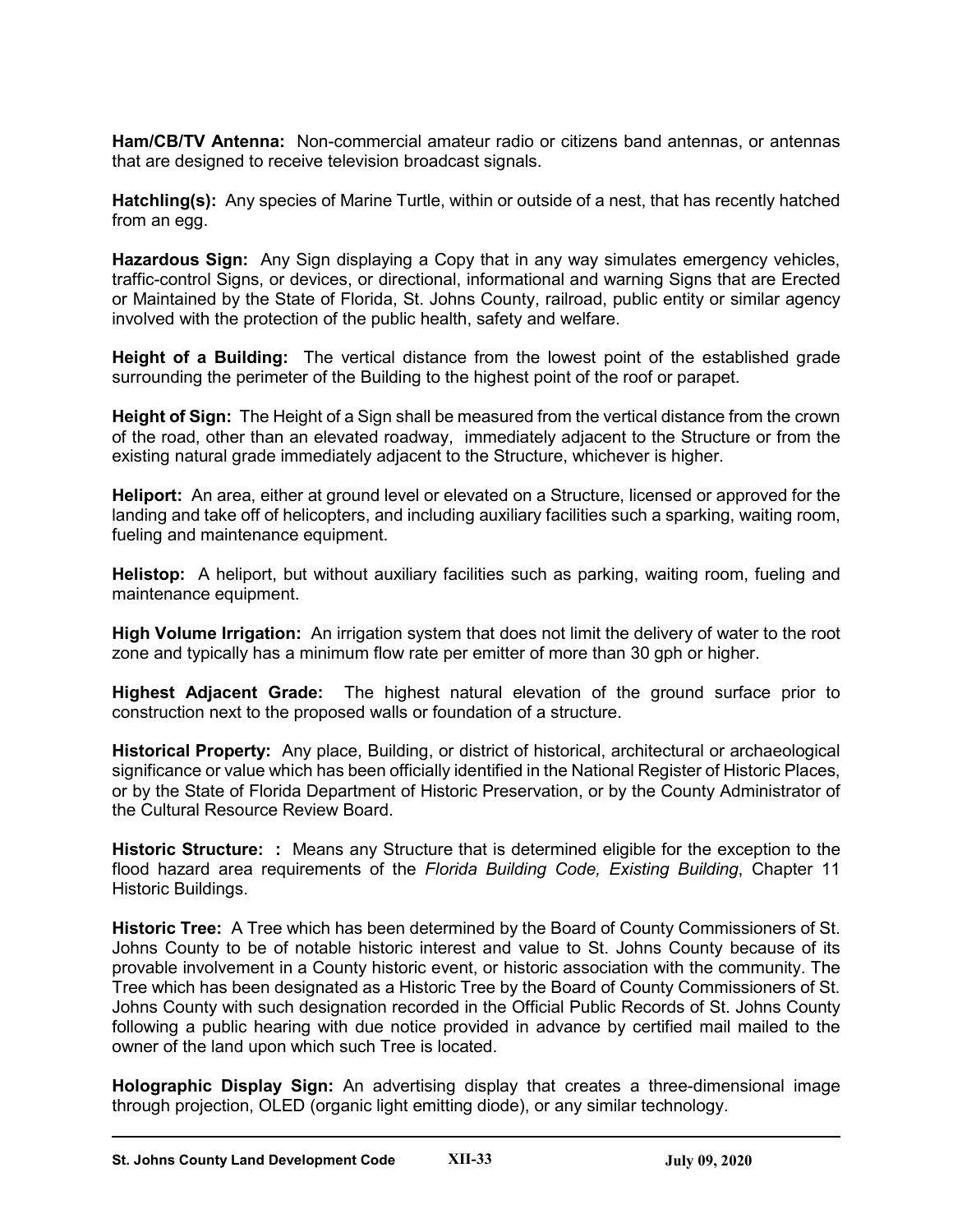**Home for the Aged:** A facility for the care of the aged with routine nursing or medical care provided.

**Home Occupation:** A business, profession, occupation or trade conducted entirely within a residential Building or a Structure accessory thereto and carried on by the family residing therein, which use is clearly accessory, incidental and secondary to the use of the Building and property for dwelling purposes and does not change the essential residential character or appearance of such Building or property (see Section 2.03.07).

**Home Office:** A home occupation consisting of a private office of a practitioner of a recognized profession, business or trade which is located entirely within the residential Structure and does not involve in office contact with clients or the public and is clearly accessory, incidental and secondary to the residential Use of the Building and property (See Section 2.02.04).

**Hospital:** A Building or group of Buildings having facilities for overnight care of one or more human patients, providing services to in-patients and medical care to the sick and injured, and which may include as related facilities such as laboratories, out-patient services, training facilities, central service facilities, and staff facilities; provided however, that any related facility shall be incidental and subordinate to principal hospital use and operation. Only those Buildings licensed as a hospital under the laws of the State of Florida shall be included within this definition. A hospital is an institutional Use under this Code.

**Hotel, Motel, Motor Hotel, Motor Lodge, or Tourist Court:** A Building or a group of Buildings in which sleeping accommodations are offered to the public and intended primarily for rental to transients with daily charge, as distinguished from Multiple Family Dwellings and Boarding or Rooming Houses, where rentals are for periods of one week or more and occupancy is generally by residents rather than transients.

**Household Animal:** Animal which is customarily kept for personal use or enjoyment which are not exhibited to the public, nor raised for commercial purposes. A household animal shall include domestic dogs and cats, white mice, domestic rabbits and any other animals deemed by the County Administrator to be appropriate as domestic pets.

**Household Employees Quarters:** Dwelling Units for domestic employees employed on the premises. Such units may be in either a principal or an accessory Building, and if in an accessory Building may be used alternatively as a guest house, but no such living quarters shall be rented, leased, or otherwise be made available for compensation of any kind except in the form of housing for employees.

**Housing for the Elderly:** A facility in the nature of multiple family housing, with no provision for routine nursing or medical care.

**Illuminated Sign:** Any Sign illuminated in any manner by an artificial light from an interior or exterior source.

**Illumination:** the areal density of the luminous flux incident at a point on a surface measured in footcandles.

**Impact(s) of the Development:** Means and refers to the point in time at which a Development is authorized to commence Construction pursuant to the issuance of a Building Permit or any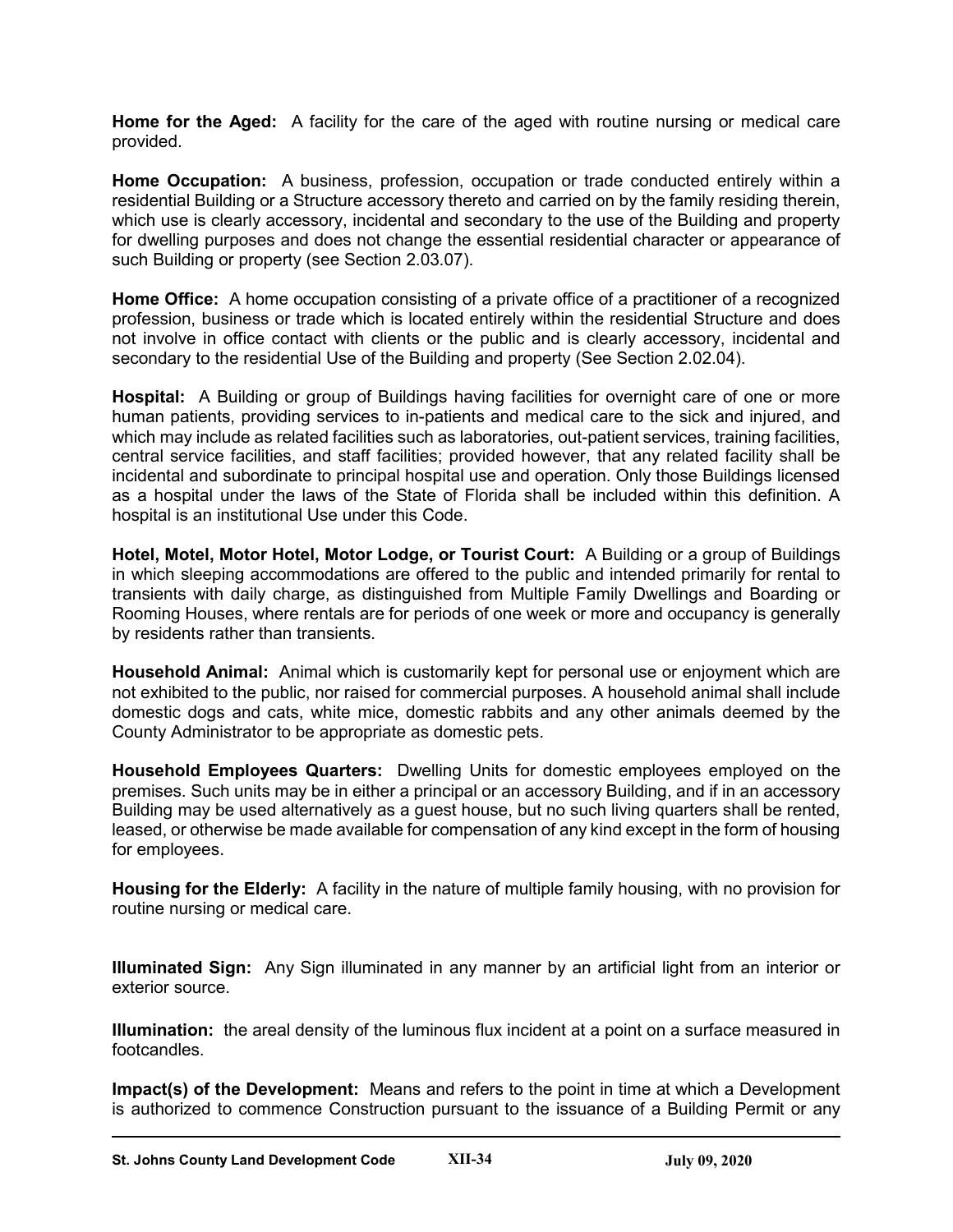other Development Permit authorizing the erection of a Structure intended for human habitation, occupancy or use.

**Impacted Segment:** Any segment on the Major Road Network on which peak hour traffic generated by a Development contributes one percent (1.0%) or more of the maximum service volume of the adopted Level of Service standard, up to a maximum of four (4) miles from the project boundaries or as extended by provisions of this Code.

**Impervious Surfaces:** Any Building, concrete, pools, wet retention/detention areas, pavement or compacted materials utilized for parking or roadways.

**Impervious Surface Area (ISA)**: the sum of all Impervious Surfaces within a portion or portions of a proposed Development site or Project.

**Impervious Surface Ratio (ISR)**: the ISR shall be calculated by dividing the total Impervious Surface Area, exclusive of the surface area of any wet retention/detention areas, by the total area of the proposed Development site or Project.

**Improvement:** Shall mean changes in the condition of real property brought about by the expenditure of labor or money for restoration, renovation or rehabilitation of such property. Improvements include new Construction, additions and Accessory Structures (i.e. a garage) necessary for efficient contemporary use.

**Indirectly Illuminated Sign:** Any Sign which reflects light from a source intentionally directed upon it by a means of flood lights, goose-neck reflectors, externally mounted florescent light fixtures and similar lighting devices.

**Indirect Beach Illumination:** Illumination of the beach, or any portion thereof, by artificial light or reflectors, in which the light source or reflector is not visible from the surface of the beach.

**Indirect Discharge or Discharge:** Means the introduction of pollutants into the POTW from any nondomestic source regulated under Section 307(b), (c), or (d) of the Clean Water Act.

**Individually Owned Package Treatment Plant:** Means a package treatment plant owned by private investors serving proprietary uses and having a limited and constrained geographic service area.

**Individually Owned Water Supply System:** Means a water supply system owned by private investors serving proprietary uses and having a limited and constrained geographic service area.

**Industrial User or "IU":** Means any user discharging non domestic waste into a central Wastewater System or a connected system from any non domestic source regulated under Section 307(b), (c) or (d) of the Clean Water Act.

**Industrial Waste Surcharge:** Means an additional service charge assessed against central Wastewater System industrial users whose Wastewater characteristics exceed established surcharge limits.

**Industrial Waste:** Means food waste, other waste, or any superfluous solid, liquid, or gaseous material resulting from manufacturing or commercial processes, or from natural resource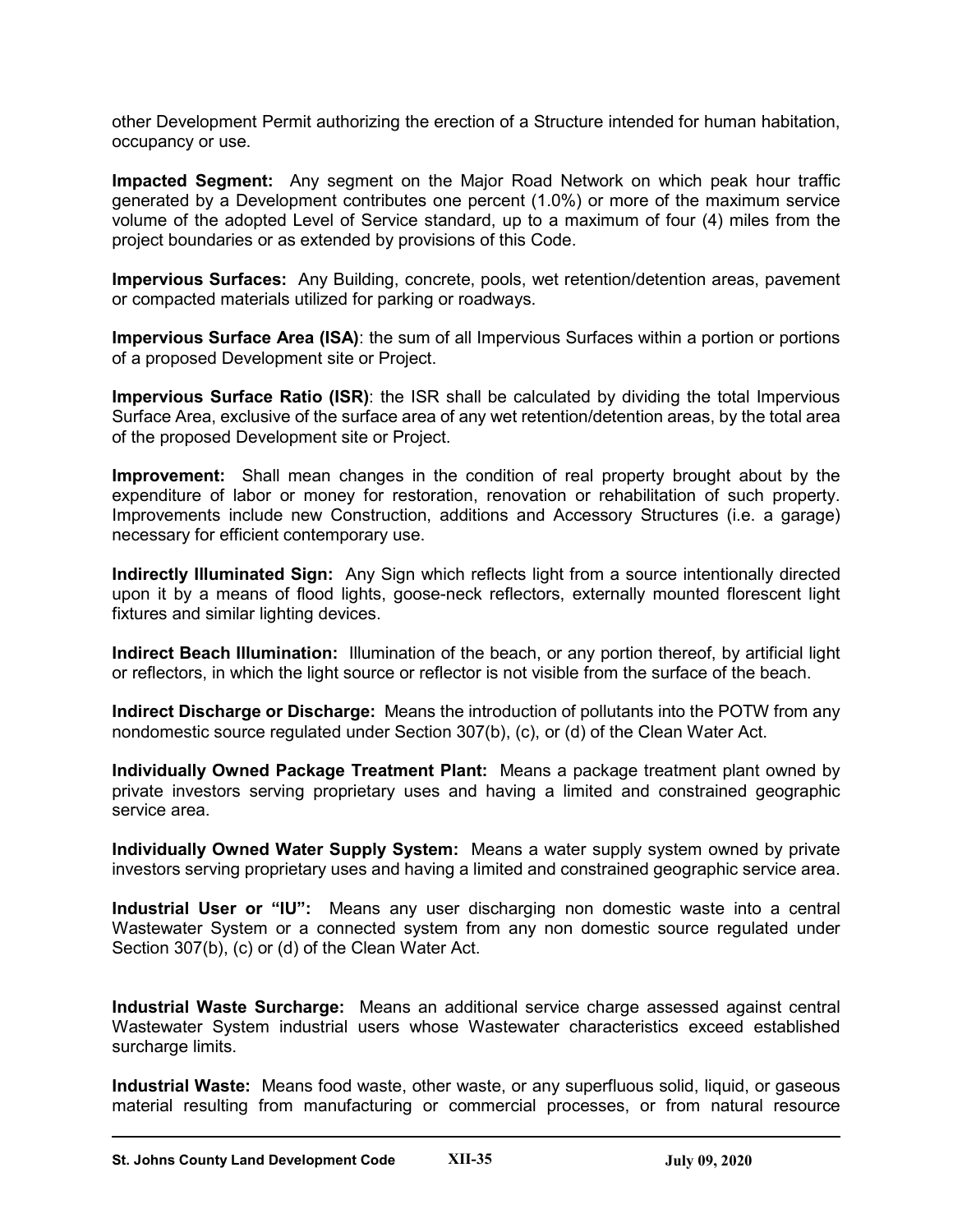development, recovery, or processing.

**Industrial Wastewater Discharge Permit or "IWD Permit":** means written authorization from the Director to discharge industrial Wastewater to a Wastewater System or a connected system and setting conditions and/or restrictions on such discharge.

**Ingress Sign:** A Sign at the entrance to a parcel necessary to provide directions for vehicular traffic and provide a warning for pedestrian and/or vehicular traffic safety.

**Instantaneous Maximum Allowable Discharge Limit:** Means the maximum concentration of a pollutant allowed to be discharged at any time, determined from the analysis of any discrete or composited sample collected, independent of the industrial flow rate and the duration of the sampling event.

**Institutional Lender:** A financial intermediary such as a State or federally chartered bank, a life insurance company or other similar entity subject to regulatory oversight for the protection of depositors, investors or policy holders.

**Instrument Runway:** A runway having an existing or planned instrument approach procedure utilizing air navigation facilities or area type navigation equipment.

**Intensity:** Means the number of square feet of Development per acre by land Use type for non residential land Uses.

**Interference:** Means a discharge which, alone or in conjunction with a discharge or discharges from other sources which cause an inhibition or disruption of the a Wastewater System, its treatment processes or operations, or its sludge processes, use, or disposal which is a cause of, or significantly contributes to, either a violation of any requirement of a Utility Provider's National Pollution Discharge Elimination System ("NPDES") Permit or to the prevention of sludge use or disposal by the a Wastewater System in accordance with any criteria, guidelines, or regulations developed pursuant to the Clean Water Act, Solid Waste Disposal Act, the Clean Air Act, as amended (42 U.S.C. 7401 et seq.), the Toxic Substances Control Act, as amended (15 U.S.C. 2601 et seq.), or more stringent state criteria applicable to the method of disposal or use employed by the Wastewater System.

**Interior Area:** The entire Parcel of land to be developed exclusive of the front, rear and side perimeter set backs as required by zoning and/or landscape areas.

**Interior Light Fixture:** Any light fixture or point source of light which is located within an enclosed Structure.

**Internal Capture:** Trips generated by a mixed Use Project which travel to another on-site land Use.

**Internal Capture Factor:** The percentage of the total trips generated by a mixed Use Project that travel from one (1) on-site land Use to another on-site land Use.

**International Golf Parkway Scenic Roadway:** That portion of International Golf Parkway (formerly known as Nine Mile Road) that passes through Twelve Mile Swamp.

**Interior Property Line:** Any property line, other than fronting on a Public or Private Roadway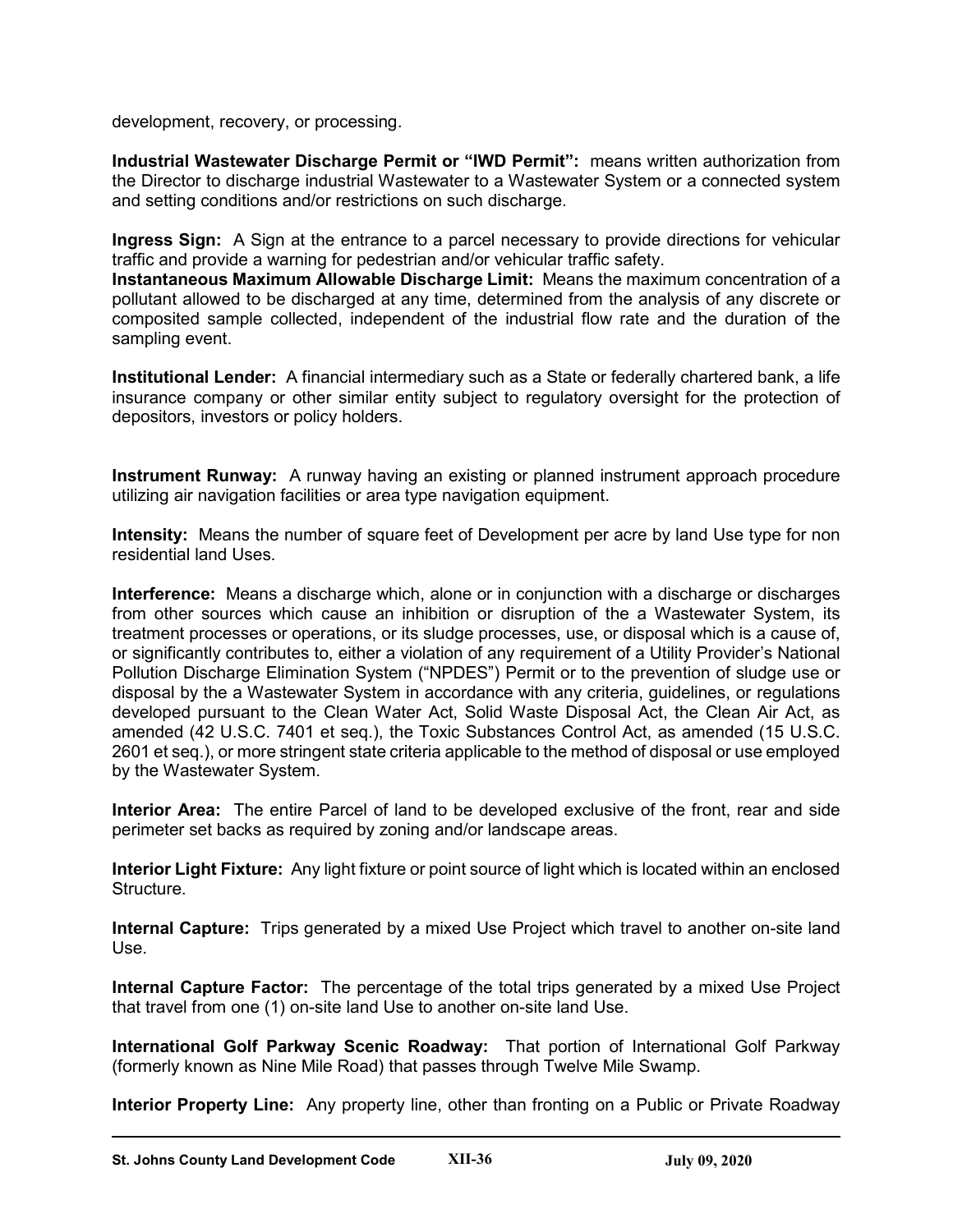Right-of-Way or Access Easement.

**Irreparable or Irreversible Violation:** Shall be a violation of this Code which cannot be corrected within a reasonable time. The violation shall be considered irreparable or irreversible if restoration of the property to the original condition prior to the violation cannot be achieved within five (5) years for the unpermitted removal or disturbance of a Specimen or Historic Tree, Historic Resource or Landmark, Scenic Roadway Buffer, Upland Buffer, Significant Natural Communities Habitat, or other Environmentally Sensitive Area. The restoration and replacement requirements shall be determined by the County Administrator.

**Intersection Analysis:** A mathematical analysis of two intersecting roadways to determine its vehicular capacity and Level of Service.

**Inventory of Trees:** Inventory of Protected Trees provided by a State of Florida licensed Land Surveyor and Mapper, Landscape Architect, Architect, Engineer or a Certified Arborist. The Inventory shall include the Tree size (Diameter at Breast Height, DBH) and Tree type on a Site Plan prepared by a State of Florida licensed Engineer or Landscape Architect.

**Isolated Wetland:** A Wetland that is surrounded by uplands and without a natural connection to waters of the state.

**Joint Use Driveway:** A single connection that serves as a driveway to more than one (1) residential or non-residential property or Development, including those of different ownership.

**Junk Yard:** Place, Structure, or Lot where junk, waste, discarded, salvaged, or similar materials such as old metals, wood, slush, lumber, glass, paper, rags, cloth, bagging, cordage, barrels, containers, etc., are brought, bought, sold, exchanged, baled, packed, disassembled, stored, or handled, including used lumber and Building material yards, house-wrecking yards, heavy equipment wrecking yard, and yards or places for the storage, sale, or handling of salvaged house wrecking for structural steel materials. This definition shall not include automobile wrecking for storage yards, or pawnshops, and establishments for the sale, purchase, or storage of second hand cars, clothing, salvaged machinery, furniture, radios, stoves, refrigerators, or similar household goods and appliances, all of which shall be usable, nor shall it apply to the processing of used, discarded or salvaged materials incident to manufacturing activity. However, establishments for the sale, purchase or storage of second hand refrigerators, stoves, plumbing fixtures, and similar merchandise shall be considered a junk yard for the sole purpose of requiring that such establishments display their merchandise behind a visual barrier as required for junk yards in this Code.

**Kennel:** Any place or premises where four (4) or more dogs over four (4) months of age are kept for pay or for sale. This definition shall not apply to veterinarians operating under license from the State of Florida who board dogs.

**Kindergarten:** See Day Nurseries.

**Lake:** A body of standing water occupying a natural basin or man-made depression in the earth's surface.

**Lake Cleaning:** Land excavation to restore a lake, as defined in this Code, to its natural or artificially constructed depth; and/or its natural or artificially constructed shape by the removal of land excavation materials.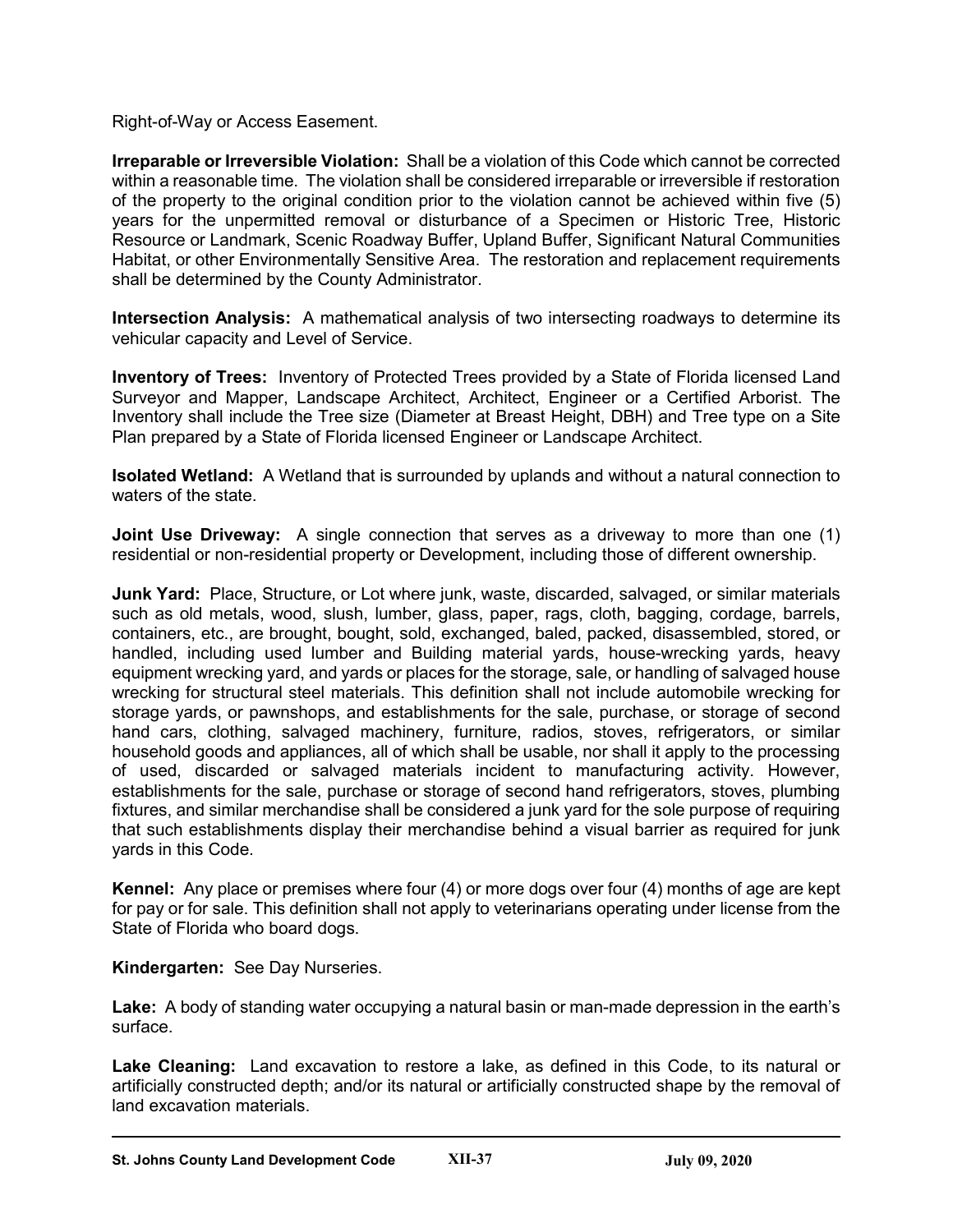**Lake Creation:** The land excavation which will result in the creation or enlargement of a lake as defined.

**Land Alteration:** Land Alteration is any activity which removes vegetation or changes the topography of the land by Grubbing, Protected Tree removal, clearing, grading, filling, or excavating, except for activities undertaken to maintain existing grounds.

**Land Clearing:** See Land Alteration.

**Land Development Code (LDC), St. Johns County:** Means those regulations adopted by St. Johns County governing the Development of land within the unincorporated area of the County.

**Land Development Regulations:** Shall have the same meaning as the same term in Section 163.3164, F.S., as amended.

**Land Development Traffic Assessment:** A traffic impact study that is required for all major Developments generating thirty (30.0) or more average peak hour trips. The Land Development Traffic Assessment (LDTA) summarizes existing conditions in the Development's impact area; estimates the traffic that will be generated by the proposed Development; projects the future traffic conditions with the proposed Development traffic; and outlines roadway Improvements which are needed to maintain the adopted Level of Service standards on the Major Road Network.

**Land Excavation:** The excavation and offsite hauling of sand, peat, clay, stone, shell, and the like, disturbing one thousand (1000) square feet or more of land.

**Landmark:** A Cultural Resource or a group of Cultural Resources of archaeological, architectural or historic significance to St. Johns County which meets one or more of the criteria for designation and has been officially designated by the Board of County Commissioners through the approved process. A landmark may include an historical site which was the location of a significant historical event. References to Landmarks shall include any or all designated Landmarks, Landmark Sites, and Landmark Districts.

**Landmark Site:** The land on which a Landmark and its associated Structures, grounds, premises and settings are located. A Landmark Site shall only be designated in conjunction with the designation of a Landmark and shall be identified through its legal description. A Landmark Site may include part of one or more Parcels.

**Leachate:** Means a liquid waste as a result of chemical and biochemical reactions of the landfilled waste and the percolation of liquids through solid waste while it simultaneously extracts dissolved or suspended materials. The sources of the liquid include moisture contained in the landfilled solid waste, rainfall, and surface groundwater infiltration.

**Legal Positive Outfall:** An outfall to a Natural Water Body such as the ocean, a river or a creek, or State of Florida jurisdictional Wetlands contiguous to a Natural Water Body or to some other legally established drainage way which has the hydraulic capacity to accept and convey the proposed stormwater discharge. "Legally established drainage way" refers to a drainage way within a public Right-of-Way, a recorded or platted Easement, or an implied Easement or servitude under Florida law.

**Legally Documented Unrecorded Subdivision:** Shall mean a legally documented unrecorded residential division of property depicted by a drawing, plat or sketch that was in existence as of June 19, 1978, filed and documented in the public records of St. Johns County, and defined as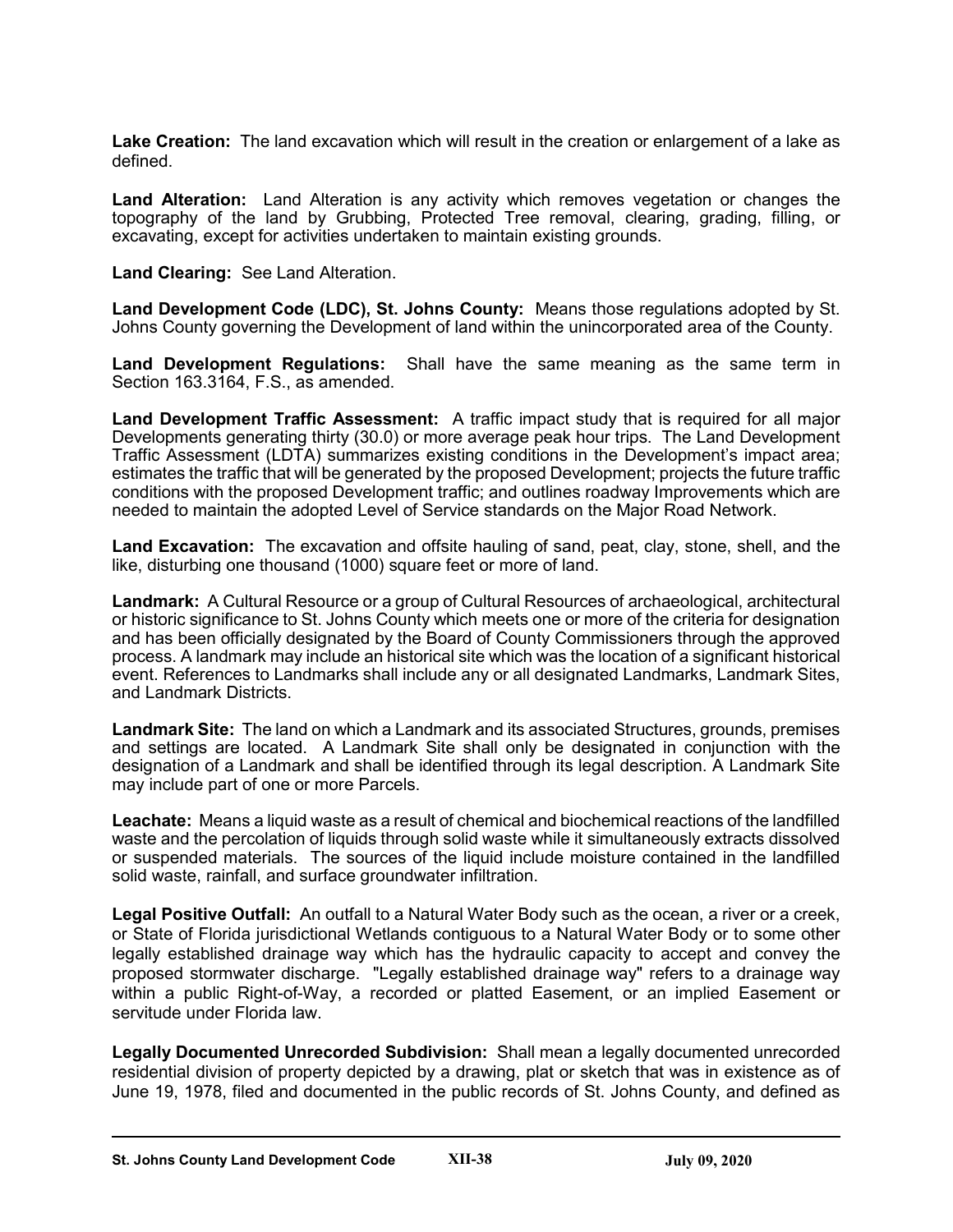an "Unrecorded Subdivision."

**Level 1 Development Review:** This review is intended to be for Projects considered minor in nature which can be handled at the counter level; do not require in-depth reviews, are subject to a minimum of inter-departmental involvement, and are not subject to State and/or federal permitting requirements.

**Level 2 Development Review:** This review category is an in-depth inter-departmental review for all private and public projects which are not subject to action or approval from the St. Johns County Planning & Zoning Agency or St. Johns County Board of County Commissioners.

**Level 3 Development Review:** This review category is an in-depth inter-departmental review for all private and public Projects which are subject to action or approval from the St. Johns County Planning & Zoning Agency or St. Johns County Board of County Commissioners.

**Level of Service:** Shall have the same meaning as the same term in Chapter 9J-5, Florida Administrative Code.

**Letter of Map Change (LOMC):** An official determination issued by FEMA that amends or revises an effective Flood Insurance Rate Map or Flood Insurance Study. Letters of Map Change include:

- A. Letter of Map Amendment (LOMA): An amendment based on technical data showing that a property was incorrectly included in a designated special flood hazard area. A LOMA amends the current effective Flood Insurance Rate Map and establishes that a specific property, portion of a property, or structure is not located in a special flood hazard area.
- B. Letter of Map Revision (LOMR): A revision based on technical data that may show changes to flood zones, flood elevations, special flood hazard area boundaries and floodway delineations, and other planimetric features.
- C. Letter of Map Revision Based on Fill (LOMR-F): A determination that a structure or parcel of land has been elevated by fill above the base flood elevation and is, therefore, no longer located within the special flood hazard area. In order to qualify for this determination, the fill must have been permitted and placed in accordance with the community's floodplain management regulations.
- D. Conditional Letter of Map Revision (CLOMR): A formal review and comment as to whether a proposed flood protection project or other project complies with the minimum NFIP requirements for such projects with respect to delineation of special flood hazard areas. A CLOMR does not revise the effective Flood Insurance Rate Map or Flood Insurance Study; upon submission and approval of certified as-built documentation, a Letter of Map Revision may be issued by FEMA to revise the effective FIRM.

**Licensed Sign Contractor:** Any Person certified by the State of Florida as a Sign Contractor and/or licensed by St. Johns County and registered with the State of Florida to build, Erect, Maintain or install Signs within St. Johns County, Florida.

**Life Care Center:** A facility which provides one or more levels of personal care services to residents but which provides an independent or semi-independent lifestyle to its residents and which is not licensed as an Adult Congregate Living Facility or Community Residential Home by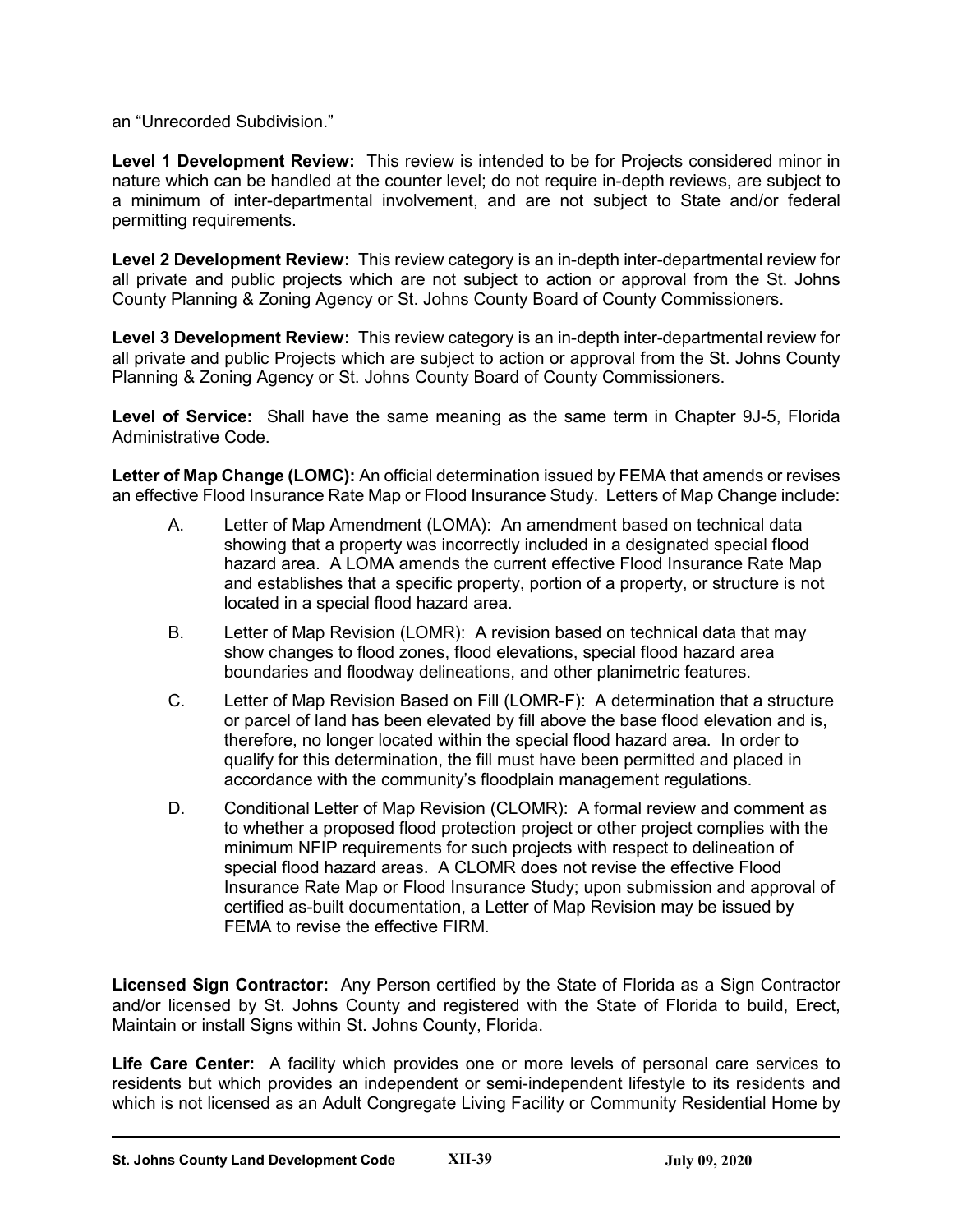the Florida Department of Children and Families. A life care treatment facility may be built in combination with a congregate living facility or a nursing convalescent and extended care facility.

**Light-duty truck.** As defined in 40 C.F.R. 86.082-2, any motor vehicle rated at 8,500 pounds Gross Vehicular Weight Rating or less which has a vehicular curb weight of 6,000 pounds or less and which has a basic vehicle frontal area of 45 square feet or less, which is:

- A. Designed primarily for purposes of transportation of property or is a derivation of such a vehicle, or
- B. Designed primarily for transportation of persons and has a capacity of more than 12 persons; or
- C. Available with special features enabling off-street or off-highway operation and use.

**Light Fixture:** A stationary artificial light source composed of lamp(s), reflectors(s), globe(s), and other elements necessary to produce and direct light.

**Link Improvement:** A change in the physical or operating characteristics of a portion of a roadway segment that results in increased capacity and/or improvements to the general quality, Level of Service and safety characteristics of the link.

**Link:** A portion of a roadway segment located on the Major Road Network defined by two consecutive intersecting roadways.

**Listed Species:** Species so listed as Threatened or Endangered Species and Species of Special Concern by the Florida Fish and Wildlife Conservation Commission, Florida Department of Agriculture and Consumer Services, and U.S. Fish & Wildlife Service.

**Liquor Store:** An establishment engaged in the retail sale of packaged alcoholic beverages for consumption off-premises.

**Loading Space, Off-Street:** Space logically and conveniently located for pickups or deliveries or for loading or unloading, scaled to deliver vehicles expected to be used, and accessible to such vehicles when required off-street parking spaces are filled.

**Location:** Any Lot, Premise, Building, Structure, wall or other places that a Sign is attached, Erected or otherwise placed or may be attached, Erected or otherwise placed.

**Lot:** Shall have the same meaning as the same term in Chapter 177, F.S.

**Lot Frontage:** The front of an interior Lot shall be construed to be the portion nearest the street. Where a thirty (30) feet Easement is used to access no more than two (2) Dwelling Units, the front shall be construed to be the portion nearest the street from which the Easement extends. For the purpose of determining Yard requirements on corner Lots and through Lots, all sides of a Lot adjacent to street shall be considered frontage, and Yards shall be provided as set out in this Code.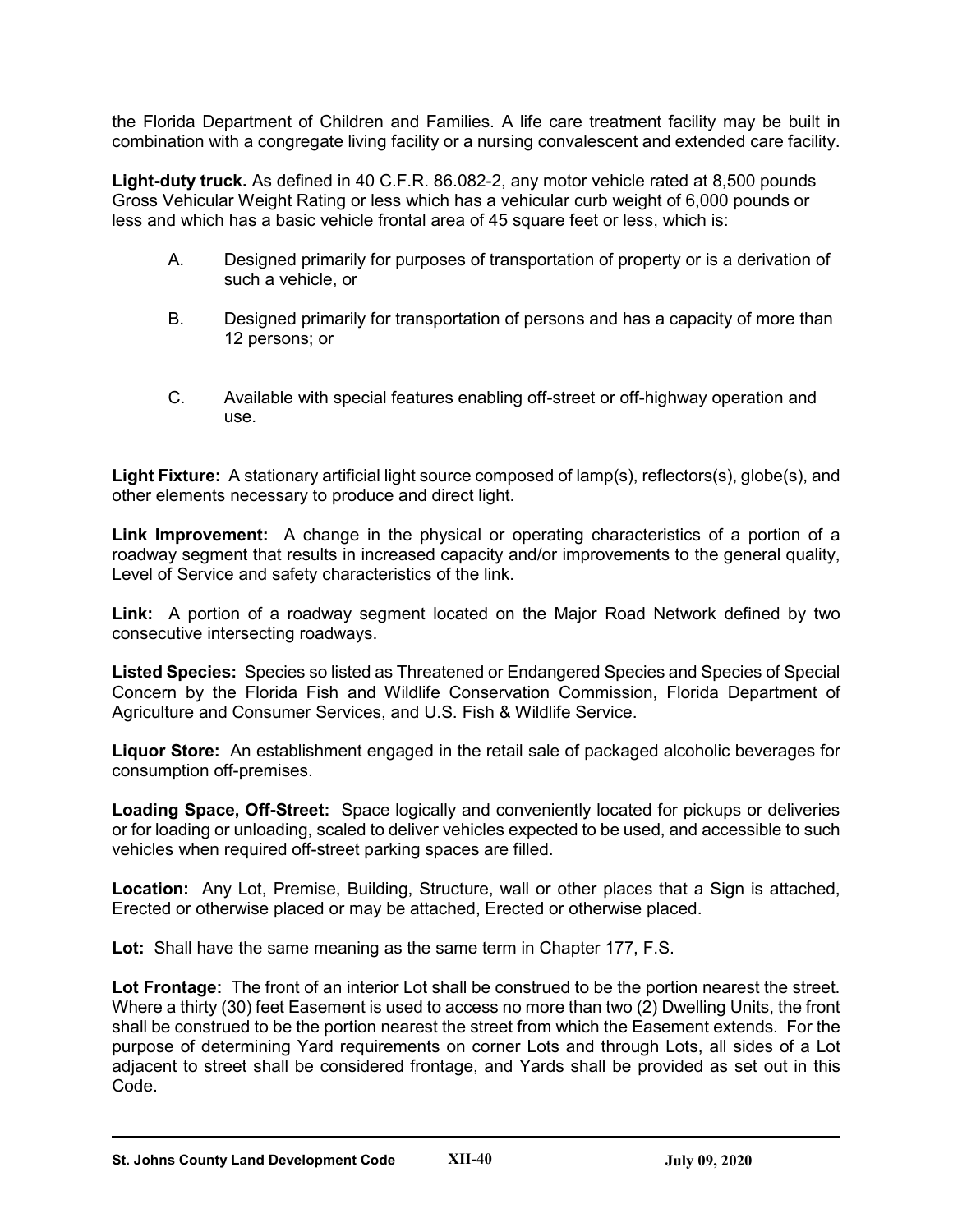**Lot Frontage (As it applies to Article VII of this Code):** For purposes of Sign placement under Article VII, Lot Frontage shall be the linear frontage of an individual Lot or Lots or Business Site on the street or streets serving the business or businesses constructed or located thereon, as measured along a straight line extending between the two points where property corners intersect street Right-of-Way lines.

**Lot Measurement, Depth:** Depth of a Lot shall be considered to be the distance between the midpoints of straight lines connecting the foremost points of the Side Lot lines in front and rearmost points of the Side Lot lines in the rear.

**Lot Measurement, Width:** Width of a Lot shall be considered to be the distance between straight lines connecting Front and Rear Lot lines at each side of the Lot, measured across the rear of the required Front Yard, provided, however, that the width between Side Lot lines at their foremost points (where they intersect with the Street Line) shall not be less than eighty percent (80%) of the required Lot width except in the case of Lots on the turning curve of a road or the circle of a cul-de-sac, where the eighty percent (80%) requirements shall not apply. The minimum Lot widths of Lots on the turning curve of a road or the circle of a cul-de-sac shall be twenty-five (25) feet at the Street Line.

# **Lot of Record:** Means:

- A. A Lot which is part of a subdivision which has been recorded in the Office of the Clerk of the Circuit Court of the County, or
- B. A Lot, Parcel or tract described by metes and bounds, the description of which has been so recorded in the Office of the Clerk of the Circuit Court of St. Johns County consistent with the Land Development Regulations in effect at that time, or
- C. A Lot, Parcel or tract described by metes and bounds, the division of which complies with the Land Development Regulations in effect on the date of conveyance creating the division as evidenced by reasonably reliable documentation substantiating such conveyance.

**Low Impact/Stealth Tower**: A tapered monopole that is equipped with visually low impact antenna mounts of wireless communication service providers. Examples include, but are not limited to, low-profile mounts, closed-mounts, cobra-mounts and side-arm antennas.

**Low Profile Light Fixture:** Any light fixture, set on a base, where the point source of light is no higher than forty-eight (48) inches off the ground, and is designed in such a way that light is directed downward from a hooded light source.

**Low Volume Irrigation:** An irrigation system designed to eliminate overspray and runoff by limiting the delivery of water to within the root zone and measured thirty (30) gallons per hour or less per emitter. Examples include drip, micro, trickle and soaker systems.

**Maintain:** To cause or allow any Sign, Sign Structure, or any part of either, to continue in existence; or to replace, repair or refurbish less than one-sixth of the Sign Structure annually.

**Maintenance Bond:** An obligation for timely maintenance as a guarantee against faulty workmanship, construction and materials by a money forfeit.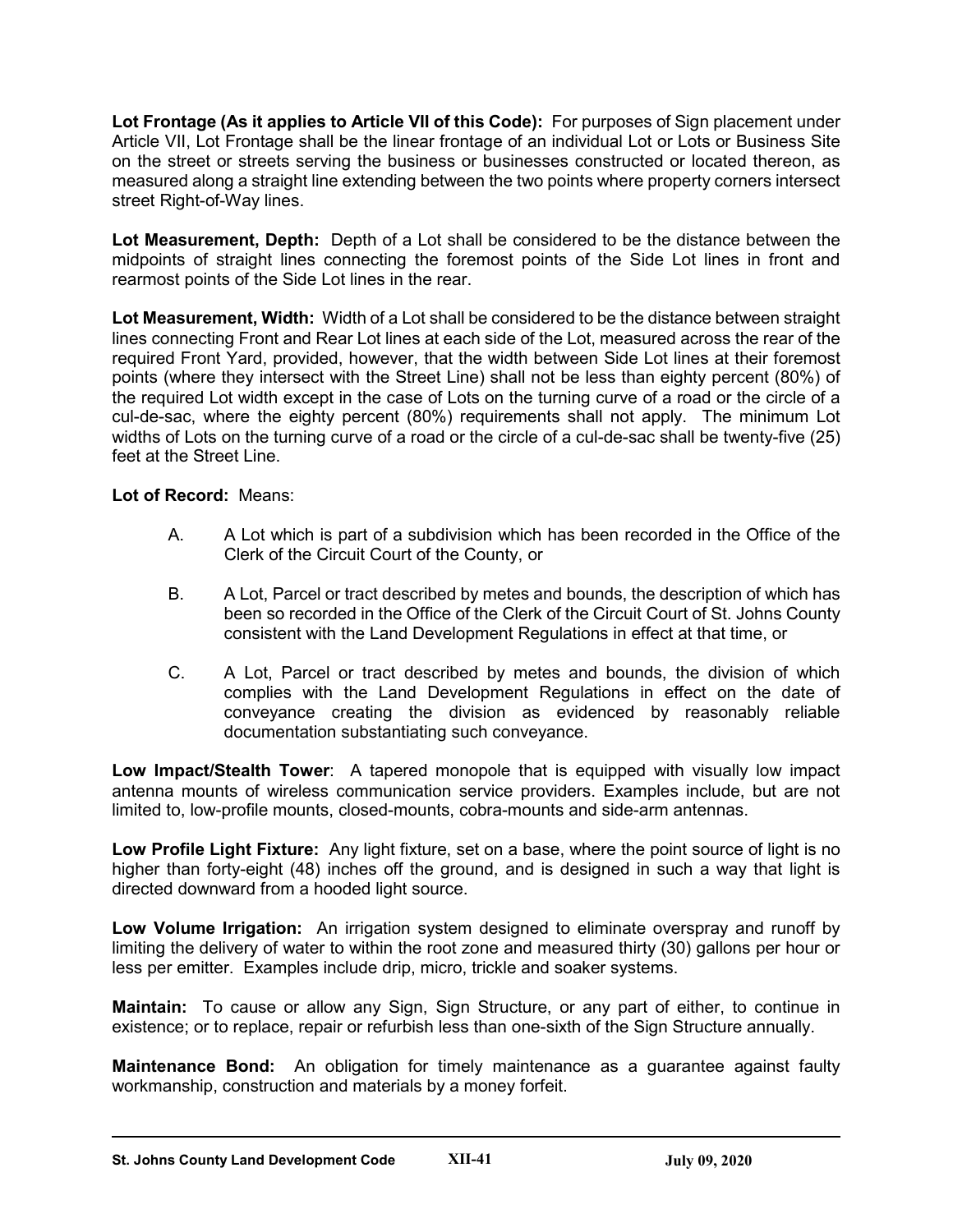**Major Intersection:** The location at which two (2) roadway segments located on the Major Road Network cross or intersect each other.

**Major Road Network Map:** A map illustrating all existing and planned roadway segments within St. Johns County that comprise the roadway network to be used when evaluating the traffic impacts of proposed Development.

**Major Road Network:** A listing of all existing and planned roadway segments within St. Johns County that comprise the roadway network to be used when evaluating the traffic impacts of proposed Development.

**Management Plan:** A plan prepared to address conservation and management of Environmentally Sensitive Areas, which is approved by the County in accordance with Article IV of this Code. The Management Plan describes and depicts the location of areas to be conserved or preserved, including any protective buffers. The Management Plan indicates the location of Significant Natural Communities Habitat, Listed Species, and Essential Habitat. The plan identifies habitat management activities and contains an action plan with specific implementation activities, schedules, and assignments of responsibilities.

**Manual Changeable Copy Sign:** Any Sign on which copy is changed manually.

**Manufactured/Modular Building:** Means a closed Structure, Building assembly, or system of subassemblies, which may include structural, electrical, plumbing, heating, ventilating, or other service systems manufactured in manufacturing facilities for installation or erection, with or without other specified components, as a finished Building or as part of a finished Building, which shall include, but not be limited to, residential, commercial, institutional, storage, and industrial structures. This definition does not apply to Manufactured/Mobile Homes. Manufactured/Modular Building may also mean, at the option of the manufacturer, any Building of open Construction made or assembled in manufacturing facilities away from the Building site for installation, or assembly and installation, on the Building site.

**Manufactured Home:** A structure, transportable in one or more sections, which is eight (8) feet or more in width and greater than four hundred (400) square feet, and which is built on a permanent, integral chassis and is designed for use with or without a permanent foundation when attached to the required utilities and constructed to the standards promulgated by the United States Department of Housing and Urban Development. The term "manufactured home" does not include a "recreational vehicle" or "park trailer." [Also defined in 15C-1.0101, F.A.C.]

**Manufactured Home Park:** Means a development as described in Chapter 723, F.S.

**Manufactured Home Subdivision:** A manufactured home subdivision is a Parcel of land set aside where Lots are sold or leased to manufactured home owners for the purpose of placing manufactured homes thereon for living and sleeping purpose, including any land, Building, Structure or facilities used by occupants of manufactured homes on such premises.

**Manufactured/Mobile Home:** A residential Dwelling Unit constructed to standards promulgated by the United States Department of Housing and Urban Development.

**Manufacturing, Agricultural:** This Use involves establishments primarily engaged in the grading, sorting, packing, refining and processing of raw agricultural Projects. The processed material is typically grown, cultivated or produced onsite and is an integral part of the agricultural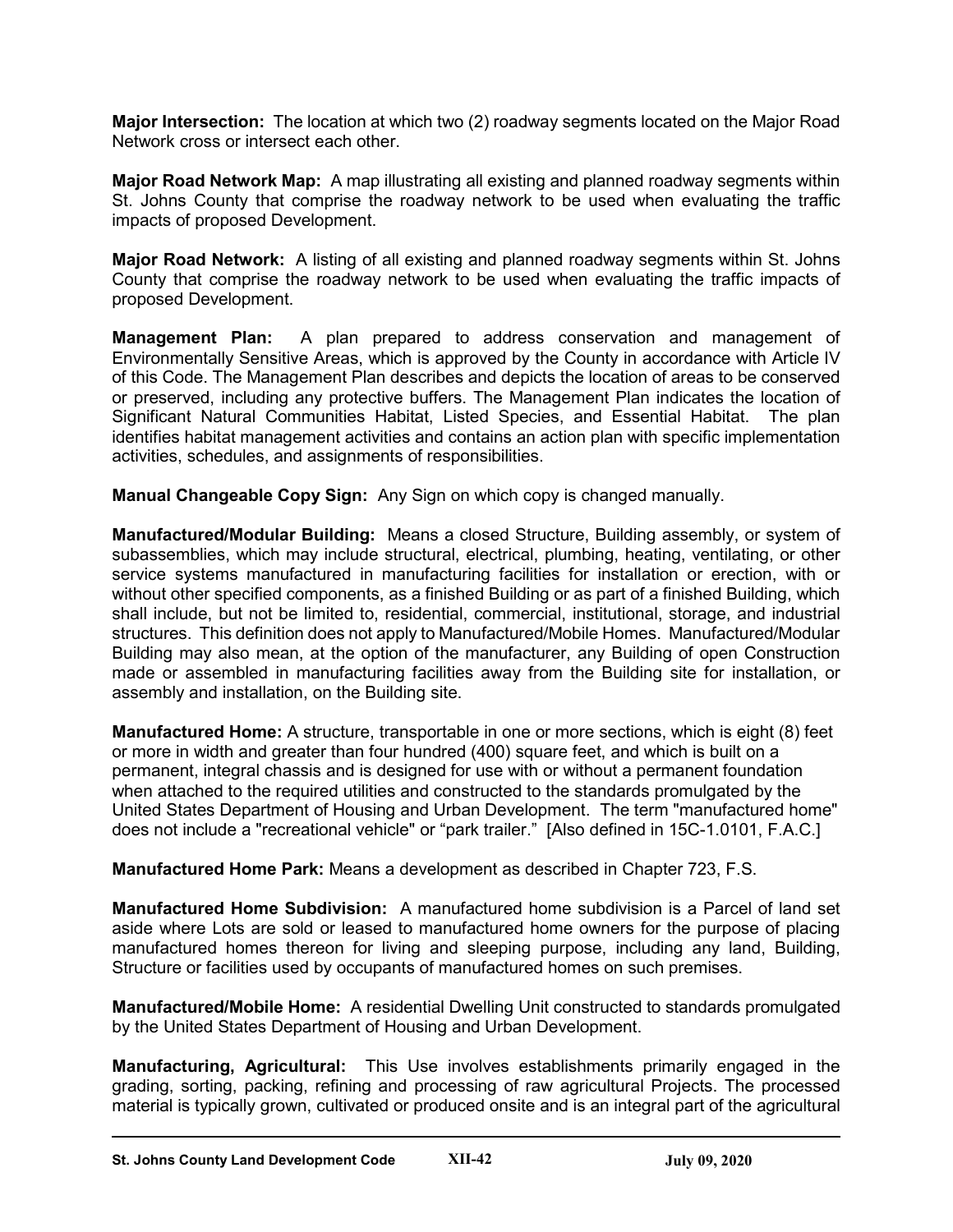enterprise.

**Marine Turtle(s):** Any specimen belonging to the species *Caretta caretta* (loggerhead turtle), *Chelonia mydas* (green turtle), *Dermochelys coriacea* (leatherback turtle), *Eretmochelys imbricata* (hawksbill turtle), or any other Marine Turtle using St. Johns County Beaches as a nesting habitat.

**Marina, Community:** Establishments intended to serve the immediate surrounding community for the docking of vessels for pleasure purposes only. Activities include boat slip rental, boat storage and incidental food or fishing supply sales. Activities are limited to sub-regional intensity including limiting hours of operation, limiting the number of wet slips and dry berths combined to no more than 75 boats and prohibiting Commercial watercraft activities such as Charter Fishing or Sightseeing. Prohibited activities include watercraft cleaning services, watercraft repair services, watercraft sales and retail activities such as motels and fueling. A watercraft pump-out facility is required. (Also see **Marina**).

**Marina:** Establishments used for the docking or storage of watercraft used for pleasure purposes or Limited Commercial Purposes including Charter fishing or sightseeing, minor watercraft repair services, watercraft cleaning services, watercraft wet or dry berthing or storage, fueling, parking, sale of watercraft, retail, restaurant, motel, launching facilities and other customary accessory facilities. A watercraft pump-out facility is required. (Also see **Marina, Community**),

**Maritime Hammock:** See Significant Natural Communities Habitat.

**Market value.** The price at which a property will change hands between a willing buyer and a willing seller, neither party being under compulsion to buy or sell and both having reasonable knowledge of relevant facts. As used in this ordinance, the term refers to the market value of buildings and structures, excluding the land and other improvements on the parcel. Market value may be established by a qualified independent appraiser, assessed value adjusted to approximate market value by a factor provided by the Property Appraiser, or Actual Cash Value (replacement cost depreciated for age and quality of construction). Any appraisal used for permitting purposes must be within (1) one year of the permit application.

**Marquee:** Any permanent roof-like Structure projecting beyond a Building wall at an entrance to a building or extending along and projecting beyond the Building wall and generally designed and constructed to provide protections against the weather.

**Marquee Sign:** Any Sign attached to or hung from a Marquee.

**Mean Sea Level:** Means the average height of the sea for all stages of the tide. It is used as a reference for establishing various elevations within the floodplain. For purposes of this Code, the term is synonymous with National Geodetic Vertical Datum (NGVD).

**Medical Marijuana:** means all parts of any plant of the genus *Cannabis,* whether growing or not; the seeds thereof; the resin extracted from any part of the plant; and every compound, manufacture, salt, derivative, mixture, or preparation of the plant or its seeds or resin, including low-THC cannabis, which are dispensed from a Medical Marijuana Treatment Center for medical use by qualified patient. This definition does not include marijuana for non-medical use.

**Medical Marijuana Treatment Center (MMTC):** has the same meaning as Article X, Section 29(b)(5) of the Florida Constitution, further regulated in Section 381.986, Florida Statutes (2017), and means an entity that acquires, cultivates, possesses, processes (including development of related products such as food, tinctures, aerosols, oils, or ointments), transfers, transports, sells, distributes, dispenses, or administers marijuana, products containing marijuana related to supplies, or educational materials to qualifying patients or their caregivers, and is registered by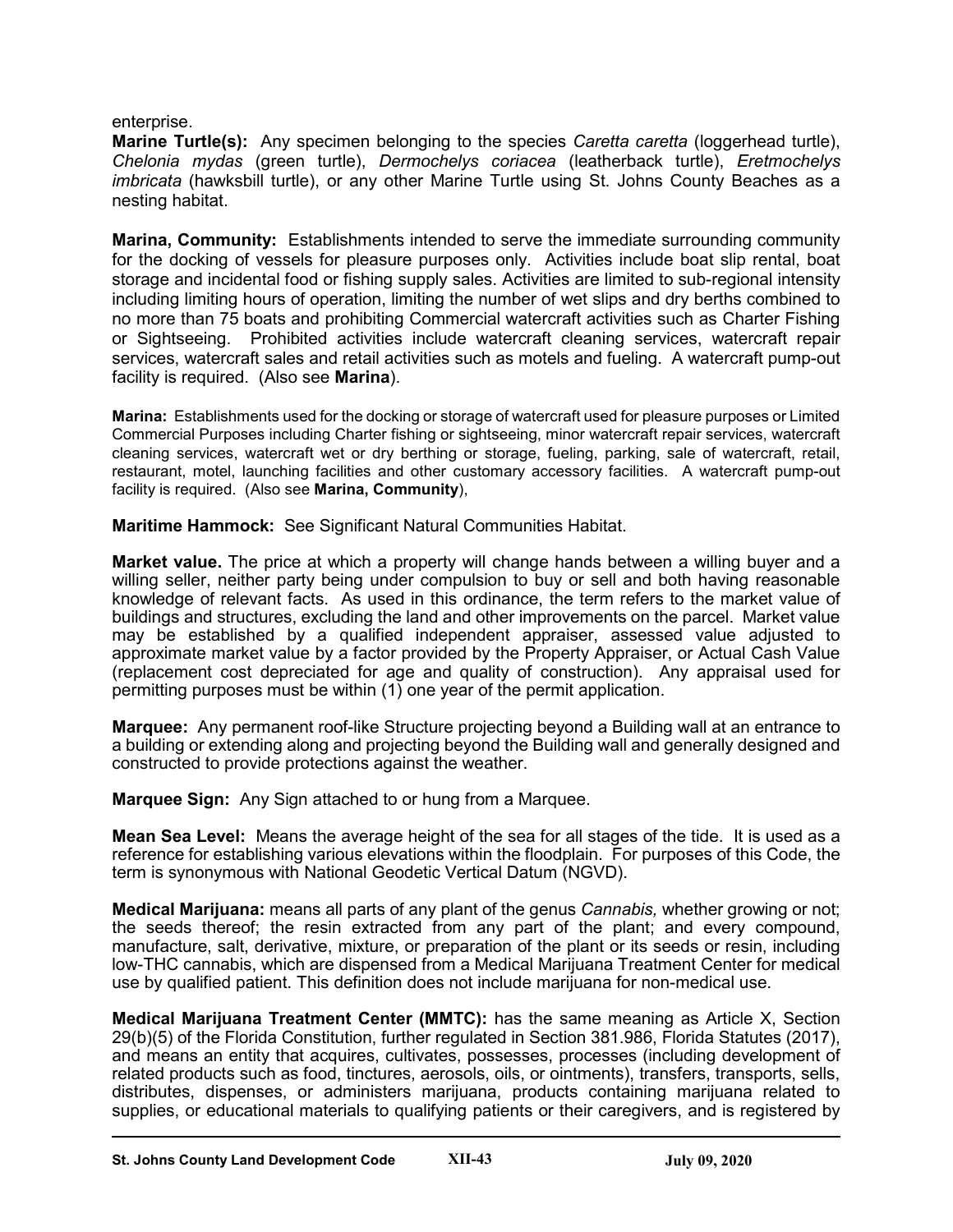the Department of Health. For purposes of this Code, MMTC also applies to Dispensing Organizations registered pursuant to the Compassionate Medical Cannabis Act of 2014. MMTC does not apply to entities not registered with the Department of Health or otherwise not allowed pursuant to state law. The following components are considered part of a Medical Marijuana Treatment Center:

- **a. Cultivating Facility or Cannabis Farm:** The agricultural component of a MMTC that grows, harvests, and cultivates marijuana for a Medical Use as allowed by law. Cultivation Facilities must be located more than 500 feet from the real property that comprises a public or private elementary school, middle school, or secondary school.
- **b. Dispensing Facility, Retail Facility, or Dispensary:** The retail component of a MMTC described by Section 381.986, Florida Statutes (2017) that sells, offers for sale, distributes, dispenses, or administers Medical Marijuana, products containing marijuana related supplies, or Medical Marijuana educational materials to qualifying patients or their caregivers as allowed by law.
- **c. Processing Facility or Plant:** The processing component of a MMTC that converts marijuana into Medical Marijuana products as allowed by law. Processing Facilities must be located more than 500 feet from the real property that comprises a public or private elementary school, middle school, or secondary school.

**Microbrewery:** Any establishment where the primary activity is the manufacturing of alcoholic malted or distilled beverages primarily for off-site consumption, with a distribution component. Microbreweries may include a tasting room, service area, restaurant or retail component under applicable development permits. The standards for on premise sale or consumption of alcoholic beverages for Microbreweries will also apply to distilleries engaged in the same types of activities.

**Medical Waste:** Means isolation wastes, infectious agents, human blood and blood products, pathological wastes, sharps, body parts, contaminated bedding, surgical wastes, potentially contaminated laboratory wastes, and dialysis wastes.

**Minimum Descent Altitude:** The lowest altitude, expressed in feet above mean level, to which descent is authorized on final approach or during circle-to-land maneuvering in execution of a standard instrument approach procedure, where no electronic glide slope is provided.

**Minimum Enroute Altitude:** The altitude in effect between radio fixes which assures acceptable navigational signal coverage and meets obstruction clearance requirements between those fixes.

**Minimum Obstruction Clearance Altitude:** The specified altitude in effect between radio fixes on VOR airways, off-airway routes, or route segments which meets obstruction clearance requirements for the entire route segment and which assures acceptable navigational signal coverage only within twenty-two (22) miles of a VOR.

**Minimum Requirements (As it applies to Article XI of this Code):** Means the criteria for determining whether adequate public facilities are available to accommodate the impacts of a Project, or will be available when the impacts of the Project occur. The minimum requirements refer to the point in time at which facilities must be available at the Adopted Level of Service in order to satisfy the adequate public facilities review in accordance with this Code or, if otherwise provided, the mechanism for ensuring that such facilities will be adequate concurrent with the impacts of Development.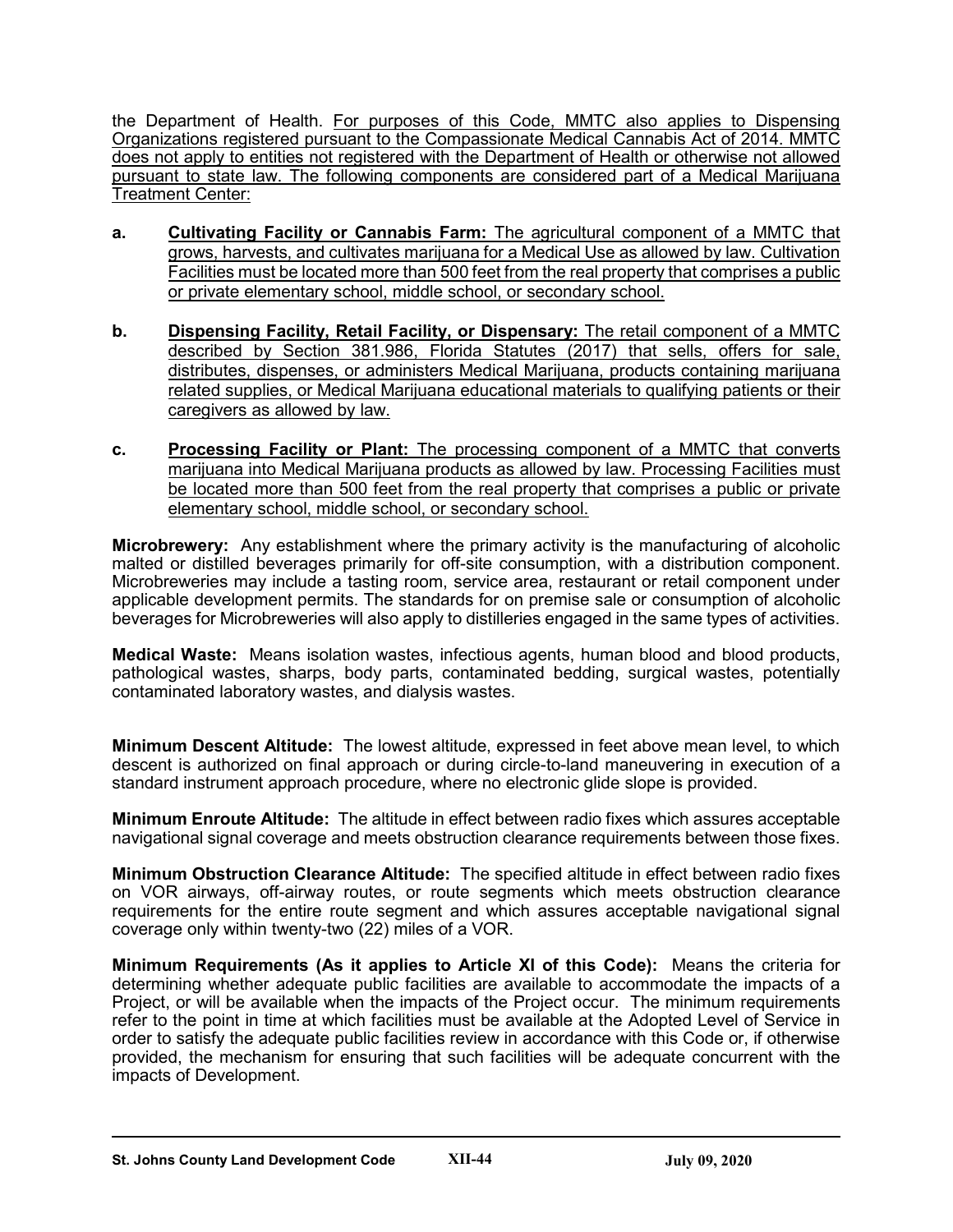**Minimum Specifications:** To determine minimum specifications for all plant material for which credit will be given in complying with the requirements of this Code.

**Mining:** Any surface excavation for the principal purpose of removing material from the site and transporting to another site for sale, processing, refining, filling, Construction or disposal. Mining includes the operation of "Borrow Pits" for soil, shell, clay, rock, and similar materials. Projects which remove material for sale as a secondary function in the creation of a storm water management system within the scope of a Site Plan shall be exempted from the provisions of this Code pertaining to Mining and Borrow Pit Operations.

**Mobile Sign:** See Portable Sign.

**Monument Sign:** Sign placed upon the ground independent of support from the face of a Building and constructed of solid material and Construction design.

**Motel:** See Hotel, etc.

#### **Motor Hotel or Motor Lodge:** See Hotel, etc.

**Motor Vehicle:** Any vehicle which is propelled or drawn on land by a motor, such as, but not limited to, passenger cars, trucks, truck-trailers, semi-trailers, campers, go-carts, amphibious craft on land, dune buggies, or racing vehicles, but not including motorcycles.

**Moving Copy:** See Animated Copy.

**Multi-Family Dwelling:** See Dwelling, Multiple Dwelling.

**Multi-message:** Any Sign Face that contains more than one Advertising Display Area, when viewed from one direction.

**Multi-Prism Sign:** See Automatic Changeable Message Sign.

**Multi-Trunked Tree:** Any Tree that grows with two (2) or more trunks. For survey purposes, an existing Multi-Trunked Tree shall branch at a minimum of one (1) foot above grade and the DBH of all trunks shall be added together to obtain the total DBH.

**National Categorical Pretreatment Standard:** Means any regulation containing pollutant discharge limits promulgated by the EPA in accordance with Sections 307(b) and (c) of the Clean Water Act (33 U.S.C. 1347) which applies to a specific category of Industrial Users.

**National Geodetic Vertical Datum (NGVD):** As corrected in 1929 is a vertical control used as a reference for establishing varying elevations within the floodplain.

**National Pollutant Discharge Elimination System Permit or "NPDES Permit":** Means a Permit issued pursuant to Section 402 of the Clean Water Act (33 U.S.C. 1342).

**National Register of Historic Places:** Shall mean the list of historic properties significant in American history, architecture, archaeology, engineering and culture, maintained by the Secretary of the Interior, as established by the National Historic Preservation Act of 1966, as amended.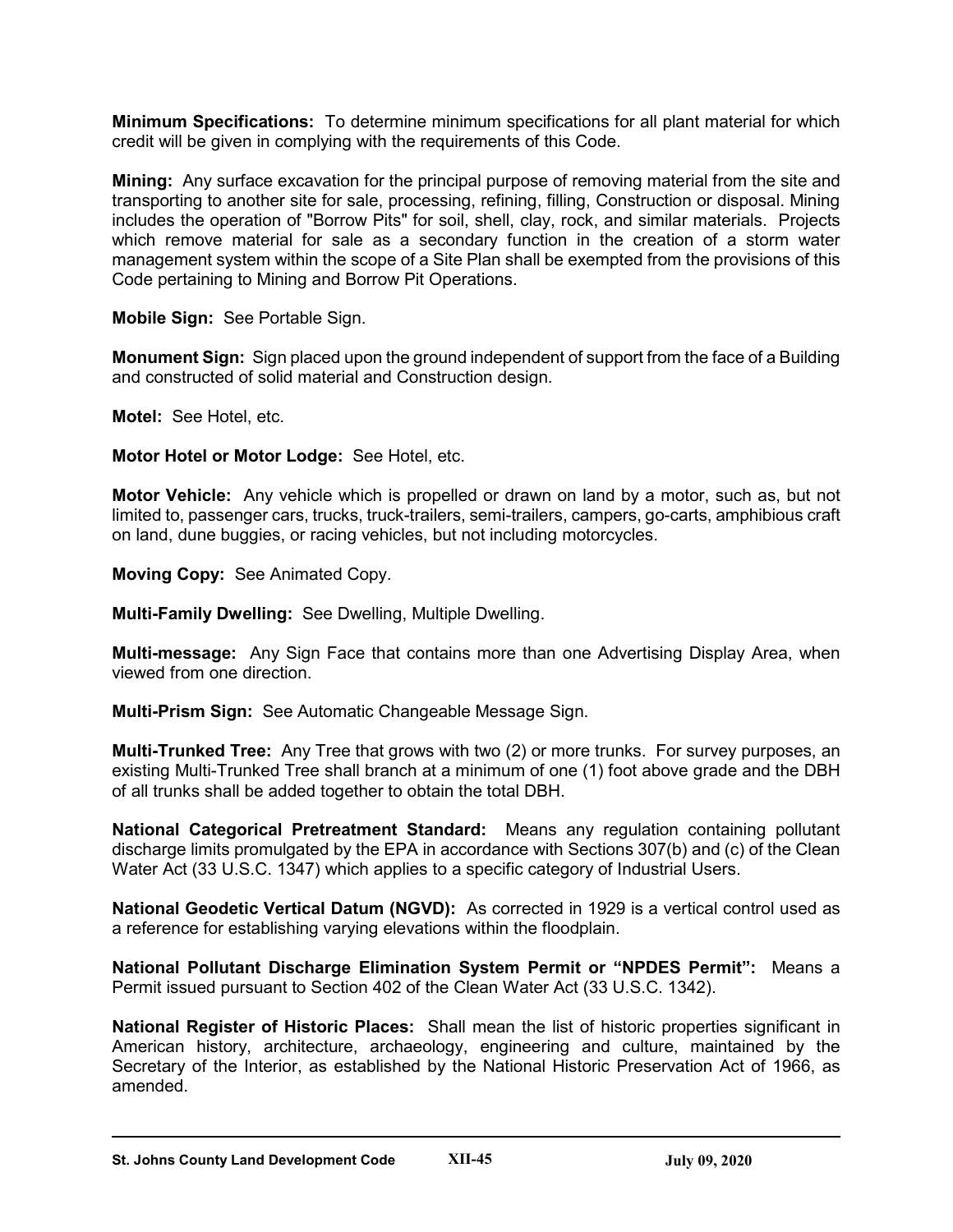**Native Tree**: Means any tree species with a geographic distribution indigenous to St. Johns County and may include those species listed in *The Atlas of Florida Vascular Plants*, published by the Institute for Systematic Botany.

**Natural Preserves:** Publicly or privately owned lands or waters set aside for preservation in their natural state.

**Natural Water Body:** Includes rivers, streams, lakes, navigable waters and associated tributaries, canals, meandered lakes, enclosed water systems, and other surface waters owned by the State of Florida.

**Natural Wetland Hydroperiod:** The normal seasonal fluctuations in the surface and ground water levels of Wetlands and the resulting duration of surface flooding in response to seasonal rainfall.

**Neon Sign:** A Sign using neon gas or similar substance for lighting.

**Nest (As it applies to Marine Turtles):** An area where Marine Turtle eggs have been naturally deposited of subsequently relocated.

**Nesting Season (As it applies to Marine Turtles):** The period from May 1<sup>st</sup> through October 31<sup>st</sup> of each year.

**Net New Project Trip Ends:** The result of the New Project Trip Ends multiplied by the Percent New Trips Factor. The Net New Project Trip Ends are the Project trips assigned to the Major Road Network.

**Net Project Trip Ends:** The result of the Gross Project Trip Ends multiplied by the appropriate External Trip Factor.

**New Construction:** For the purposes of administration of Part 3.03.00 and the flood resistant construction requirements of the *Florida Building Code*, structures for which the "start of construction" commenced on or after July 6, 1973 and includes any subsequent improvements to such structures.

**New Manufactured Home Park or Subdivision:** A manufactured home park or subdivision for which the construction of facilities for servicing the lots on which the manufactured homes are to be affixed (including at a minimum, the installation of utilities, the construction of streets, and either final site grading or the pouring of concrete pads) is completed on or after July 6, 1973, the effective date of the first floodplain management ordinance or standard.

**New Source:** Means:

- A. Any Building, Structure, facility, or installation from which there is (or may be) a discharge or pollutants, the Construction of which commenced after the publication of proposed pretreatment standards under Section 307(c) of the Clean Water Act (33 U.S.C. 1347) which will be applicable to such source if such standards are thereafter promulgated in accordance with that Section, provided that:
	- 1. The Building, Structure, facility, or installation is constructed at a site at which no other source is located; or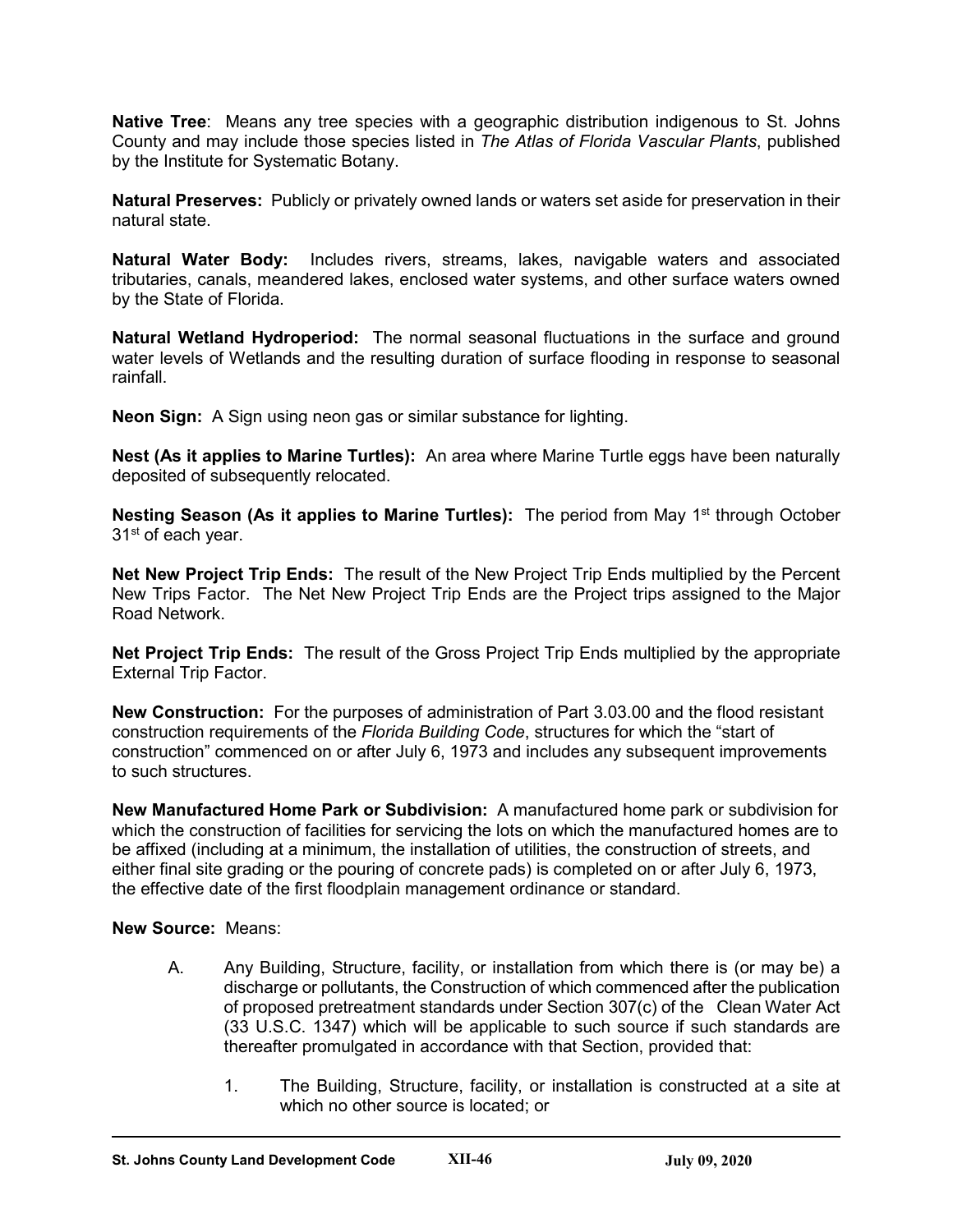- 2. The Building, Structure, facility, or installation totally replaces the process or production equipment that causes the discharge of pollutants at an existing source; or
- 3. The production or Wastewater generation processes of the Building, Structure, facility, or installation are substantially independent of an existing source at the same site. In determining whether these are substantially independent, factors such as the extent to which the new facility is integrated with the existing plant, and the extent to which the new facility is engaged in the same general type of activity as the existing source, should be considered.
- B. Construction on a site at which an existing source is located results in a modification rather than a new source if the Construction does not create a new Building, Structure, facility, or installation meeting the criteria of Section (1) (b) or (c) above but otherwise alters, replaces, or adds to existing process or production equipment.
- C. Construction of a new source as defined under this paragraph has commenced if the owner or operator has:
	- 1. Begun, or caused to begin, as part of a continuous onsite Construction program; or
	- 2. Any placement, assembly, or installation of facilities or equipment; or
	- 3. Significant site preparation work including clearing, excavation, or removal of existing Building, Structures, or facilities which is necessary for the placement, assembly, or installation of new source facilities or equipment; or
	- 4. Entered into a binding contractual obligation for the purchase of facilities or equipment which are intended to be used in its operation within a reasonable time. Options to purchase or contracts which can be Options to purchase or contracts which can be terminated or modified without substantial loss, and contracts for feasibility, engineering, and design studies do not constitute a contractual obligation under this paragraph.

**Night-time or Night:** The period between sunset and sunrise as published in The St. Augustine Record newspaper.

**Non-Commercial Message**: Any message which is not a Commercial Message.**Non-Conforming Sign:** Any Sign which was lawfully erected but which does not comply with the land Use, setback, size, spacing, and lighting provisions of State or local law, rule, regulation, or Ordinance passed at a later date or a Sign which was lawfully erected but which later fails to comply with State or local law, rule, regulation, or Ordinance due to changed conditions.

**Non-Conforming Use:** Any preexisting Structure or use of land which is inconsistent with the provisions of this Code or any amendments thereto.

**Non-Contact Cooling Water:** Means water used for cooling which does not come into direct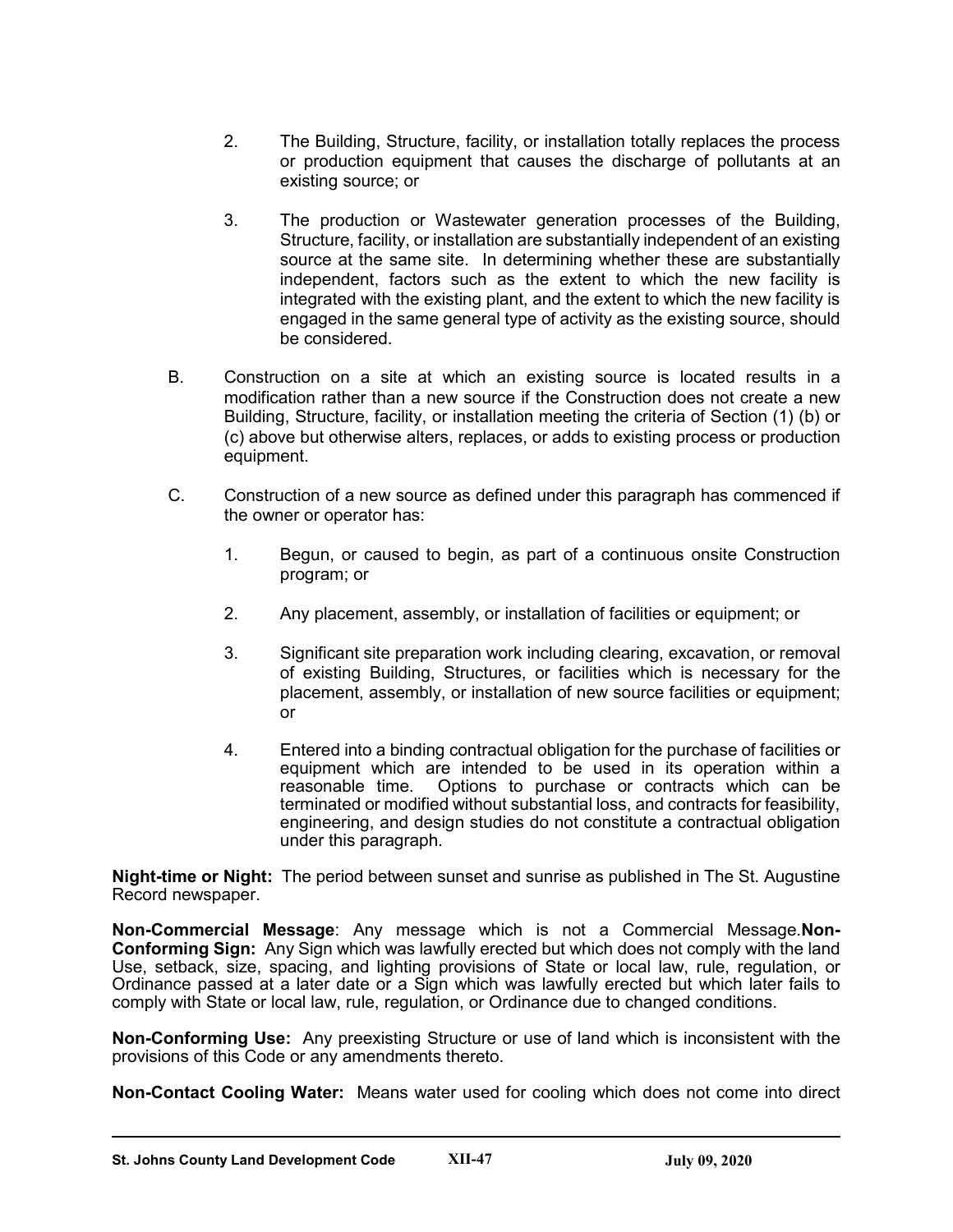contact with any raw material, intermediate produce, waste produce, or finished product of the factory or facility using such water.

**Non-Electrical Sign:** Any Sign that does not contain electrical wiring or is not attached or intended to be attached, to any electrical energy source.

**Notice of Significant Violation or "NOSV" (As it applies to Wastewater Systems):** Means a written notice provided by the County when it has been determined that a significant violation has occurred.

**Notice to Show Cause or "NSC" (As it applies to Wastewater Systems):** Means a written notice issued by the County giving a Person or an industry opportunity to demonstrate to the County why a Permit should not be revoked or service terminated.

**Nursery, Plant:** An enterprise that conducts the retail and/or wholesale of plant, Trees and shrubs grown on the premises, as well as accessory items directly related to their care and maintenance, excluding power equipment such as gas or electric lawn mowers and farm implements.

**Nursing Home:** A public or private facility, institution, Building, residence, or other place, profit or non-profit, which undertakes through its ownership or management to provide for a period exceeding twenty-four (24) hours, maintenance, personal care or nursing for three (3) or more persons not related by blood or marriage to the operator, who by reason of illness or physical infirmity or advanced age are unable to care for themselves, as defined in Chapter 464, F.S.; provided that this definition shall include homes offering services for less than three persons when the homes are held out to the public to be establishments which regularly provide nursing and custodial services. Only those homes, Buildings or places licensed under the laws of the State of Florida as Nursing Homes shall be included within this definition.

**Obscene Sign:** Any Sign containing statements, words, pictures or symbols of an obscene nature. The word Obscene shall be as defined in Section 847.001, F.S., as amended from time to time.

**Obstruction:** Any existing or proposed manmade object or object of natural growth or terrain that violates that federal obstruction standards contained in 14 C.F.R. ss. 77.21, 77.23, 77.25, 77.28, and 77.29.

**Occupied:** The word occupied includes arranged, designed, built, altered, converted to, or intended to be used or occupied.

**Office, Business or Professional:** An office for such operations as real estate agencies, advertising agencies (but not Sign shop), insurance agencies, travel agencies and ticket sales, chamber of commerce, credit bureau (but not finance company), abstract and title insurance companies, management consultants, stockbroker, and the like; or an office for the use of a person or persons generally classified as professionals such as architects, engineers, attorneys, accountants, doctors, lawyers, dentists, veterinarians (but not including treatment or boarding of animals on the premises), psychiatrists, psychologists, and the like. For the purpose of this Code, a barber or beauty shop shall not be deemed a business or professional office.

**Official Date of Filing:** The date upon which it has been determined by the County Administrator, that the Applicant has filed the minimum filing requirements as established by this Code.

**Official Zoning Atlas:** See Zoning Atlas, Official.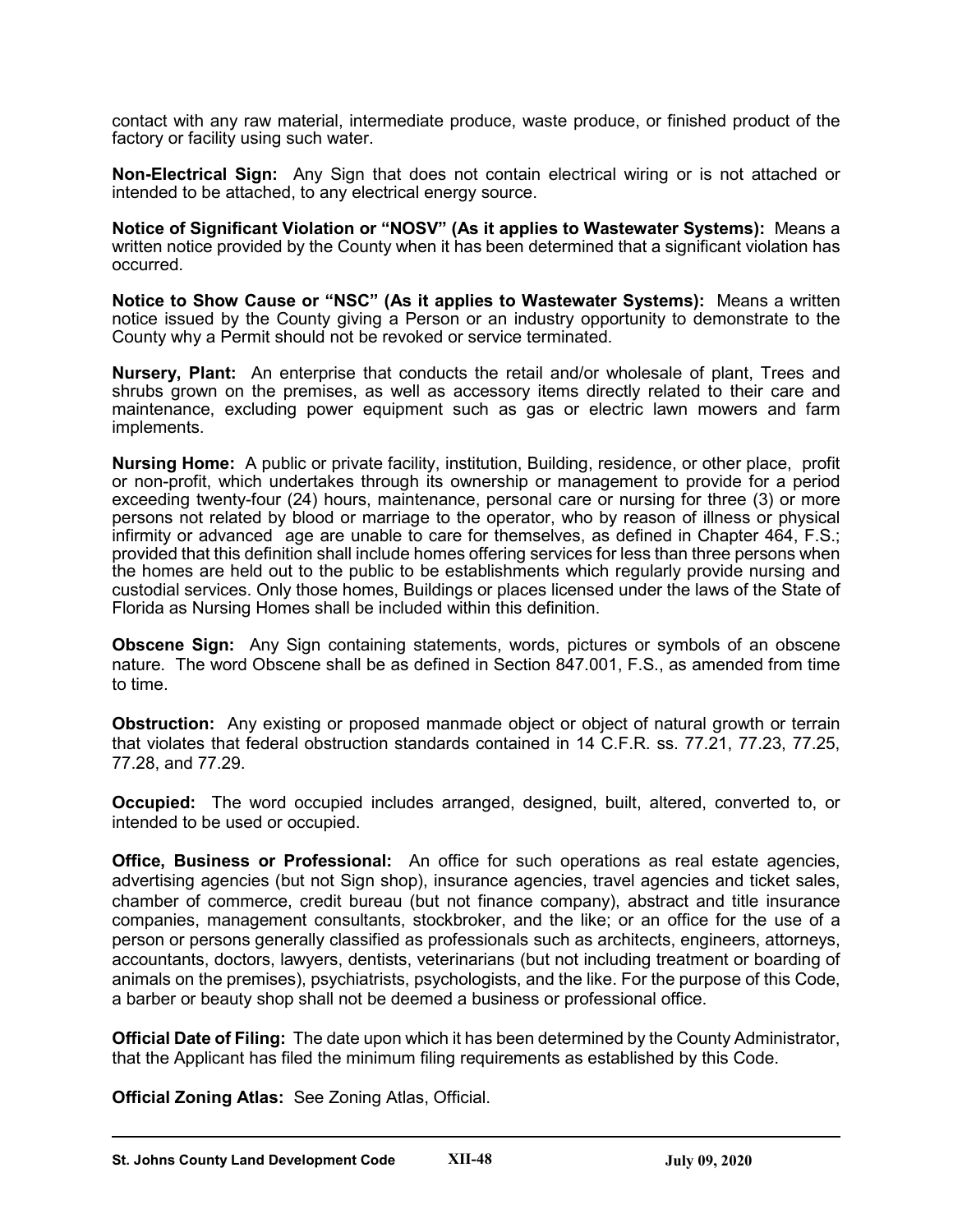**Off-premise Sign:** Any Sign which directs attention to a Person; product; business; merchandise; service; institution; residential area; entertainment; attraction; charitable, religious, or other organization; or any activity conducted by any company, Person, or organization not located, sold, purchased, rented, based, offered, furnished, existing, or otherwise associated with the property on which the Sign is located. For purpose of clarification, a Sign (i) that does not so direct attention but which available to do so and (ii) that is not an On-premise sign shall also be defined as being an Off-premise Sign.

**Offsite Conservation Land Bank:** An area of land approved by the County that is appropriate for off-site conservation or preservation of Environmentally Sensitive Areas as provided in Article IV of this Code and which is in either public or private ownership or has been acquired by a nonprofit conservation organization for the purpose of being used as a land bank for the conservation, preservation or restoration of land.

**Off-site Sign:** See Off-premise Sign.

**On-premise Sign:** Any Sign which directs attention to a Person; product; business; merchandise; service; institution; residential area; entertainment; attraction; charitable, religious, or other organization; or any activity conducted by any company, Person, or organization located, sold, purchased, rented, based, offered, furnished, existing, or otherwise associated with the property on which the Sign is located.

**On-site Sign:** See On-premise Sign.

### **Orders of the Authority:**

A. Final Order

Any order of the Authority disposing of procedural matters issued in conjunction with proceedings or hearings.

- B. Preliminary Order
	- 1. Recommends the issuance, modification, denial, transfer or revocation of a Franchise Certificate.
	- 2. Fixes or changes a rate or a charge, service availability charges or conditions, or matters of service, quality or quantity. All Preliminary Orders are subject to confirmation by the Board.
- C. Recommended Order

Any Order of the Authority recommending an interim rate, and also any other Order of the Authority resulting from a hearing held pursuant to a Combined Notice.

**Origin/Destination Survey:** The collection of data at a land Use resulting from an on-site interview to determine characteristics about travel to and from the land Use.

**Other Waste:** Means municipal refuse, decayed wood, sawdust, shavings, bark, lime, sand,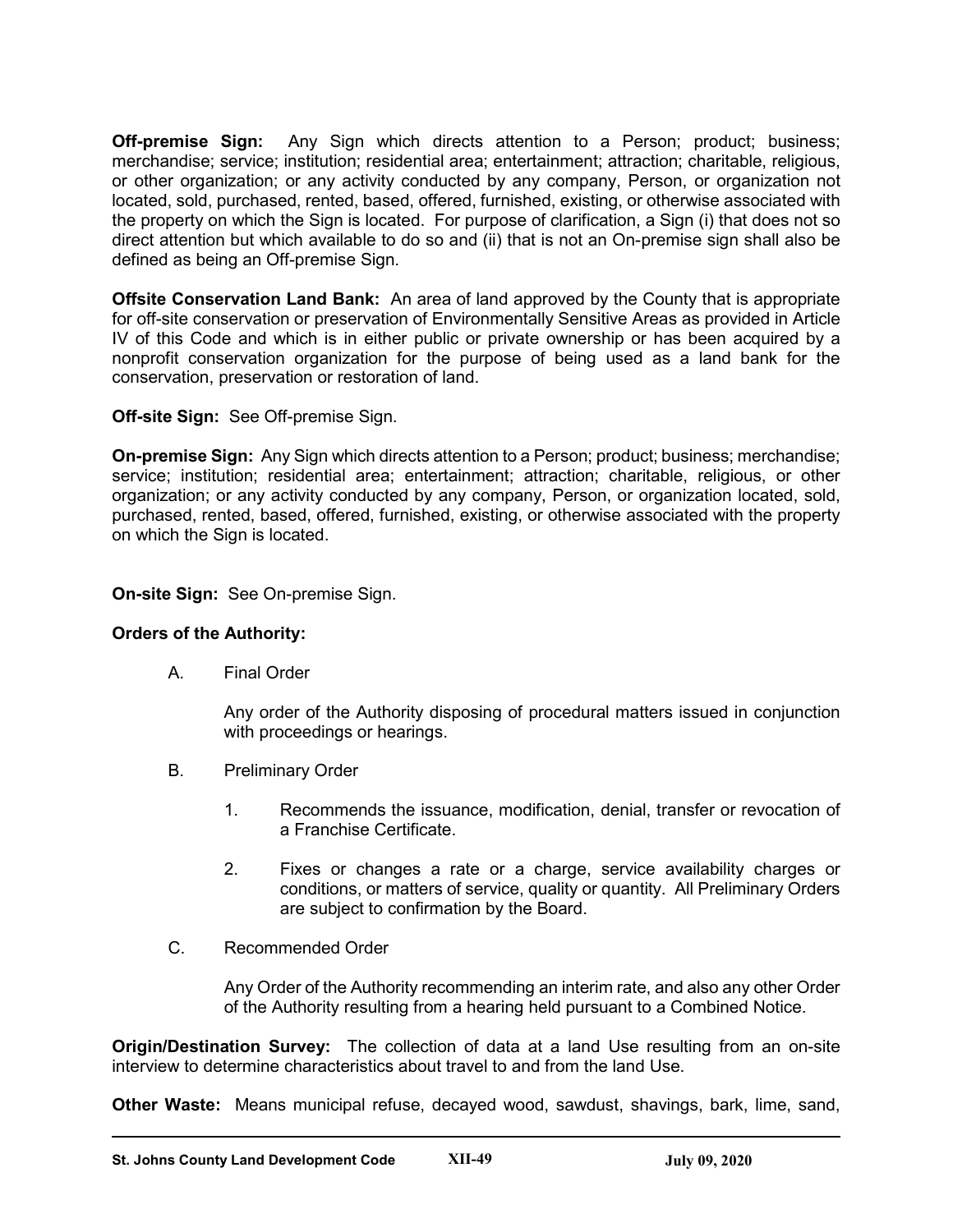ashes, offal, oil, tar, chemicals, and all other substances as distinct from domestic waste, Industrial Waste, or food waste.

**Outdoor Seasonal Sales:** Are temporary seasonal uses, which include but are not limited to Christmas tree sales, pumpkin sales, fireworks, plant sales, and similar fresh produce sales including u-pick farms. Outdoor seasonal sales are not intended to include periodic retail sales events (on premise or off-premise) or the sale of manufactured items such as furniture, bedding, automobile parts, household goods, spas, pools, or other similar items.

**Owner:** Means the Owner of the freehold estate, as appears by deed of record, agreement for deed, or properly executed contract for purchase.

**Package Store:** A place where alcoholic beverages with an alcoholic content in excess of fourteen percent are dispensed or sold in containers for consumption off the premises.

**Parapet or Parapet Wall:** That portion of a Building wall that rises above the lowest level of the eaves.

**Parcel:** Means a tract of land or group of contiguous, compact Lots under single ownership, identified as a Parcel on the Property Appraiser's maps.

**Park, Community:** Shall have the same meaning as described in the Comprehensive Plan.

**Park, Neighborhood:** Shall have the same meaning as described in the Comprehensive Plan.

**Park, Regional / Open Space:** Shall have the same meaning as described in the Comprehensive Plan.

**Park, Urban:** Means a County-wide park designed to serve the needs of the entire County.

**Park trailer.** Means a transportable unit which has a body width not exceeding 14 feet and which is built on a single chassis and is designed to provide seasonal or temporary living quarters when connected to utilities necessary for operation of installed fixtures and appliances. The total area of the unit in a setup mode, when measured from the exterior surface of the exterior stud walls at the level of maximum dimensions, not including any bay window, does not exceed 400 square feet when constructed to ANSI A-119.5 standards, and 500 square feet when constructed to United States Department of Housing and Urban Development Standards. The length of a park trailer means the distance from the exterior of the front of the body (nearest to the drawbar and coupling mechanism) to the exterior of the rear of the body (at the opposite end of the body), including any protrusions. [Defined in 320.01, F.S.]

**Parking Area:** A paved ground surface area used for the temporary parking of vehicles by employees or customers, either for compensation, or to provide an accessory service to a commercial, industrial, or residential Use.

**Parking Bays:** Parking areas subdivided into uninterrupted rows of Parking Spaces which are generally separated by only single or double painted lines.

**Parking, Off-Site:** An area for the parking of personal vehicles separated from the main use parcel for which the area is serving.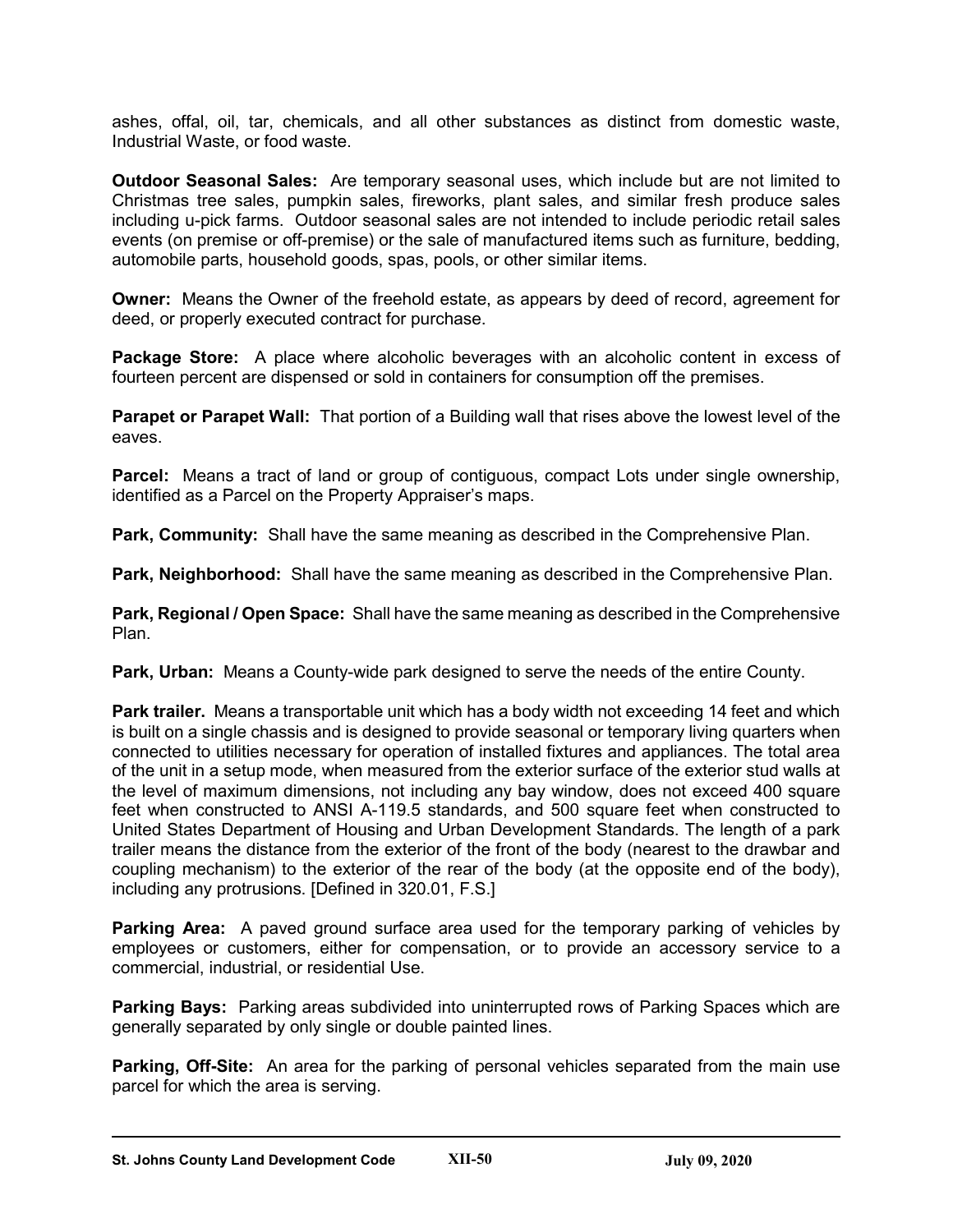**Parking Space, Off-Street:** An unobstructed area for the temporary parking of a personal motor vehicle located totally outside of a street, alley or Right-of-Way. Each parking space must have a means of access from a public street and be located in a manner that does not require backing onto a street, alley or Right-of-Way.

**Parking Spaces:** A paved ground surface area used for the temporary storage of a single vehicle to serve a primary use. Groups of spaces and abutting Accessways are called Parking Bays.

**Party:** Any Person having an identifiable interest in an agency proceeding of St. Johns County.

**Pass Through:** Means the discharge of pollutants through a central Wastewater System in quantities or concentrations which, alone or in conjunction with the discharge or discharges from other sources, cause the effluent there from, to violate any of the requirements of the Wastewater treatment facility Permit, or applicable State or federal standards (including any increase in the magnitude or duration of a violation).

**Passerby Trips:** Trips that enter and exit a site that would have been traveling on the street adjacent to the site regardless of whether they enter or exit the site.

**Patio:** An open courtyard used for either passive recreation or relaxation located with the house or immediately adjoining the house.

**Paved Ground Surface Area:** Any paved ground surface area (excepting public Right-of-Way) used for the purpose of driving, parking, storing or display of vehicles, boats, trailers and mobile homes, including new and used car lots and other open-lot Uses. Parking Structures, covered drive-in parking areas to the drip line of the covering or garages, shall not be considered as paved ground surface areas.

**Pavement:** The subgrade, base and surface course installed within the roadbed to specific design criteria which, in combination, constitute the roadway.

**Peak Hour Volume:** The number of vehicles that pass a point on a roadway segment during the highest one (1) hour traffic volume on a typical day in the peak season.

**Pennants:** Any lightweight plastic, fabric, or other material whether or not containing a message of any kind, suspended from a rope, wire, or string, usually in a series, which will flutter or swing in the wind.

**Percent New Trips Factor:** A factor by which the trip rate is multiplied to calculate only those new trips that are added to the roadway by new Development. This factor is calculated by the formula [1 minus (passerby trips/total trips generated by the land use)]. Factors for each land use are contained in the St. Johns County P.M. Peak Hour Trip Rate and Percent New Trips Data Table in Appendix A of this Code.

**Permanent Sign:** Any Sign which is intended to be and is so constructed as to be of lasting and enduring condition, remaining unchanged in character, condition (beyond normal wear and tear) and position and in a permanent manner affixed to the ground, wall, or building. Unless otherwise provided for herein, a Sign other than a Temporary Sign shall be deemed a Permanent Sign unless otherwise indicated elsewhere in this Code.

**Permit:** Means written approval by a County agency that allows a person to proceed with something regulated by this Code.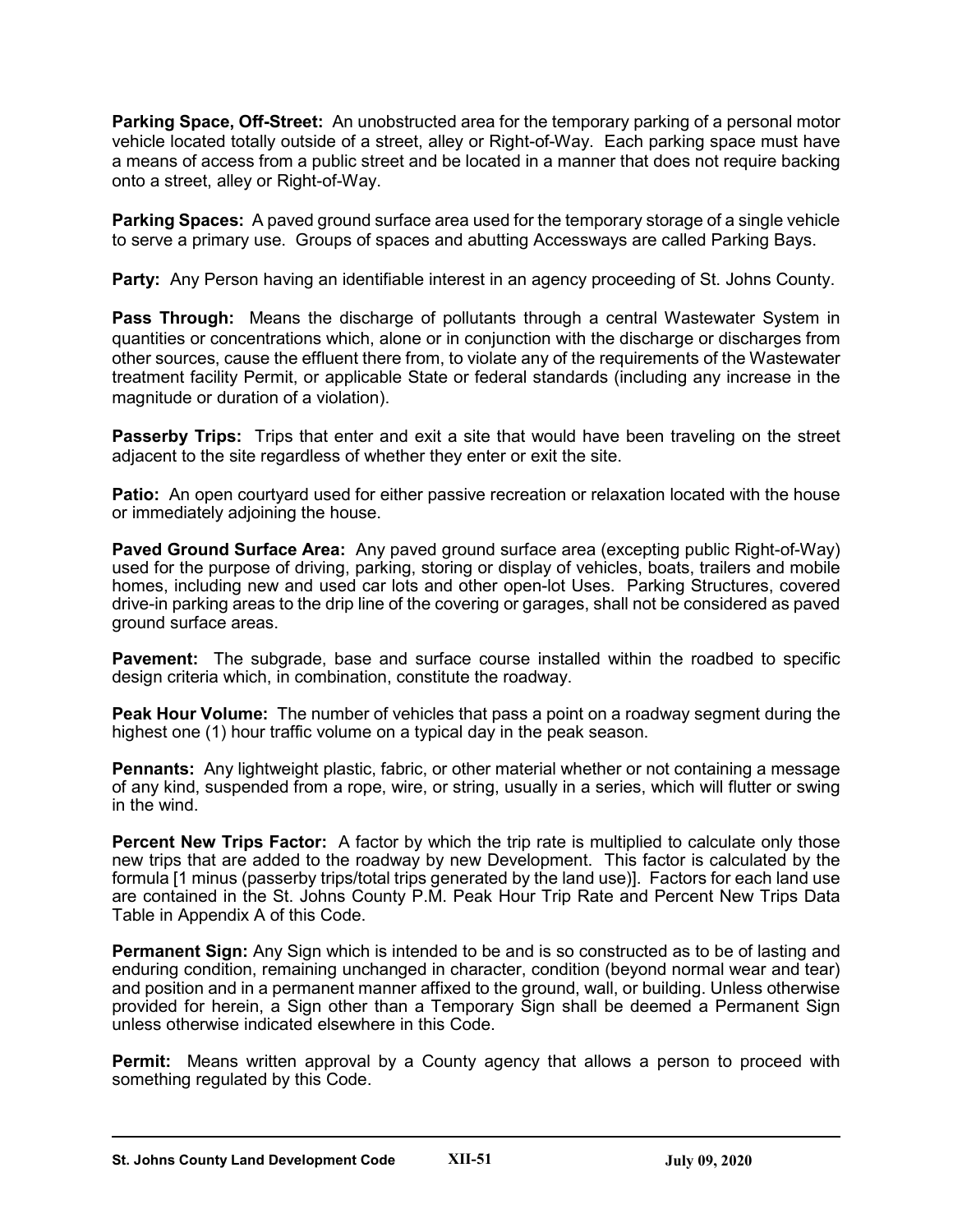**Person:** Means individual, corporation, firm, company, joint venture, partnership, sole proprietorship, association, or any other business entity, any State or political subdivision thereof, any municipality, any interstate body and any department, agency, or instrumentality of the United States and any officer, agent, or employee thereof, and any organized group of Persons whether incorporated or not.

**pH:** means the logarithm of the reciprocal of the hydrogen ion concentration. The concentration is the weight of hydrogen ions, in grams per liter (g/l) of solution. Neutral water, for example, has a pH value of seven (7) and a hydrogen ion concentration of 10-7.

**Place of Assembly:** A place designed to accommodate the assembly of persons attending athletic events, musical performances, dramatic or dance performances, speeches or ceremonies, and other such entertainment events, and including but not limited to coliseums, athletic centers, concert halls, and auditoriums.

**Place of Assembly, Large:** A place or premise designed to accommodate the assembly of persons attending large athletic events, musical performances, dramatic or dance performances, speeches or ceremonies, and other cultural or entertainment events. The Use includes but is not limited to arenas, auditoriums, conference facilities, convention centers, exhibition halls, major sports facilities, theaters and performing arts centers, churches, and other facilities designed for assembly. For the purposes of determining whether a place or premise is a Large Place of Assembly Use, the following considerations shall apply:

- A. The Use is capable of holding more than 1,000 people as determined by the intent of the Florida Building Code for Individual Assembly Occupancies; or
- B. The Use has more than 350 paved or unpaved parking spaces, including all spaces reserved for its use. Parking spaces are considered reserved if owned, leased, or used by agreement; or are adjacent to the Use so that it is reasonably foreseeable persons visiting the Use will park there. This will include temporary or permanent arrangements, and applies regardless of the distance between, or the method of access to the parking spaces and the Large Place of Assembly.

**Plan, Preliminary Subdivision:** Includes the Site Plan; Protected Tree Survey or Inventory location map; preliminary engineering plans, specifications and calculations; and other necessary materials for a Development or Project phase or the entirety.

**Plat, Final Subdivision:** Includes the plat to be recorded; final engineering plans, specifications and calculations; certification of Improvements, as built drawings, or performance guarantee; and other required certifications, bonds, agreements, approvals, and materials for a Development or Project phase or the entirety of a Parcel of land.

**Plot:** See Lot.

**Point Source of Light:** The actual light source such as the bulb, fluorescent tube, lamp, etc., from which light emanates.

**Pole Light:** Any light fixture, set on a base or pole where the point source of light is higher than forty-eight (48) inches off the ground.

**Pole Sign:** See Ground Sign.

**Pollution:** Means the man-made or man-induced alteration of the chemical, physical, biological,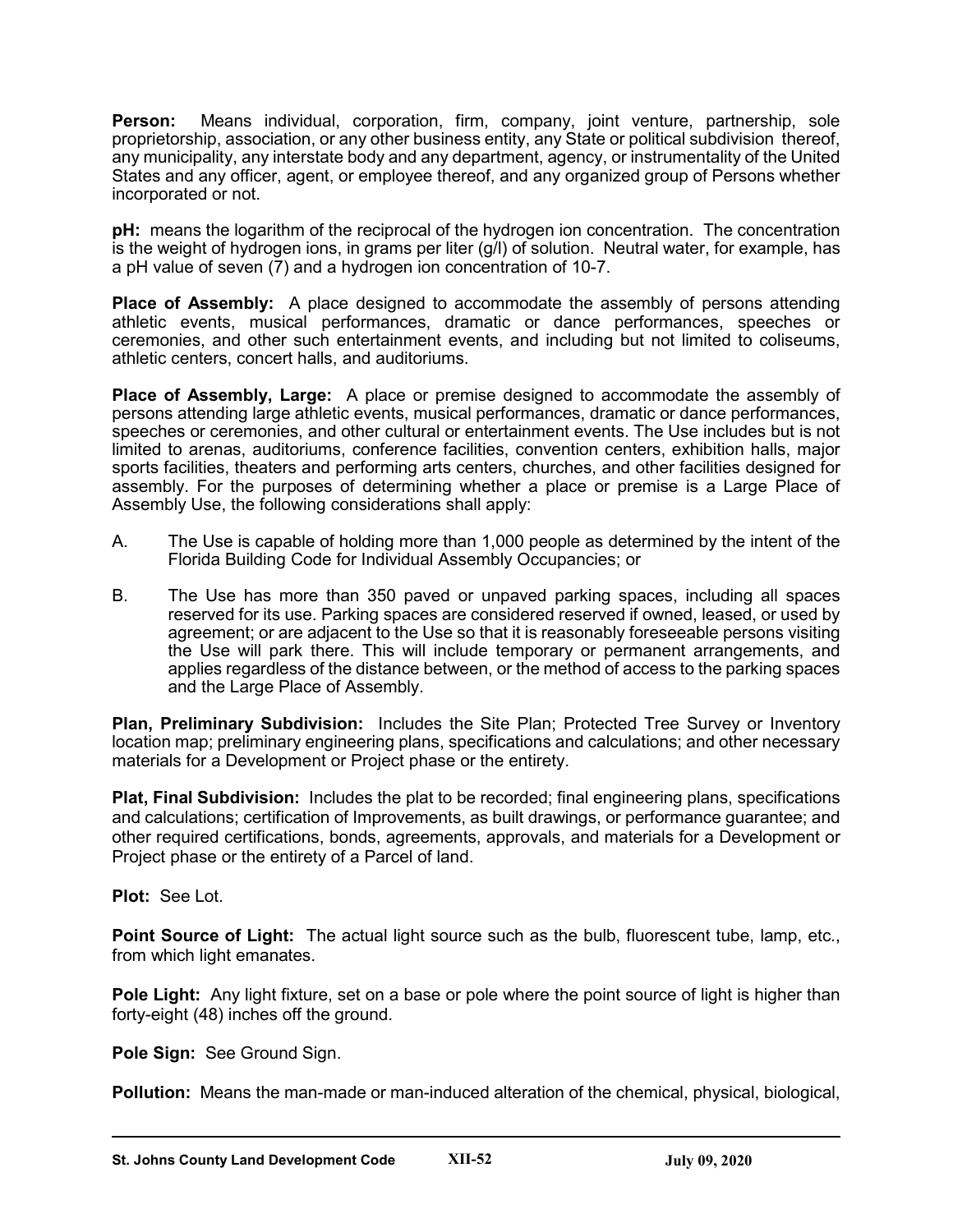and radiological integrity of water.

**Porch:** A roofed-over space, with the roof impervious to weather, attached to the outside of an exterior wall of a Building, which has no enclosure other than the exterior walls of such Buildings. Open mesh screening shall not be considered an enclosure.

**Port:** Establishments used primarily for the docking of watercraft used for Commercial Purposes including Commercial fishing, cruises, tugs, barges, dredges, providing repair and cleaning services for such watercraft, providing wet or dry berthing or storage of watercraft, the sale of watercraft, fueling, restaurant, motel, launching facilities and other customary accessory facilities. A Watercraft pump-out facility is required.

**Portable Housing Unit:** Means those units defined as Recreational Vehicle, and also Park Models as defined in Florida Statutes and Florida Administrative Code.

**Portable Sign:** A Sign that has no permanent attachment to a Building or to the ground by means of a footing, including but not limited to, an A-frame Sign, Sign with wheels designed to be pulled or towed on a trailer or similar device, pull attachments.

**Power Generation Facility:** A facility that generates electricity by means of geothermal power, burning of coal, oil, or gas, or by hydropower. Accessory generators for hospitals, schools, and other similar Uses shall not be considered a power generation facility.

**Potable Water Facilities:** The same as defined in the St. Johns County Comprehensive Plan.

**Poultry:** Any chickens, turkeys, ducks, geese, guineas, or other fowl.

**PRD:** For the purposes of this Code, a Planned Rural Development (PRD) shall mean a development proposed within the areas designated as Agricultural-Intensive (A-I) or Rural/Silviculture (R/S) on the Future Land Use Map of the Comprehensive Plan. Such development shall proceed under unified control and pursuant to a unified plan of Development. Residential, Agricultural and Silvicultural Uses, and Uses ancillary to and supportive of said Uses may be allowed within PRD's. PRD's consisting of greater than one hundred (100) Dwelling Units may include Neighborhood Business and Commercial Uses within the PRD.

### **Premise:** See Lot.

**Preservation:** To prevent Development's impact on the resource sought to be preserved. "Preservation" of the resource shall require that the resource remain completely undisturbed.

**Pretreatment Requirements:** Means any substantive or procedural requirement related to pretreatment, other than a Pretreatment Standard, imposed on an Industrial User under any federal or State law, rule, or regulation, or this Code, or any orders issued by the County.

**Pretreatment Standards:** Means the Prohibited Discharge Standards, the State of Florida's Pretreatment Standards contained in Title 62 of the F.A.C., the National Categorical Pretreatment Standards, and the pollutant discharge limits for any specified pollutant contained in this Code, whichever standard is the most stringent.

**Pretreatment:** Means the reduction of the amount of pollutants, the elimination of pollutants, or the alteration of the nature of pollutant properties in Wastewater to a less harmful state prior to or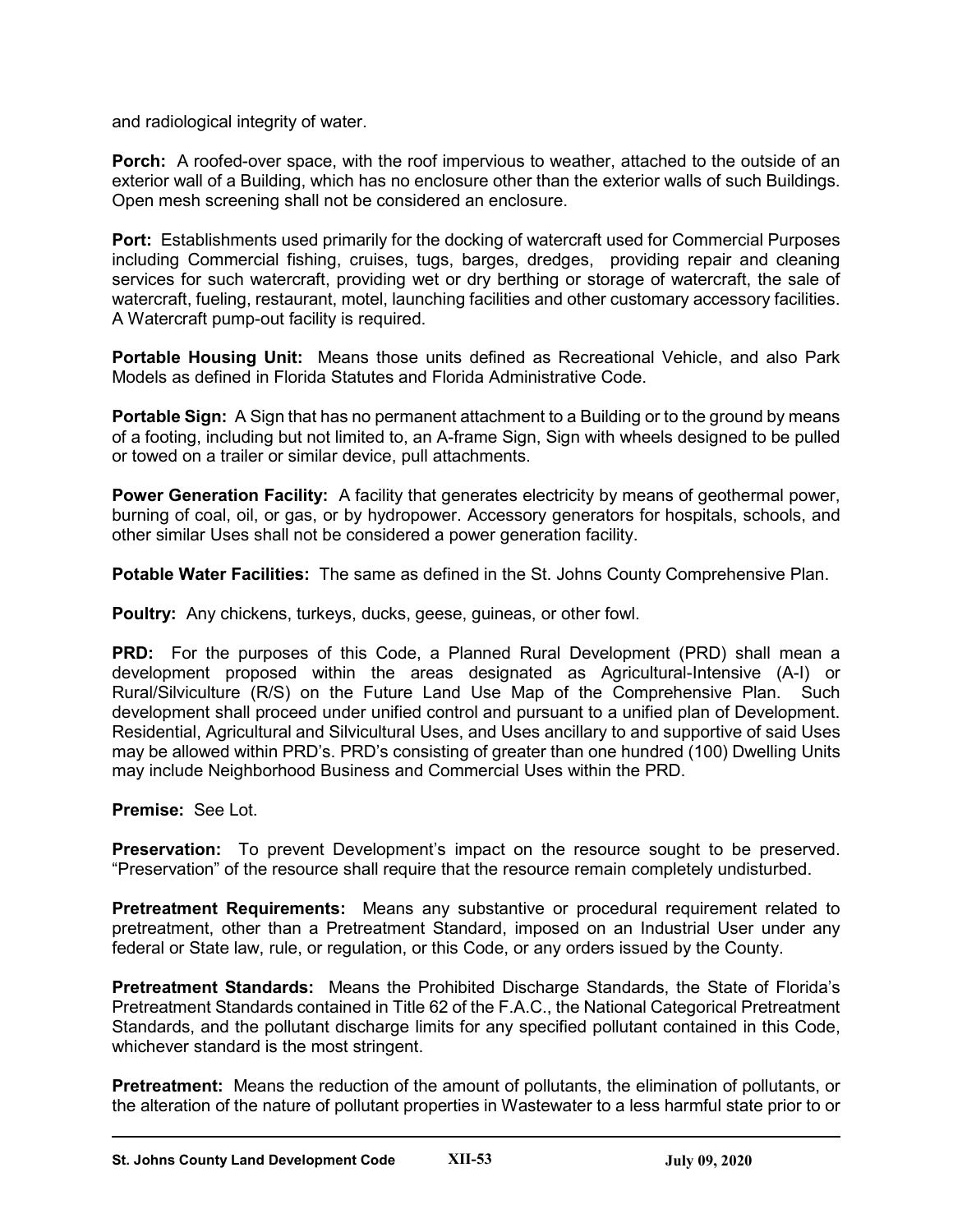in lieu of discharging or otherwise introducing such pollutants into a Wastewater System. The reduction or alteration can be obtained by physical, chemical or biological processes, process changes or by other means, except as prohibited by Rule 62-625.410(5), F.A.C.

**Principal Building:** The structure in which the principal use of the parcel is conducted on which such structure is situated.

**Primary Dune:** The first natural or man-made mound or bluff of sand which is located landward of the beach and which has substantial vegetation, height, continuity and configuration.

**Primitive Campground:** Places designed for passive outdoor recreational activities, that may include tents and/or outdoor campsites. Primitive Campgrounds may also include park-like amenities such as picnic tables, grills, open shelters, restroom facilities, nature trails and similar passive recreational uses. Primitive Campgrounds shall not include Recreational Vehicle Campgrounds.

**Private Pleasure Craft:** A vessel which is privately owned or leased primarily for aquatic recreational purposes. Private pleasure craft do not include commercial, official, or scientific vessels. Private pleasure craft may or may not contain facilities qualifying them as Dwelling or lodging Units.

**Professional Engineer:** An engineer registered in the State of Florida in good standing with the Florida Board of Engineers as defined by Florida Statutes, Chapter 471.

**Prohibited Discharge Standards or Prohibited Discharges:** Means the absolute prohibitions against the discharge of certain substances under this Code.

**Project:** Means the proposed Development of a particular Parcel or Parcels of land involving a land Use or group of land Uses at a particular density and/or intensity pursuant to a Development Order.

**Projecting Sign:** Any Sign which is affixed to any Building, wall or Structure and extends beyond the Building wall, Structure, Building line, or property line more than thirty (30) inches.

**Proposed Development:** See Project.

**Protected Area:** An area surrounding a Protected Tree, a Historic Tree, or a Specimen Tree within which physical intrusion is prohibited in order to prevent damage to the Protected Tree and the roots and soil around the Protected Tree base; the dimensions of which shall be the Drip Line, centered at the Protected Tree.

**Protected Tree:** Any Tree having a Diameter at Breast Height (DBH) of eight (8) inches or greater, excluding Exempt Trees. Native Southern red cedar (*Juniperus silicicola*) and Sand live oak *(Quercus geminate)* with a DBH two (2) inches or greater shall be a Protected Tree whenever it occurs on lands lying east of the intracoastal waterway, Tolomato River or Matanzas River, are. Any Tree preserved or planted to meet the requirements of this Code becomes a Protected Tree, regardless of size.

**Provider (As it applies to Antenna Towers):** An individual or entity, authorized to do business in the County, who offers commercial mobile services, Unlicensed Wireless Services, common carrier wireless exchange access services, as defined in Title 47, United States Code, Section 332(c)(7)(C), or the holder of a valid FCC broadcast license.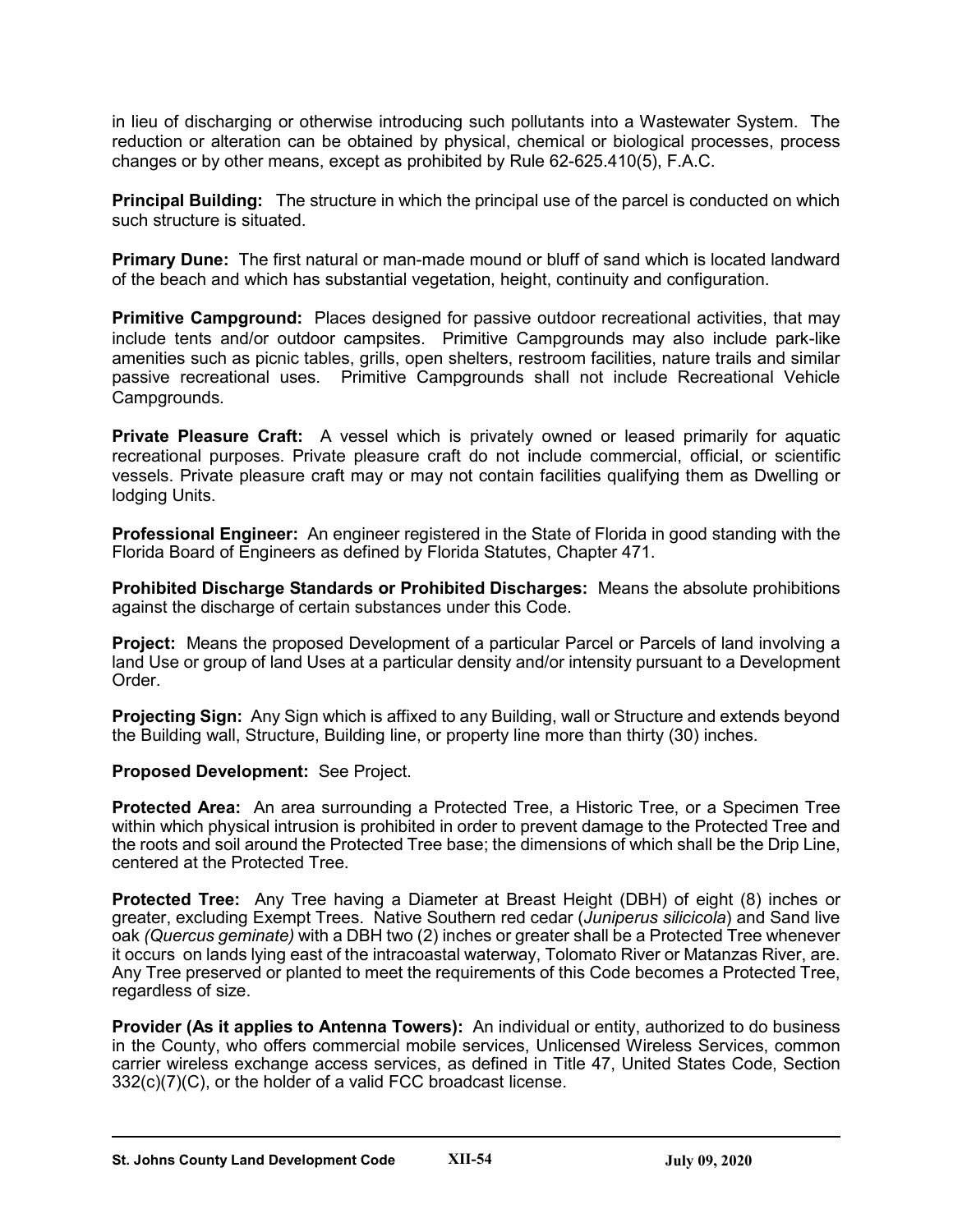# **Public Facilities and Services:** Means the following types of facilities:

- A. Roadways and roadway intersections, including Freeways, Arterials and Collectors within the jurisdiction of St. Johns County, or Freeways, Arterials and Collectors within the jurisdiction of the Florida Department of Transportation that are located within the boundaries of the unincorporated area.
- B. Wastewater facilities, as defined in Section 9J 5.003(87), F.A.C., or any successor provisions thereto, and any central Wastewater System.
- C. Potable water facilities, as defined in Section 9J 5.003(71), F.A.C., or any successor provisions thereto.
- D. Drainage facilities, as defined in Section 9J 5.003(28), F.A.C., or any successor provisions thereto.
- E. Solid waste facilities, as defined in Section 9J 5.003(94), F.A.C., or any successor provisions thereto.
- F. Parks and open space acreage, including neighborhood, community, and regional/open space parks.
- G. Mass transit facilities, which shall refer to transportation disadvantaged services.

**Public Sign:** Any Permanent or Temporary Sign Erected by or on the order of a public official or quasi-public entity at the federal, state, or local government level in the performance of any duty including, but not limited to, noncommercial Signs identifying a government building or service, traffic control Signs, street name Signs, street address Signs, Warning Signs, Safety Signs, informational Signs, traffic or other directional Signs, public notices of events, public notice of government actions, proposed changes of land use, any proposed rezoning, or any other government speech.

**Publicly Owned Treatment Works or POTW:** Means a "treatment works," as defined by Section 212 of the Act (33 U.S.C. § 1292) which is owned by the County, the City of St. Augustine, the Town of Hastings, or any other governmental entity. This definition includes any devices or systems used in the collection, storage, treatment, recycling, and reclamation of Wastewater or industrial wastes of a liquid nature and any conveyances which convey Wastewater to a Treatment Plant.

**Publicly Owned Wastewater Treatment Plant:** Means any Wastewater Treatment Plant owned or operated by the County, the City of St. Augustine, the Town of Hastings, or any other governmental entity.

**Publicly Owned Water Supply System:** Means any water supply system owned or operated by the County, the City of St. Augustine, the Town of Hastings, or any other governmental entity.

**PUD:** For the purposes of this Code, a Planned Unit Development (PUD) shall mean the Development of land under unified control which is planned and developed as a whole in a single or programmed series of operations with Uses and Structures substantially related to the character of the entire Development. Permissible Uses may include any Use which is permitted or permissible by Special Use in any zoning district.

**Qualifying Property:** Shall mean any real property in the County which, at the time the preconstruction application is submitted, (a) is Historic Property or (b) for the purpose of receiving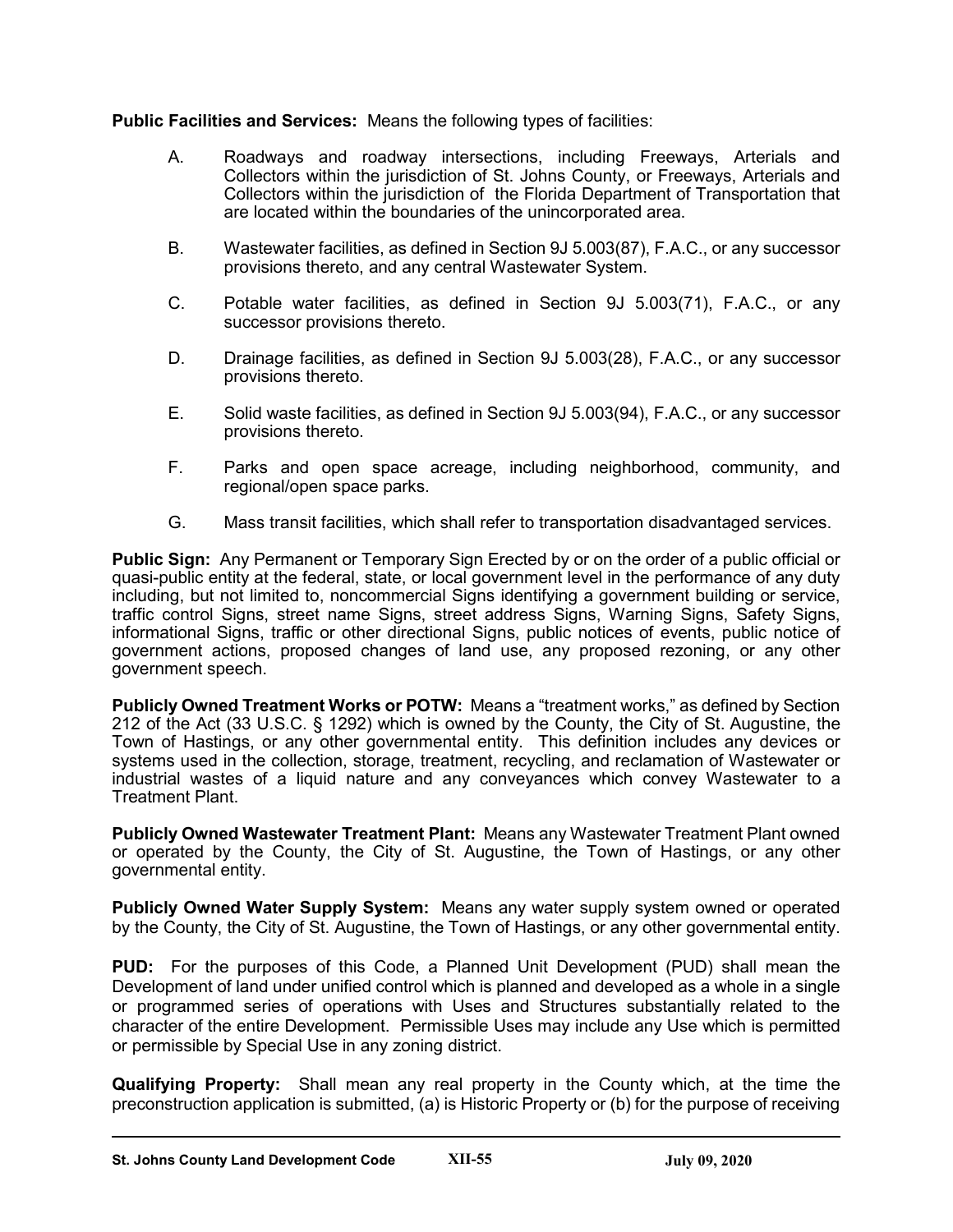the exemption on one hundred percent (100%) of the Assessed Value of the improvements under the criteria set forth in Section 5 hereof, the property is either (I) Historic Property or (ii) the Florida Division of Historical Resources or the Cultural Resources Review Board has determined that the property meets the criteria established in rules adopted by the Florida Department of State pursuant to Section 196.1996, F.S.

**Raw Classification Points:** The rating system for proposed new and/or existing Billboards nominated for Swapdown. Such Points are based upon the physical characteristics of the Billboard Face, the supporting Structure, and the site location. Such Raw Classification Points may also be termed "Classification Points", "Raw Points" or "Points" within Article VII.

**Reasonable Collocation Terms:** Terms, including but not limited to, monetary compensation, duration and renewability of lease, and facilities provided, that are consistent with industry and local customs.

**Reclaimed Water:** Treated wastewater.

**Reconstruction:** Rehabilitation or replacement of a Structure or Structures which either have been removed or damaged, or altered to an extent of seventy percent (70%) or more of the assessed valuation of such Structure or Structures or seventy percent (70%) of the combined assessed valuation of such Structures and land as shown on the most recent tax roll of St. Johns County, Florida.

**Reconstruction (as it pertains to Historic Preservation):** For Historic preservation purposes, reconstruction means the process of reproducing by new construction the exact form and detail of a demolished or significantly altered building, structure or object as it appeared at a certain point in time.

**Recreational Vehicle:** A vehicle, including a park trailer, which is: [See section 320.01, F.S.)

(1) Built on a single chassis;

Four hundred 400 square feet when constructed to ANSI A-119.5 standards, and 500 square feet when constructed to United States Department of Housing and Urban Development Standards;

- (2) Designed to be self-propelled or permanently towable by a light-duty truck; and
- (3) Designed primarily not for use as a permanent dwelling but as temporary living quarters for recreational, camping, travel, or seasonal use.

**Recreational Vehicle Campground:** Places designed for passive outdoor recreational activities that include individual sites for the parking and accommodation of a Recreational Vehicle. Recreational Vehicle Campgrounds may include supporting facilities, which may include but are not limited to, an area for Primitive Camping, such as picnic tables, grills, open shelters, swimming pool, restroom facilities, restaurant facilities and camp store with limited retail sales, nature trails and similar passive recreational uses.

**Recyclable Household Goods:** Small household goods which are utilized in residential units and can be recycled and reused. Such items include but are not limited to aluminum cans, glass bottles, old newspapers, and used clothing.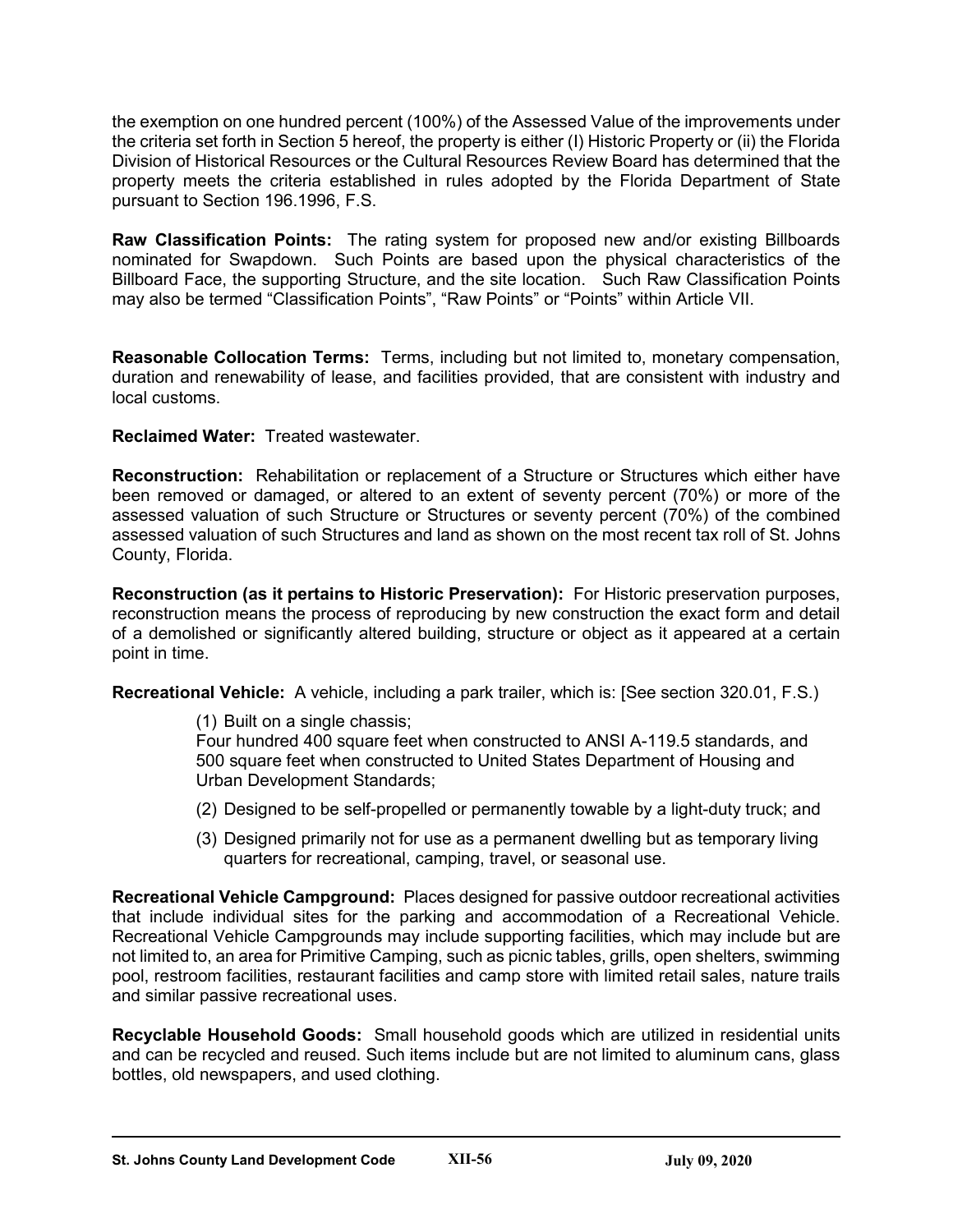**Recyclable Household Goods Collection Facilities:** A facility where recyclable household goods are collected for recycling. Such facilities do not recycle the goods or distribute them as new products; they are just points of collection.

**Recyclable Material Recovery Facilities:** A facility where recovered materials (generally newspapers, plastics, metals, glass and paper) are delivered for further processing (sorting, bailing, condensing, etc.) for shipment to recovered material markets.

**Recyclable Metal Recovery Facilities:** A facility for the recovery of various metal material or parts of items whose value is in the salvage of scrap metals for future reduction to its raw state. Such items include but are not limited to inoperable machinery, appliances, automotive vehicles, etc., excluding small household items such a aluminum cans and similar items.

**Reflective:** Any substance or material capable of reflecting light or images.

**Registered Professional:** Means a professional registered in the State of Florida and regulated by the Florida Department of Business and Professional Regulation according to his/her field of licensure with the respective regulatory boards. Examples of Registered Professionals may include professional engineers licensed under Chapter 471, F.S., professional landscape architects licensed under Chapter 481, F.S., and professional geologists licensed under Chapter 492, F.S., who have the requisite skills.

**Regularly and Frequently Open to Public:** Shall mean a property in which public access to the property is provided not less than fifty-two (52) days a year on an equitably spaced basis, and at other times by appointment. Owners of such property are not prohibited from charging a reasonable nondiscriminating admission fee.

**Regulatory Floodway:** The channel of a river or other watercourse and the adjacent land areas that must be reserved in order to discharge the one hundred (100) year base Flood without cumulatively increasing the water surface elevation more than the designated height. The location and extent of Regulatory Floodways are defined in the Flood Insurance Study for St. Johns County, September 18, 1985, published by the Federal Emergency Management Agency, as may be updated or amended from time to time.

**Remove or Removal:** The actual physical removal of a Tree or plant or the effective removal through damaging, poisoning or other direct or indirect action resulting in or likely to result in, the death of a Tree or plant. Protected Trees that have been planted or preserved shall not be damaged by excessive pruning, shearing or topping of trees into round balls, topping, lion's tailing, over raising, or any other pruning which results in a tree structure that will be susceptible to blowover. All pruning shall be done following the American National Standard (ANSI 300) for Tree Care Operations "Tree, Shrub and Other Woody Plant Maintenance - Standard Practices."

**Renovation or Rehabilitation:** Shall mean the act or process of returning a property to a state of utility through repair or alteration which makes possible an efficient contemporary use while preserving those portions or features of the property which are significant to its historical, architectural, cultural and archaeological significance or are severely deteriorated, "Renovation" or Rehabilitation" means the act or process of applying measures designed to sustain and protect the existing form and integrity of a property, or reestablish the stability of an unsafe or deteriorated property while maintaining the essential form of the property as it presently exists.

**Repetitive Loss:** Means flood-related damage sustained by a structure on two separate occasions during a 10-year period for which the cost of repairs at the time of each such flood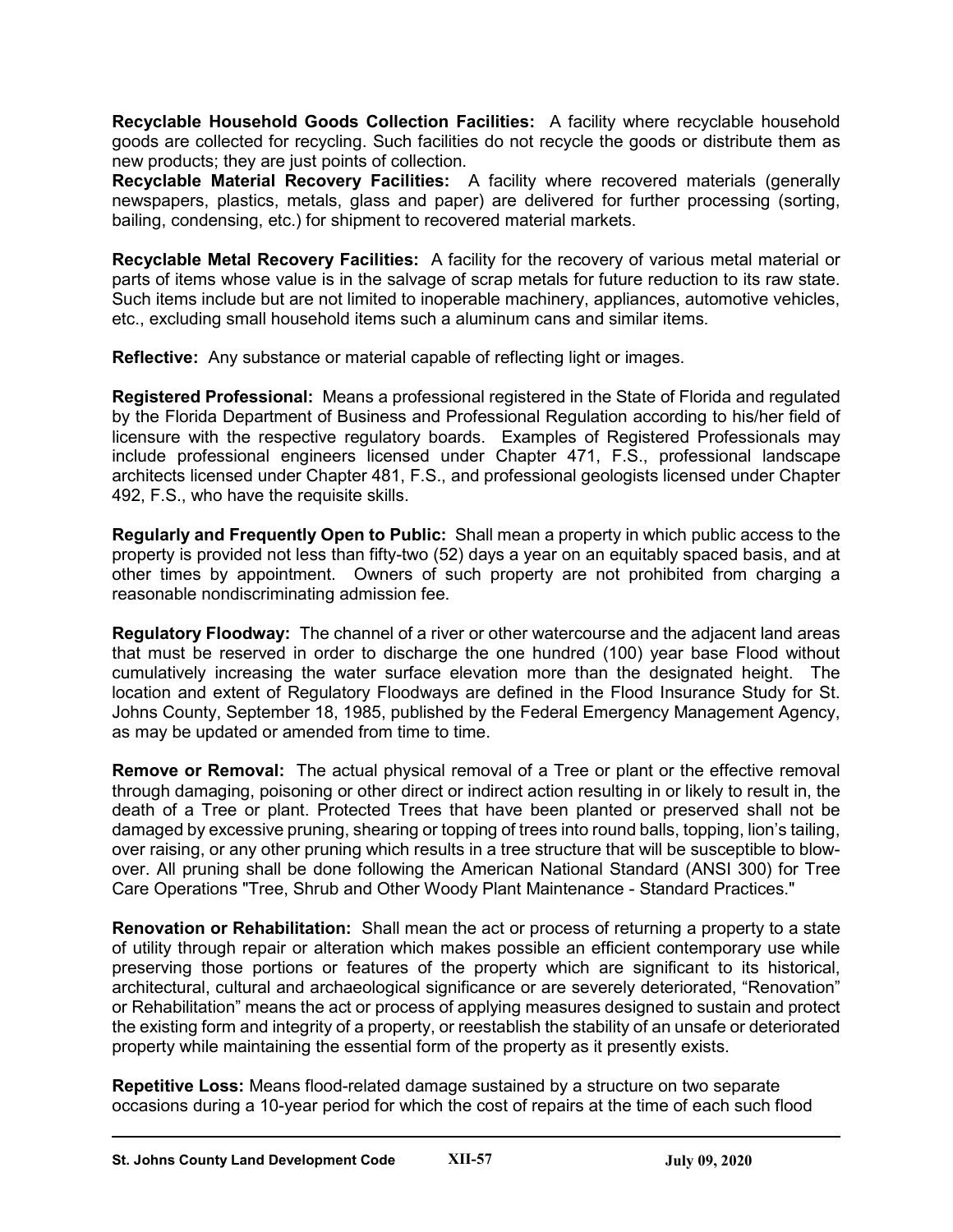event, on the average, equals or exceeds 25 percent of the market value of the structure before the damage occurred*.*

**Required Improvements Bond:** An obligation to complete Construction Improvements as depicted on approved plans, to provide for the application of final Wearing Surface Course, and for publicly-dedicated roadways only provide repairs to infrastructure related to faulty workmanship, construction, materials, and third party damage during the bonding period.

**Reservation Fee:** Means the impact fee applicable to a public facility or service, which may be paid by an Applicant in order to extend the expiration of the Final Certificate of Concurrency.

**Reserved Development:** All Development Projects approved after the effective date of the Concurrency Management Ordinance for which a Certificate of Concurrency has been issued.

**Resource Recovery Facility:** A facility in which garbage, minerals, glass, tin cans, paper, rags, and other materials are reclaimed or converted into energy.

**Restaurant:** An establishment where food is ordered from a menu, prepared, and served for pay primarily for consumption on the premises in a completely enclosed room, under the roof of the main Structure, or in an anterior court. A Drive-In Restaurant or Take-Out Restaurant as defined here is not a Restaurant. A cafeteria shall be deemed a Restaurant as defined herein.

**Restoration:** Shall mean the act or process of accurately recovering the form and details of a property and its setting as it appeared at a particular period of time by means of removal of later work or by the replacement of missing earlier work.

**Retention:** A process for collecting and permanently storing with subsequent release through ground infiltration or evaporation a defined amount of storm water runoff from a runoff contributing area without release to downstream and lower lying areas.

**Retention System:** A normally dry stormwater storage area which meets the herein defined function of "Retention". In general, retention systems are limited to areas where soil and hydrological conditions do not influence the systems infiltrative capacity and/or recovery rates. In general, these systems are shallow and/or limited to areas where the seasonal high groundwater table is well below the ground surface such as in areas consisting of Hydrological Soil Group A (see definition of Stormwater Management System).

**Retreat:** A place designed to provide privacy and promote well-being through relaxation, meditation, study, or prayer. Retreats may include overnight lodging and restaurant facilities for guests only. Retreat does not include health clubs, gyms, spas, or similar places.

**Revolving Sign:** A Sign so erected or constructed as to periodically change the direction toward which any plane containing part of the Sign Area is oriented, whether power-driven or propelled by the force of wind or air.

**Rezoning Petition:** Means a request to amend the Zoning Atlas.

**RF Engineer:** An individual who; is a Professional Engineer or, is retained and designated a radio frequency engineer by a firm regulated by the FCC or, holds an FCC General Radiotelephone license or equivalent.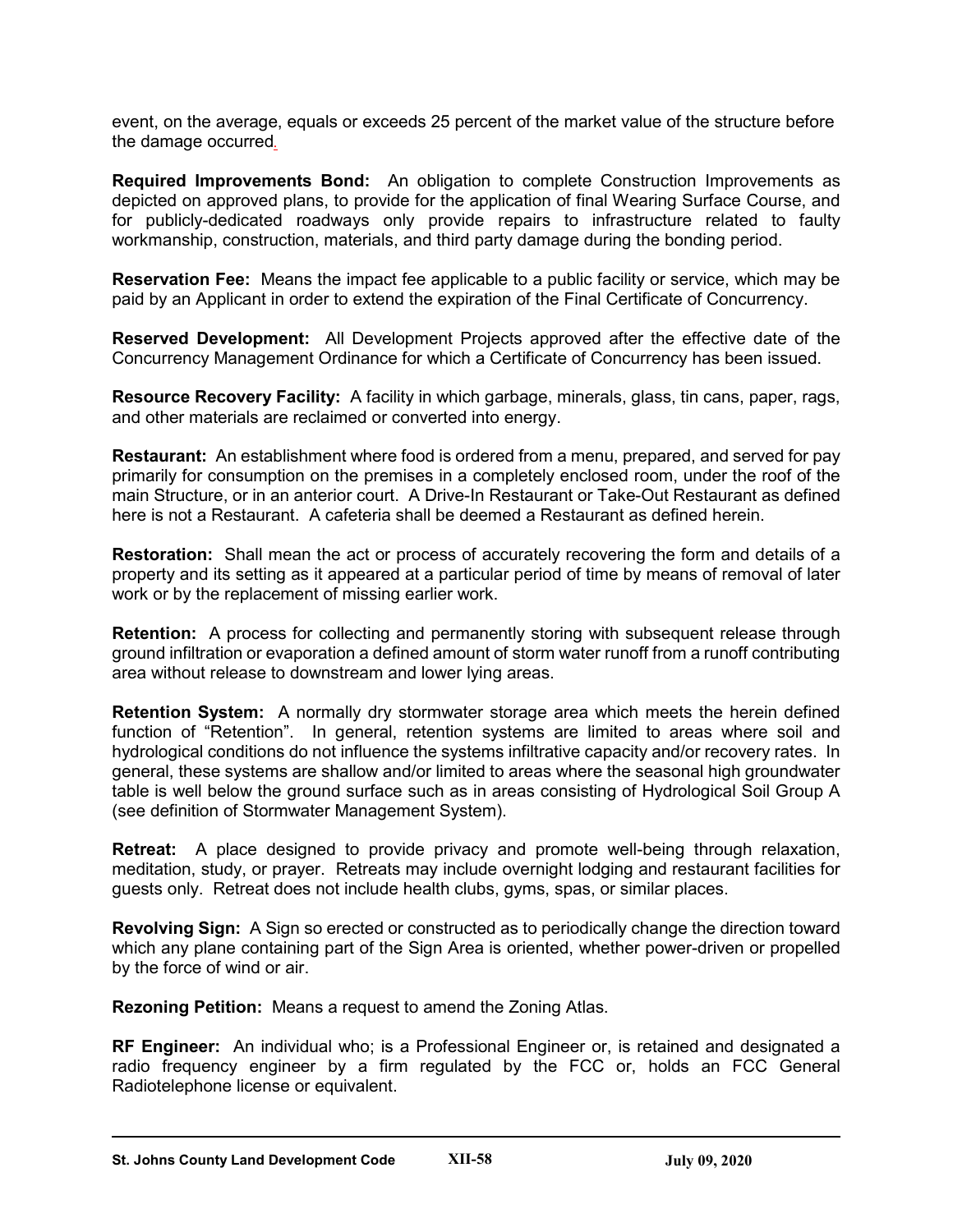**Right-of-Way:** Any strip or area of land, including surface, overhead, or underground, granted by deed for fee ownership, for construction and maintenance according to designated Use, such as for drainage and irrigation canals and ditches; electric power, telegraph, and telephone lines; gas, oil, water, and other pipe lines; retention and detention; highways, and other roadways, including right of portage; sewers; flowage or impoundment of surface water; and tunnels.

**Right-of-Way Width:** The shortest distance across a public Right-of-Way, measured from one side to the other, perpendicular to the centerline thereof.

**Roadway:** Means Arterials, Collectors (Major and Minor), and Local Roads, except that for the purposes of Section 6.02.03, roadway shall mean a public or private traffic-carrying way set aside for vehicular traffic regardless of size or designation.

### **Roadway Classifications:**

**Arterial:** A part of the roadway system serving as a principal network for through traffic flow, including all State Roads and any other roadway serving a similar function as designated by the St. Johns County Board of County Commissioners.

**Major Collector:** A part of the roadway system serving as a principal network for through traffic flow. The routes connect areas of principle traffic generators (See Roadway Functional Classifications in Appendix E of this Code).

**Minor Collector:** A distributor and collector roadway servicing traffic between Major Collectors and Local Roads (See Roadway Functional Classifications in Appendix E of this Code). In addition, roadways serving as major entrances to residential or commercial Developments will be classified as Minor Collectors when the traffic volume is projected to exceed two thousand (2000) vehicles per day (VPD) at build out**.**

**Local Road:** Roadway used primarily for direct access to Residential Driveways, Commercial Driveways, or other abutting roads.

**State Road:** Any Street, road, highway or other way open to travel by the public generally and dedicated to public use according to law or by prescription and designated by the Florida Department of Transportation, as provided by law, including Freeways, Principal Arterials, and Minor Arterials, as part of the State Highway System.

**Commercial Driveway:** Roadways used for direct access from Local Roads or Collector Roadways to commercial, office, industrial, institutional Uses, or multi-family residential Projects.

**Residential Driveway:** A cleared or improved driveway located on a privately owned Parcel or located within a Right-of-Way or Easement owned by property owners adjoining the driveway. The Right-of-Way or Easement must be recorded. A residential driveway located entirely within a single Parcel need not be located within an Easement. A residential driveway does not serve more than two (2) Dwelling Units and does not extend beyond property lines of those units served.

**Roadway, Private:** An improved street or road located within a Right-of-Way or access Easement owned by a Property Owners' Association, private individuals or any entity other than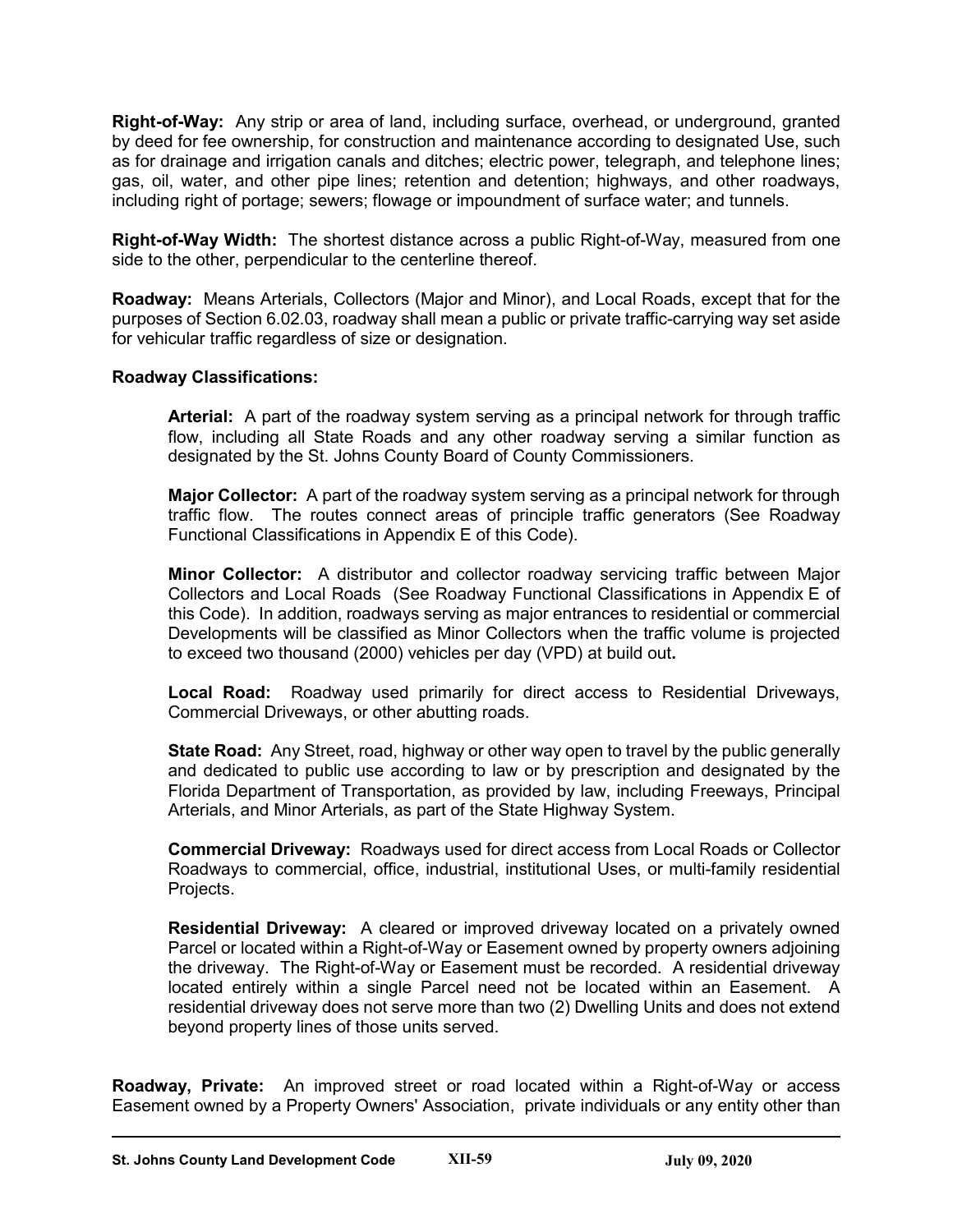St. Johns County, the State of Florida, or another local government. Ownership of Private Roadways serving residential Development shall be vested jointly by all abutting land owners or in a Property Owners' Association whose voting members include such abutting land owners. A developer retaining ownership of Private Roadways after construction and approval shall grant a recorded Easement to all abutting properties which will provide for the use of the Private Roadways by all future Lot owners, their guests, invitees, successors and assigns. The grant of Easement may be accomplished by recorded plat.

**Roadway, Public:** A street or road located within a Right-of-Way owned by St. Johns County, the Florida Department of Transportation, or another local governmental entity. The roadway must have been dedicated or deeded to, and accepted by, the governmental entity.

**Roof Line:** The top edge of the roof or the top of a parapet, whichever forms the top line of the Building silhouette.

**Roof Sign:** A Sign painted on or affixed to the roof of a Building and primarily supported by that roof Structure and extending above the ridge of the roof, except Fascia Signs, as defined herein.

**Rotating Sign:** See Revolving Sign.**Rule of the Board:** A regulation approved by the St. Johns County Board of County Commissioners by Ordinance or Resolution as may be hereafter enacted or amended.

**Runway:** A defined area on an Airport prepared for landing and take-off of aircraft along its length.

**Rural Area (As it applies to Article VII of this Code):** Any area predominantly developed with low density and characterized by social, economic, and institutional activities which may be largely based on Agricultural Uses or the extraction of natural resources in unprocessed form, or areas containing large proportions of undeveloped, unimproved or low density property.

**Rural Home Industry:** An occupation conducted as an Accessory Use in the Open Rural zoning district which is incidental and accessory to the Agricultural and/or residential Use.

**Rural Industry.** Rural Industry is a type of Use that includes such activities as welding services, repair of farm equipment, furniture making, lawn maintenance services, tool sharpening and lawn maintenance equipment repair limited in scope to an agricultural scale or to support agricultural or residential activities.

**Running Lights:** See Flashing Sign.

**Sand Dunes:** Means naturally occurring accumulations of sand in ridges or mounds landward of the beach.

**Sandhill:** See Significant Natural Communities Habitat.

**Sanitarium:** A facility for the recuperation and treatment of physical or mental disorders, without provision for major surgery.

**Sanitary Convenience:** Means facilities such as toilets, sinks, and drains which are used to convey sanitary Wastewater.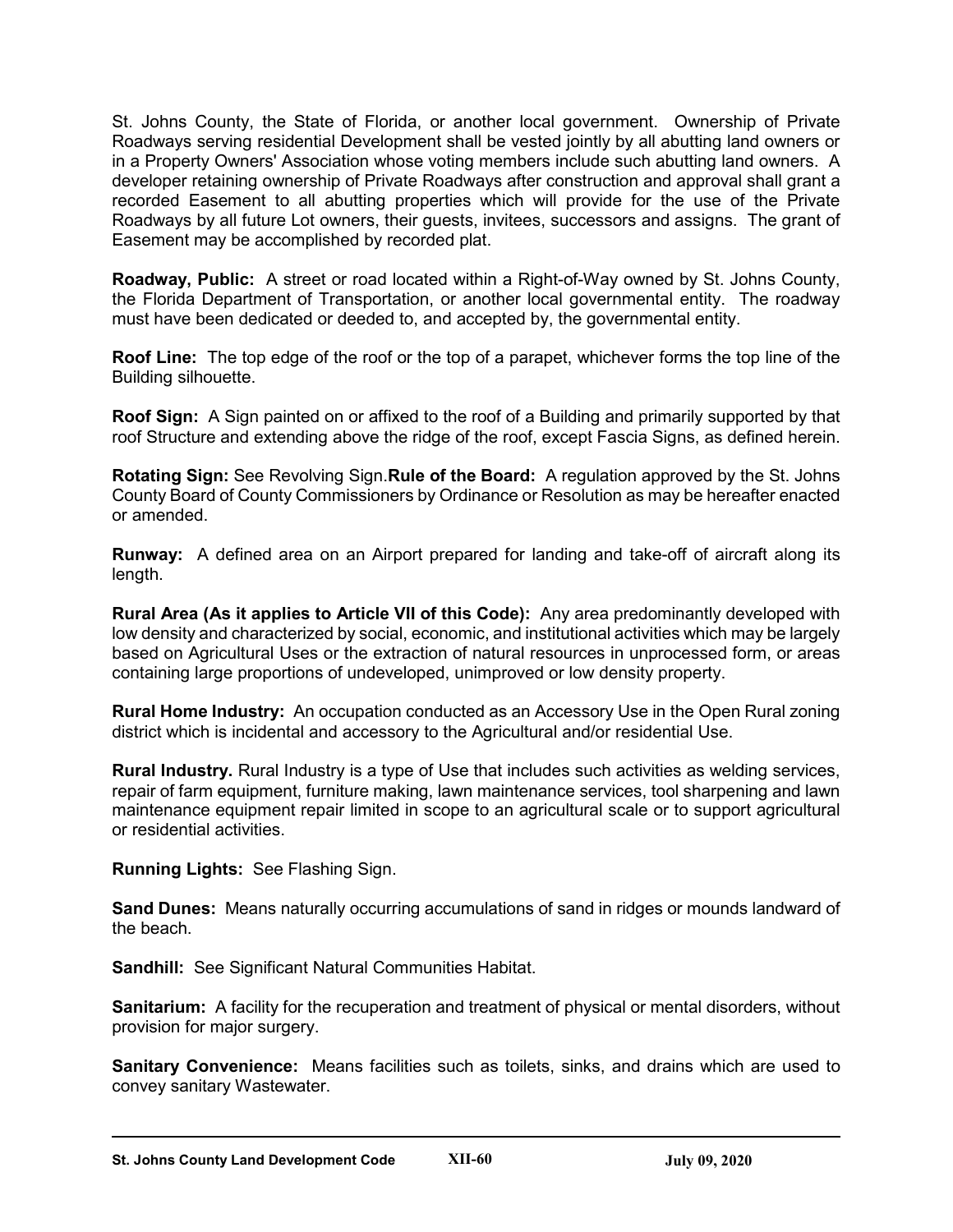**Sanitary Landfill:** Means the places set aside by the Board of County Commissioners for the reception of solid waste or sludge, including the County Solid Waste Complex or any successor or additional facilities needed to attain the solid waste Adopted Level of Service.

**Satellite dish antenna:** Used for receiving satellite television signals, of a size greater than two and one-half (2.5) feet in diameter.

**Search Ring**: The area in which the antenna of a wireless communication service provider must be located in order to provide the provider's designed wireless communication service to a defined geographical area.

**Seasonal High Groundwater Level (SHGL):** the observed elevations of groundwater determined by a geotechnical engineering investigation, and adjusted in accordance with seasonal and subsurface conditions, influences and factors.

**SBC:** "Standard Building Code" latest edition of the technical detailed regulations for Structures as promulgated by the Southern Building Code Congress, Inc. and adopted by St. Johns County in accordance with Chapter 553, F.S.

**Scenic Highway:** Any road or highway, so designated by the St. Johns County Board of County Commissioners, the Federal or State government.

**Scenic Highway or Scenic Roadway (As it applies to Antenna Towers):** Means SR 13/CR 13 from Duval County line to SR 207 (William Bartram Scenic Highway); SR A1A from Duval County line to Flagler County line (Buccaneer Trail); or any highway designated by an Act of Florida Legislature or the St. Johns County Board of County Commissioners as a Scenic Highway or Scenic Roadway.

**Scenic Resources:** Natural and manmade features that give remarkable character to the visual landscape. These resources are striking in appearance and provide a pleasing and memorable experience for viewers.

**Scenic Vistas:** Specific points and areas along a roadway that have beauty due to the natural environment, topography, cultural and Historic Resources.

**Scintillating:** See Flashing Sign.

**Scrub:** See Significant Natural Communities Habitat.

**Search Area:** A geographic area in which a Provider's Antenna is intended to be located to serve all or part of the Provider's coverage area as certified by the Provider's RF Engineer.

**Security Sign:** Signs measuring no larger than three (3) square feet in size and indicating that the premises are protected by security.

**Segment:** A series of sequential links identified on the Major Road Network in which the beginning and ending points are defined by the County using criteria that includes changes in roadway operating characteristics, locations of signalized intersections and municipal boundaries.

**Septic Tank Waste:** Means any sewage from holding tanks such as vessels, chemical toilets, campers, trailers, and septic tanks.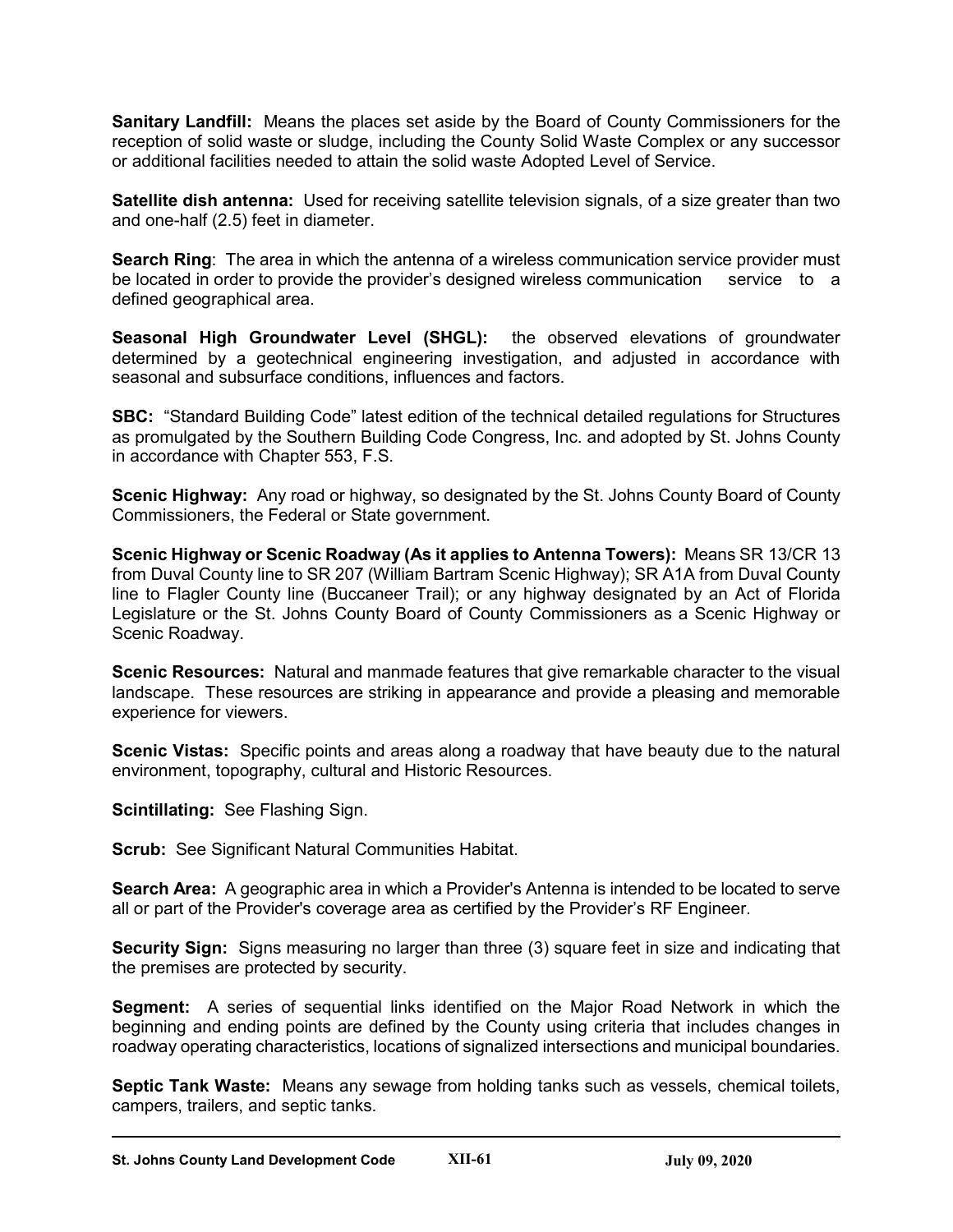**Service Area, Potable Water:** Means the geographic area served by a franchised water supply system, an individually owned water supply system, or a publicly owned water treatment.

**Service Area, Wastewater:** Means the geographic area served by an individually owned package treatment plant, a franchised Wastewater Treatment Plant, or a publicly owned Wastewater Treatment Plant.

**Service Station:** An establishment for the dispensing of motor fuels and related products at retail and having pumps, underground storage tanks and other facilities for such activity and which may include the retail sale and service of minor automobile parts and accessories, and which may also include the inspection, servicing or minor repair of motor vehicles in not more than three (3) enclosed service bays or stalls. These services shall not include body repair and painting, welding, or tire recapping and vulcanizing.

**Service:** The readiness and ability on the part of Utility to furnish and maintain water and/or wastewater service to the point of delivery for each Lot or tract (pursuant to applicable rules and regulations of applicable regulatory agencies).

**Sewage:** Means human excrement and gray water (household showers, dishwashing operations, etc.).

**Shall:** Designates a mandatory condition. Where certain requirements in design or application are described with the "shall" stipulation, it is mandatory that these requirements be met.

**Shopping Center:** A group of commercial establishments, with a common parking lot and/or using a common name.

**Short Term Vacation Rental:** Any unit or group of units in a condominium or cooperative or any individually or collectively owned Single Family, Two Family, or Multi-Family Dwelling that is also a transient public lodging establishment but that is not a timeshare project.

**Should:** Designates an advisory condition. Where the word "should" is used, it is considered to be advisable usage, recommended but not mandatory.

**Shrubs:** Self-supporting woody species of plants characterized by persistent stems and branches originating from the base.

**Sign:** Any device, fixture, placard, or structure, including its component parts, which draws attention to an object, product, place, activity, opinion, Person, institution, organization, or place of business, or which identifies or promotes the interests of any Person and which is viewable or to be viewed from any public street, road, highway, right-of-way, or parking area (collectively referred to as a "public area"). For the purposes of these regulations, the term "Sign" shall include all structural members. A Sign shall be construed to be a display surface or device containing organized and related elements composed to form a single unit. In cases where matter is displayed in a random or unconnected manner without organized relationship of the components, each such component shall be considered to be a single Sign. The term "Sign " for regulatory purposes shall not include the following objects: graveyard and cemetery markers visible from a public area; vending machines or express mail drop-off boxes visible from a public area, not including any Sign extending outside or above the vending machine or express mail drop-off box;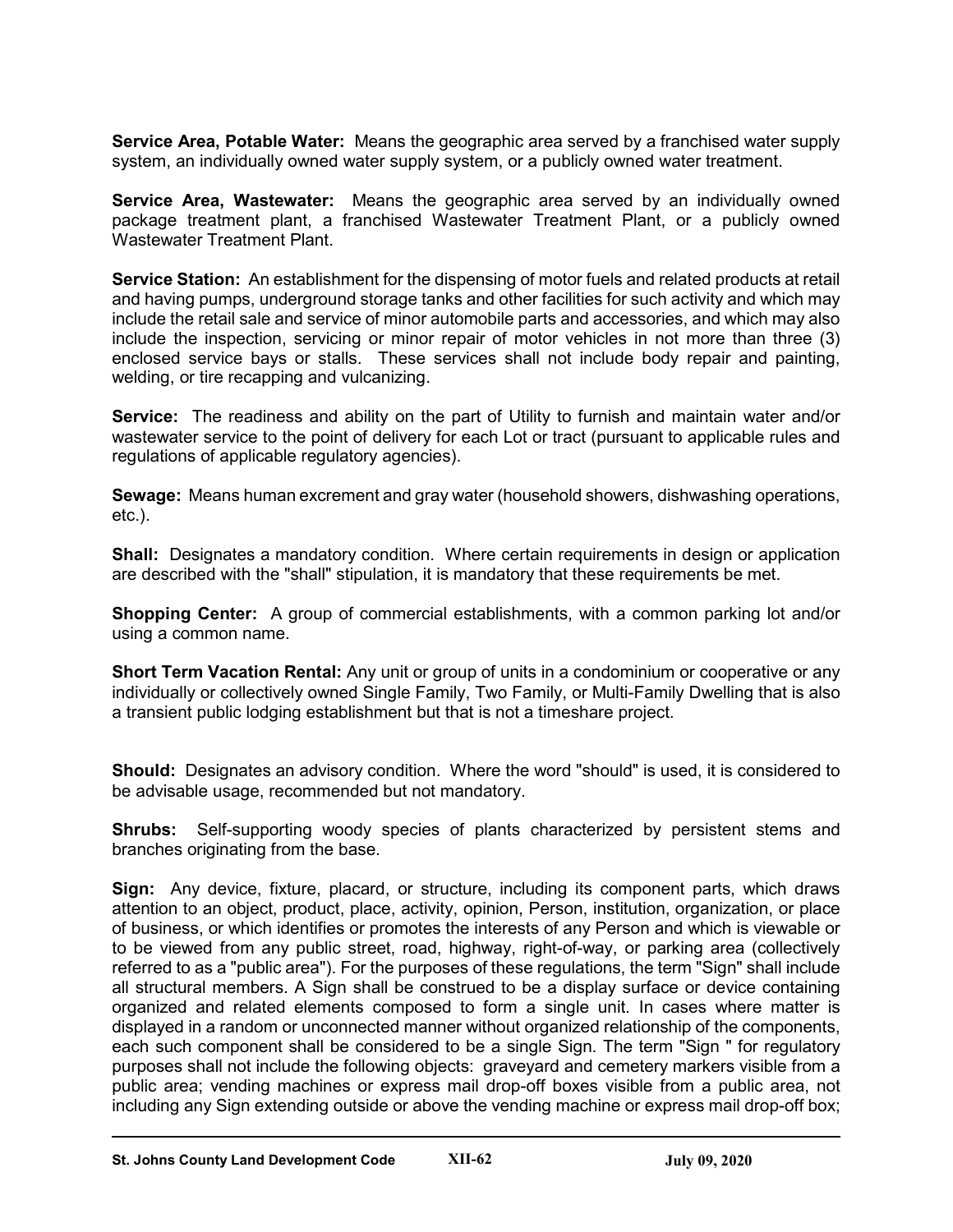decorations that do not constitute advertising visible from a public area; artwork that does not constitute advertising or a building's architectural features visible from a public area; a manufacturer's or seller's markings on machinery or equipment visible from a public area; official public notices and court markers required by federal, state, or local regulation; newspapers, leaflets or books intended for individual distribution to members of the public; and attire that is being worn, badges, and similar personal gear. The foregoing are not Signs for purposes of these regulations.

**Sign Contractor:** Any Person authorized to Erect Signs within St. Johns County.

**Sign Label:** A label affixed either on the Face or the channel of a Sign denoting the name of the manufacturer or designated servicing company for purpose of identification by County officials.

**Sign Legend:** See Copy.

**Sign Structure:** Any Structure which supports, has supported, or is capable of supporting a Sign, including decorative cover.

**Sign Walker:** Persons who walk, pace, jog, run or otherwise move, along Right-of-Ways wearing boards, costumes, clothes, or other forms of advertising for the purpose of advertising a product or products, business or businesses.

**Significant Industrial User:** Means, except as provided in (C) below, the following:

- A. All dischargers subject to Categorical Pretreatment Standards under 40 CFR Section 403.6 and 40 CFR Chapter I, Subchapter N and adopted by reference in Chapter 62-660 F.A.C.
- B. All noncategorical Discharges (those discharges not included under 40 CFR Section 403.6 and/or 40 CFR Chapter I, Subsection N) that have a reasonable potential to violate any pretreatment standard or requirement, or to adversely affect the operation of a central Utility Provider, or that contribute a process waste stream which makes up five percent (5) or more of the average dry weather hydraulic or organic capacity of a central Wastewater System treatment plant, or that discharge an average of twenty-five thousand (25,000) gallons per day or more of Wastewater to the Wastewater System of a central Utility Provider.
- C. The County need not designate any noncategorical Industrial User meeting the criteria in (B) above as a Significant Industrial User when:
	- 1. With the agreement of the FDEP, such noncategorical Industrial User has no potential for adversely affecting a central Wastewater System's operation or for violating any Pretreatment standard or requirement. The agreement of FDEP is not necessary in cases where the noncategorical Industrial User discharger would have been designated as a Significant Industrial User only because of an average discharge of twenty-five thousand (25,000) gallons per day or more of process Wastewater; or
	- 2. Such noncategorical Industrial User has successfully petitioned the County to be deleted from the list of Significant Industrial Users on the grounds that it has no potential for adversely affecting a central Wastewater System's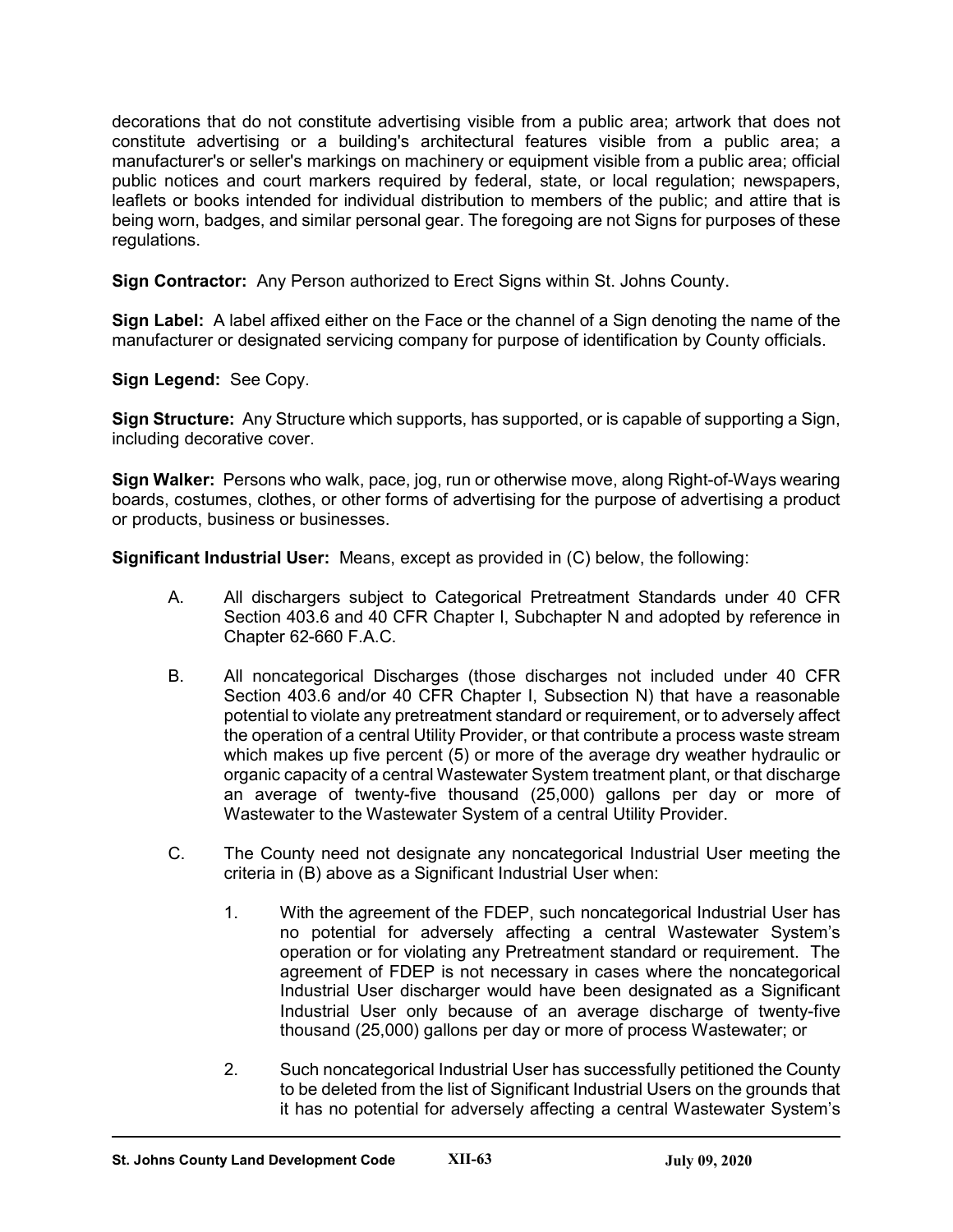operation or violating any Pretreatment standard or requirement.

**Significant Natural Communities Habitat:** The following natural communities are established as Significant Natural Communities Habitat:

**Beach Dune:** Beach Dune is characterized as a wind-deposited, foredune and wavedeposited upper beach that are sparsely to densely vegetated with pioneer species, especially sea oats. Other typical pioneer species include beach cordgrass, sand spur, coastal or bitter panic grass, railroad vine, beach morning glory, seashore paspalum, beach elder, dune sunflower, sea purslane, and sea rocket. Beach Dune, especially along its ecotone with the unvegetated beach, is also the primary nesting habitat for numerous shorebirds and marine turtles, including many rare and endangered species. Beach Dune may also be referred to as: sand dunes, pioneer zone, upper beach, sea oats zone, and coastal strand.

**Coastal Grassland/Coastal Strand:** Coastal Grassland is characterized as a treeless flat land or gently undulating land with barren sand or a sparse to dense ground cover of grasses, prostrate vines, and other herbaceous or shrubby species that are adapted to harsh maritime conditions. Coastal grassland is the primary nesting ground for some shorebirds including some rare and endangered species. Coastal Grasslands may also be referred to as: overwash plain, deflation plain, salt flat, and coastal savannah.Coastal Strand is characterized as stabilized, wind-deposited Coastal Dunes that are vegetated with a dense thicket of salt-tolerant shrubs, especially saw palmetto. Other typical plants include sand live oak, cabbage palm, myrtle oak, yaupon holly, wax myrtle, southern red cedar, greenbrier, pinweed, Spanish bayonet, goldenrod sea oxeye. Coastal Strand may also be referred to as: scrub zone, maritime thicket, and coastal scrub.

**Maritime Hammock:** Maritime Hammock is characterized as a narrow band of hardwood forest lying just inland of the Coastal Strand community. Live Oak, cabbage palm, and redbay generally combine to form a dense, wind-pruned canopy whose streamlined profile deflects winds and generally prevents hurricanes from uprooting the trees. Other typical plants include American holly, southern magnolia, southern red cedar, wild olive, saw palmetto, beautyberry, poison ivy, prickly ash, and ferns. Migrating birds rely on these forests for food and shelter following trans-oceanic or trans-gulf migrations. Maritime Hammock may also be referred to as: coastal hammock, maritime forest, sub-tropical hammock.

**Sandhill:** Sandhills are characterized as a forest of widely spaced pine trees with a sparse understory of deciduous oaks and a fairly dense ground cover of grasses and herbs on rolling hills of sand. The most typical associations are dominated by longleaf pine, turkey oak, and wiregrass. Other typical plants include bluejack oak, sand post oak, sparkleberry, persimmon, winged sumac, dropseed, Indian grass, foxglove, bracken fern, partridge pea, gopher apple, and golden-aster. Sandhill may also be characterized by longleaf pine - turkey oak, longleaf pine - xerophytic oak, or longleaf pine - deciduous oak associations, or high pine woodlands.

**Scrub:** Scrub occurs in many forms, but is often characterized as a closed to open canopy forest of sand pines with dense clumps or vast thickets of scrub oaks and other shrubs dominating the understory. The ground cover is generally very sparse, being dominated by ground lichens or, rarely, herbs. Open patches of barren sand are common. Where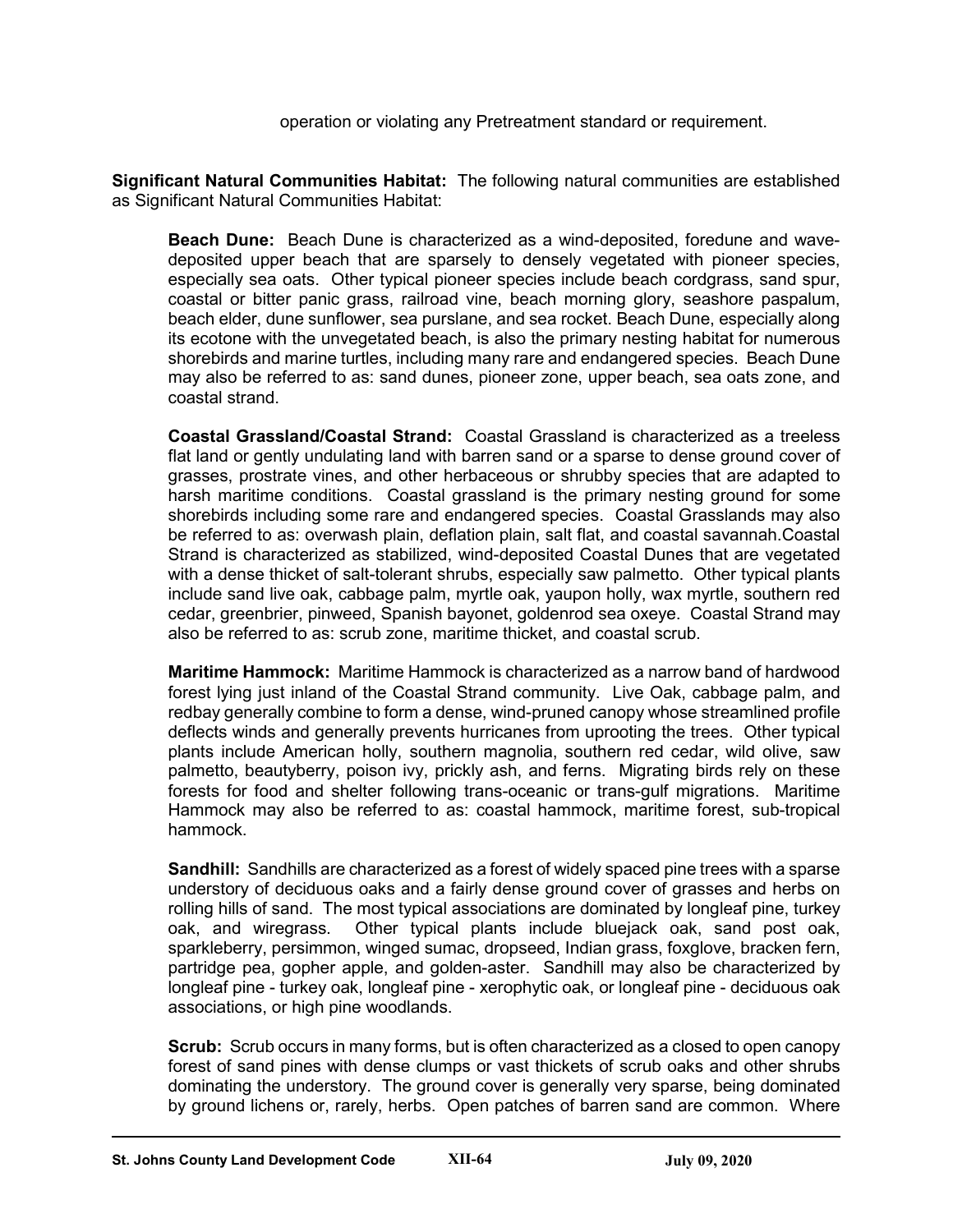the overstory of sand pines are exposed to more intense sunlight. Typical plants include sand pine, sand live oak, myrtle oak, Chapman's oak, scrub oak, tree lyonia, saw palmetto, flatwoods plum, red bay, and fetterbush. Scrub may also be referred to as: sand pine scrub, Florida scrub, sand scrub, oak scrub.

**Xeric Hammock:** Xeric hammock typically develops on well-drained sandy soils where fire-exclusion allows for the establishment of an oak canopy. The canopy is more or less closed and dominated by sand live oak, Chapman's oak, turkey oak, bluejack oak, southern live oak, or sand post oak. An emergent canopy of pine may be present. The understory is usually open and consists of shrubs characteristic of either sandhill or scrub and may include saw palmetto, myrtle oak, rusty staggerbush, fetterbush, sparkleberry, deerberry, American beautyberry, wild olive, Florida rosemary, or yaupon holly. The groundcover is generally sparse or absent, but may contain some scattered wiregrass, beaksedge, witchgrass, and goldenrod.

# **Significant Non-Compliance (As it applies to Wastewater Systems):** Means:

- A. One or more of the following violations of Wastewater discharge limits:
	- 1. **Chronic violations**. Sixty-six percent (66%) or more of the measurements exceed the same daily maximum limit or the same average limit in a six (6) month period (any magnitude of exceedance).
	- 2. **Technical Review Criteria (TRC) violations**. Thirty-three percent (33%) or more of the measurements exceed the same daily maximum limit or the same average limit by more than the TRC in a six (6) month period. There are two groups of TRCS:

Group I for conventional Pollutants (BOD, TSS, fats, oil, and grease) TRC = 1.4 Group II for all other pollutants TRC = 1.2

- 3. Any other violation(s) of user's effluent limit (average or daily maximum) that the County Administrator reasonably believes has caused, alone or in combination with other discharges, Interference (e.g., slug loads) or passthrough; or endangered the health of the Wastewater treatment personnel or the public.
- 4. Any discharge of a pollutant that has caused imminent endangerment to human health or welfare or to the environment and has resulted in the central Wastewater System provider to exercise its emergency authority to halt or prevent such a discharge.
- B. Violations of compliance schedule milestones, contained in a Permit or Enforcement Order, for starting Construction, completing Construction, and attaining final compliance by ninety (90) days or more after the schedule date.
- C. Failure to provide reports for compliance schedules, self-monitoring data, or categorical standards (baseline monitoring reports, ninety (90) day compliance reports, and periodic reports) within thirty (30) days from the due date.
- D. Failure to accurately report non-compliance.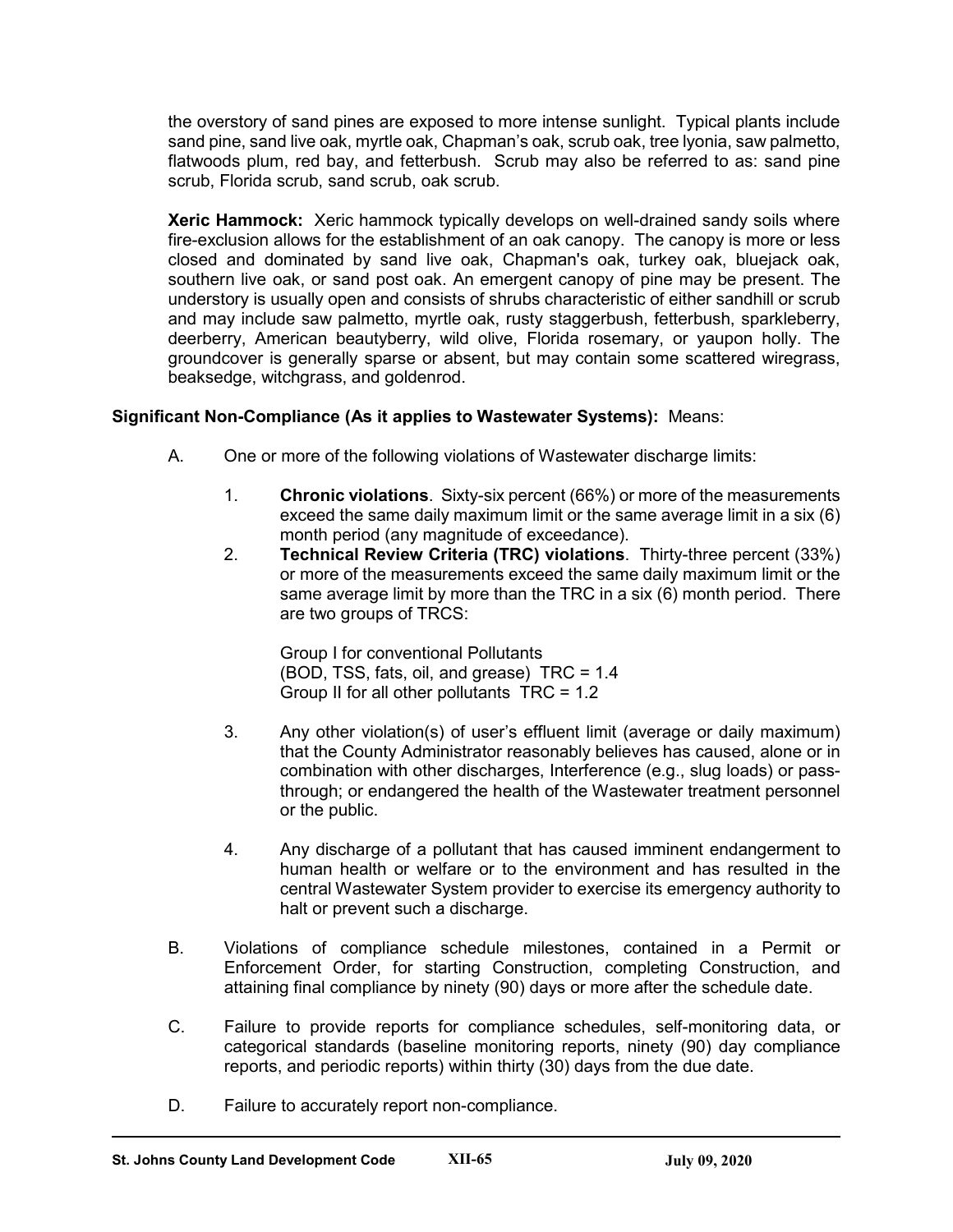E. Any other violation or group of violations which the control authority determines will adversely affect the operation or implementation of the pre-treatment program, except when the FDEP is acting as the control authority.

**Significant Violation (As it applies to Wastewater Systems):** Means a violation which remains uncorrected forty-five (45) days after notification of non-compliance, or which is part of a pattern of non-compliance over a twelve (12) month period; or which involves a failure to accurately report noncompliance; or which resulted in the County Administrator exercising emergency authority.

**Silvicultural Use:** The use of the land for bona fide Silvicultural purposes as determined by the County Administrator taking the following factors into consideration:

- A. "Silviculture Best Management Practices, 1993", as updated, Florida Department of Agriculture and Consumer Services, Division of Forestry.
- B. Comply with the requirements of Chapters 373 and 403, F.S.
- C. Comply with the St. Johns River Water Management District Silviculture Rule, Chapter 40C-400.500, F.A.C.

**Single Family Dwelling Unit:** See Dwelling, One Family

**Single Family:** Pertains to Single Family constructed housing unit or mobile home unit.

**Site Plan:** The maps or drawings accompanying a Development Application showing the specific location and design of Improvements to be installed in accordance with the requirements of this Code.

**SJSO E-911:** The St. Johns County Sheriff's' Office E911 Section.

**Slaughterhouse:** An establishment where animals are killed, butchered and prepared for further processing.

**Sleeping Room:** Any room that can be used for sleeping and that:

- A. is located along an exterior wall;
- B. has a closet and a door or an entrance where a door could reasonably be installed; and
- C. has an emergency means of escape and rescue opening to the outside in accordance with the Florida Building Code.

A room may not be considered a Sleeping Room if it is used to access another room except a bathroom or closet. "Sleeping Room" does not include a hallway, bathroom, kitchen, living room, family room, dining room, den, breakfast nook, pantry, laundry room, sunroom, recreation room, media/video room, or exercise room.

**Sludge:** Means any solid or semisolid waste generated from a municipal, commercial, or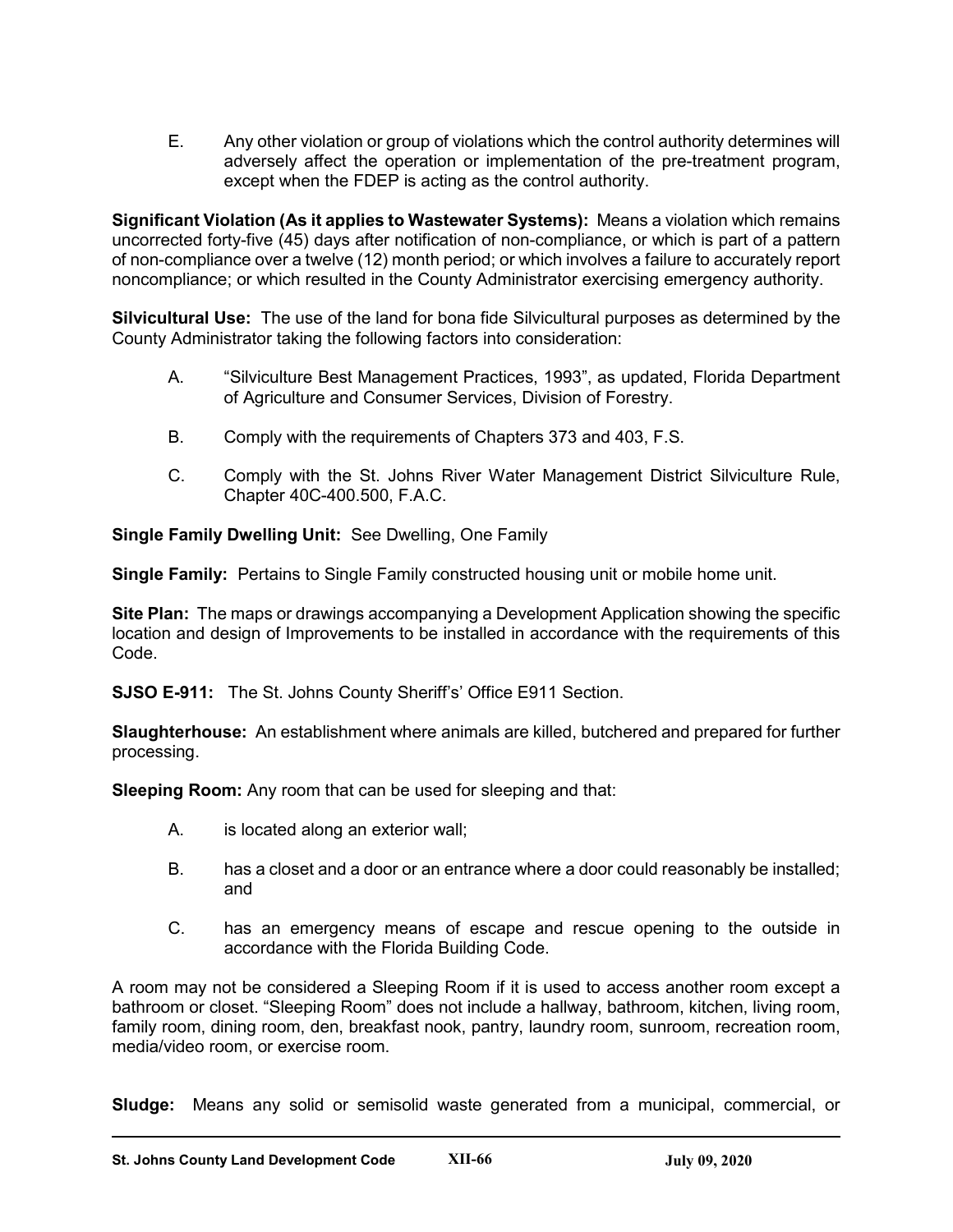industrial Wastewater Treatment Plant, water supply treatment plant, or air pollution control facility exclusive of the treated effluent from a Wastewater Treatment Plant.

**Slug:** Means any discharge of water, Wastewater, or industrial waste which in concentration of any given constituent or in quantity of flow could cause Interference with the performance of a central Wastewater System or a violation of the prohibited discharge standard.

**Small Project:** Means Projects which generate less than fifty (50) Average Daily Trips or less than five (5) peak hour trips.

**Snipe Sign:** Any Sign of any material, including paper, cardboard, wood, or metal, when tacked, nailed, stapled, posted, pasted, glued, or otherwise attached in any way to Trees, poles, stakes, fences, utility boxes, street furniture, fire hydrants or other objects.

**Solid Waste Facility:** Shall have the same meaning as Solid Waste Management Facility in Rule 62-701, F.A.C.

**Special Cabaret:** Any bar, dance hall, restaurant, or other place of business which features persons who display or expose Specified Anatomical Areas to others, or any such establishment advertising for, or a Sign or Signs identifying which, use the words, "adult", "topless", "nude", "bottomless", or other words of similar import.

**Special Care Housing:** Housing that provides a family living environment and may provide limited care and supervision to meet the physical, emotional and social needs of one or more individuals. Special Care Housing includes group homes, congregate care homes, assisted living facilities, and foster homes. Special Care Housing does not include Nursing Homes, except as accessory to congregate care homes and assisted living facilities. Further, Special Care Housing does not include out-patient treatment or rehabilitation centers, medical clinics, or psychiatric care treatment facilities.

**Special Event:** A temporary sales, activity, orpromotion, whether commercial or noncommercialrequesting special advertising to the public.

**Special Flood Hazard:** Is the land in the floodplain within a community subject to a one percent (1%) or greater chance of Flooding in any given year. This term is synonymous with the phrase "special flood hazard area."

**Special Flood Hazard Area**. An area in the floodplain subject to a 1 percent or greater chance of flooding in any given year. Special flood hazard areas are shown on FIRMs as Zone A, AO, A1-A30, AE, A99, AH, V1-V30, VE or V.

**Special Event Sign:** A Sign which carries a message advertising or otherwise indicating a Special Event.

**Special Use:** Means a Use that would not be appropriate generally or without restriction throughout a zoning division or district but which if controlled as to number, area, location, or in relation to the neighborhood, would promote the public health, safety, welfare, morals, order, comfort, convenience, appearance, prosperity, or the general welfare. Such Uses may be permissible in a zoning classification or district upon the granting of a Special Use and meeting the requirements of this Code.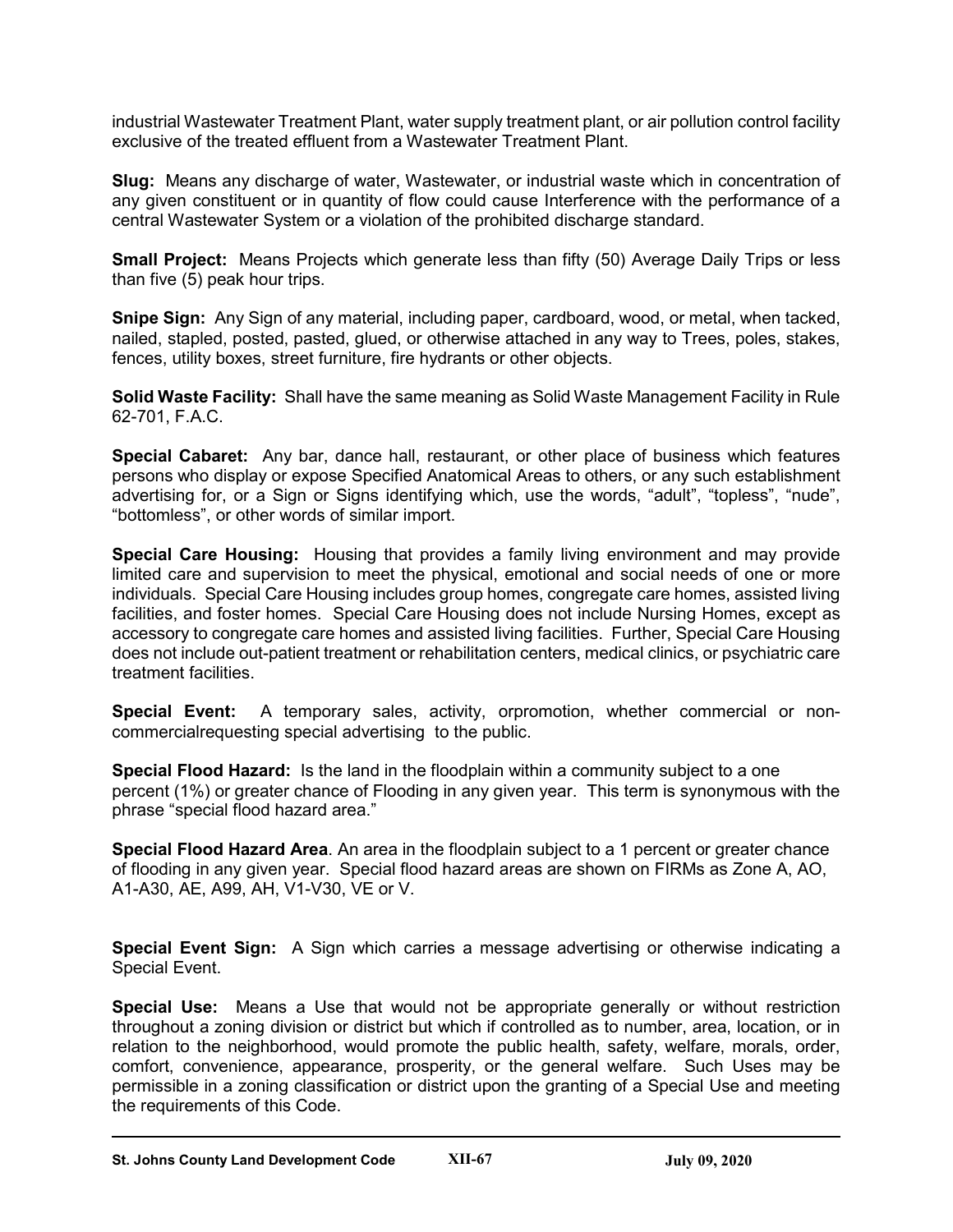**Species of Special Concern:** Species so listed by the Florida Fish and Wildlife Conservation Commission.

**Specifications:** Means the specifications contained in the S&D or W&WW Manual.

**Specified Anatomical Areas:** Less than completely and opaquely covered: human genitals or pubic region; buttock; female breast below a point immediately above the top of the areola; human male genitals in a discernibly turgid state, even if completely and opaquely covered.

**Specified Sexual Activity:** Human genitals in a state of sexual stimulation or arousal; acts of human masturbation, sexual intercourse, or sodomy, whether actual or simulated; fondling or other erotic touching of human genitals, pubic region, buttock, or female breast.

**Specimen Tree:** A Protected Tree proven by measurements documenting the Protected Tree by species, height, crown spread, D.B.H. and overall condition or its species equal to or exceeding seventy percent (70%) of the current Florida State Champion Tree as published in "Big Trees of the Florida Register" for all species except fifty percent (50%) for Live Oak, Laurel Oak, Southern Magnolia and Southern Red Cedar.

**Spinner:** Any device used to attract attention to the Premises on which it is located through mechanical means or by the atmosphere.

**Spot Light:** See Beacon.

**Stable:** A Building, Structure or area for the housing of Farm Animals including accessory facilities.

**Stabilized Drive:** A minimum twenty (20) foot wide compacted surface which can support an eighty thousand (80,000) pound fire truck.

**Standard Drawings:** Means the detailed drawings in the S&D or W&WW Manual.

**Standard Industrial Classification (SIC) Code:** Means a classification pursuant to the *Standard Industrial Classification Manual* issued by the United States Office of Management and Budget.

**Standards and Detail Manual (S&D Manual):** The detailed criteria and standards which graphically depict typical roadway and drainage design for Construction including exhibits, within unincorporated St. Johns County, and which are consistent with the objectives and standards of this Code.

**Start of Construction:** Means the date of issuance of a building permit for new construction and substantial improvements to existing structures, provided the actual start of construction, repair, reconstruction, rehabilitation, addition, placement, or other improvement is within 180 days of the date of the issuance. The actual start of construction means either the first placement of permanent construction of a building (including a manufactured home) on a site, such as the pouring of slab or footings, the installation of piles, the construction of columns, any work beyond the stage of excavation, or the placement of a manufactured home on a foundation.

Permanent construction does not include land preparation (such as clearing, grading, or filling), the installation of streets or walkways, excavation for a basement, footings, piers, or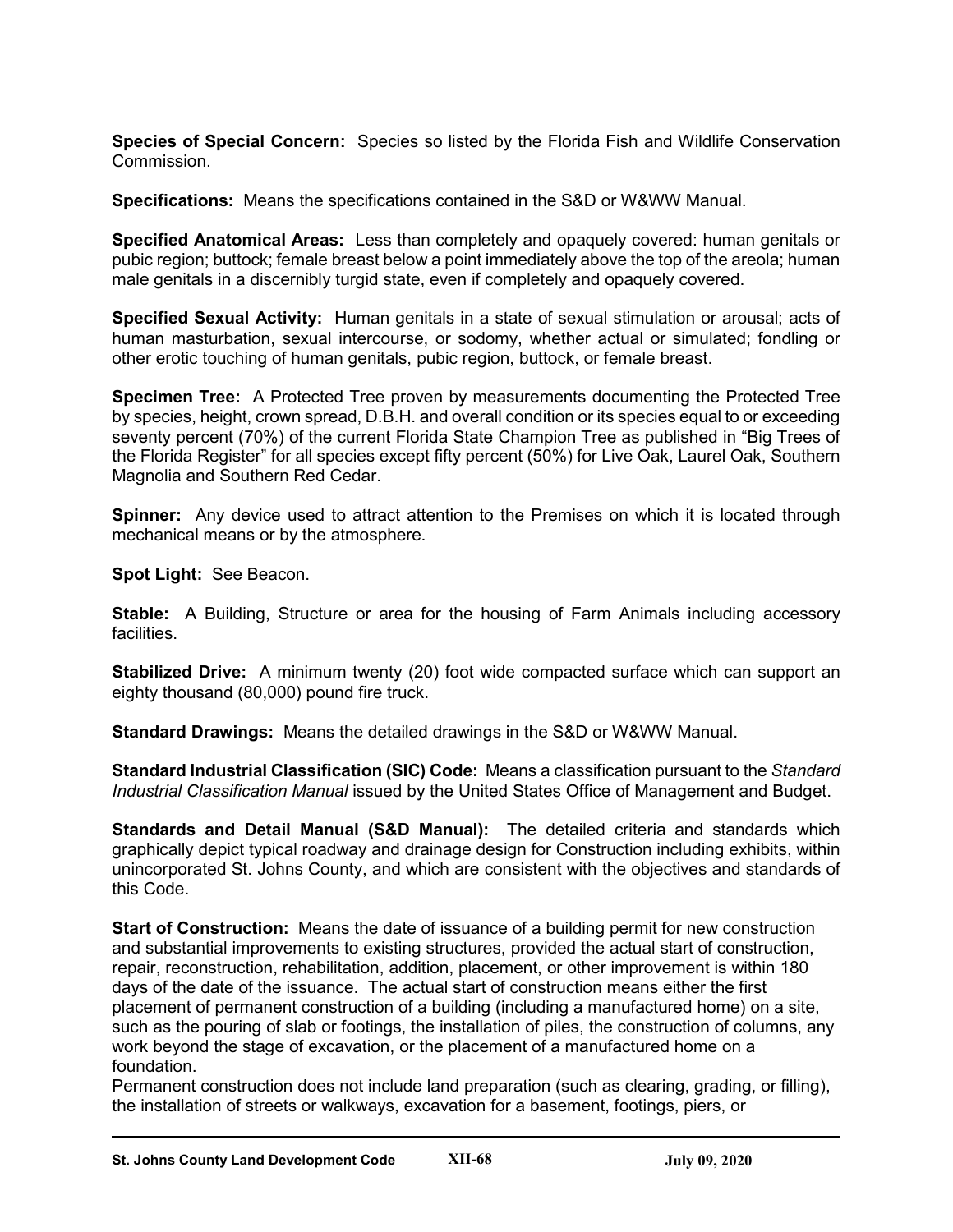foundations, the erection of temporary forms or the installation of accessory buildings such as garages or sheds not occupied as dwelling units or not part of the main buildings. For a substantial improvement, the actual "start of construction" means the first alteration of any wall, ceiling, floor or other structural part of a building, whether or not that alteration affects the external dimensions of the building.

**Statutory Sign:** A Sign the County is required to Erect by any state or federal statute for safety, directional, or traffic control purposes.

**Stormwater Management System:** A system designed and constructed or implemented to control discharges which are necessitated by rainfall events. These systems incorporate methods to collect, convey, store, absorb, inhibit, treat, use or reuse stormwater to prevent or reduce Flooding, overdrainage, environmental degradation and water pollution or otherwise affect the quantity and quality of the discharges from a Project to downstream and lower lying areas. In general, all stormwater management systems within St. Johns County, unless exempt from the discharge requirements in this Code, will function as "Detention" or combination of "Retention" and "Detention" as defined herein.

**Stormwater:** The flow of water which results from, and which occurs immediately following a rainfall event.

**Streamer:** See Spinner.

**Street:** A public highway, road, or thoroughfare which affords the principal means of access to adjacent premises.

**Street Line:** That line limiting the Right-of-Way of the street and being identical with the property line of persons owning property fronting on the street.

**Structural Maintenance (As it applies to Antenna Towers):** The performance of work as required for the continued safe operation of the Structure. Repairs must comply with all structural Code requirements in effect at the time the Structure was built. The replacement of an existing Antenna Tower with a new Antenna Tower of like design, of the same or lesser height, on the same site, built to current Code, shall be considered Structural Maintenance. Structural Maintenance for the purpose of this definition shall mean work that strengthens a weakened element or prolongs the tower's life by mechanical means.

**Structural Modification (As it applies to Antenna Towers):** Addition or deletion of structural members, guys, or guy hardware, as well as, cutting, grinding, drilling, welding, bolting, unbolting, riveting or bending of any structural component of a Structure, or any like action that is likely to have a significant effect on the integrity of that Structure. The addition or removal of non-structural antennas, transmission lines and/or appurtenances using accepted industry standards and practices shall not be considered a Structural Modification.

**Structure:** Means a walled and roofed Building that is principally above ground, including screened enclosures, a Manufactured/Mobile Home, a gas or liquid storage tank, or other manmade facilities or infrastructures including, but not limited to, towers, smokestacks, utility poles, and overhead transmission lines.

**Structure Analysis (As it applies to Antenna Towers):** An analysis performed, reported and sealed by a Professional Engineer in accordance with the applicable provisions of the Building Code.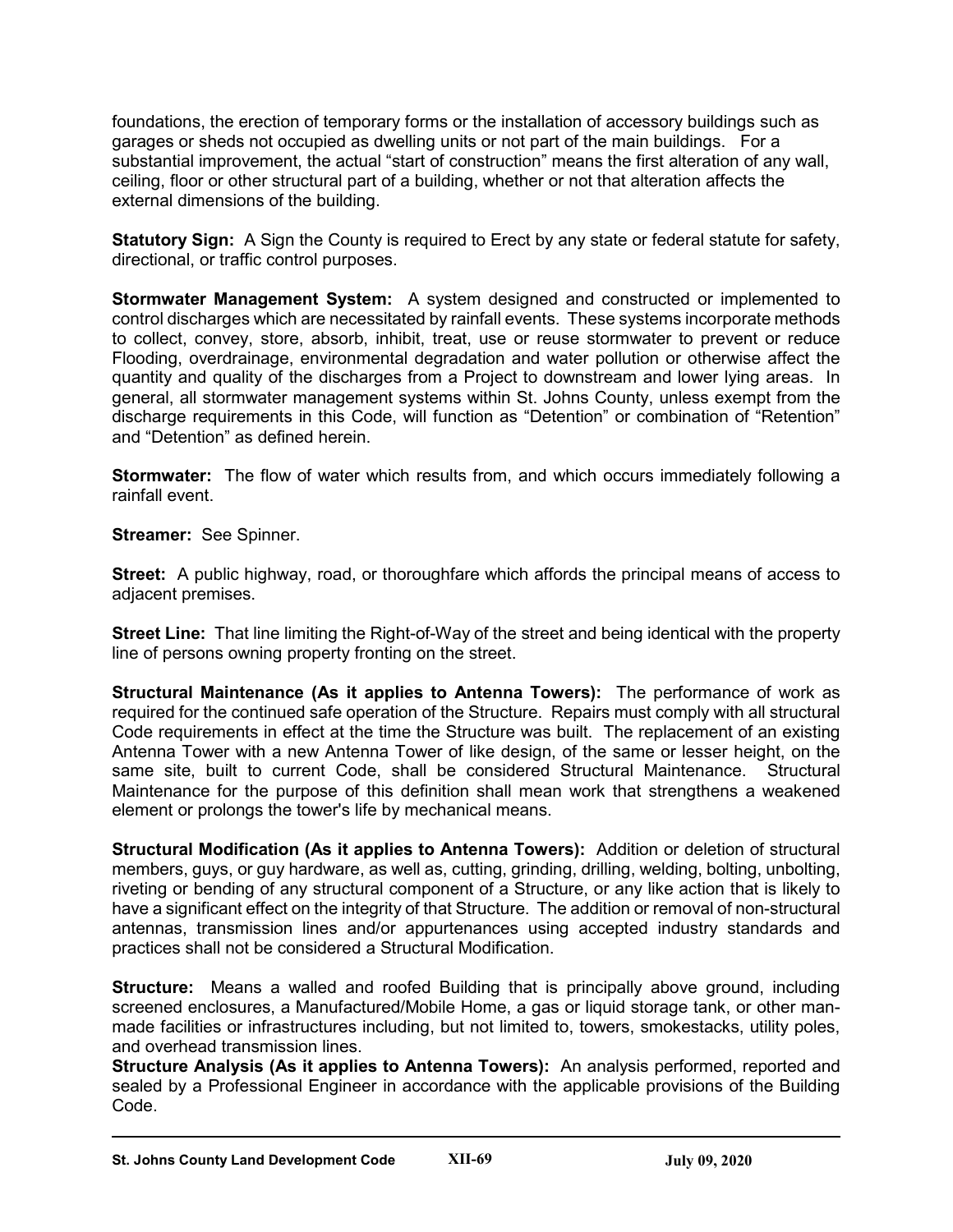**Study Area:** Means a geographical area analyzed through the Land Development Traffic Assessment which assesses the transportation needs of a Development Project. For single phase Projects, the Study Area and Traffic Impact Area are equivalent. For multi-phase Projects, the Study Area is defined by the Traffic Impact Area for the total build out of the Project. However, the phase(s) of the Project seeking a Certificate of Concurrency will be evaluated for transportation concurrency based only on the Traffic Impact Area for the phase(s) seeking a Certificate of Concurrency and shall include the Development for which a Certificate of Concurrency is being sought and the cumulative Development within the project for which a Certificate of Concurrency has been issued subsequent to March 4, 1991.

**Subdivider:** Any person, partnership or corporation, or duly authorized agent who undertakes the subdivision of land as defined herein.

**Subdivision (verb form: Subdivide, Subdivided):** Any land, vacant or improved, which is divided into two (2) or more Lots, Parcels, sites, Plots, tracts, or interests for the purpose of Development. Subdivision includes resubdivision.

**Subdivision Entrance Sign:** Any Sign located at or near the entrance to a subdivision, neighborhood or multi-family Project.

**Subgrade:** The portion of a Private or Public Roadway, which has been prepared as specified, upon which the base course is to be placed.

**Substantial Damage:** Means damage of any origin sustained by a structure whereby the cost of restoring the structure to its before damaged condition would equal or exceed 50 percent of the market value of the structure before the damage occurred. Substantial damage also means floodrelated damage sustained by a structure on two separate occasions during a 10-year period for which the cost of repairs at the time of each such flood event, on the average, equals or exceeds 25 percent of the market value of the structure before the damage occurred.

**Substantial Improvement**: Any combination of repair, reconstruction, rehabilitation, addition or improvement of a building or structure taking place during a five (5)-year period, the cumulative cost of which equals or exceeds 50 percent of the market value of the structure before the improvement or repair is started. For each building or structure, the five-year period begins on the date of the first improvement or repair of that building or structure subsequent to **January 1st, 2009**. If the structure has sustained substantial damage, any repairs are considered substantial improvement regardless of the actual repair work performed. This term includes structures which have incurred "repetitive loss" or "substantial damage", regardless of the actual repair work performed. The term does not, however, include either:

- 1. Any project for improvement of a building required to correct existing heath, sanitary or safety code violations identified by the building official and that are the minimum necessary to assure safe living conditions.
- 2. Any alteration of a historic structure provided:
	- a. The alteration will not preclude the structure's continued designation as a historic structure and shall be reviewed by the County's Cultural Resources Review Board following Section 3.01.03 (E) of the Land Development Code in order to insure continued historic designation.
	- b. The building improvements should include all appropriate flood damage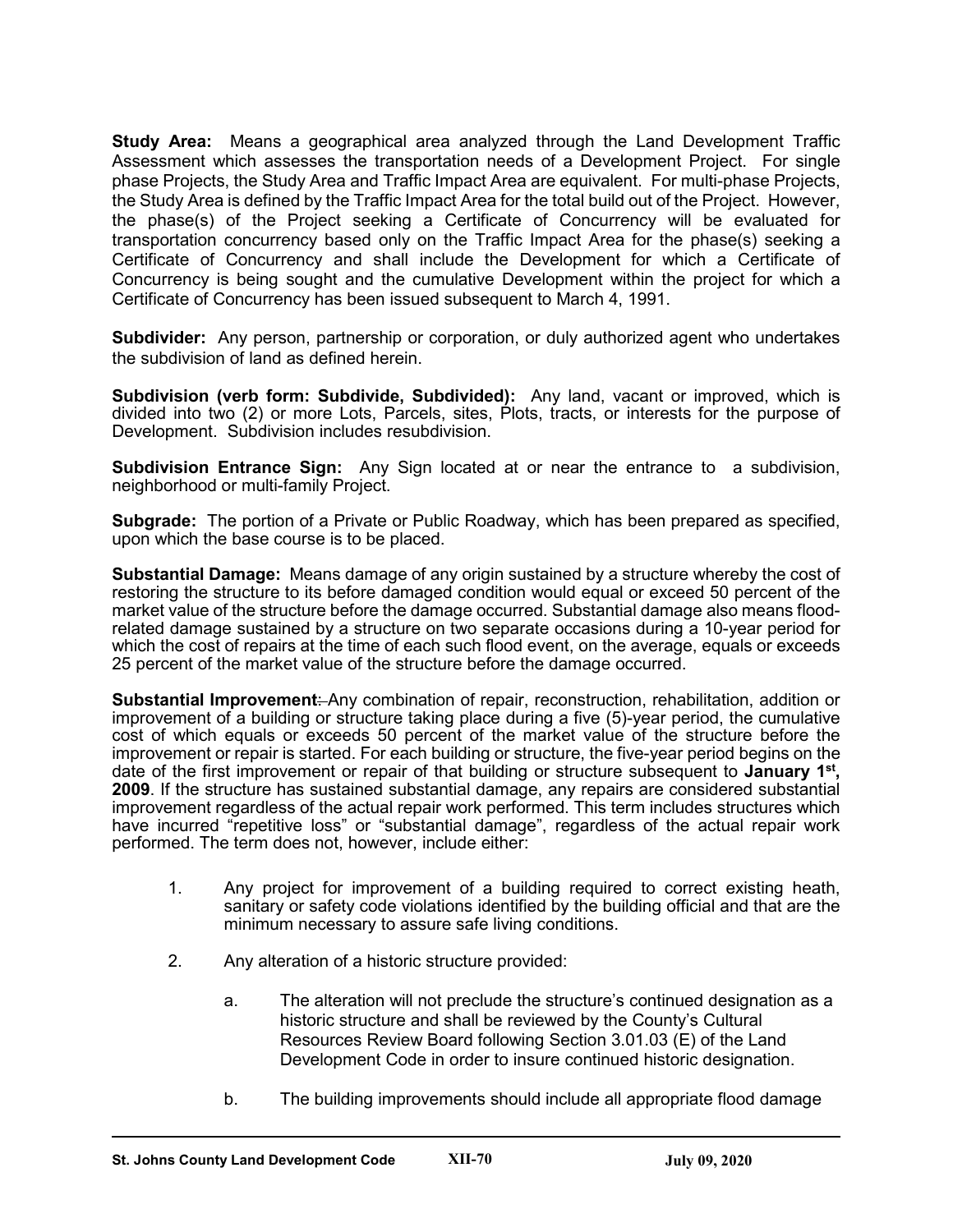reduction measures possible, as approved by the Floodplain Administrator.

**Suburban Area (As it applies to Article VII of this Code):** Any area located outside Urban Areas and characterized by social, economic and institutional activities which are predominantly based on the manufacture, production, distribution, or provision of goods and services in an area which may include residential and non-residential uses typically in a low to medium density setting, and may include a mixture of rural and urban Development patterns.

**Sufficient Application:** See Application, Sufficient.

**Surface Course:** An asphalt or concrete wear surface of specified thickness and quality placed over the base course.

**Surficial Aquifer:** The potable water zone located 50 to 100 feet below the land surface otherwise known as the water table aquifer.

**Suspended Solids:** Means tiny particles of solids disbursed but undissolved in a solid, liquid, or gas, which are removable by laboratory filtration.

**Swapdown:** The procedure detailed in Article VII of this Code under which existing Billboards are voluntarily removed by Owners in exchange for new Billboard Permits.

**Swale:** A manmade trench which:

- A. Has a top width-to-depth ratio of the cross-section equal to or greater than six-toone (6:1), or side slopes equal to or greater than three (3) feet horizontal to one (1) foot vertical: and,
- B. Contains contiguous areas of standing or flowing water only following a rainfall event: and,
- C. Is planted with or has stabilized vegetation suitable for soil stabilization, stormwater treatment, and nutrient uptake: and,
- D. Is designed to take into account the soil erodibility, soil percolation, slopes, slope length, and drainage area so as to prevent erosion and reduce pollutant concentration of any discharge.

**Swimming Club:** A recreational facility containing one (1) or more swimming pools and may contain Accessory Uses such as diving facilities, administrative offices, or locker room.

**Swing Sign:** Any Sign installed on an arm or spar that is not simultaneously permanently fastened to an adjacent wall or upright pole.

**Sworn Statement:** Means an affidavit properly executed and notarized stating that all information, included in the application or provided by the declarant is true and correct to the best of the declarant's knowledge.

**Take-Out Restaurant:** An establishment where food is ordered through a walk-up window from a permanent Structure for consumption off the premises shall be deemed a Take-Out Restaurant. A Restaurant with an accessory take-out window shall not be deemed a Take-Out Restaurant as defined herein.

**Telecommunications:** The transmission, between or among points specified by the user, of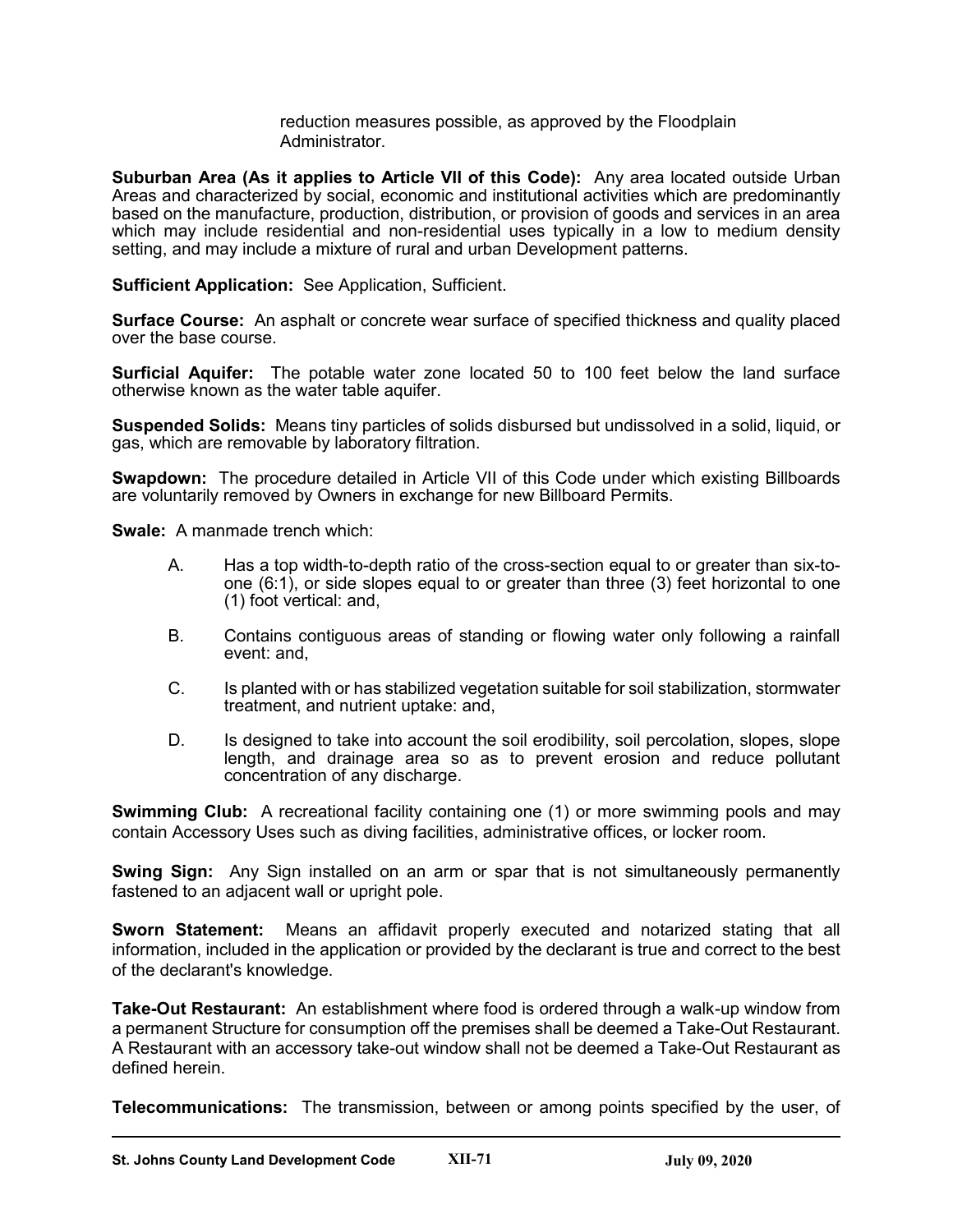information of the user's choosing, without change in the form or content of the information as sent and received.

**Temporary Antenna Support Facility:** A facility that is designed and constructed to serve, on a temporary basis, as a means of supporting Antennas and is used typically to provide emergency wireless communications service or to provide wireless communications service to special events.

**Temporary Medical Hardship Mobile Home:** A mobile home, located on the same zoning Lot as an existing principal residence, which is used as a principal residence in cases of medical hardship in which the infirm resident requires continuous supervision.

**Temporary Mobile Home While Constructing:** A mobile home to be used as the principal residence of the property owner who is constructing, or having constructed, a conventional Single-Family Dwelling on the same property.

**Temporary Sign:** A Sign intended for a use not permanent in nature. Unless otherwise provided for in this Code, a Sign with an intended use for a period of time related to an event shall be deemed a Temporary Sign.

**Territory:** The geographical area described in a Franchise Certificate.

**Threatened or Endangered Species:** Species so listed by the Florida Fish and Wildlife Conservation Commission, Florida Department of Agriculture and Consumer Services, and U.S. Fish & Wildlife Service.

**Tinted Glass:** Any glass treated to achieve an industry approved inside to outside light transmittance value of forty-five percent (45%) or less. Such transmittance is limited to the visible spectrum (400 - 700 nanometers) and measured as the percentage of light that is transmitted through the glass.

**Title Certification:** Every plat of a subdivision submitted to the Board of County Commissioners must be accompanied by a title opinion of an attorney-at-law, licensed in Florida, or a title insurance company policy confirming that the lands as described and shown on the plat are titled in the name of the person, persons or organization executing the dedication as it is shown on the plat and that the developer has title to the lands. The title opinion or policy shall also show all liens, mortgages and other encumbrances on the land to be platted.

**Tourist Home:** A Building, or part thereof, other than a motel or hotel, where sleeping accommodations only are provided for transient guests with daily charge, without service of meals, and which also serves as the residence of the operator or owner.

**Tower**: Any structure designed primarily to support a wireless provider's antennae.

**Tower Site:** A Parcel of land, or portion of a Parcel, which may be smaller than the minimum Lot size required in the zoning district completely contained within a Lot meeting the requirements of the zoning district (or which is legally non-conforming) for the purposes of locating an Antenna Tower.

**Townhouse or Townhome:** A Multi-Family dwelling unit constructed in a group of three or more attached units with property lines separating each unit in which each unit extends from foundation to roof and with open space on at least two sides.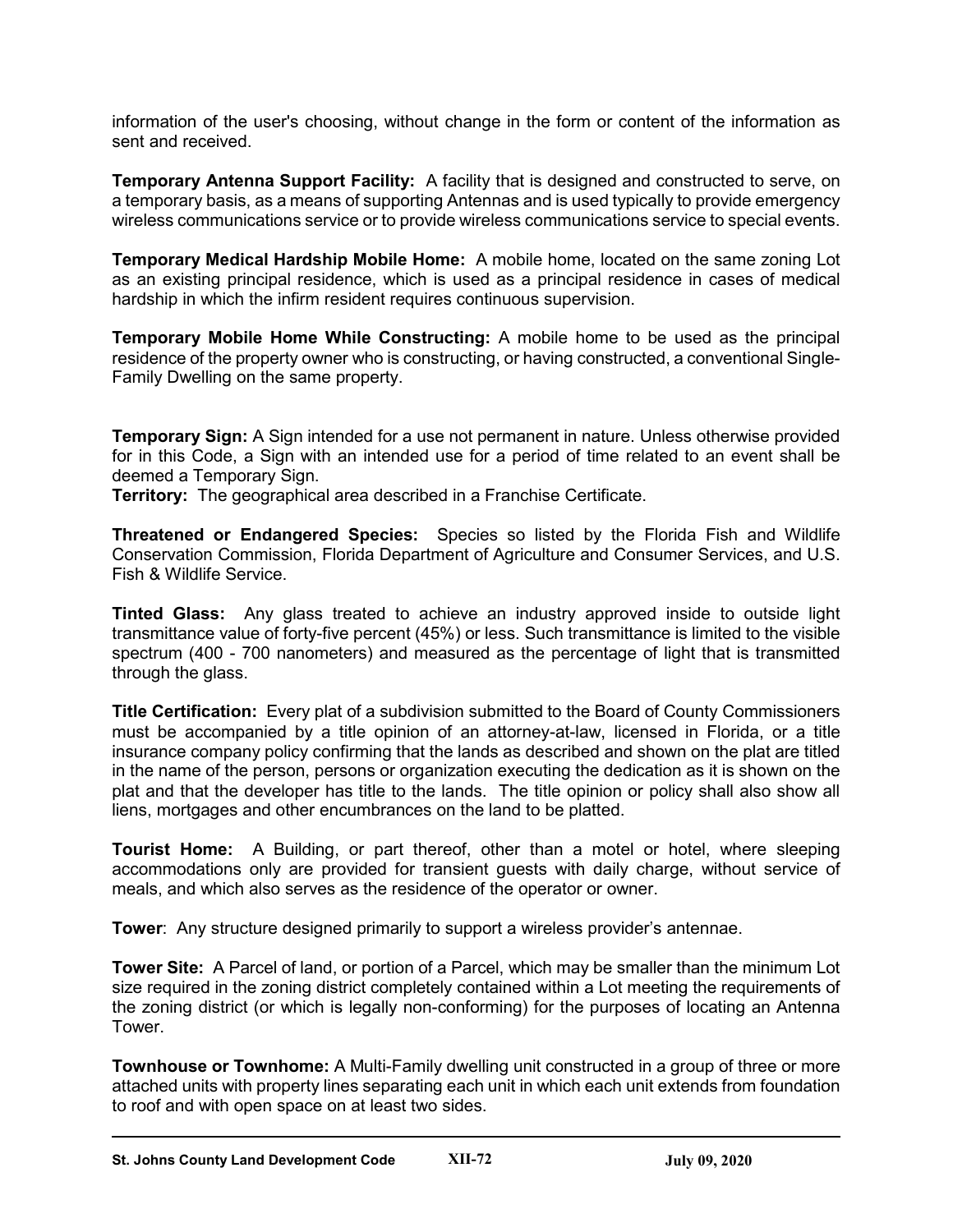**Tracker Light:** A system of lights that shine upwards and move independently of each other and normally portable.

**Traffic Analysis Zone:** A geographic sub-area of the County used to tabulate socio-economic and trip characteristic information used in transportation modeling and traffic impact studies.

**Traffic Assignment::** The procedure of estimating the extent to which trips to a specific segment on the Major Road Network as travel occurs from a proposed Development to other locations.

**Traffic Control Sign:** Means any Public Sign located within the right-of-way that is used as a traffic control device and that is described and identified in the Manual on Uniform Traffic Control Devices (MUTCD) and approved by the Federal Highway Administrator as the National Standard. A Traffic Control Device Sign includes those Public Signs that are classified and defined by their function as regulatory Signs (that give notice of traffic laws or regulations), Warning Signs (that give notice of a situation that might not readily be apparent), and guide Signs (that show route designations, directions, distances, services, points of interest, and other geographical, recreational, or cultural information.

**Traffic Count Station:** A location established by the County where periodic traffic counts are recorded by the Florida Department of Transportation, St. Johns County, or local jurisdiction; and where additional traffic counts may be required as part of the submission requirements of a traffic impact study.

**Traffic Impact Study Methodology and Procedures:** Means a document prescribing the procedures for evaluating the potential impacts of a Project on the Major Road Network, and for determining whether roadway facilities will be available at the Adopted Levels of Service concurrent with the impacts of the Project consistent with Article XI of this Code.

**Traffic Pre-Application Conference:** A meeting between the Applicant and the County that occurs prior to conducting a traffic impact study for the purposes of identifying key issues, unique considerations, review of assumptions and procedures to be used in a traffic impact study.

**Trailer, Boat:** A conveyance drawn by other motor power and used for transporting a boat.

**Trailer, Horse:** A conveyance drawn by other motor power and used for transporting horses or other animals.

**Trailer, Luggage or Utility:** A conveyance drawn by other motor power and used for the primary purpose of transporting general goods or luggage or household furnishings.

**Trailer Sign:** See Portable Signs.

**Trailer, Travel or Camping:** See Recreational Vehicle.

**Transient Public Lodging Establishment:** Any unit, group of units, Dwelling, Building, or group of Buildings within a single complex of Buildings which is rented to guests more than three (3) times in a calendar year for periods of less than thirty (30) days or one (1) calendar month, whichever is less, or which is advertised or held out to the public as a place regularly rented to guests.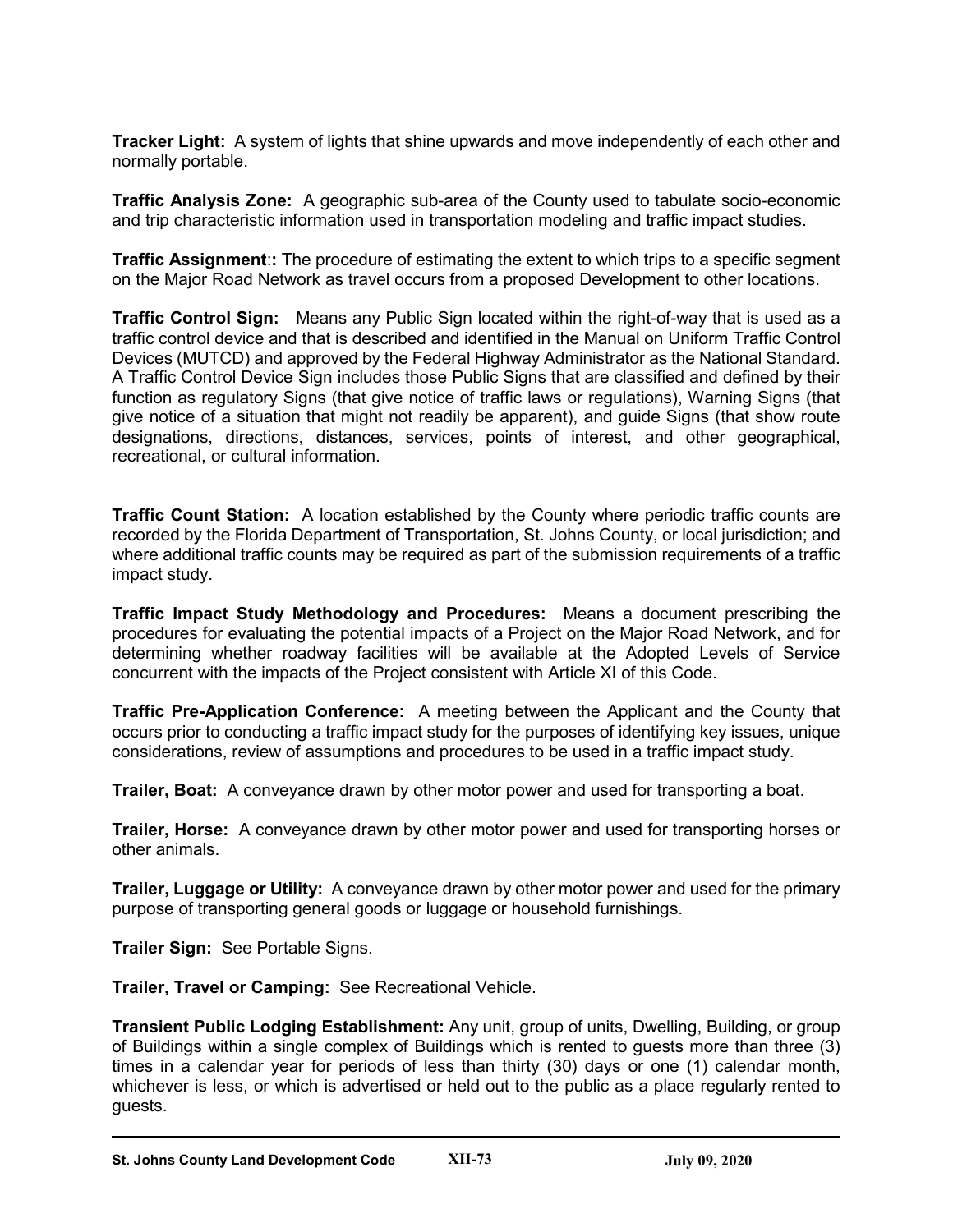**Transfer of Sale:** Shall include the change in ownership or either legal title, an equitable interest, or the beneficial interest, of a Lot or Parcel within a subdivision and shall include but not be limited to contracts for sale and agreements for deeds; provided, however, it shall not include any contract for sale that specifically provides in bold print that the sale is contingent upon the recordation of a subdivision plat pursuant to this Code.

**Transportation Disadvantaged Services:** Means passenger vehicles operated by the St. Johns County Council on Aging designed to meet the needs of the transportation disadvantaged.

**Transportation Disadvantaged:** Shall have the same meaning as the same term in Chapter 9J-5, F.A.C.

**Treated:** Means reducing the pollution content in Wastewater.

**Tree:** A woody plant with a well-defined stem and crown capable of attaining a height of at least fifteen (15) feet with a trunk diameter of not less than two (2) inches, or a cluster of main stems having an aggregate diameter of not less than two (2) inches, at a point four and one-half (4  $\frac{1}{2}$ ) feet above ground.

**Tree Locations:** The location, types, and sizes of Protected Trees provided by a licensed Land Surveyor and Mapper under the provisions of Chapter 472 F.S. and incorporated on a Site Plan prepared by a State of Florida licensed Engineer or Landscape Architect.

**Tree Protection Barricade:** Any Structure or device which protects preserved Trees and is to be installed at the Drip Line unless shown otherwise on the approved Construction Plans.

**Trip Generation Rate:** The number of vehicular trips generated by a unit of land use as defined in the St. Johns County P.M. Peak Hour Trip Rate and Percent New Trips Data Table; the Institute of Transportation Engineers, *Trip Generation Informational Report*, as updated; site specific data collected according to the procedures in this Code; or other professionally accepted methodology.

**Truck Stop:** An establishment where the principal Use is primarily for the refueling and servicing of trucks and tractor-trailer rigs. Such establishments may have restaurants or snack bars and sleeping accommodations for the drivers of such over-the-road equipment and may provide facilities for the repair and maintenance of such equipment.

**Turning Movement Count:** The collection of data at an intersection which determines the volume and direction of vehicles entering and exiting the intersection during the peak periods of 7:00 a.m. to 9:00 a.m., and 4:00 to 6:00 p.m., or as otherwise specified by the County.

**Two Family Dwelling Unit:** See Dwelling, Two Family.

**Ultralight Flightpark:** Land designed and used or intended to be used as a take off and landing area exclusively by ultralight vehicles involved in sport and recreational activities, including related support activities such as sales or rental of ultralight vehicles, fuels and other support materials.

**Under Canopy or Marquee Sign:** Any Sign suspended below the ceiling or roof of a canopy or marquee.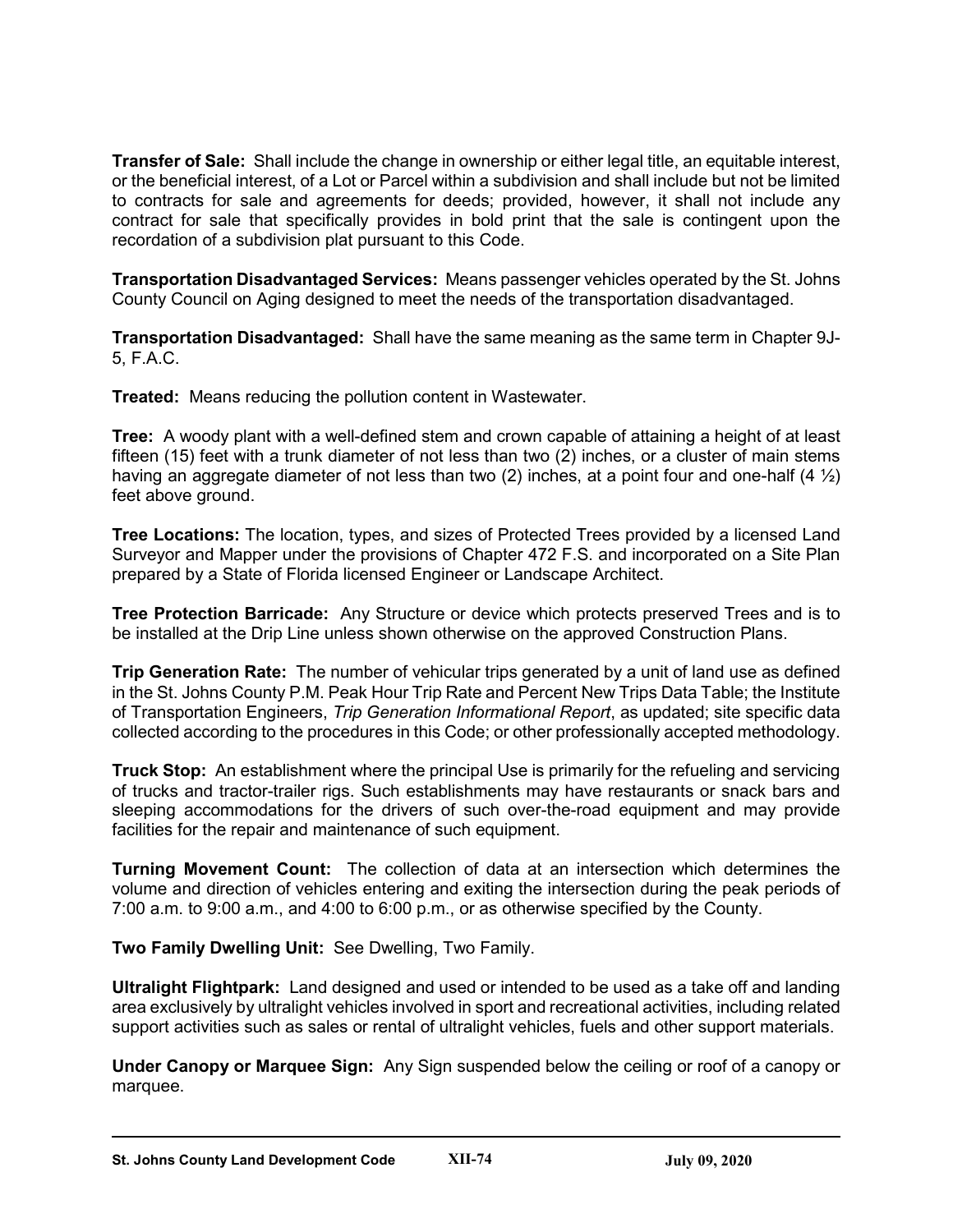**Understory:** A layer of low native vegetation usually associated with and developing under Trees.

**Unified Sign Plan:** A signage plan within a Planned Unit Development describing the number, location, height, color, materials, type, architecture, lighting, and advertising display area of signs, and structures associated with signs. A Unified Sign Plan shall provide templates and renderings or sufficient descriptions of the treatment and control of signs within a Planned Unit Development.

**Unlicensed Wireless Service:** The offering of telecommunications services using duly authorized devices which do not require individual licenses, but not the provision of direct-to-home satellite services.

**Unsafe Sign:** Any Sign which poses a threat to health, safety, or welfare of public.

**Untreated:** Means Wastewater which does not receive any treatment prior to discharge.

**Upland Buffer:** An upland area adjoining a Wetland area managed for the protection of Wetland habitats. This buffer is measured from the state defined Wetland jurisdictional line landward.

**Urban Area (As it applies to Article VII of this Code):** An area of or for Development characterized by social, economic and institutional activities which are predominantly based on the manufacture, production, distribution, or provision of goods and services in a setting which typically includes residential and non-residential Development Uses other than those which are characteristic of rural Uses.

**Usable Space:** Shall mean that portion of the space within a Building which is available for assignment or rental to an occupant, including every type of space available for use of the occupant.

**Use of Land:** Includes use of land, water surface, and land under water to the extent covered by zoning districts, and over which the County has jurisdiction.

**Use:** The purpose for which land or water or a Structure thereon is designated, arranged, or intended to be occupied or utilized or for which it is occupied or maintained by the Owner, occupant, lessee, or trustee.

**User:** Means any person that discharges, causes, or allows the discharge of Wastewater into a central Wastewater System or any connected system.

**Utility:** Any Person or business entity of any kind, lessee, trustee, or receiver owning, operating, managing, or controlling a system, or proposing Construction of a system, who is providing, or proposes to provide, water, including non-potable water, Wastewater services, or a bulk water utility within the unincorporated area of St. Johns County, to the public for compensation, but it shall not include:

- A. The sale, distribution, or furnishing of bottled water;
- B. Systems owned, operated, managed, or controlled by Governmental Authorities;
- C. Manufacturers providing service solely in connection with their operations;
- D. Public lodging establishments providing service solely in connection with service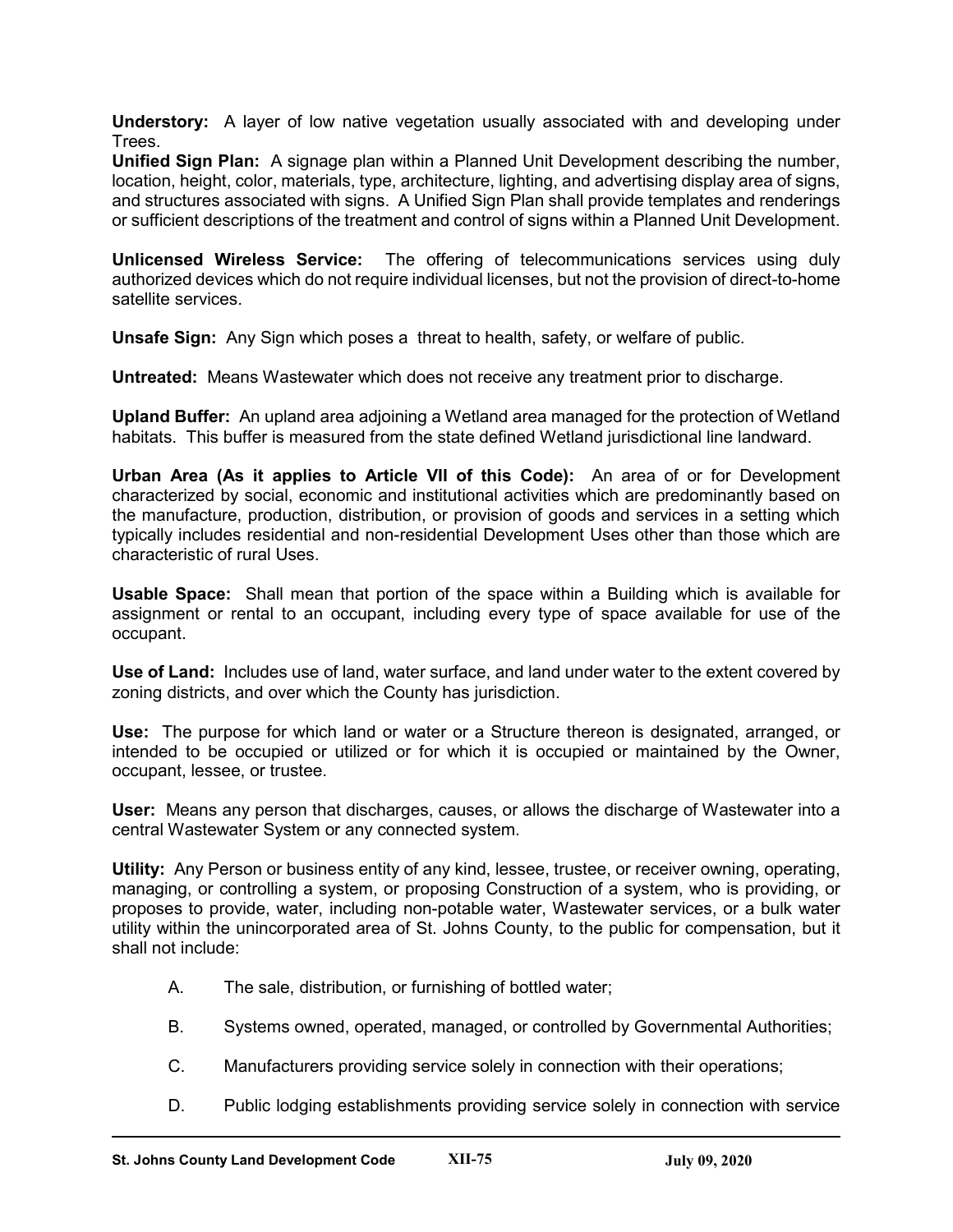to their guests;

- E. Landlords providing service to their tenants without specific compensation for the service; and
- F. Property Owners Associations providing reuse or surface water for irrigation.

**Utility Provider:** Any franchised water or Wastewater utility or System owned and operated by the St. Johns County Board of County Commissioners or other utility systems operated by municipalities or private utilities within St. Johns County.

**Utility, Stormwater:** Means any person, business entity, association or unit of local government owning or operating a Water System, Wastewater System or stormwater management system, or proposing Construction of a system, who is providing, or proposes to provide water, Wastewater, or storm water management service to the public within the unincorporated area of St. Johns County.

**Variance:** A deviation to the provisions of this Code.

**Variance, Non-Zoning:** A case-by-case deviation to the rules of this Code, when it is demonstrated that compliance with the Code would be a practical impossibility, and/or upon showing of good cause, an alternative to the Code is provided that conforms to the general intent and spirit of the Code. The Board of County Commissioners may require such conditions that will, in its judgement, substantially secure the same objectives of the standards or requirements so varied or modified.

**Variance, Zoning:** Variance is a relaxation of the terms of this Code where; i) such Variance will not be contrary to the public interest, and where; ii) by reason of the exceptional narrowness, shallowness, or unusual shape of a specific piece of property, or by reason of exceptional topographic conditions, or other extraordinary situation or condition of such piece of property, or by reason of the Use or Development of property immediately adjoining the piece of property in question, iii) the literal enforcement of the requirements of this Code would cause undue hardship to carry out the spirit and purpose of this Code, and iv) the Variance would not be contrary to the spirit and purpose of this Code. In this context personal, family or financial difficulties, loss of prospective profits, neighboring violations, or hardships created by any act of the owner, are not considered hardships justifying a Variance.

**Variance, Floodplain:** For the purpose of Section 3.03.07 (flood hazard areas), a grant of relief from the requirements of this ordinance, or the flood resistant construction requirements of the Florida Building Code, which permits construction in a manner that would otherwise be permitted by this ordinance or the Florida Building Code. Floodplain Variance criteria pertain to a piece of property and are not personal in nature. A hardship must be exceptional, unusual, and peculiar to the property involved. Mere economic or financial hardship alone is not exceptional. Inconvenience, aesthetic considerations, physical handicaps, personal references, or the disapproval of neighbors cannot, as a rule, qualify as exceptional hardships.

**Vehicle Auction:** The sale of vehicles where the method of sale is through competitive bidding and the price is determined by the highest bid offered.

**Vehicle Recycling:** Land Use for the recycling of inoperable vehicles for parts such as engines, transmissions, body parts, etc., including the storage, stripping, compacting rebuilding, sales and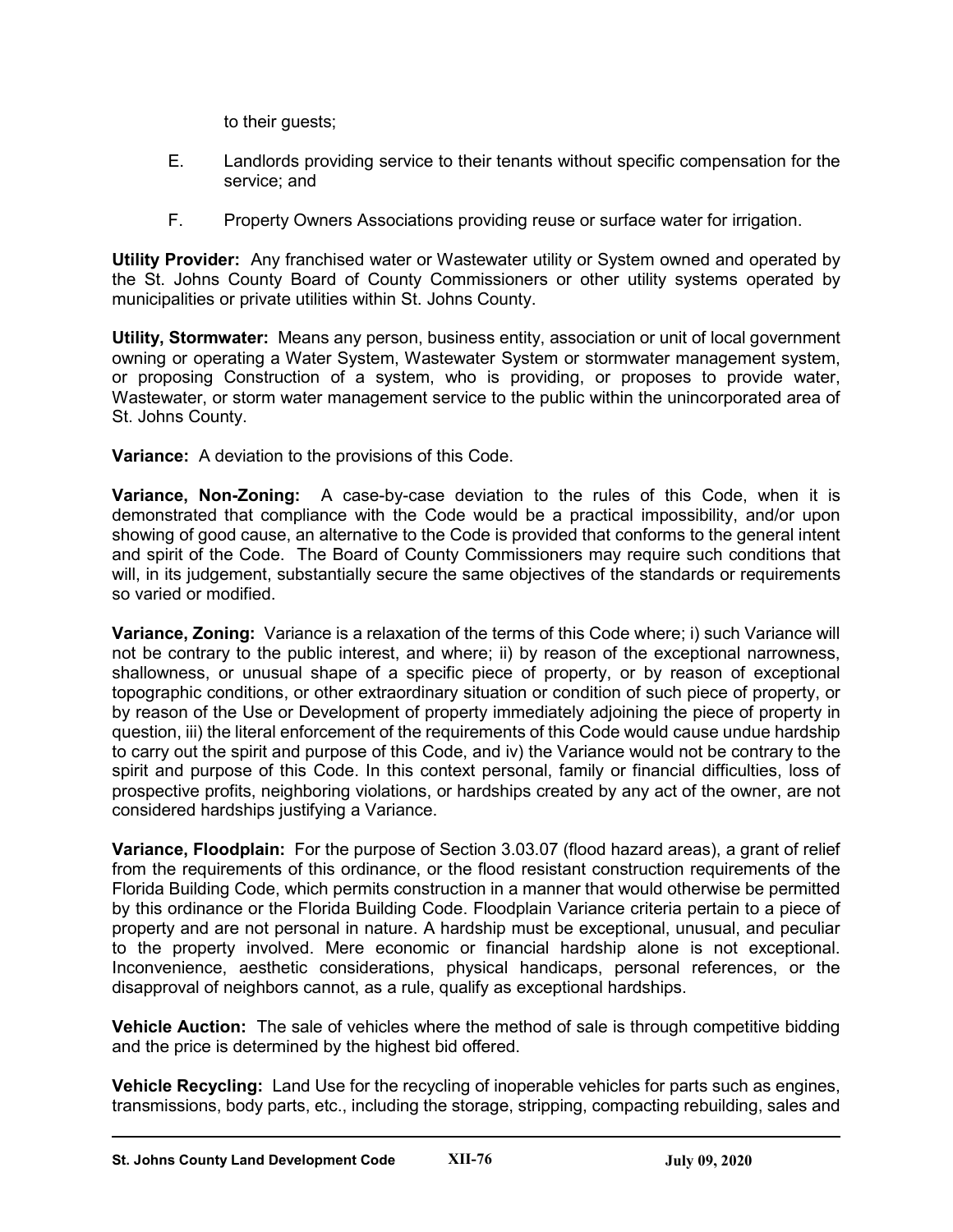shipping of vehicles or parts thereof.

**Vehicle Sign:** Any Sign with an Advertising Display Area in excess of twenty (20) square feet of a vehicle, which identifies a business, products, or services, and which is attached, affixed, or adhered to, or mounted, pasted, painted, or drawn on a motorized or drawn vehicle, and is parked and visible from the public right-of-way; unless said vehicle is used for transporting people or materials in the normal day-to-day operation of the business.

**Vehicular Use Area:** An area used for the display or parking of any and all type of vehicles and equipment, whether self-propelled or not, and all land upon which vehicles traverse the property as a function of the principal Use.

**Vendor:** An individual selling products from a temporary location on private, commercially-zoned property.

**Vested Development:** Development Projects which are exempt from some or all of the provisions of this Code.

**Violation:** Means the failure of a structure or other development to be fully compliant with the requirements of this ordinance. A structure or other development without the elevation certificate, other certifications, or other evidence of compliance required in this ordinance is presumed to be in violation until such time as that documentation is provided.

**Visual Runway:** A runway intended solely for the operation of aircraft using visual approach procedures with no straight-in instrument approach procedure and no instrument designation indicated on a FAA approved Airport layout plan, a military services approved military Airport layout plan, a military services approved military Airport layout plan, or by any planning document submitted to the FAA by competent authority.

**Volume (Traffic):** Means the number of vehicles to pass a predetermined location during a specified period of time.

**Volume Sensitive:** Land locked, closed-basin with insufficient or no outlet.

**Wall Sign:** See Fascia Sign.

**Warning Sign:** A Sign which provides warning of a dangerous condition or situation that might not be readily apparent or that poses a threat of serious injury (e.g., gas line, high voltage, condemned building, etc.) or that provides warning of a violation of law (e.g., no trespassing, no hunting allowed, etc.); see Public Sign.

**Wastewater Line:** A gravity collection system or pressurized Wastewater force mains that collect and convey Wastewater to a central Wastewater Treatment Plant.

**Wastewater System:** Wastewater System shall mean and shall include any plant, system, facility or property, and additions, extensions and Improvements thereto at any future time constructed to acquire as part thereof, useful or necessary or having a present capacity for future Use in connection with the collection, treatment, purification and disposal of Wastewater of any nature or originating from any source, and without limiting the generality of the foregoing definition, shall embrace treatment plants, pumping stations, lift stations, valves, force mains, intercepting sewers,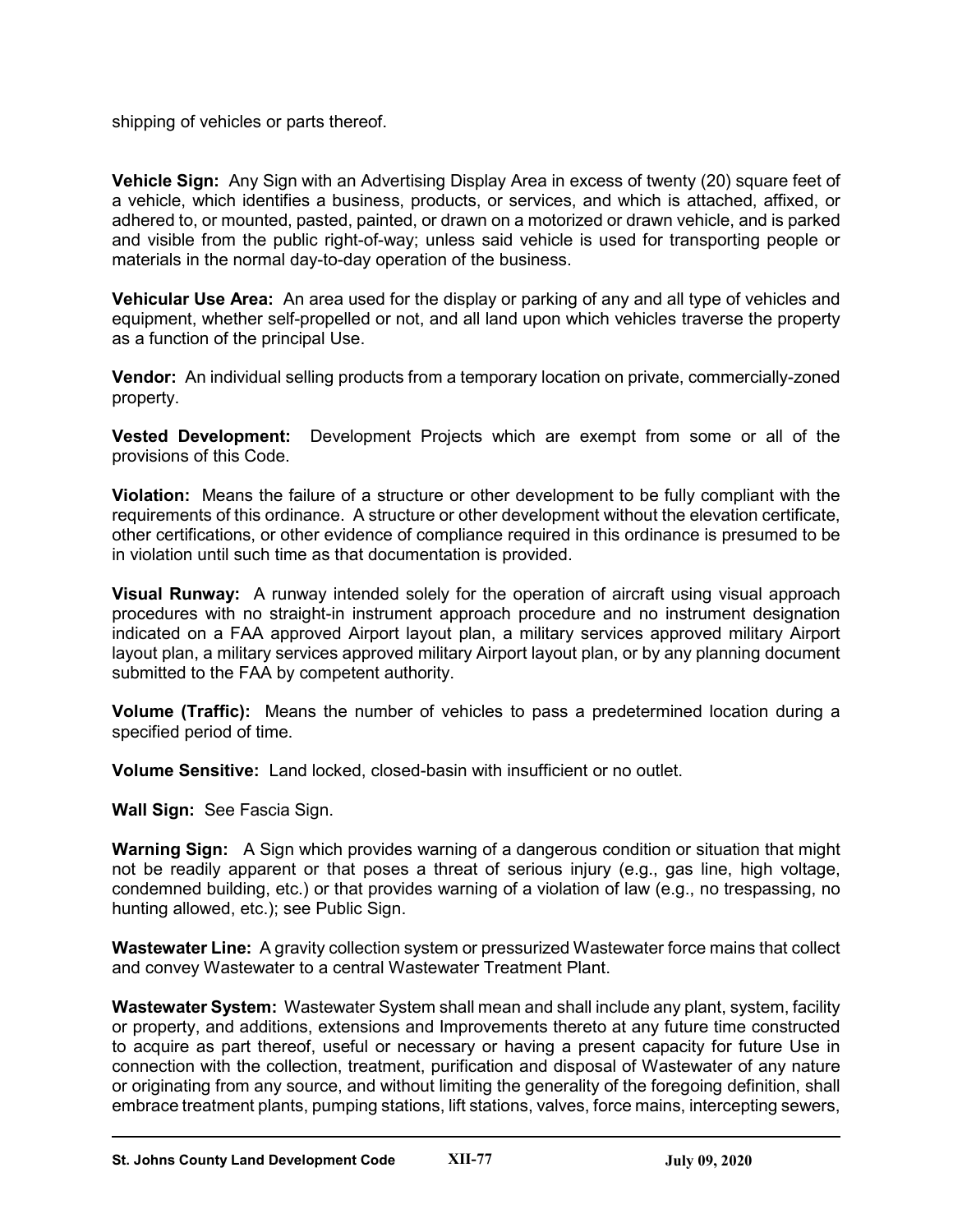laterals, pressure lines, mains and all necessary appurtenances and equipment, all Wastewater mains and laterals for the reception and collection of Wastewater from premises connected therewith, and shall include all real and personal property and any interest therein, rights, easements and franchises of any nature whatsoever relating to any such system and necessary or convenient for the operation thereof.

**Wastewater Treatment Plant or Treatment Plant:** Means that portion of the POTW which is designed to provide treatment of municipal Wastewater and industrial waste.

**Wastewater:** Means the combination of the liquid and water-carried pollutants from a residence, commercial Building, industrial plant, or institution, together with any groundwater surface runoff, or leachate that may be present.

**Water and/or Wastewater Treatment Capacity:** Means the maximum demand that can be accommodated by the central Utility System without exceeding the Adopted Level of Service.

**Watercourse**: a river, creek, stream, channel or other topographic feature in, on, through, or over which water flows at least periodically.

**Water Line:** Means a water transmission or distribution line.

**Water System:** Water System shall mean and include any plant, system, facility or property, and additions, extensions and Improvements thereto at future times, constructed or acquired as part thereof, useful or necessary or having the present capacity for future Use in connection with the Development of sources, treatment or purification and distribution of water, and, without limiting the generality of the foregoing, shall include dams, reservoirs, storage tanks, mains, lines, valves, pumping stations, laterals and pipes for the purpose of carrying water to the premises connected with such system, and shall include all real and personal property and any interest therein, rights, Easements and franchises of any nature whatsoever relating to any such system and necessary or convenient for the operation thereof.

**Water System, Community:** Means a central Water System which serves at least fifteen (15) service connections used by year-round residents or regularly serves at least twenty-five (25) year-round residents.

**Wearing Surface Course:** An asphalt or concrete wear surface of specified thickness and quality placed over the base course.

**Wellhead Resource Protection Areas:** The areas around public potable water supply wells which were established to give some degree of protection from identified sources of potential ground water contamination.

**Wet Detention System:** A permanently wet stormwater detention storage area normally used in areas where soil and hydrological conditions are not conductive to "Dry Detention" or "Retention" systems as defined herein. In addition to the herein defined function of "Detention", these systems provide through a secondary controlled outlet or bleed-down device, detention of a defined stormwater treatment volume per state regulations for removal of dissolved and suspended pollutants by taking advantage of physical, chemical, and biological processes within the pond. The secondary outlet also provides for detention of a defined flood protection volume if applicable under Article X of this Code.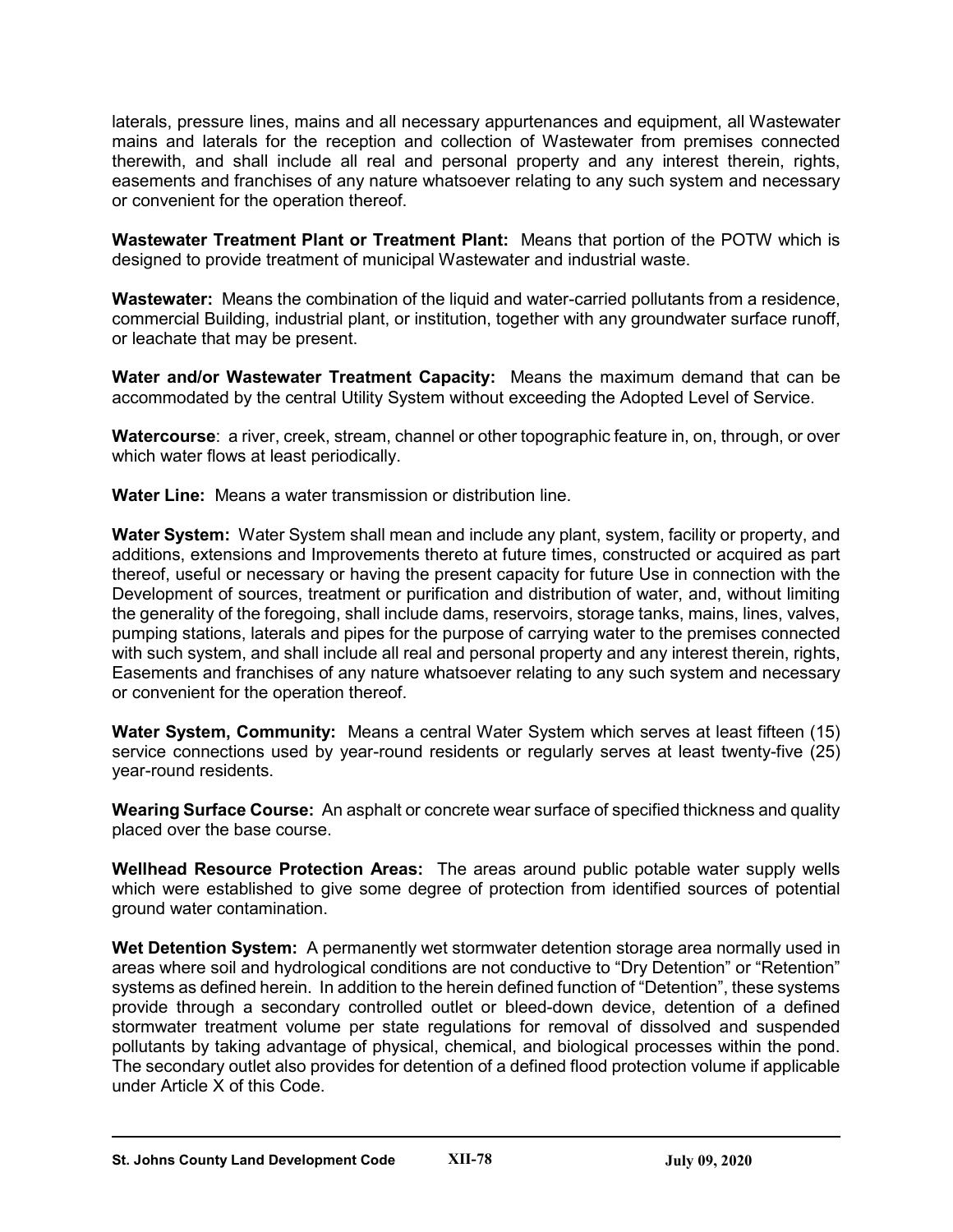**Wetland Dependent Wildlife:** Wildlife species that are reliant on both Wetland and adjacent upland habitats for portions of their life cycle. This includes but is not limited to behaviors such as nesting, denning, foraging, reproduction, and roosting.

**Wetlands:** Those areas that are inundated or saturated by surface water or ground water at a frequency and a duration sufficient to support, and under normal circumstances do support, a prevalence of vegetation typically adapted for life in saturated soils. Soils present in Wetlands generally are classified as hydric or alluvial, or possess characteristics that are associated with reducing soil conditions. The prevalent vegetation in Wetlands generally consists of facultative or obligate hydrophytic macrophytes that are typically adapted to areas having soil conditions described above. These species, due to morphological, physiological, or reproductive adaptions, have the ability to grow, reproduce or persist in aquatic environments or anaerobic soil conditions. Florida Wetlands generally include swamps, marshes, bayheads, bogs, cypress domes and strands, sloughs, wet prairies, riverine swamps and marshes, hydric seepage slopes, tidal marshes, mangrove swamps and other similar areas. Florida Wetlands generally do not include longleaf or slash pine flatwoods with an understory dominated by saw palmetto. The delineation of actual Wetland boundaries may be made by professionally accepted methodology consistent with the type of Wetlands being delineated but shall be consistent with any unified statewide methodology for the delineation of the extent of Wetlands ratifies by the Legislature.

**Wildlife:** Any member of the animal kingdom, with the exception of man and domestic animals, including but not limited to any animal to any mammal, fish, bird, amphibian, reptile, mollusk, crustacean, arthropod, or other invertebrate.

**Wildlife Corridor:** Contiguous stands of wildlife habitat which facilitate the natural migratory patterns, as well as other habitat requirements of wildlife.

**William Bartram Scenic Highway:** State Road 13/County Road 13 between Duval County Line and State Road 207.

**Wind Sign:** Any Sign which uses objects or material fastened in such a manner as to move upon being subjected to pressure by wind, including Pennants, ribbons, spinners, streamers, or Anchored Balloons, but excluding Flags.

**Window Display:** The exhibition or demonstration of merchandise in a store window.

**Window Sign:** Any Sign placed inside a window of a building, facing the outside and which is intended to be seen from the exterior or any sign visible from the exterior of a building or structure which is painted, attached, glued, adhered, or otherwise affixed to a window or door. A Window Sign does not apply to a Window Display.

**Window Treatment:** Any type of material that prevents or reduces the amount of interior light escaping outside, including, but not limited to, curtains, drapes, blinds, solar screens, nonreflective film and storm shutters.

**Window Tint or Film:** A material applied to the entire glass area of a window or door which attains a shading coefficient comparable to that prescribed for tinted glass.

**Workforce Housing:** The missing Workforce housing in St. Johns County capable of being purchased by a household within the upper "low" to lower "moderate" income categories (as defined by the Federal Housing Authority) as evidenced by a limit of the initial overall sales price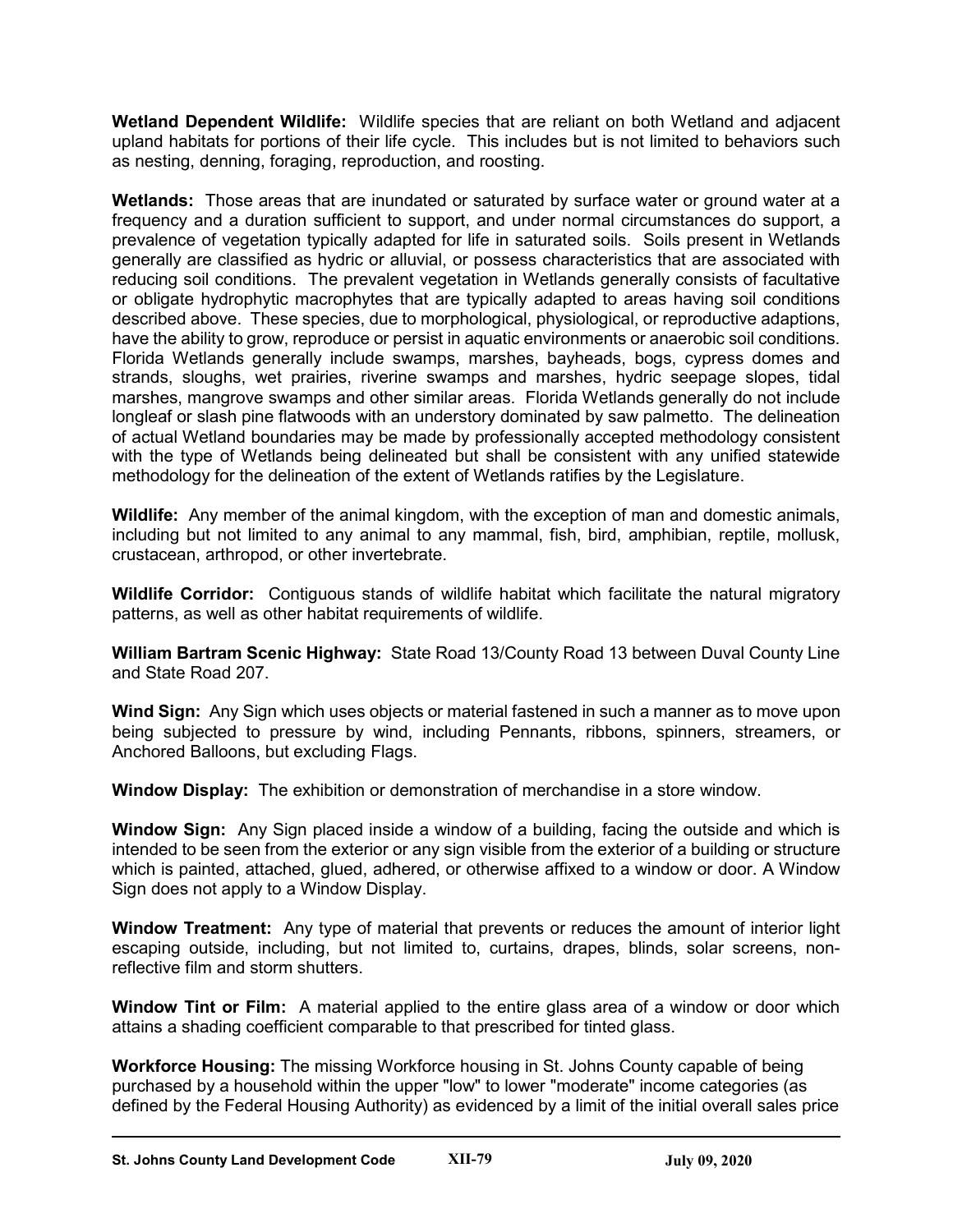of two hundred and ten thousand dollars (\$210,000) or less and must be initially owner occupied.

**Working Days:** Normal working days for St. Johns County to include Monday through Friday except County holidays.

**Xeric Hammock:** See Significant Natural Communities Habitat.

**Xeriscape or Florida Friendly:** Water conserving landscaping utilizing native or drought tolerant vegetation and water efficient irrigation systems.

**Yard:** A required open space other than a court unoccupied and unobstructed by a Structure or portion of a Structure from thirty (30) inches above the general ground level of the graded Lot upward; provided, however, that fences, walls, poles, posts, and other customary yard accessories, ornaments, and furniture may be permitted in any Yard subject to height limitations and requirements limiting obstruction of visibility.

**Yard, Front:** A required Yard extending between Side Lot lines across the front of a Lot adjoining a public or private street.

**Yard, Rear:** A required Yard extending across the rear of the Lot between inner side Yard lines. In the case of through Lots and corner Lots, there will be no Rear Yards, but only Front and Side Yards.

**Yard, Side:** A required Yard extending from the rear line of the required Front Yard to the Rear Lot line, or in the absence of any clearly defined Rear Lot line to the point of the farthest from the intersection of the Lot line involved in the public street. In the case of through Lots, Side Yards are from the rear lines of Front Yards required. In the case of corner Lots, Yards remaining after Front Yards have been established on both frontages are considered Side Yards. In the case of Lots abutting an Easement thirty (30) feet in width that serves no more than two (2) Dwelling Units, the Yard adjacent to the Easement shall be considered a Side Yard.

**Yard, Special:** A Yard behind any required Yard adjacent to a public or private street required to perform the same functions as a Side or Rear Yard, but adjacent to a Lot line and so placed or oriented that neither the term "Side Yard" nor the term "Rear Yard" clearly applies.

**Yard Waste Composting Facility:** A central facility where the yard trash and wood fraction of solid waste for multiple residential properties is processed by natural or mechanical means to aid the microbial decomposition of the organic material.

**Yard Waste Air Curtain Incinerator:** A low technology facility for the burning of yard trash and wood waste.

**Yard Waste Transfer Facility:** A facility where yard trash and wood waste from several relatively small vehicles is placed into a large vehicle before being transferred to a yard waste composting or disposal facility.

**Year:** See Calendar Year.

**Zoning Atlas, Official:** The official record of St. Johns County depicting the zoning districts on property in the unincorporated area of St. Johns County.